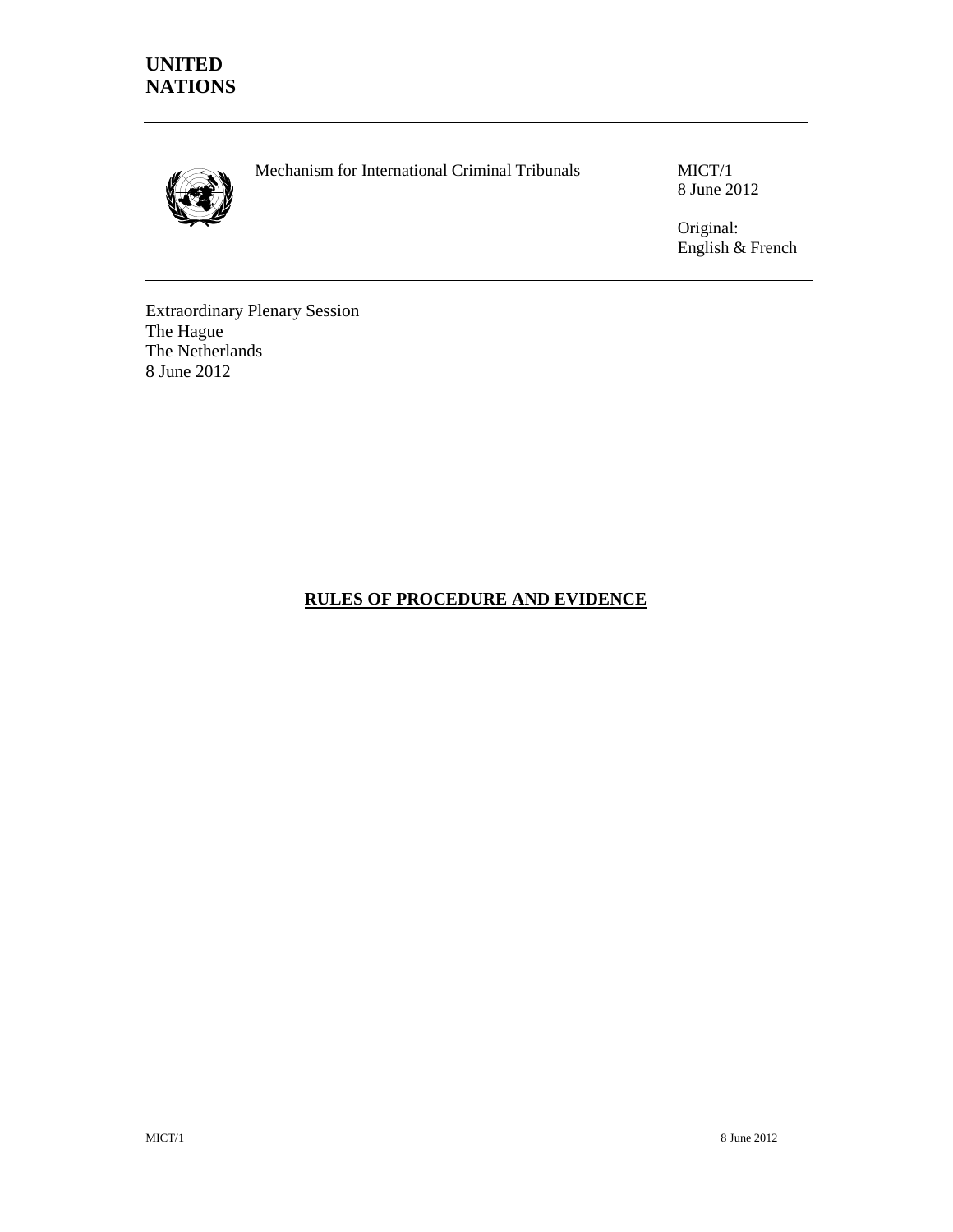#### **RULES OF PROCEDURE AND EVIDENCE**

(Adopted on 8 June 2012)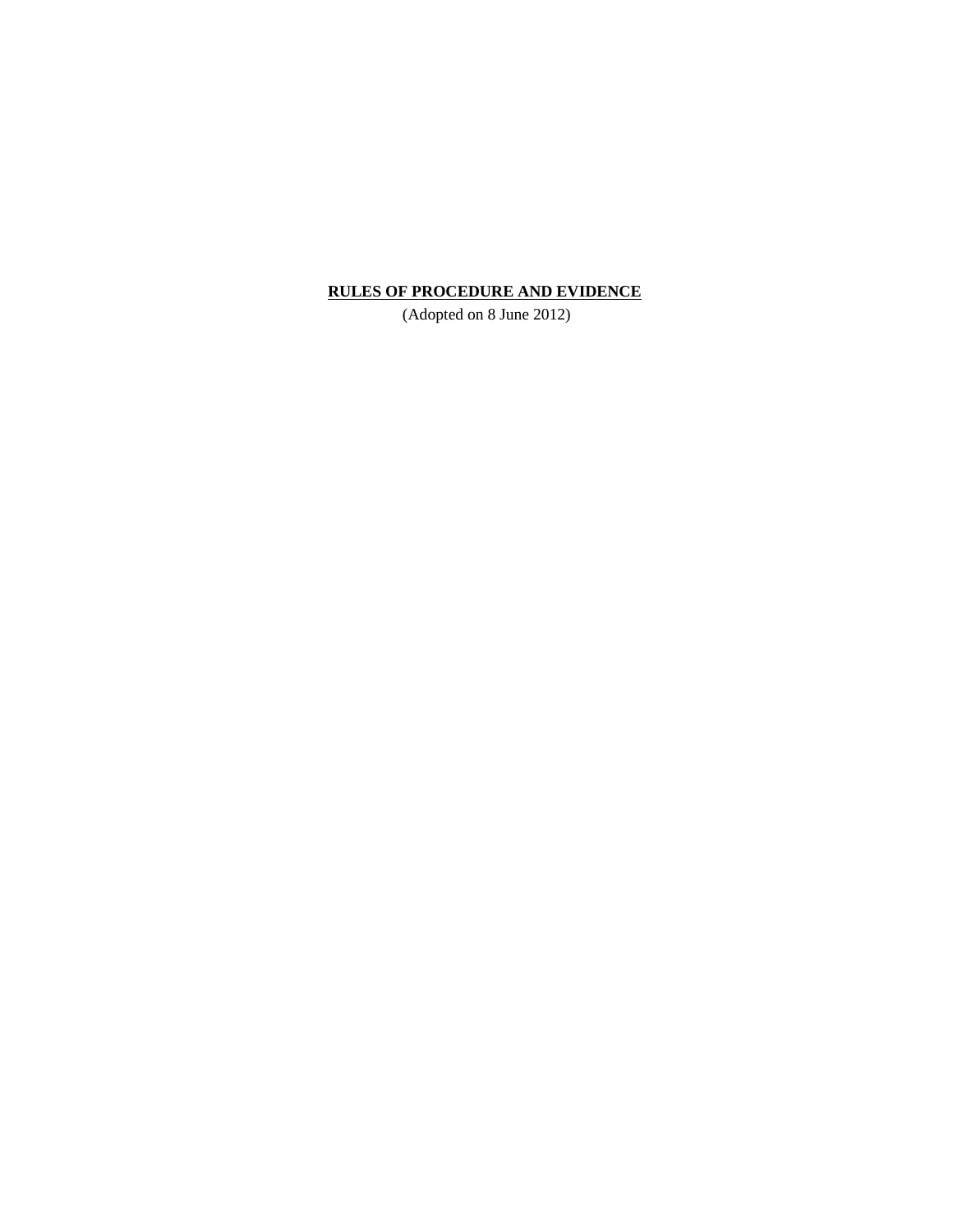#### **C O N T E N T S**

#### **CHAPTER** Page 2014 **Page 2014**

#### **PART ONE GENERAL PROVISIONS** 1

| Rule 1 |  |
|--------|--|
| Rule 2 |  |
| Rule 3 |  |
| Rule 4 |  |
| Rule 5 |  |
| Rule 6 |  |
| Rule 7 |  |
|        |  |

#### **PART TWO PRIMACY OF THE MECHANISM 6**

 Rule 8 Non-Compliance with Obligations ...........................................6 Rule 9 Request for Information ...........................................................6 Rule 10 Information of the International Committee of the Red Cross ... 6 Rule 11 Prosecutor's Application for Deferral .......................................7 Rule 12 Formal Request for Deferral .....................................................7 Rule 13 Non-Compliance with a Request for Deferral ...........................8 Rule 14 Referral of an Indictment to Another Court ..............................8 Rule 15 Determination of Courts of any State .......................................9 Rule 16 Non Bis in Idem .......................................................................9

#### **PART THREE ORGANIZATION OF THE MECHANISM 10**

Rule 17 Solemn Declaration ................................................................10 Rule 18 Disqualification of Judges ......................................................10 Rule 19 Absence of Judges ..................................................................11 Rule 20 Reserve Judge ........................................................................12 Rule 21 Resignation ............................................................................13 Rule 22 Precedence .............................................................................13 Rule 23 Functions of the President ......................................................13 Rule 24 Replacement ..........................................................................14 Rule 25 The Mechanism Coordination Council ...................................14 Rule 26 Plenaries ................................................................................14 Rule 27 Quorum and Vote ...................................................................15 Rule 28 Duty Judges ...........................................................................15 Rule 29 Deliberations ..........................................................................15 Rule 30 Solemn Declaration ................................................................16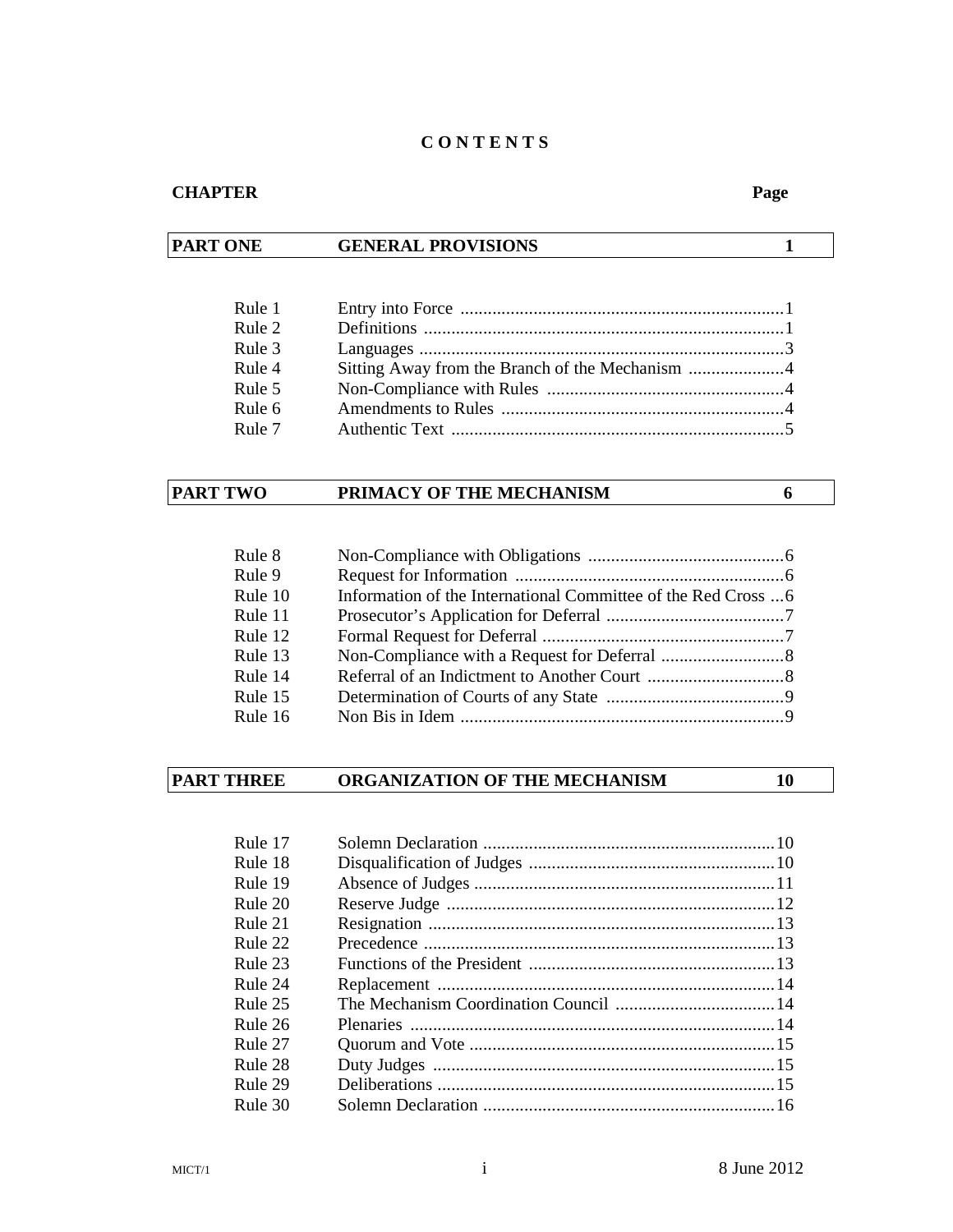| Rule 31 |  |
|---------|--|
| Rule 32 |  |
| Rule 33 |  |
| Rule 34 |  |
| Rule 35 |  |

# **PART FOUR INVESTIGATIONS AND RIGHTS OF SUSPECTS** 19

| Rule 37                                                         |  |
|-----------------------------------------------------------------|--|
| Rule 38                                                         |  |
| Rule 39                                                         |  |
| Rule 40                                                         |  |
| Rule 41                                                         |  |
| Appointment, Qualifications and Duties of Counsel 23<br>Rule 42 |  |
| Rule 43                                                         |  |
| Rule 44                                                         |  |
| Rule 45                                                         |  |
| Rule 46                                                         |  |
| Rule 47                                                         |  |

# **PART FIVE PRE-TRIAL PROCEEDINGS** 29

| Rule 48 |                                                             |  |
|---------|-------------------------------------------------------------|--|
| Rule 49 |                                                             |  |
| Rule 50 |                                                             |  |
| Rule 51 |                                                             |  |
| Rule 52 |                                                             |  |
| Rule 53 |                                                             |  |
| Rule 54 |                                                             |  |
| Rule 55 |                                                             |  |
| Rule 56 | Order Directed to States for the Production of Documents 33 |  |
| Rule 57 | Transmission and Execution of Arrest Warrants 36            |  |
| Rule 58 |                                                             |  |
| Rule 59 |                                                             |  |
| Rule 60 |                                                             |  |
| Rule 61 | Failure to Execute a Warrant of Arrest or Transfer Order 38 |  |
| Rule 62 |                                                             |  |
| Rule 63 | Procedure in Case of Failure to Execute a Warrant 38        |  |
| Rule 64 |                                                             |  |
| Rule 65 |                                                             |  |
| Rule 66 |                                                             |  |
| Rule 67 |                                                             |  |
| Rule 68 |                                                             |  |
| Rule 69 |                                                             |  |
| Rule 70 |                                                             |  |
| Rule 71 |                                                             |  |
| Rule 72 |                                                             |  |
|         |                                                             |  |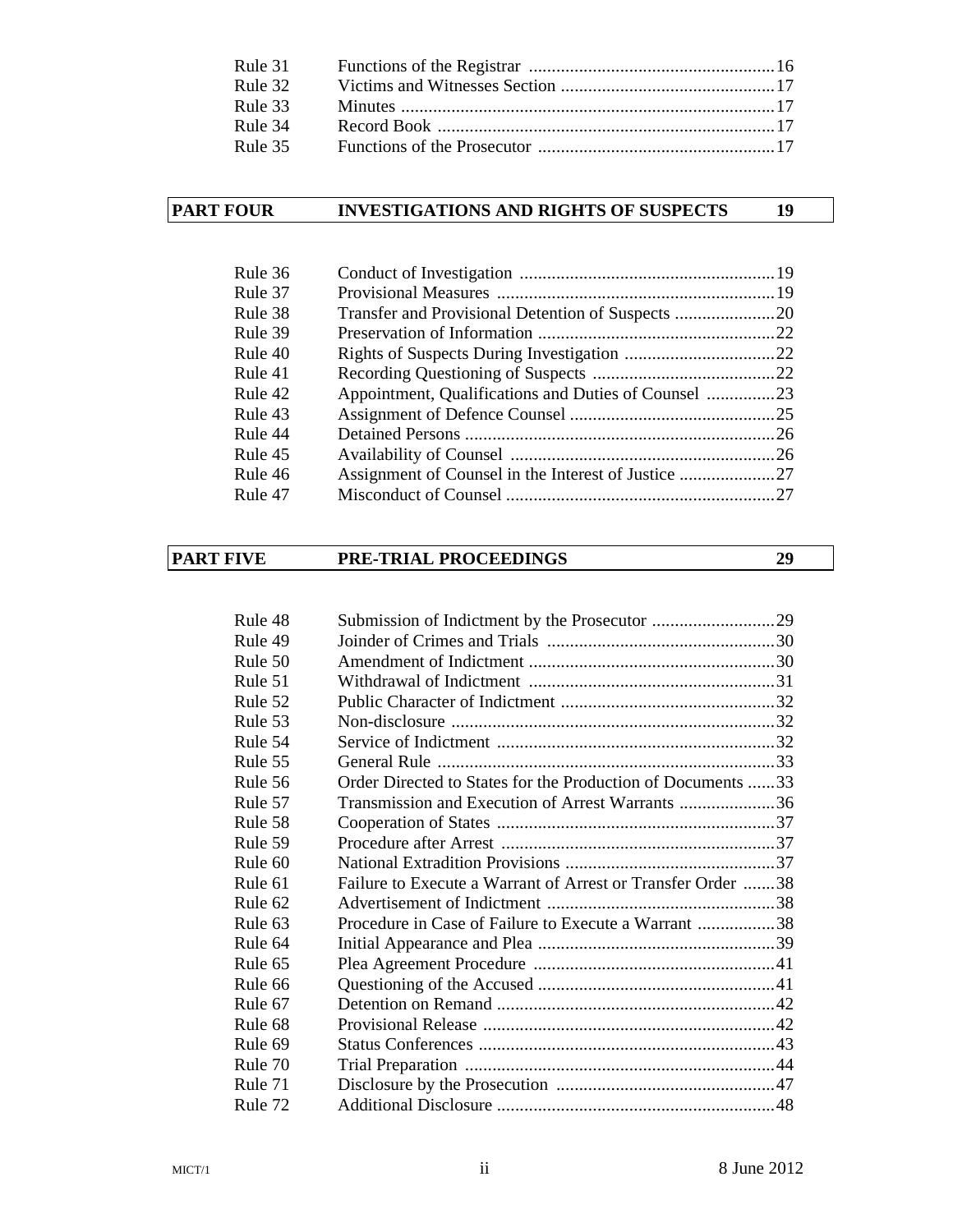| Rule 73 | Disclosure of Exculpatory Evidence and         |  |
|---------|------------------------------------------------|--|
|         |                                                |  |
| Rule 74 |                                                |  |
| Rule 75 |                                                |  |
| Rule 76 |                                                |  |
| Rule 77 |                                                |  |
| Rule 78 | Preservation of Evidence by Special Deposition |  |
|         |                                                |  |
| Rule 79 |                                                |  |
| Rule 80 |                                                |  |
| Rule 81 |                                                |  |
| Rule 82 |                                                |  |
|         |                                                |  |

# **PART SIX PROCEEDINGS BEFORE TRIAL CHAMBERS** 59

| Rule 83         |                                                          |  |
|-----------------|----------------------------------------------------------|--|
| Rule 84         |                                                          |  |
| Rule 85         |                                                          |  |
| Rule 86         |                                                          |  |
| Rule 87         | Requests for Assistance of the Mechanism                 |  |
|                 |                                                          |  |
| Rule 88         | Transfer of Persons for Purpose of Testimony             |  |
|                 |                                                          |  |
| Rule 89         | Solemn Declaration by Interpreters and Translators  64   |  |
| Rule 90         |                                                          |  |
| Rule 91         |                                                          |  |
| Rule 92         |                                                          |  |
| Rule 93         |                                                          |  |
| Rule 94         |                                                          |  |
| Rule 95         |                                                          |  |
| Rule 96         |                                                          |  |
| Rule 97         |                                                          |  |
| Rule 98         |                                                          |  |
| Rule 99         |                                                          |  |
| Rule 100        |                                                          |  |
| Rule 101        |                                                          |  |
| Rule 102        |                                                          |  |
| Rule 103        |                                                          |  |
| Rule 104        |                                                          |  |
| Rule 105        |                                                          |  |
| <b>Rule 106</b> |                                                          |  |
| Rule 107        |                                                          |  |
| Rule 108        |                                                          |  |
| Rule 109        |                                                          |  |
| Rule 110        | Admission of Written Statements and Transcripts          |  |
|                 |                                                          |  |
| Rule 111        | Other Admission of Written Statements and Transcripts 79 |  |
| Rule 112        |                                                          |  |
| <b>Rule 113</b> | Admission of Statements and Transcripts of Persons       |  |
|                 |                                                          |  |
|                 |                                                          |  |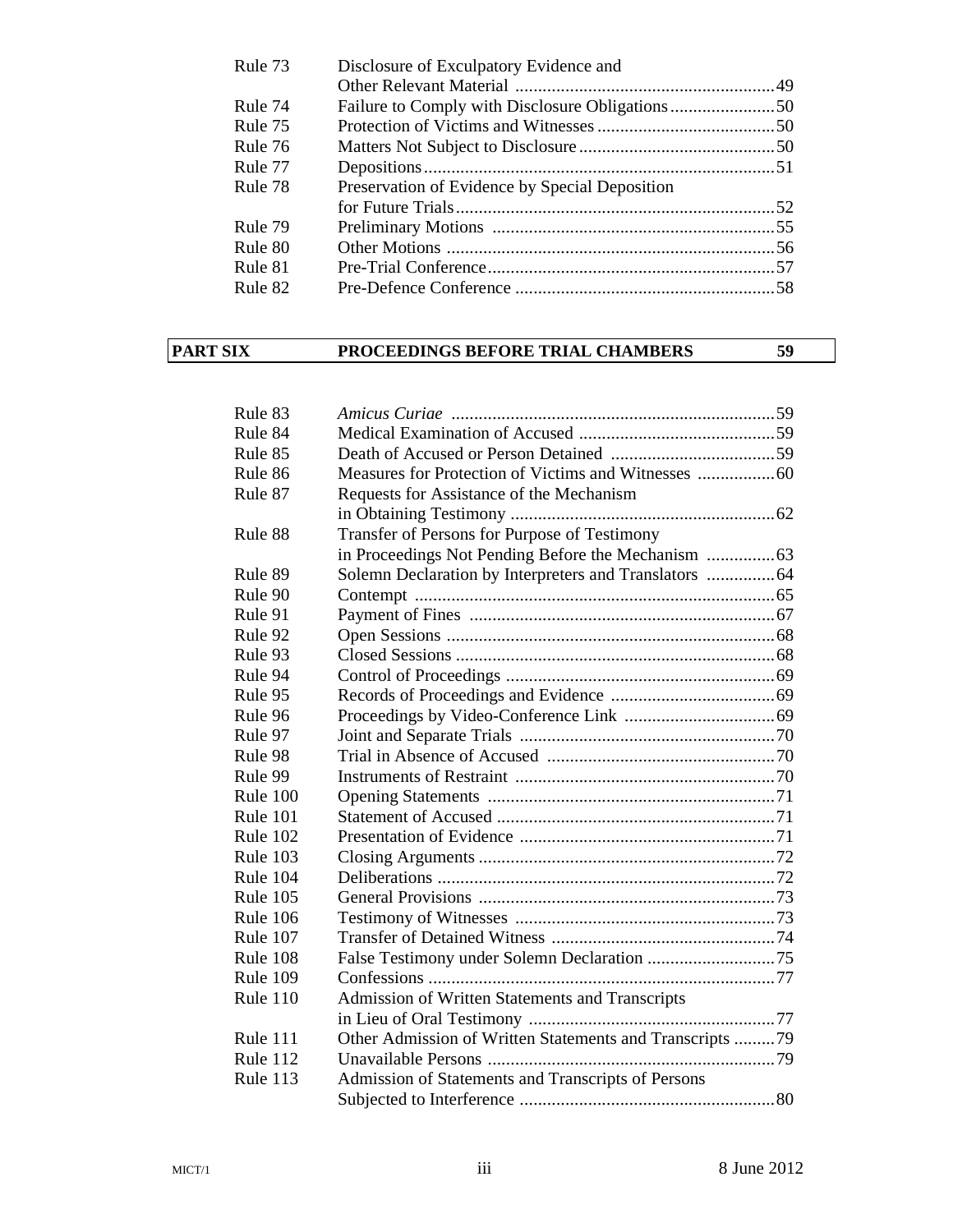| Rule 114        |                                          |  |
|-----------------|------------------------------------------|--|
| <b>Rule 115</b> |                                          |  |
| <b>Rule 116</b> |                                          |  |
| Rule 117        |                                          |  |
| Rule 118        |                                          |  |
| <b>Rule 119</b> |                                          |  |
| <b>Rule 120</b> | Power of Chambers to Order Production of |  |
|                 |                                          |  |
| <b>Rule 121</b> |                                          |  |
| Rule $122$      |                                          |  |
| <b>Rule 123</b> |                                          |  |
| <b>Rule 124</b> |                                          |  |
| <b>Rule 125</b> |                                          |  |
| <b>Rule 126</b> |                                          |  |
| <b>Rule 127</b> |                                          |  |
| Rule 128        |                                          |  |
| <b>Rule 129</b> |                                          |  |
| <b>Rule 130</b> |                                          |  |
|                 |                                          |  |

# **PART SEVEN APPELLATE PROCEEDINGS 88**

| Rule 131        |  |
|-----------------|--|
| <b>Rule 132</b> |  |
| <b>Rule 133</b> |  |
| <b>Rule 134</b> |  |
| <b>Rule 135</b> |  |
| <b>Rule 136</b> |  |
| <b>Rule 137</b> |  |
| <b>Rule 138</b> |  |
| <b>Rule 139</b> |  |
| <b>Rule 140</b> |  |
| <b>Rule 141</b> |  |
| <b>Rule 142</b> |  |
| <b>Rule 143</b> |  |
| Rule 144        |  |
| <b>Rule 145</b> |  |
|                 |  |

# **PART EIGHT REVIEW PROCEEDINGS 94**

 Rule 146 Request for Review ................................................................94 Rule 147 Preliminary Examination ........................................................94 Rule 148 Appeals ..................................................................................94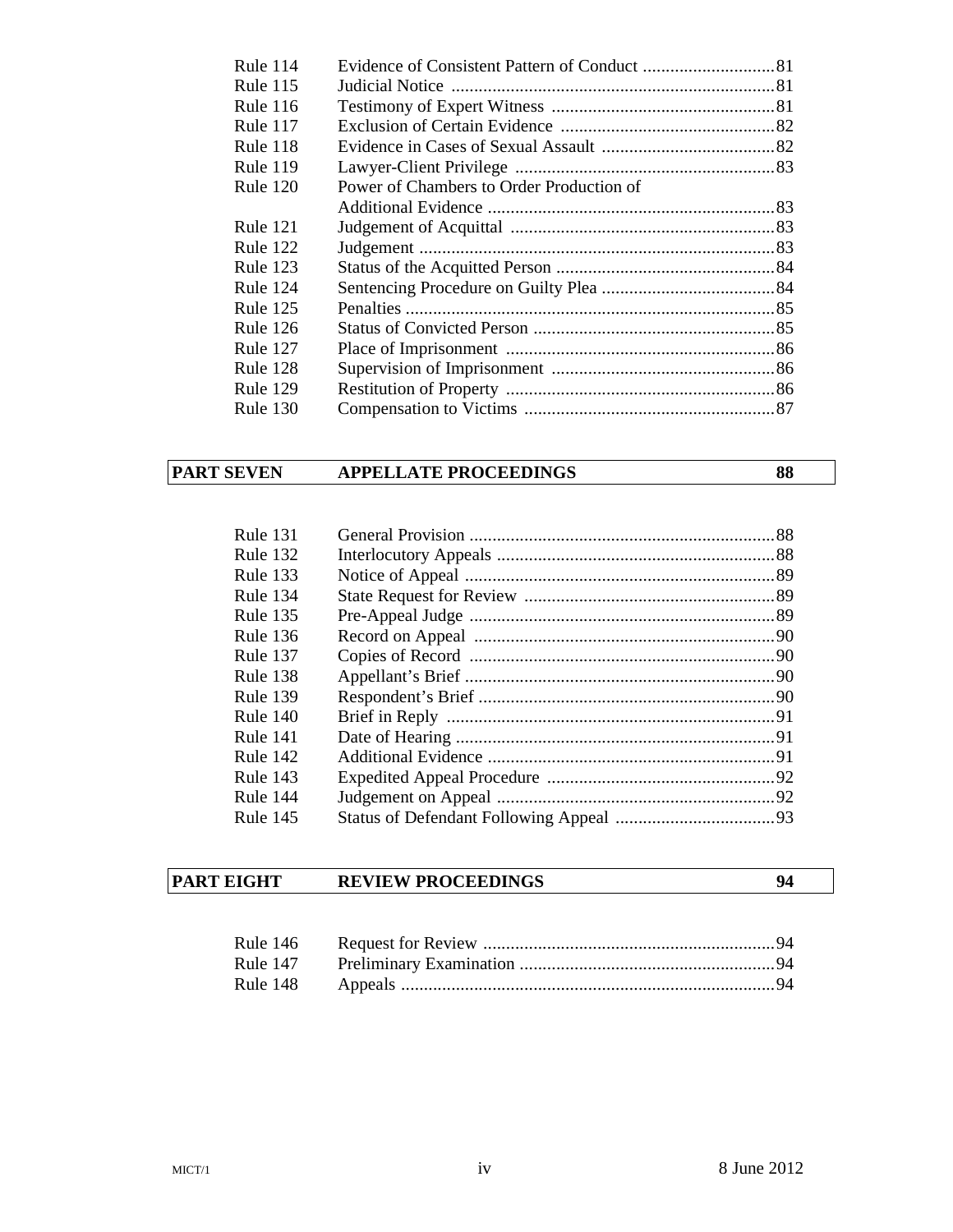#### **PART NINE PARDON AND COMMUTATION OF SENTENCE 95 AND EARLY RELEASE**

| <b>Rule 149</b> |                                                       |  |
|-----------------|-------------------------------------------------------|--|
| <b>Rule 150</b> |                                                       |  |
| <b>Rule 151</b> | General Standards for Granting Pardon, or Commutation |  |
|                 |                                                       |  |

| ---- | TEN<br>от<br>$\mathbf{D}$<br><b>TANI</b> | $\sqrt{1}$<br>$- -$ | 96 |
|------|------------------------------------------|---------------------|----|
|------|------------------------------------------|---------------------|----|

# **PART ELEVEN DECLASSIFICATION PROCEEDINGS 98**

| <b>Rule 155</b> | Declassification of Non-public Records of Proceedings |  |
|-----------------|-------------------------------------------------------|--|
|                 |                                                       |  |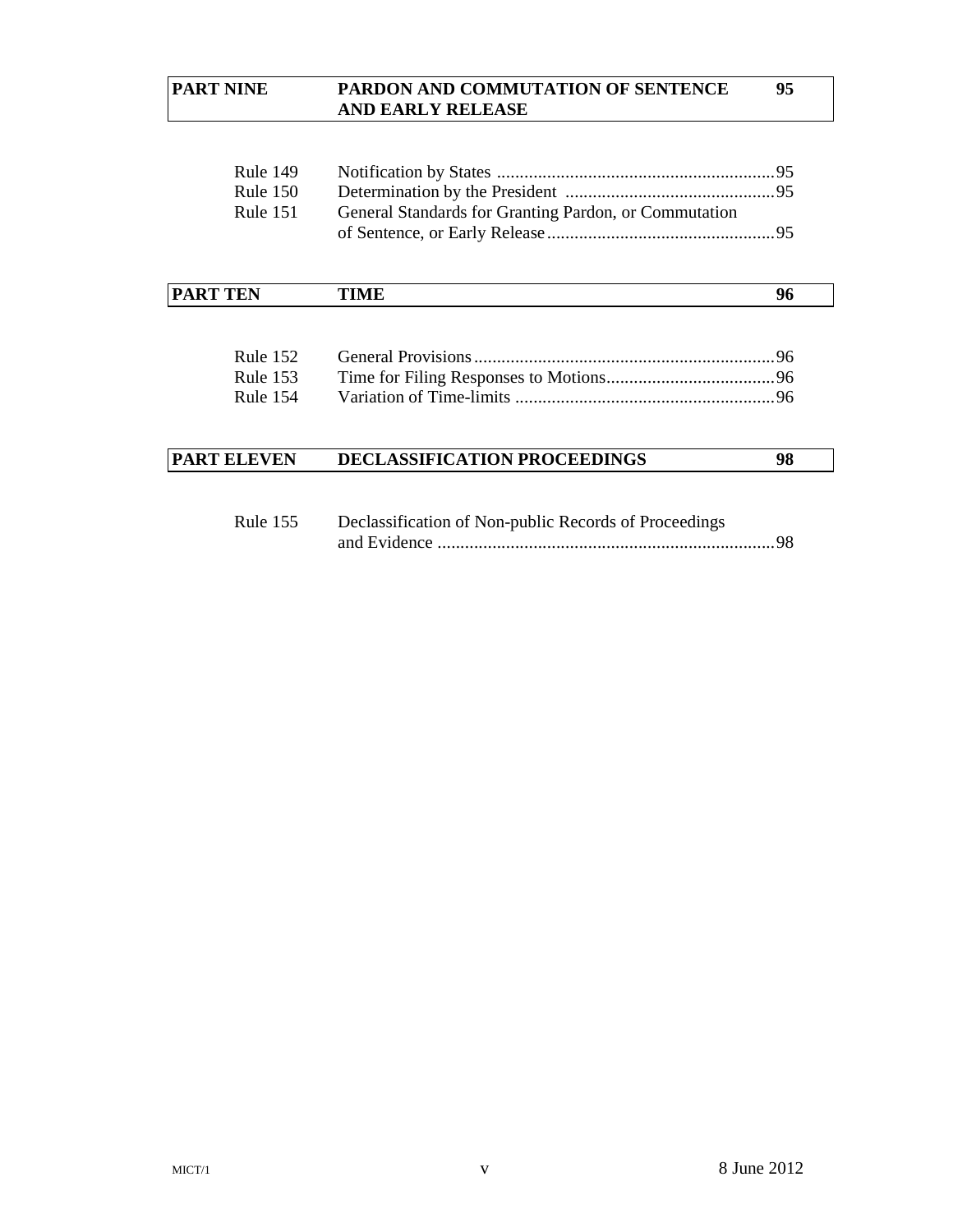#### **PART ONE – General Provisions**

# **Rule 1 Entry into Force**

These Rules of Procedure and Evidence, adopted pursuant to Article 13 of the Statute of the Mechanism, shall take effect upon adoption by the Judges of the Mechanism unless the Security Council decides otherwise.

#### **Rule 2 Definitions**

- (A) In these Rules of Procedure and Evidence, unless the context otherwise requires, the following terms shall mean:
	- Accused: A person indicted by the ICTY, the ICTR, or the Mechanism in accordance with Article 1 of the Statute; Arrest: The act of taking a suspect or an accused into custody

pursuant to a warrant of arrest or under Rule 37;

- Defence: The accused or the accused as represented by his Counsel;
- Judge: A Judge elected or appointed pursuant to Article 10 of the Statute;
- ICTR: The International Criminal Tribunal for the Prosecution of Persons Responsible for Genocide and other Serious Violations of International Humanitarian Law Committed in the Territory of Rwanda and Rwandan citizens responsible for Genocide and other such violations committed in the territory of neighbouring States, between 1 January 1994 and 31 December 1994, established by Security Council resolution 955 of 8 November 1994;
- ICTY: The International Tribunal for the Prosecution of Persons Responsible for Serious Violations of International Humanitarian Law Committed in the Territory of the Former Yugoslavia since 1991, established by Security Council resolution 827 of 25 May 1993;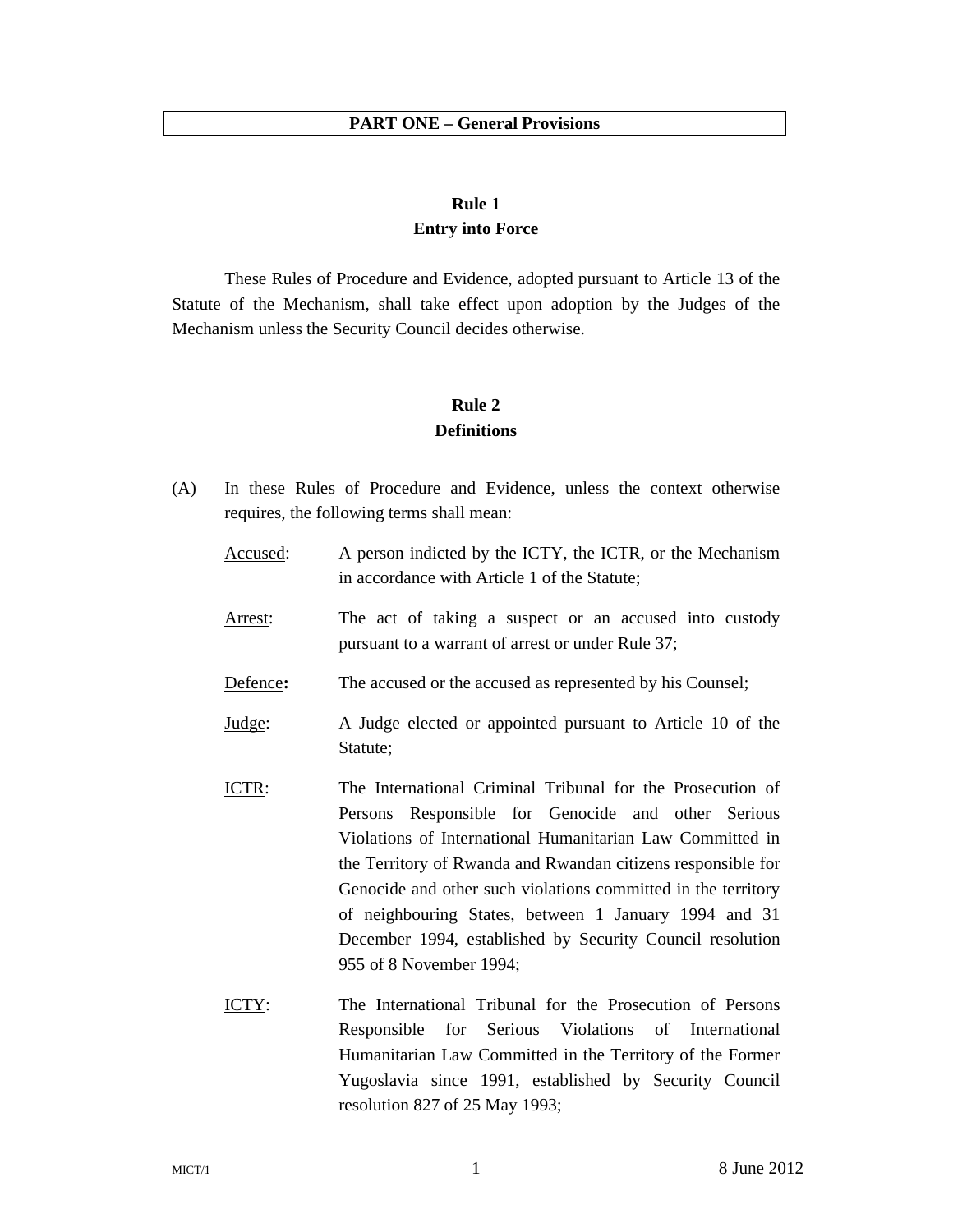- Investigation: All activities undertaken under the Statute and these Rules for the collection of information and evidence in relation to persons within the competence of the Mechanism in accordance with Article 1 of the Statute;
- Mechanism: The International Residual Mechanism for Criminal Tribunals, established by Security Council resolution 1966 of 22 December 2010;

Party: The Prosecutor or the Defence;

- Plenary: A consultation of all Judges, either by convening a plenary meeting, or remotely by written procedure, as decided by the President;
- President: The President of the Mechanism appointed pursuant to Article 11 of the Statute;
- Prosecutor: The Prosecutor appointed pursuant to Article 14 of the Statute;
- Regulations: The provisions issued by the Prosecutor pursuant to Rule 35(A) for the purpose of directing the functions of the Office of the Prosecutor;
- Rules: The Rules of Procedure and Evidence referred to in Rule 1;
- State: (i) a State Member or non-Member of the United Nations;
	- (ii) an entity recognised by the constitution of Bosnia and Herzegovina, namely, the Federation of Bosnia and Herzegovina and the Republic Srpska; or
	- (iii) a self-proclaimed entity de facto exercising governmental functions, whether or not recognised as a State;
- Statute: The Statute of the Mechanism, adopted by Security Council resolution 1966 of 22 December 2010;
- Suspect: A person who the Mechanism has a reasonable basis to believe has committed a crime under Article 1, paragraph 4, of the Statute, over which the Mechanism has jurisdiction;
- Victim: A person against whom a crime over which the Mechanism, the ICTY, or the ICTR has jurisdiction has allegedly been committed.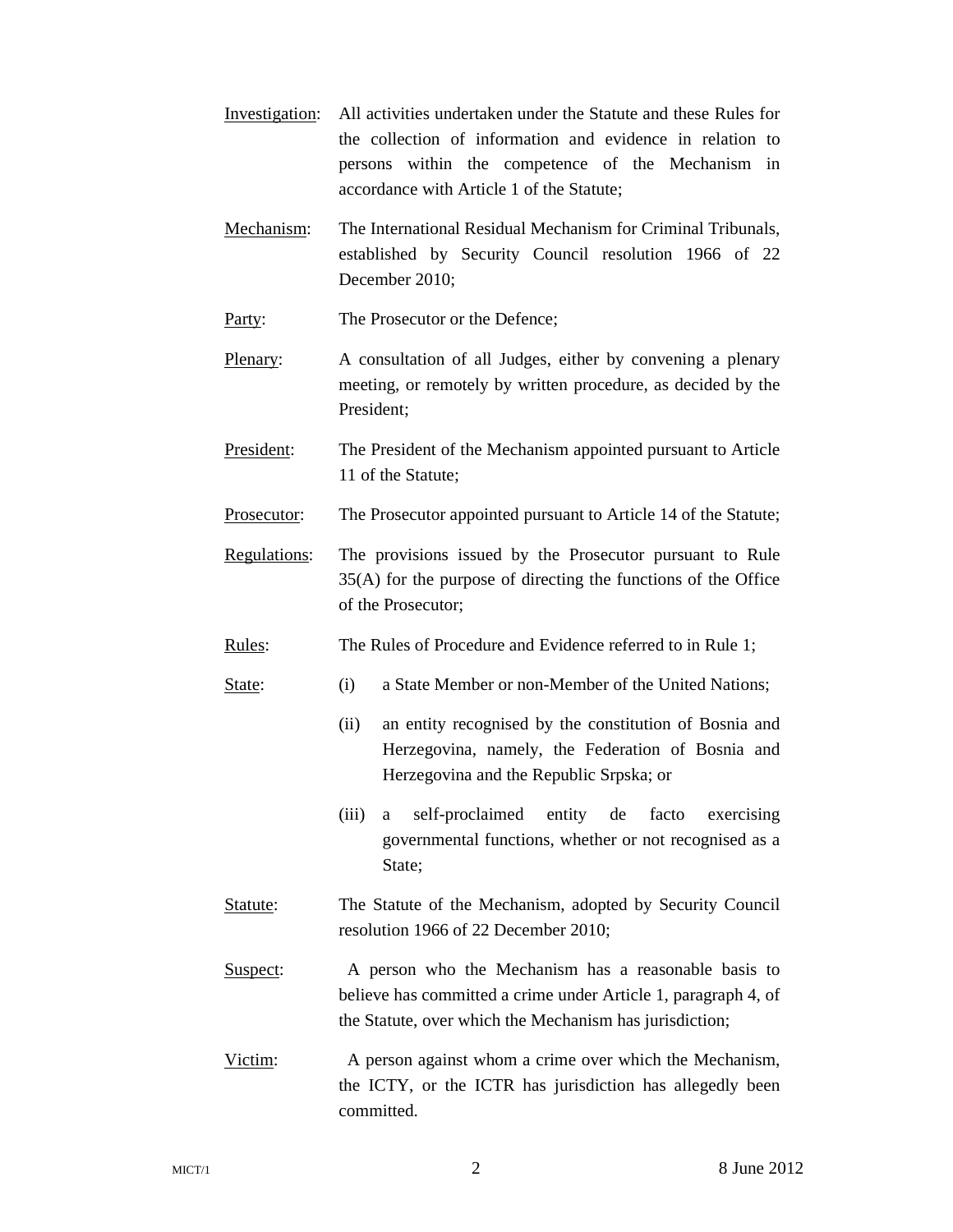- (B) In the Rules, the masculine shall include the feminine.
- (C) In the Rules, Trial Chamber or Chamber shall include Single Judges in accordance with Article 12, paragraph 1, of the Statute, as appropriate.

# **Rule 3 Languages**

- (A) The working languages of the Mechanism shall be English and French.
- (B) An Accused shall have the right to use his own language.
- (C) Counsel may apply to a Judge, or the President, as appropriate, for leave to use a language other than the two working ones or the language of the Accused. If such leave is granted, the expenses of interpretation and translation shall be borne by the Mechanism to the extent, if any, determined by the Judge, or the President, taking into account the rights of the Accused and the interests of justice.
- (D) Other persons appearing before the Mechanism, other than as Counsel, who do not have sufficient knowledge of either of the two working languages, may use their own language.
- (E) The Registrar shall make any necessary arrangements for interpretation and translation into and from the working languages.
- $(F)$  If:
	- (i) a Party is required to take any action within a specified time after the filing or service of a document by another Party; and
	- (ii) pursuant to the Rules, that document is filed in a language other than one of the working languages of the Mechanism, time shall not run until the Party required to take action has received from the Registrar a translation of the document into one of the working languages of the Mechanism.
- (G) The Registrar shall endeavour to ensure that translations are concluded in the shortest possible time.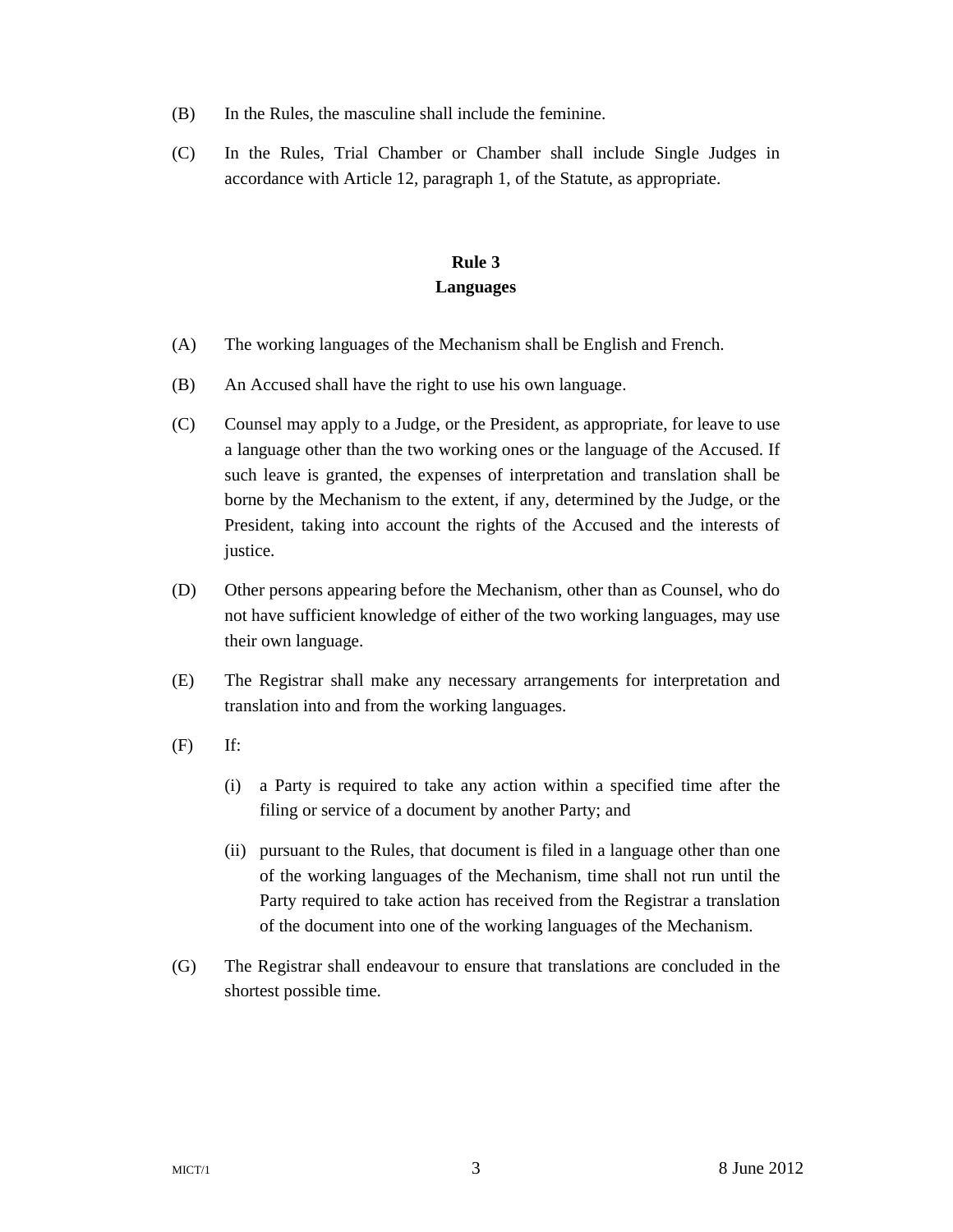# **Rule 4 Sitting Away from the Branch of the Mechanism**

A Chamber may exercise its functions away from the seat of the relevant branch of the Mechanism, if so authorised by the President in the interests of justice.

# **Rule 5 Non-compliance with Rules**

- (A) Where an objection on the ground of non-compliance with the Rules or Regulations is raised by a Party at the earliest opportunity, the Chamber shall grant relief, if it finds that the alleged non-compliance is proved and that it has caused material prejudice to that Party.
- (B) Where such an objection is raised otherwise than at the earliest opportunity, the Chamber may, in its discretion, grant relief, if it finds that the alleged noncompliance is proved and that it has caused material prejudice to the objecting Party.
- (C) The relief granted by a Chamber under this Rule shall be such remedy as the Chamber considers appropriate to ensure consistency with the fundamental principles of fairness.

## **Rule 6 Amendment of the Rules**

- (A) Proposals for amendment of the Rules may be made by a Judge, the Prosecutor, or the Registrar and shall be adopted:
	- (i) if circulated to all Judges and agreed to in writing by not less than thirteen Judges; or
	- (ii) by a majority of the Judges present at a plenary meeting convened by the President.
- (B) Any amendment of the Rules shall take effect upon adoption by the Judges pursuant to Article 13, paragraph 3, of the Statute, unless the Security Council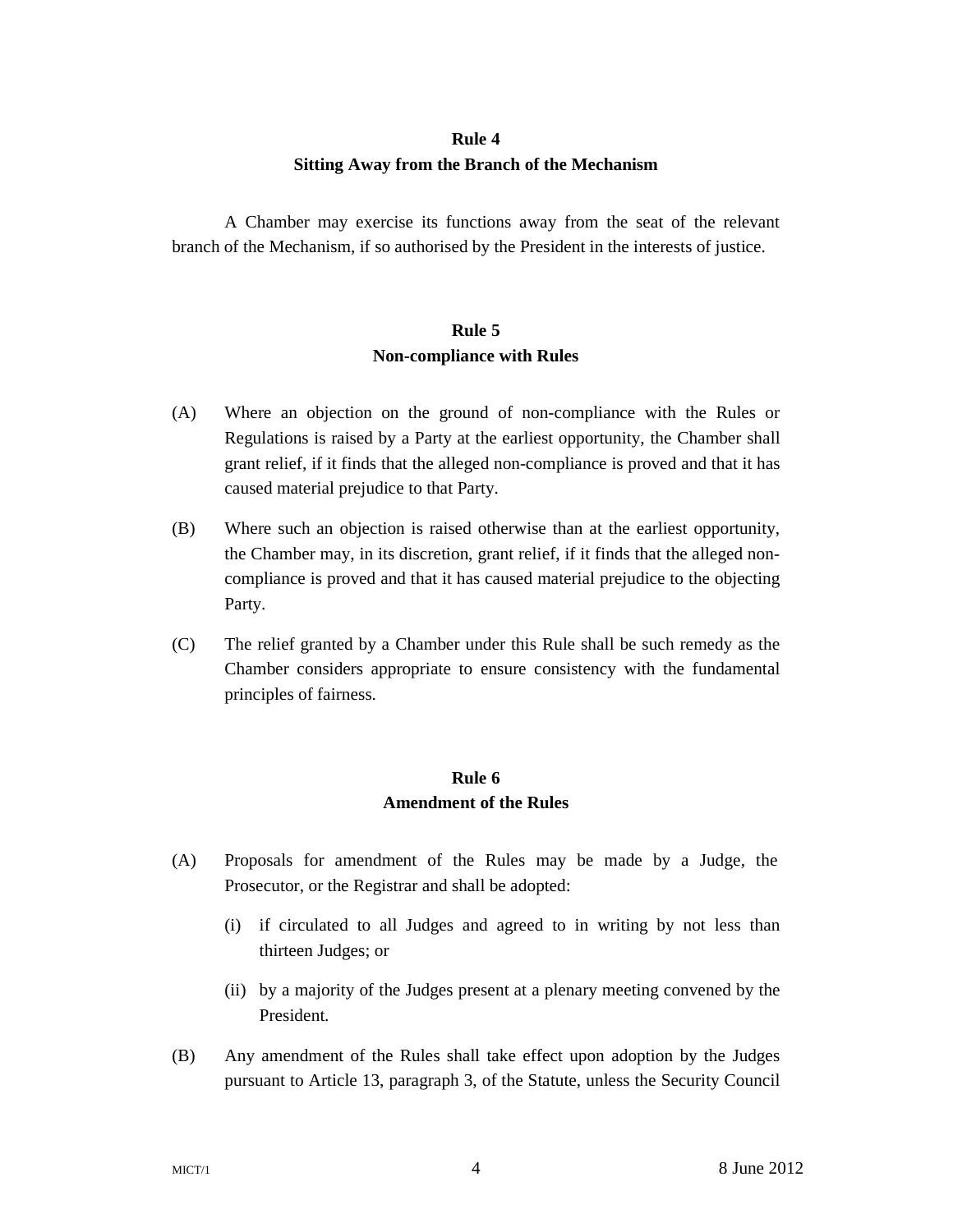decides otherwise, and shall be rendered public by the Registrar within seven days of adoption.

(C) An amendment shall not operate to prejudice the rights of the Accused or of a convicted or acquitted person in any pending case.

# **Rule 7 Authentic Texts**

 The English and French texts of the Rules shall be equally authentic. In case of discrepancy, the version that is more consonant with the spirit of the Statute and the Rules shall prevail.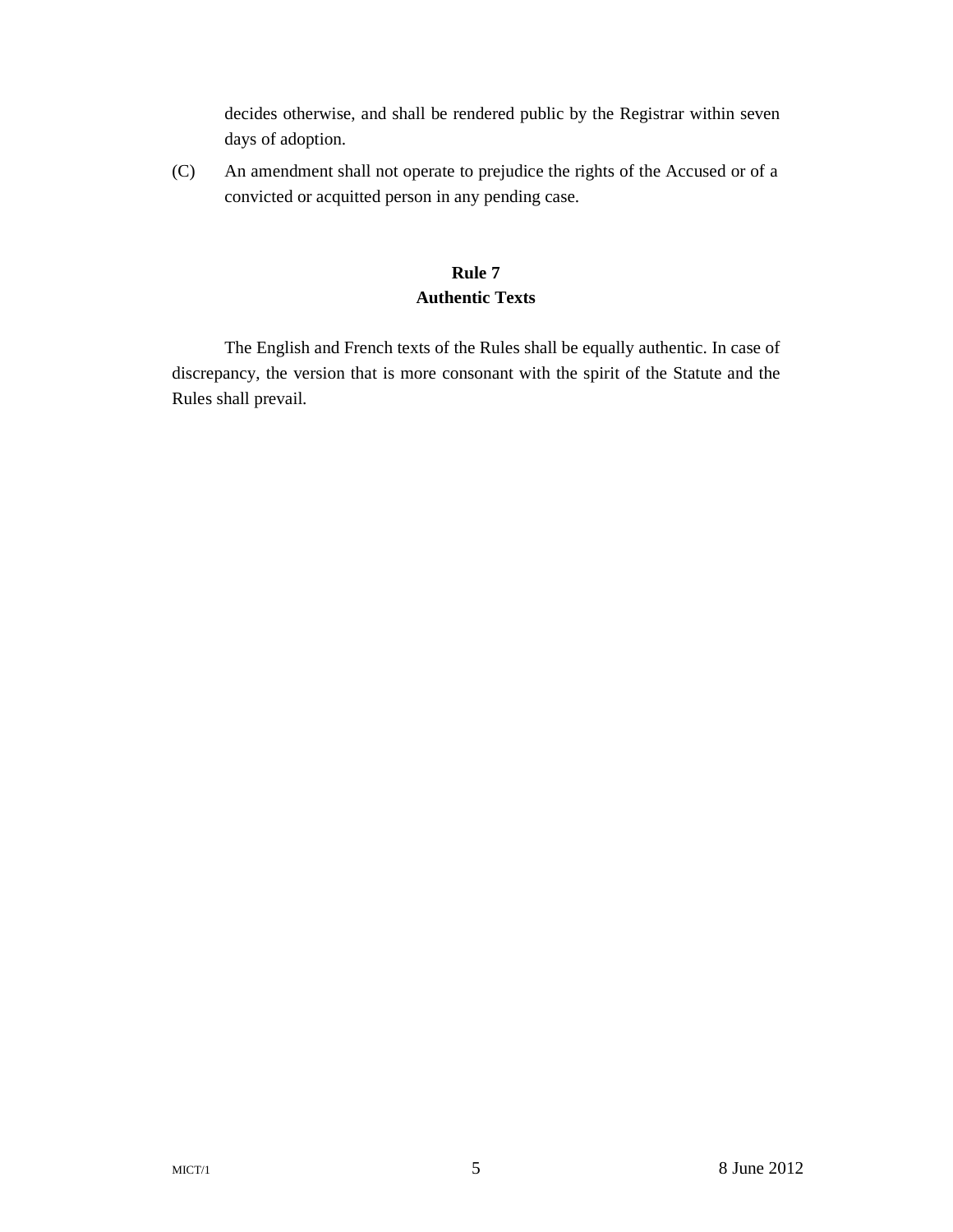# **Rule 8 Non-compliance with Obligations**

- (A) Except in cases to which Rules 13, 16, 61, or 63 apply, where the Trial Chamber is satisfied that a State has failed to comply with an obligation under Article 28 of the Statute relating to any proceedings before that Trial Chamber, the Trial Chamber may request the President to report the matter to the Security Council, who shall notify the Security Council thereof.
- (B) If the Prosecutor satisfies the President that a State has failed to comply with an obligation under Article 28 of the Statute in respect of a request by the Prosecutor under Rules 9, 36, or 37, the President shall notify the Security Council thereof.

# **Rule 9 Request for Information**

Where it appears to the Prosecutor that a crime within the jurisdiction of the Mechanism is or has been the subject of investigations or criminal proceedings instituted in the courts of any State, the Prosecutor may request the State to forward all relevant information in that respect, and the State shall transmit such information to the Prosecutor forthwith in accordance with Article 28 of the Statute.

# **Rule 10 Information of the International Committee of the Red Cross**

The International Committee of the Red Cross (ICRC) shall not be obligated to disclose any information, including documents or other evidence, concerning the performance of its mandate pursuant to the four Geneva Conventions of 12 August 1949 or their Additional Protocols or concerning its functions under the Statutes of the International Red Cross and Red Crescent movements. Nor shall such information acquired by a third party on a confidential basis from the ICRC or by anyone while in the service of the ICRC be subject to disclosure or to witness testimony without the consent of the ICRC.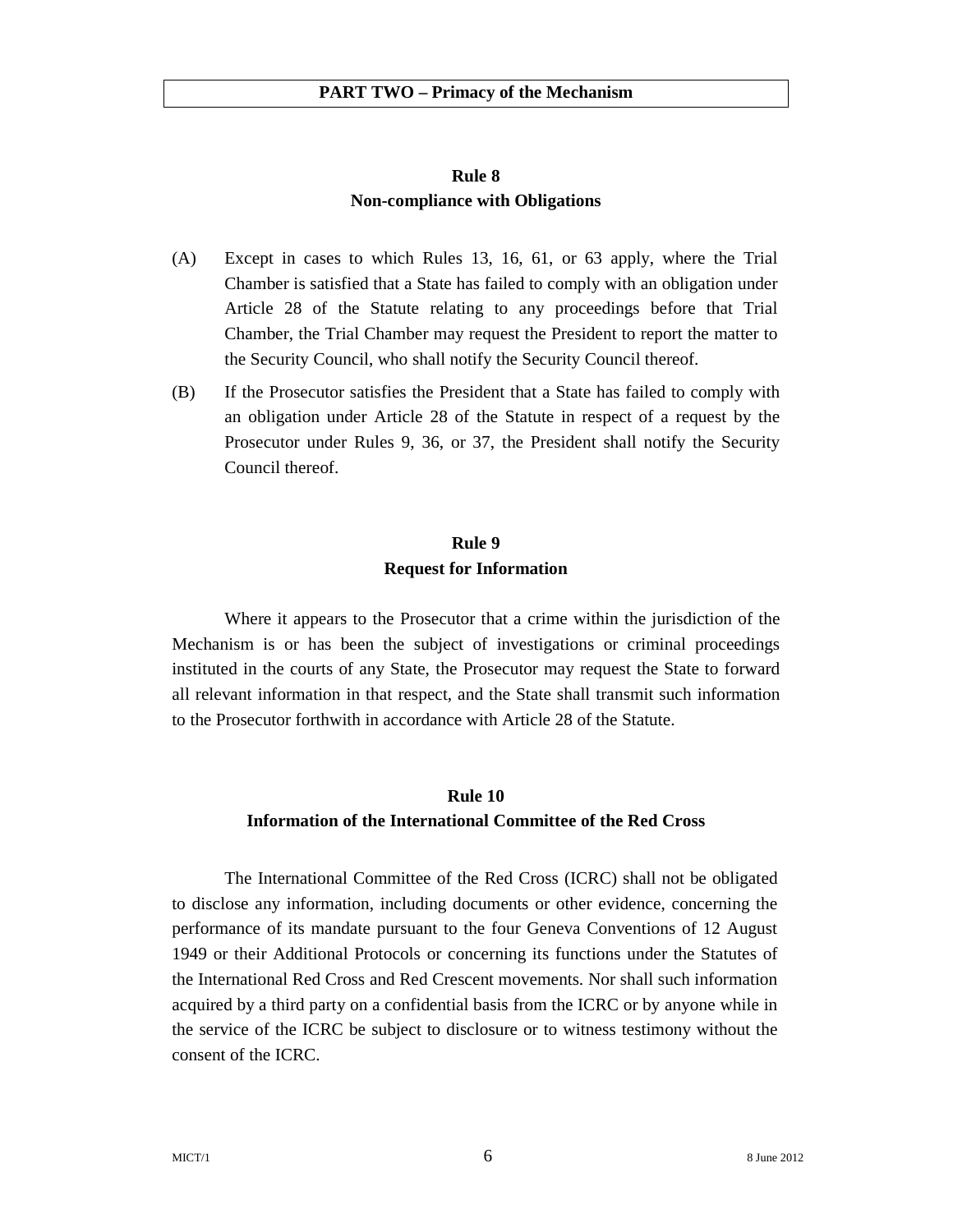## **Rule 11 Prosecutor's Application for Deferral**

Where it appears to the Prosecutor that crimes which are the subject of investigations or criminal proceedings instituted in the courts of any State and involve a person covered by Article 1, paragraph 2, of the Statute:

- (A) are the subject of an investigation by the Prosecutor;
- (B) should be the subject of an investigation by the Prosecutor considering, *inter alia*:
	- (i) the seriousness of the offences;
	- (ii) the status of the accused at the time of the alleged offences;
	- (iii) the general importance of the legal questions involved in the case; or
- (C) are the subject of an indictment in the ICTY, the ICTR, or the Mechanism, the Prosecutor may apply to the Trial Chamber designated by the President to issue a formal request that such court defer to the competence of the Mechanism.

# **Rule 12 Formal Request for Deferral**

- (A) If it appears to the Trial Chamber seised of a request for deferral by the Prosecutor under Rule 11 that, on any of the grounds specified in Rule 11, deferral is appropriate, the Trial Chamber may issue a formal request to the State concerned that its court defer to the competence of the Mechanism.
- (B) A request for deferral shall include a request that the results of the investigation and a copy of the court's records and the judgement, if already delivered, be forwarded to the Mechanism.
- (C) The State to which the formal request for deferral is addressed shall comply without undue delay in accordance with Article 28 of the Statute.
- (D) Where deferral to the Mechanism has been requested by a Trial Chamber, any subsequent trial shall not be held before that Trial Chamber.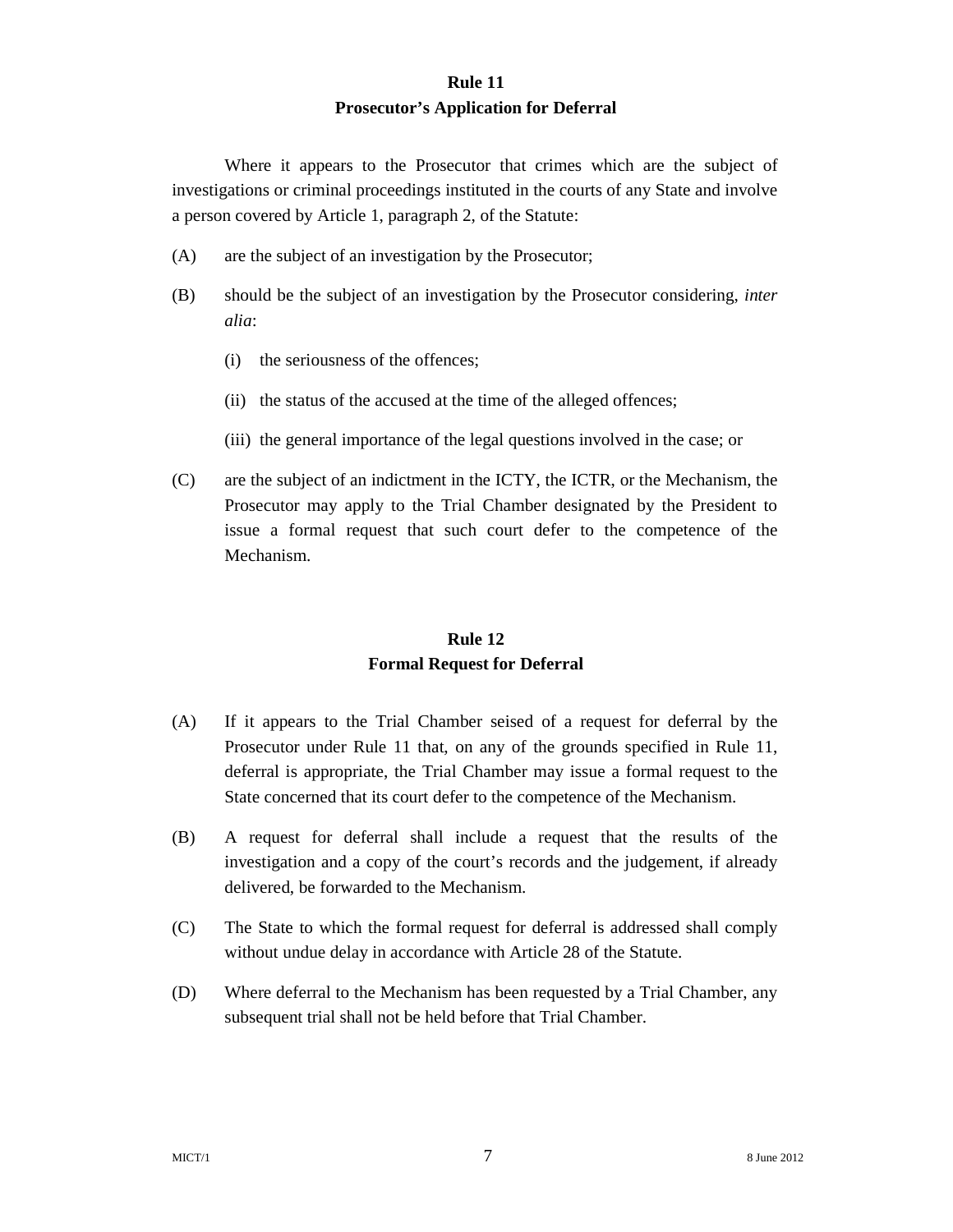#### **Rule 13 Non-Compliance with a Request for Deferral**

If, within sixty days after a request for deferral has been notified by the Registrar to the State under whose jurisdiction the investigations or criminal proceedings have been instituted, the State fails to file a response that satisfies the Trial Chamber that the State has taken or is taking adequate steps to comply with the request, the Trial Chamber may request the President to report the matter to the Security Council, who shall notify the Security Council thereof.

## **Rule 14 Referral of an Indictment to Another Court**

- (A) Where an order of referral is issued pursuant to Article 6 of the Statute:
	- (i) the accused, if in the custody of the Mechanism, shall be handed over to the authorities of the State concerned;
	- (ii) the Trial Chamber that ordered referral of the case may order that protective measures for certain witnesses or victims remain in force;
	- (iii) the Prosecutor shall provide to the authorities of the State concerned all of the information relating to the case which the Prosecutor considers appropriate and, in particular, the material supporting the indictment;
	- (iv) the Mechanism shall take appropriate measures to monitor the case referred, including with the assistance of international and regional organisations and bodies; the Prosecutor may, and if the Trial Chamber so orders, the Registrar shall, send observers to monitor the proceedings in the State concerned; the observers shall report to the Prosecutor, if sent by him, or otherwise through the Registrar to the President.
- (B) The Trial Chamber that ordered referral of the case may issue a warrant for the arrest of the accused, which shall specify the State to which he is to be transferred for trial.
- (C) At any time after an order of referral has been issued by the ICTY, the ICTR, or the Mechanism pursuant to Article 6 of the Statute and before the accused is found guilty or acquitted by a court in the State concerned, the President may, *proprio motu* or at the request of the Prosecutor, assign a Trial Chamber that shall decide, pursuant to Article 6, paragraph 6, of the Statute, whether to revoke the order and make a formal request for deferral.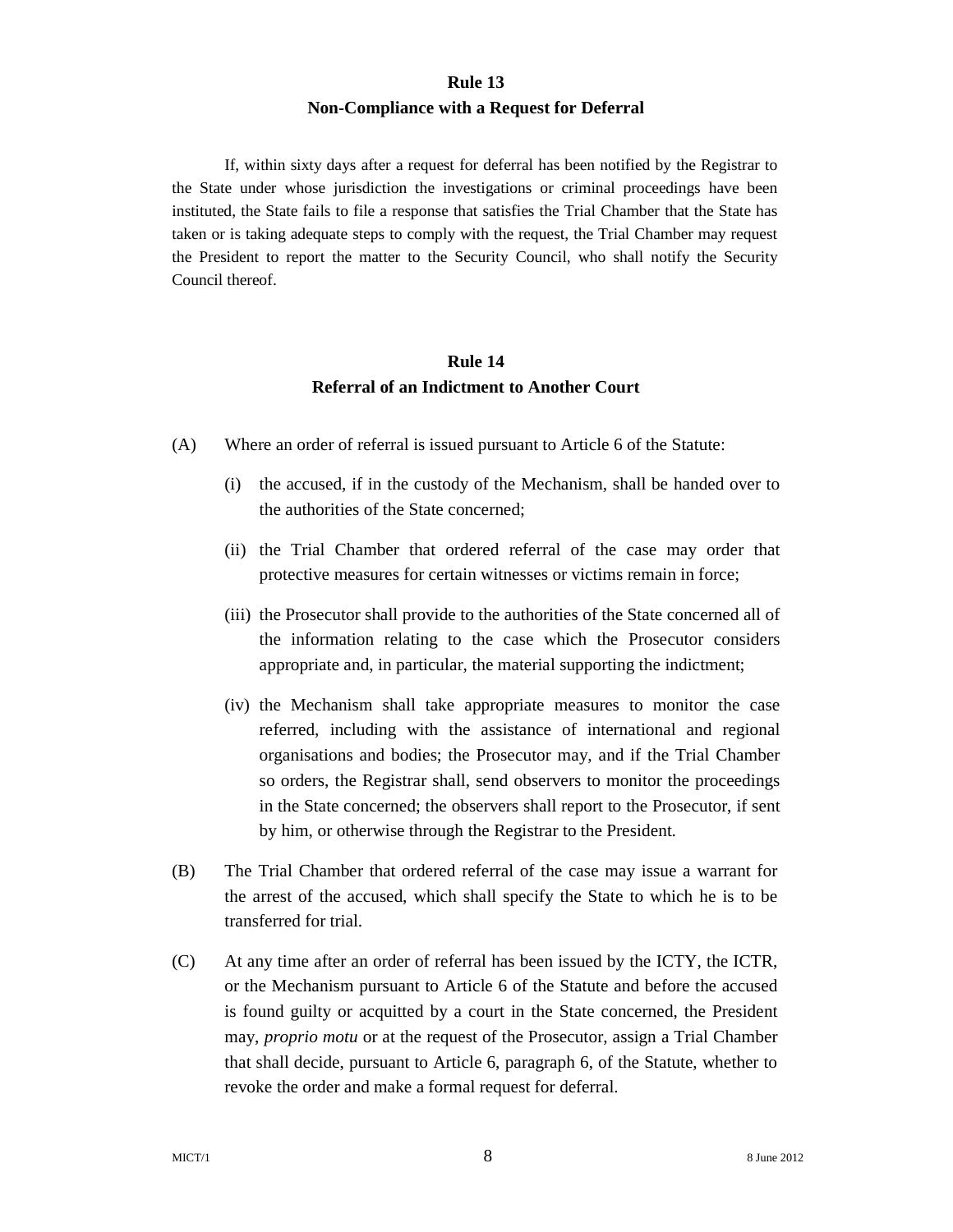- (D) Where an order of referral issued by the ICTY, the ICTR, or the Mechanism pursuant to Article 6 of the Statute is revoked by the Trial Chamber, the Trial Chamber may make a formal request to the State concerned to transfer the accused to the seat of the relevant branch of the Mechanism, and the State shall accede to such a request without delay in keeping with Article 28 of the Statute. The Trial Chamber may also issue a warrant for the arrest of the accused.
- (E) An appeal by the accused or the Prosecutor shall lie as of right from a decision of the Trial Chamber whether or not to refer a case. Notice of appeal shall be filed within fifteen days of the decision unless the accused was not present or represented when the decision was pronounced, in which case the time-limit shall run from the date on which the accused is notified of the decision. The appellant shall file an appeal brief within fifteen days after filing the notice of appeal. The opposite Party shall file a response within ten days of the filing of the appeal brief, and the appellant may file a reply within four days of the filing of the response.

# **Rule 15 Determination of Courts of any State**

Subject to Article 7, paragraph 2, of the Statute, determinations of courts of any State are not binding on the Mechanism.

## **Rule 16 Non** *bis in Idem*

When the President receives reliable information to show that criminal proceedings have been instituted against a person before a court of any State for a crime for which that person has already been tried by the ICTY, the ICTR, or the Mechanism, a Trial Chamber designated by the President shall, following *mutatis mutandis* the procedure provided in Rule 12, issue a reasoned order requesting that court permanently to discontinue its proceedings. If that court fails to do so, the President may report the matter to the Security Council.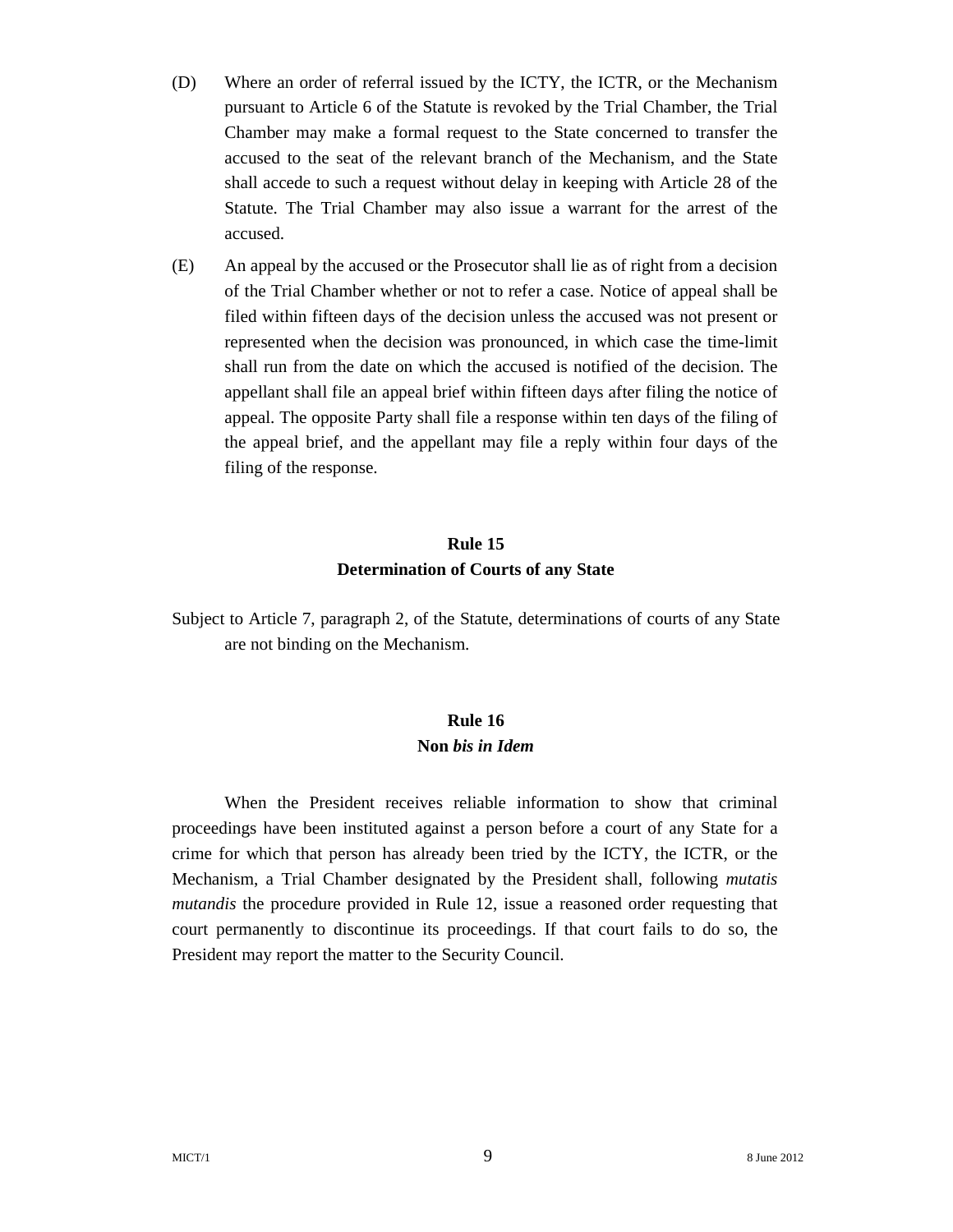# **Rule 17 Solemn Declaration**

(A) Before taking up duties, each Judge shall make the following solemn declaration:

"I solemnly declare that I will perform my duties and exercise my powers as a Judge of the International Residual Mechanism for Criminal Tribunals honourably, faithfully, impartially and conscientiously."

- (B) The text of the declaration, signed by the Judge and witnessed by the Secretary-General of the United Nations or his representative, shall be kept in the records of the Mechanism.
- (C) The Judges may make the solemn declaration remotely by video-conference link, as decided by the President.
- (D) A Judge whose service continues without interruption after expiry of a previous period of service shall not make a new declaration.

# **Rule 18 Disqualification of Judges**

- (A) A Judge may not sit in any case in which the Judge has a personal interest or concerning which the Judge has or has had any association which might affect his impartiality. The Judge shall in any such circumstance withdraw, and the President shall assign another Judge to the case.
- (B) (i) Any Party may apply to the President for the disqualification and withdrawal of a Judge from a proceeding upon the above grounds. The President shall confer with the Judge in question.
	- (ii) The President shall decide the application or, if necessary, appoint a three-Judge panel to decide the application. If the decision is to uphold the application, the President shall assign another Judge to sit in the place of the Judge in question.
	- (iii) The decision of the President or panel of three Judges shall not be subject to interlocutory appeal.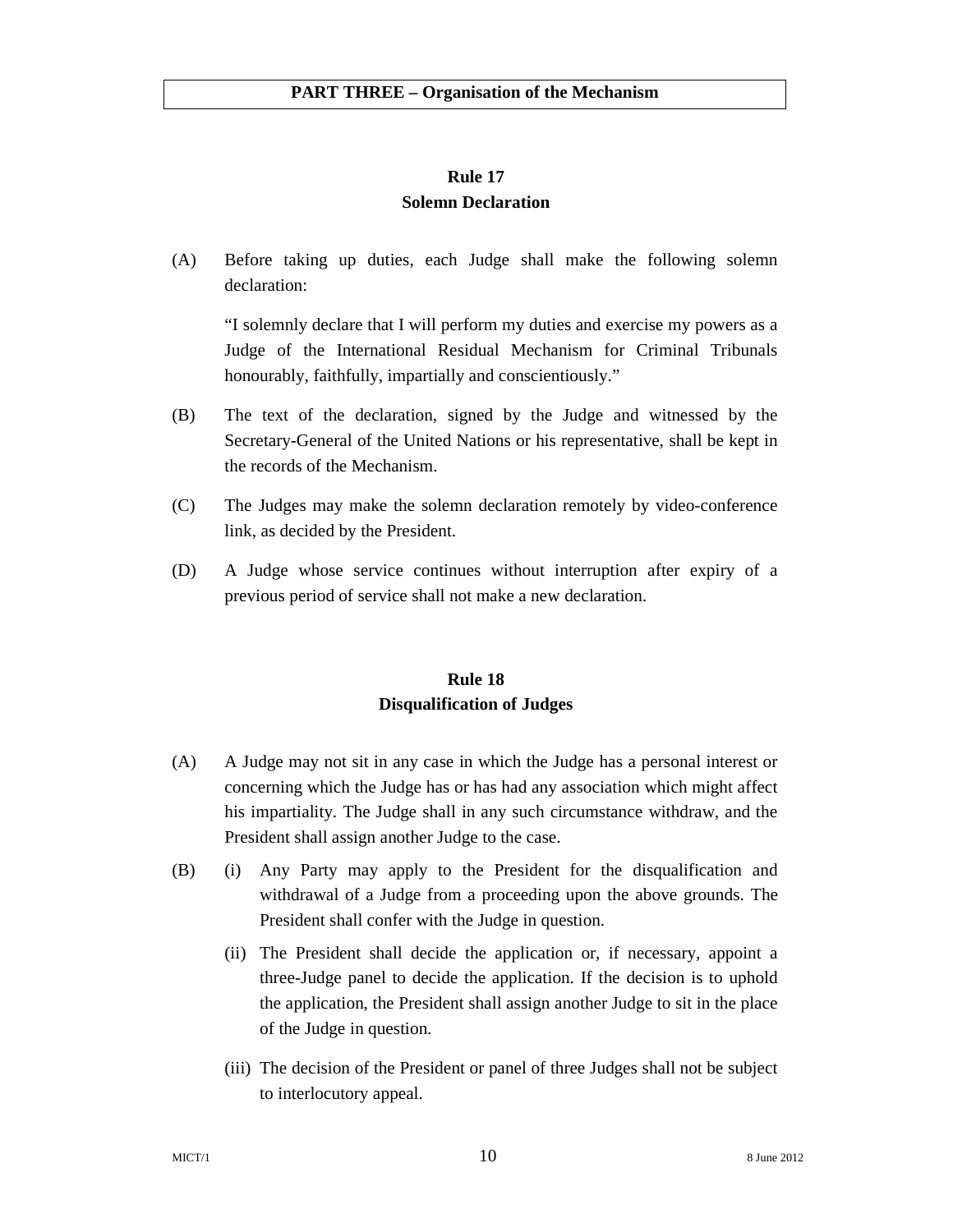- (iv) If the Judge in question is the President, the responsibility of the President in accordance with this paragraph shall be assumed by the Judge most senior who is able to act.
- (C) The ICTY or ICTR Judge who has reviewed an indictment against an accused, or the Single Judge who reviews an indictment, shall not be disqualified from sitting as a member of the Trial Chamber or as a Single Judge for the trial of that accused.
- (D) No Judge shall sit on any appeal in a case in which that Judge sat in first instance.

# **Rule 19 Absence of Judges**

- $(A)$  If:
	- (i) a Judge is, for illness or other urgent personal reasons, or for reasons of authorised Mechanism business, unable to continue sitting in a part-heard case for a period which is likely to be of short duration, and
	- (ii) the remaining Judges of the Chamber are satisfied that it is in the interests of justice to do so, those remaining Judges of the Chamber may order that the hearing of the case continue in the absence of that Judge for a period of not more than five working days.
- (B) If:
	- (i) a Judge is, for illness or urgent personal reasons, or for reasons of authorised Mechanism business, unable to continue sitting in a part-heard case for a period which is likely to be of short duration, and
	- (ii) the remaining Judges of the Chamber are not satisfied that it is in the interests of justice to order that the hearing of the case continue in the absence of that Judge, then

(a) those remaining Judges of the Chamber may nevertheless conduct those matters which they are satisfied it is in the interests of justice to dispose of, notwithstanding the absence of that Judge;

(b) the remaining Judges of the Chamber may adjourn the proceedings.

(C) If a Judge of a Trial Chamber is, for any reason, unable to continue sitting in a part-heard case for a period which is likely to be longer than of a short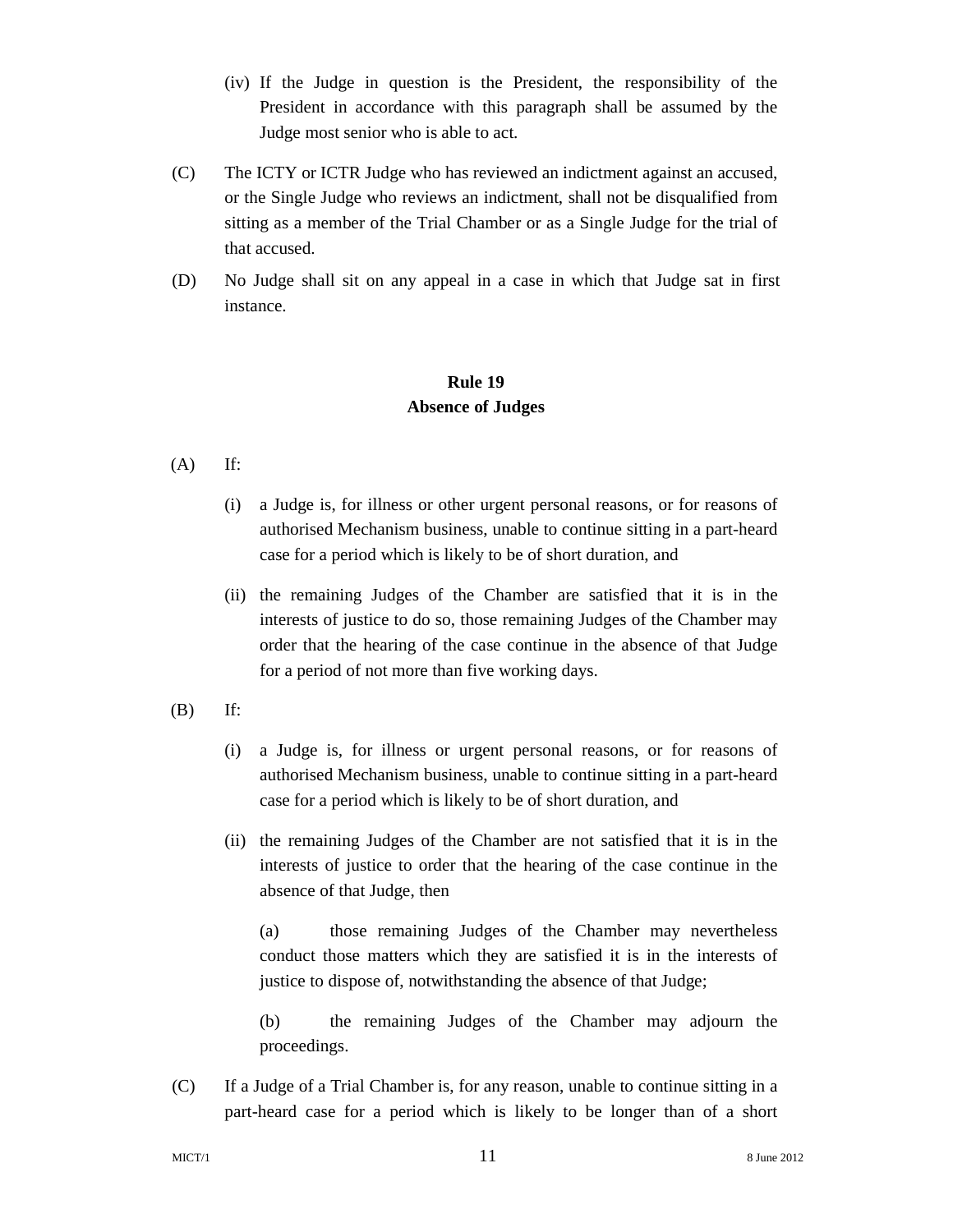duration, the remaining Judges of the Chamber shall report to the President who may assign another Judge to the case and order either a rehearing or continuation of the proceedings from that point. However, after the opening statements provided for in Rule 100, or the beginning of the presentation of evidence pursuant to Rule 102, the continuation of the proceedings can only be ordered with the consent of the accused, except as provided for in paragraphs  $(D)$  and  $(G)$ .

- (D) If, in the circumstances mentioned in the last sentence of paragraph (C), the accused withholds his consent, the remaining Judges may nonetheless decide to continue the proceedings before a Trial Chamber with a substitute Judge if, taking all the circumstances into account, they determine unanimously that doing so would serve the interests of justice. This decision is subject to appeal as of right. If no appeal is taken from the decision to continue proceedings with a substitute Judge or the Appeals Chamber affirms that decision, the President shall assign to the existing bench a Judge, who, however, can join the bench only after he has certified that he has familiarised himself with the record of the proceedings. Only one substitution under this paragraph may be made.
- (E) If, in a trial where a reserve Judge has been assigned in accordance with Rule 20, a Judge is unable to continue sitting, the trial shall continue with the reserve Judge replacing the Judge who is unable to continue sitting.
- (F) In case of illness or an unfilled vacancy or in any other similar circumstances, the President may, if satisfied that it is in the interests of justice to do so, authorise a Chamber to conduct routine matters, such as the delivery of decisions, in the absence of one or more of its members.
- (G) If a Single Judge is, for any reason, unable to continue sitting in a part-heard case for a period which is likely to be longer than of a short duration, the President may assign another Single Judge to the case and order either a rehearing or continuation of the proceedings from that point. However, after the opening statements provided for in Rule 100, or the beginning of the presentation of evidence pursuant to Rule 102, the continuation of the proceedings can only be ordered with the consent of the accused.

# **Rule 20 Reserve Judge**

(A) In accordance with Article 12, paragraph 5, of the Statute, the President may appoint, from among the Judges of the Mechanism, a reserve Judge to be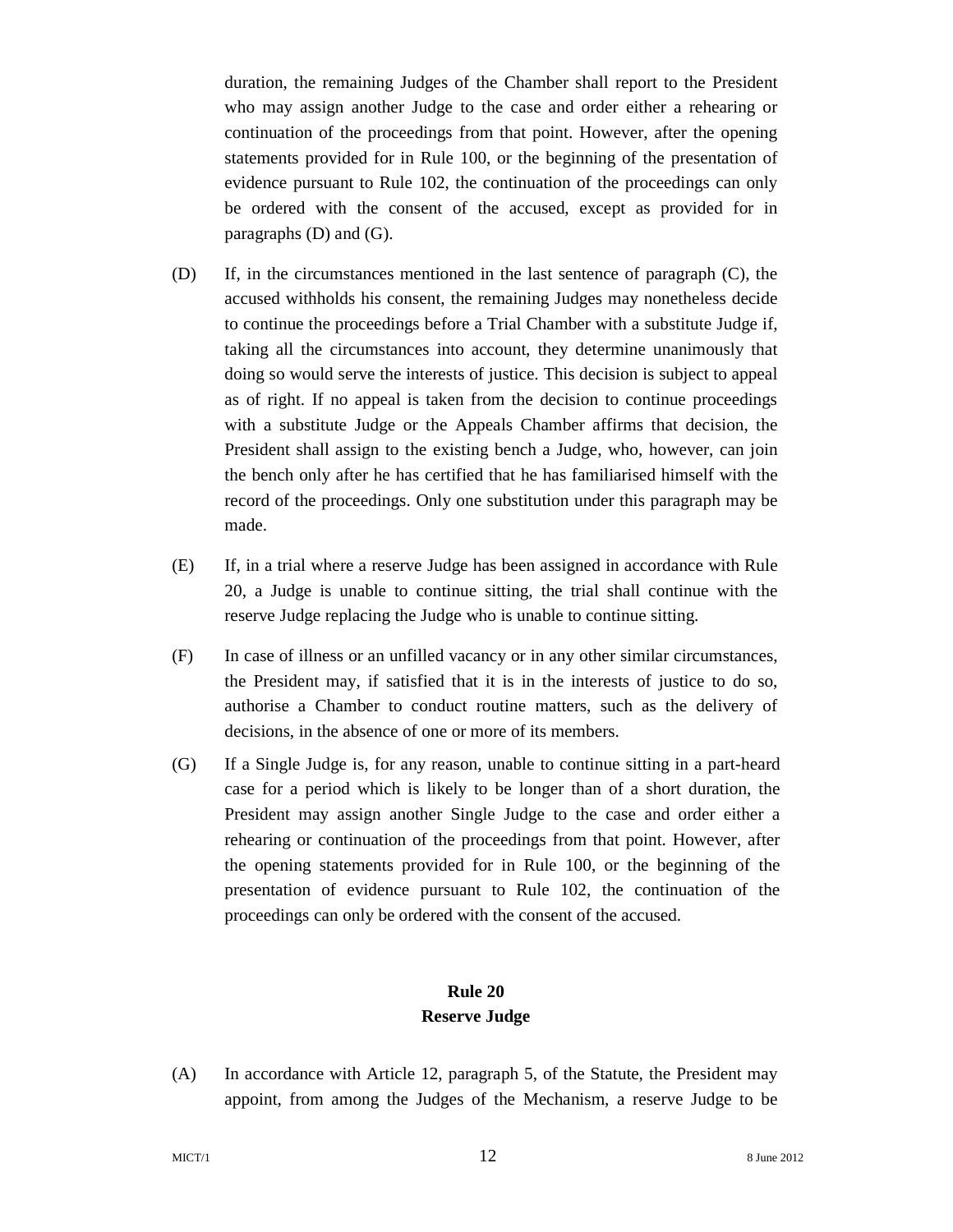present at each stage of a trial and to replace a Judge if that Judge is unable to continue sitting.

- (B) A reserve Judge may pose questions which are necessary to the reserve Judge's understanding of the trial.
- (C) A reserve Judge shall be present, but shall not vote, during any deliberations in a trial.

# **Rule 21 Resignation**

A Judge who decides to resign shall communicate the resignation in writing to the President, who shall transmit it to the Secretary-General of the United Nations.

#### **Rule 22 Precedence**

- (A) All Judges are equal in the exercise of their judicial functions, regardless of dates of election, appointment, age, or period of service.
- (B) The Judges shall take precedence according to the dates of their election or appointment as Judges, after the President. Judges elected or appointed on the same date shall take precedence according to age.
- (C) In case of re-election, the total period of service as a Judge of the Mechanism shall be taken into account.

# **Rule 23 Functions of the President**

- (A) The President appointed pursuant to Article 11 of the Statute shall preside at all Plenaries of the Mechanism. The President shall coordinate the work of the Chambers and exercise all the other functions conferred on the President by the Statute and the Rules.
- (B) The President may, in consultation with the Registrar and the Prosecutor, issue Practice Directions consistent with the Statute and the Rules addressing detailed aspects of the conduct of proceedings before the Mechanism.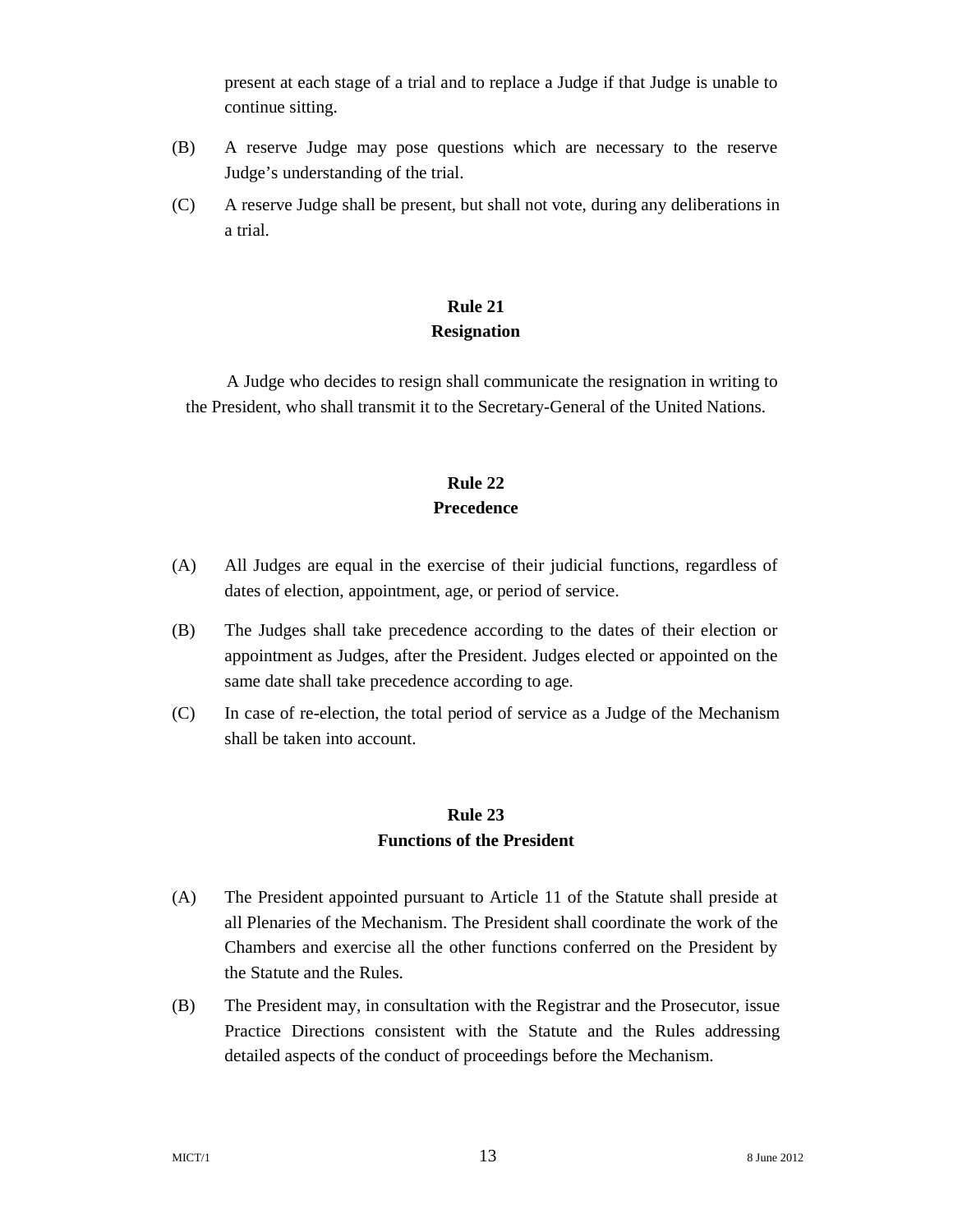#### **Rule 24 Replacement**

- (A) If the President does not remain in office or is unable to carry out the functions of the President, these shall be assumed by the senior Judge, determined in accordance with Rule 22(B), until such time as the Secretary-General appoints a new President.
- (B) If the President's incapacity or inability is temporary, the President's functions shall be assumed by the senior Judge, determined in accordance with Rule 22(B).
- (C) If the President is unable to exercise the functions of Presiding Judge of the Appeals Chamber, that Chamber shall elect a Presiding Judge from among its members.

# **Rule 25 The Mechanism Coordination Council**

- (A) The Mechanism Coordination Council shall be composed of the President, the Prosecutor, and the Registrar.
- (B) In order to achieve the mission of the Mechanism, as defined in the Statute, the Mechanism Coordination Council ensures, having due regard for the responsibilities and the independence of any member, the coordination of the activities of the three organs of the Mechanism.
- (C) The President may convene, on an *ad hoc* basis, a meeting of the Mechanism Coordination Council at his own initiative or upon request of any of its members. The President shall chair the meetings.
- (D) The President may decide to hold Mechanism Coordination Council meetings remotely by video-conference link.

#### **Rule 26 Plenaries**

- (A) The Judges may decide in Plenary to:
	- (i) adopt and amend the Rules;
	- (ii) adopt the Annual Report provided for in Article 32 of the Statute;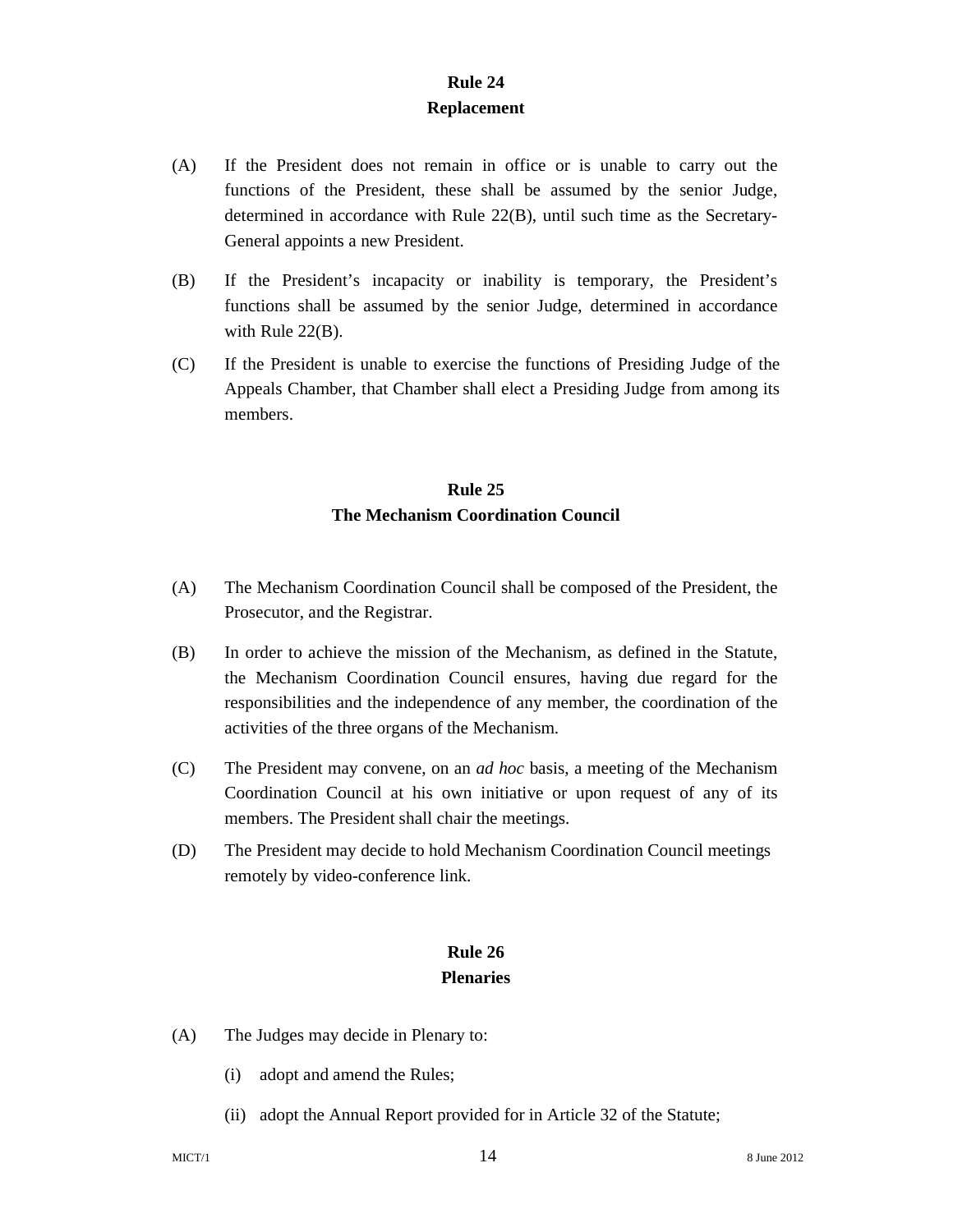- (iii) decide upon matters relating to the internal functioning of the Mechanism;
- (iv) determine the conditions of detention;
- (v) exercise any other functions provided for in the Statute or in the Rules.

# **Rule 27 Quorum and Vote**

- (A) The quorum for the plenary meeting of the Mechanism shall be seventeen Judges.
- (B) The decisions of the plenary meetings of the Mechanism shall be taken by the majority of the Judges present. In the event of an equality of votes, the President or the Judge acting in the place of the President shall have a casting vote.
- (C) Decisions taken in Plenary remotely shall be adopted, if circulated to all Judges and agreed to in writing by not less than thirteen Judges, unless otherwise provided for in a Practice Direction issued by the President.

# **Rule 28 Duty Judges**

In accordance with Article 12 of the Statute, the President may designate a duty Judge from the roster for each branch of the Mechanism, who will be available at short notice, to serve as a Single Judge and to whom indictments, warrants, and other matters not assigned to a Single Judge or Trial Chamber may be transmitted for decision.

# **Rule 29 Deliberations**

The deliberations of the Chambers shall take place in private and remain secret.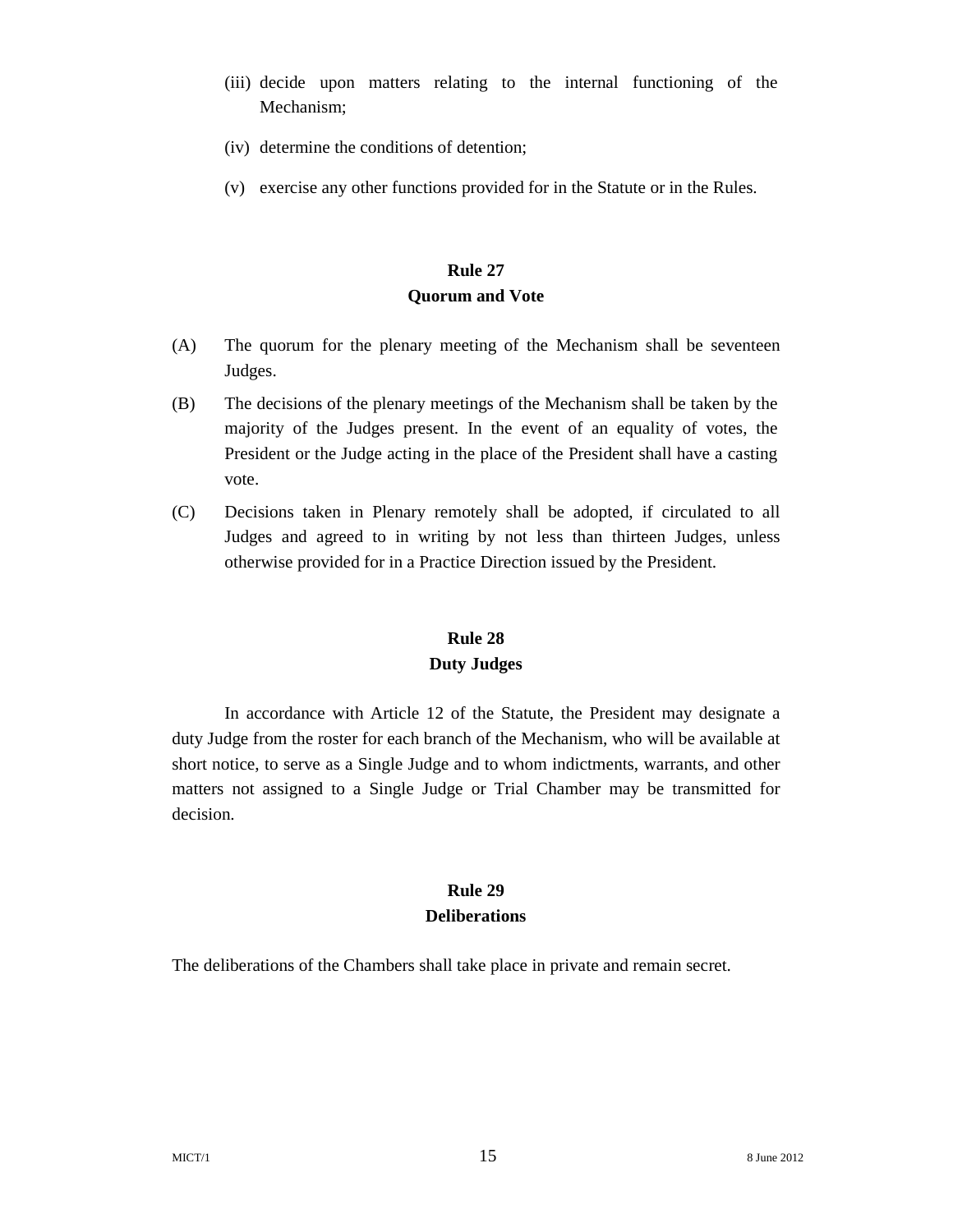#### **Rule 30 Solemn Declaration**

(A) Before taking up duties, the Registrar appointed pursuant to Article 15, paragraph 3, of the Statute shall make the following declaration before the President:

"I solemnly declare that I will perform the duties incumbent upon me as Registrar of the Mechanism in all loyalty, discretion and good conscience and that I will faithfully observe all the provisions of the Statute and the Rules of Procedure and Evidence of the Mechanism".

(B) Every staff member of the Registry shall make a similar declaration before the Registrar.

# **Rule 31 Functions of the Registrar**

- (A) The Registrar shall assist the Chambers, the Plenary of the Mechanism, the Judges, and the Prosecutor in the performance of their functions. Under the authority of the President, the Registrar shall be responsible for the administration and servicing of the Mechanism and shall serve as its channel of communication, and in particular shall:
	- (i) direct and administer the Chambers Legal Support Section; in conjunction with the administrative services of the Registry, the Registrar shall oversee the assignment of appropriate resources to the Chambers with a view to enabling them to accomplish their mission;
	- (ii) take all appropriate measures so that the decisions rendered by the Chambers and Judges are executed, especially sentences and penalties;
	- (iii) make recommendations regarding the missions of the Registry which affect the judicial activity of the Mechanism.
- (B) The Registrar, in the execution of his functions, may make oral and written representations to the President or Chambers on any issue arising in the context of a specific case which affects or may affect the discharge of such functions, including that of implementing judicial decisions, with notice to the Parties where necessary.
- (C) The Registrar may, in consultation with the President, issue Practice Directions addressing particular aspects of the practice and procedure in the Registry and in respect of other matters within the powers of the Registrar.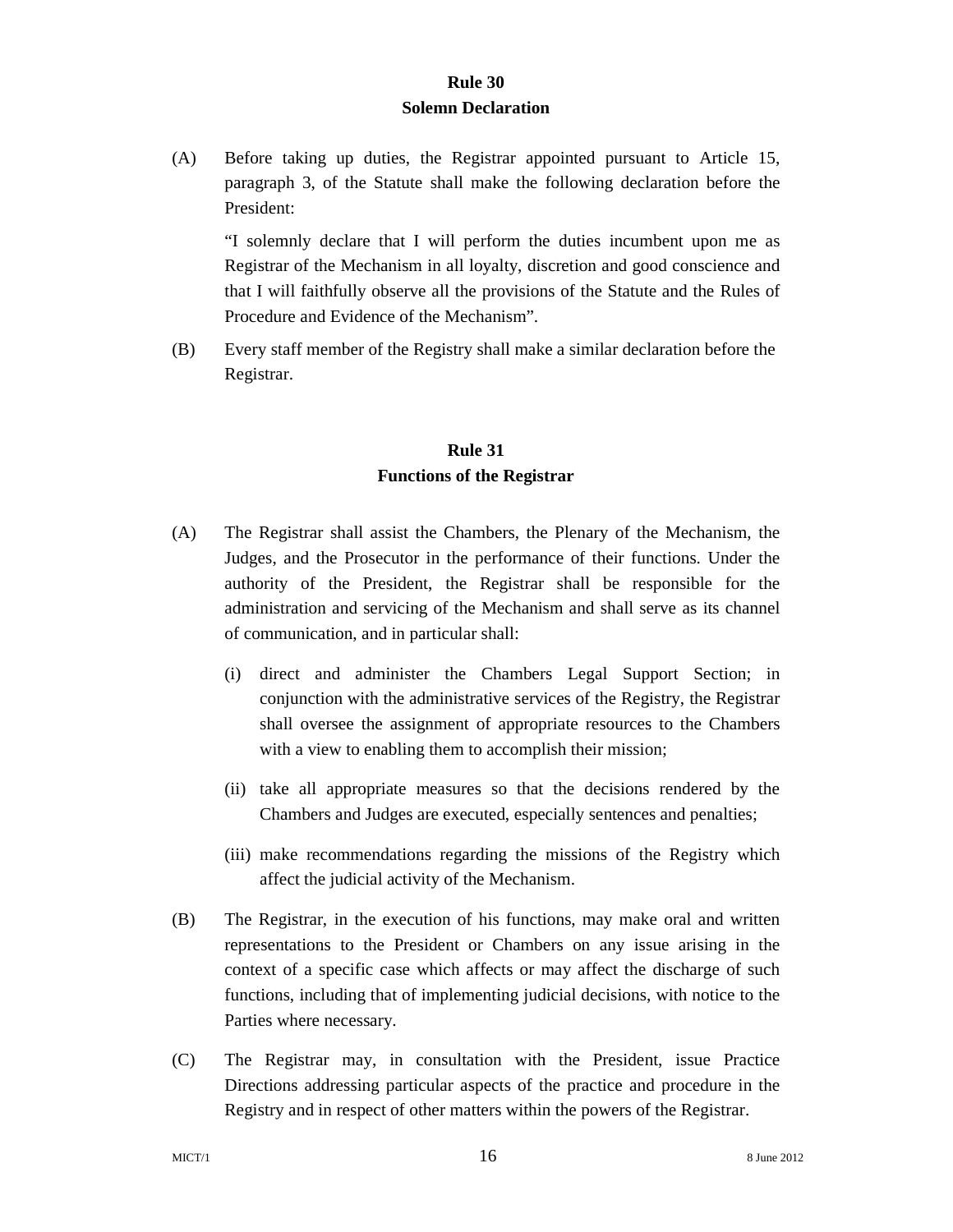(D) The Registrar shall report regularly on his activities to the Judges meeting in Plenary and to the Prosecutor.

#### **Rule 32**

#### **Victims and Witnesses Section**

- (A) There shall be set up under the authority of the Registrar a Victims and Witnesses Section consisting of qualified staff to:
	- (i) recommend protective measures for victims and witnesses in accordance with Article 20 of the Statute; and
	- (ii) provide counselling and support for them, in particular in cases of rape and sexual assault.
- (B) A gender sensitive approach to victims and witnesses protective and support measures should be adopted.

# **Rule 33 Minutes**

Except where a full record is made under Rule 95, the Registrar, or Registry staff designated by him, shall take minutes of the plenary meetings of the Mechanism and of the sittings of the Chambers or a Judge, other than private deliberations.

# **Rule 34 Record Book**

The Registrar shall keep a Record Book which shall list, subject to Rule 53, all the public particulars of each case brought before the Mechanism. The Record Book shall be open to the public.

# **Rule 35 Functions of the Prosecutor**

(A) The Prosecutor appointed pursuant to Article 14, paragraph 4, of the Statute shall perform all the functions provided by the Statute in accordance with the Rules and such Regulations, consistent with the Statute and the Rules, as may be issued by the Prosecutor. Any alleged inconsistency in the Regulations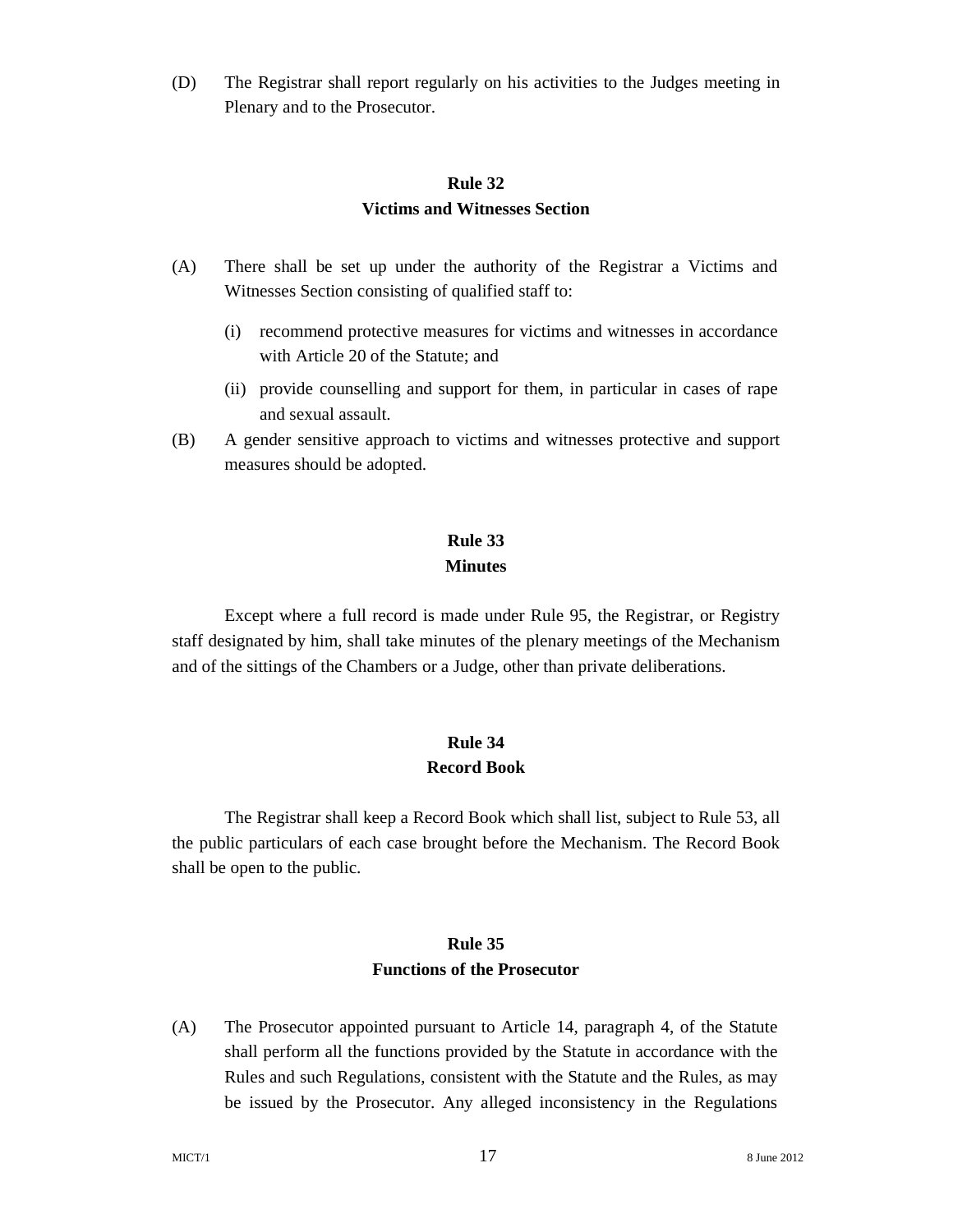shall be brought to the attention of the President, to whose opinion the Prosecutor shall defer.

(B) The Prosecutor's powers and duties under the Rules may be exercised by the officer-in-charge as provided for in Article 14, paragraph 3, of the Statute at the relevant branch of the Mechanism, or other staff members of the Office of the Prosecutor authorised by the Prosecutor, or by any person acting under the Prosecutor's direction.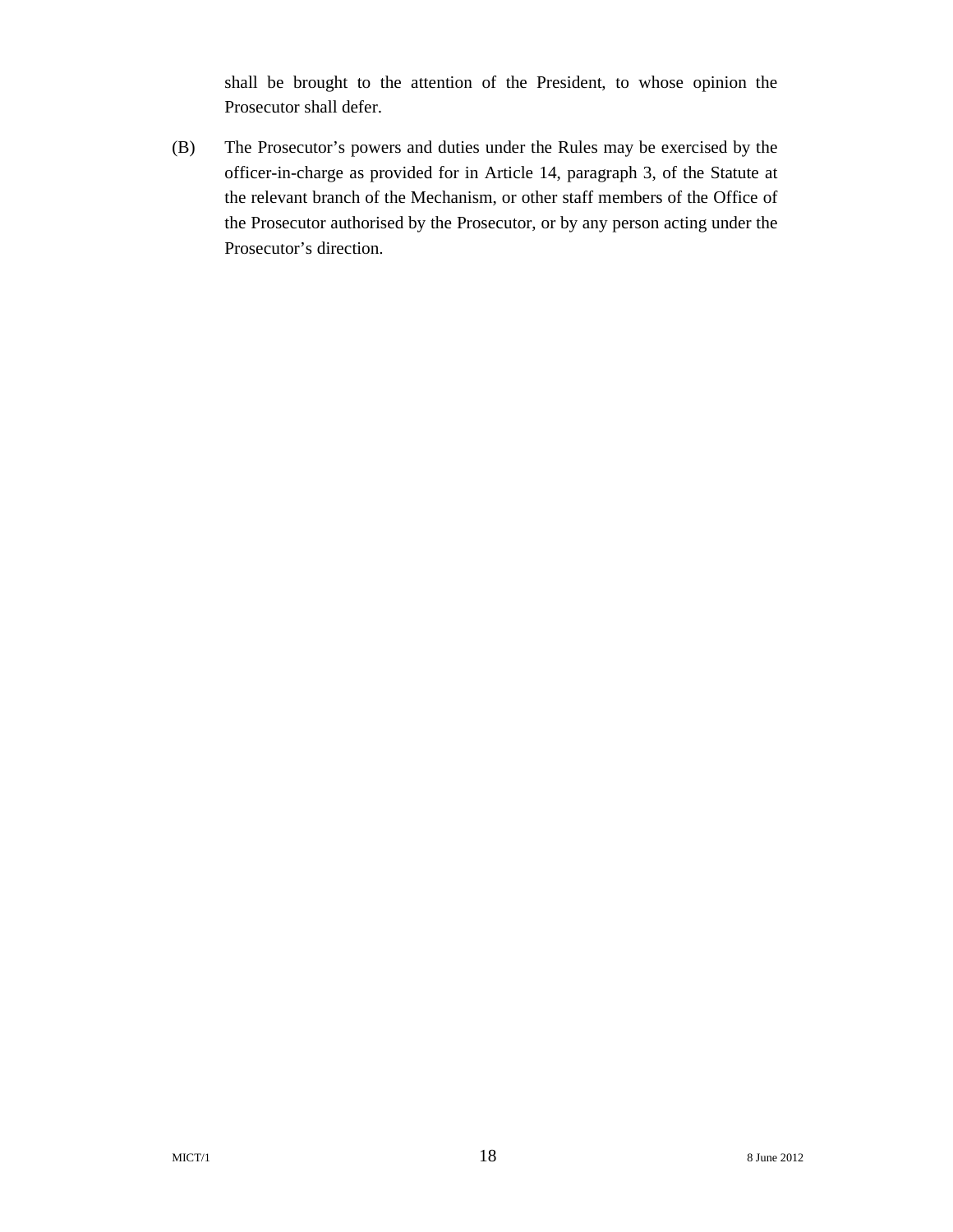# **Rule 36 Conduct of Investigation**

- (A) The Prosecutor may only investigate persons already indicted by the ICTY or the ICTR or persons covered by Article 1, paragraph 4, of the Statute.
- (B) In the conduct of an investigation, the Prosecutor may:
	- (i) summon and question suspects, victims, and witnesses and record their statements, collect evidence, and conduct on-site investigations;
	- (ii) undertake such other matters as may appear necessary for completing the investigation and the preparation and conduct of the prosecution at the trial, including the taking of special measures to provide for the safety of potential witnesses and informants;
	- (iii) seek, to that end, the assistance of any State authority concerned, as well as of any relevant international body including the International Criminal Police Organization (INTERPOL); and
	- (iv) request such orders as may be necessary from a Trial Chamber.
- (C) The provisions under (i), (ii), and (iv) of paragraph (B) shall apply *mutatis mutandis* to investigations carried out pursuant to Rules 90(C)(ii) and 108(B)(ii).

# **Rule 37 Provisional Measures**

- (A) In case of urgency, the Prosecutor may request any State:
	- (i) to arrest a suspect or an accused provisionally and place him in custody;
	- (ii) to seize physical evidence; or
	- (iii) to take all necessary measures to prevent injury to or intimidation of a victim or witness, or the destruction of evidence.
- (B) The State concerned shall comply forthwith, in accordance with Article 28 of the Statute.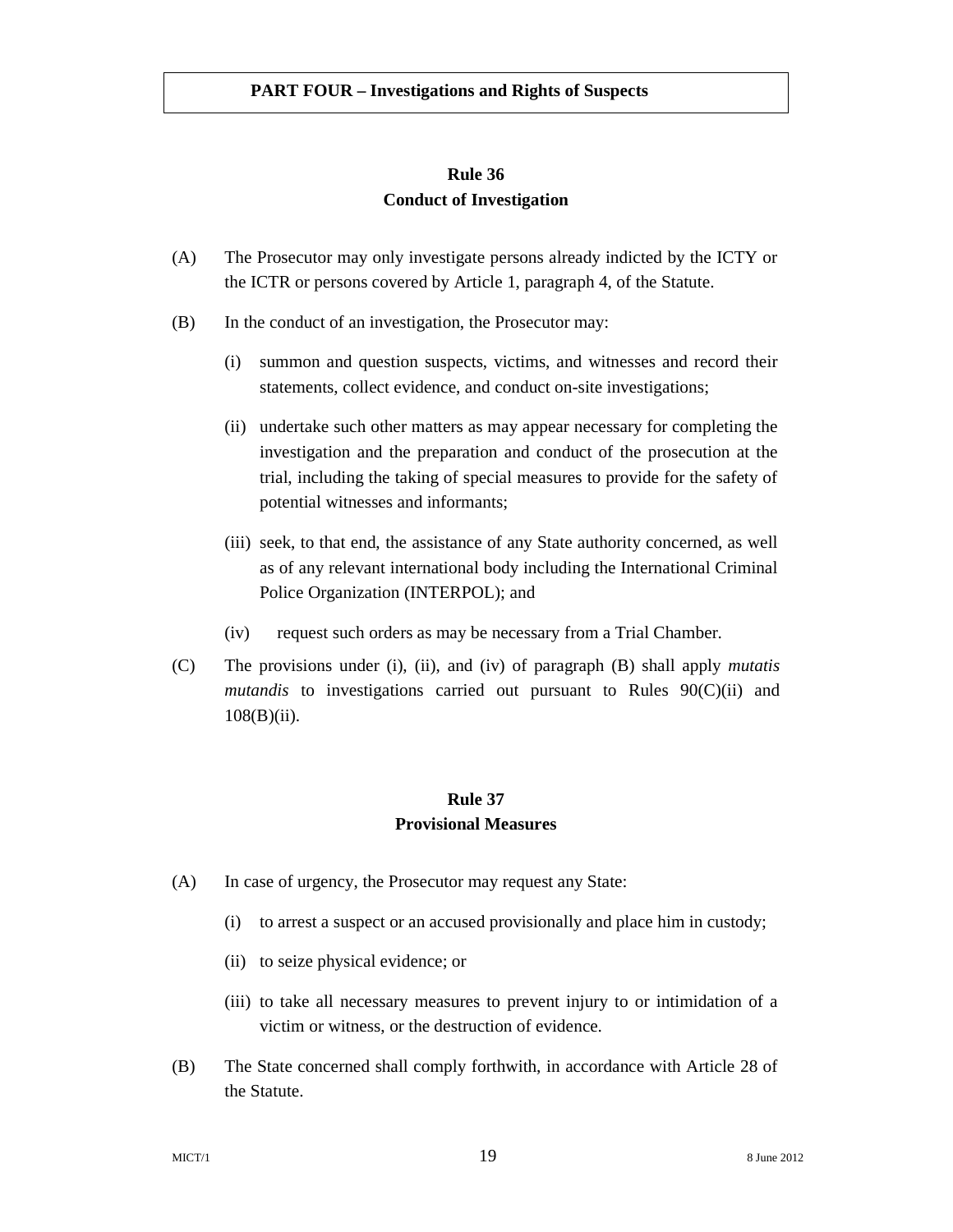- (C) Upon showing that a major impediment does not allow the State to keep the suspect in custody or to take all necessary measures to prevent his escape, the Prosecutor may apply to a Judge designated by the President for an order to transfer the suspect to the respective branch of the Mechanism or to such other place as the Judge may decide, and to detain him provisionally. After consultation with the Prosecutor and the Registrar, the transfer shall be arranged between the State authorities concerned, the authorities of the host country of the respective branch of the Mechanism, and the Registrar.
- (D) In the cases referred to in paragraph (B), the suspect shall, from the moment of his transfer, enjoy all the rights provided for in Rule 40, and may apply for review to a Trial Chamber of the Mechanism. The Chamber, after hearing the Prosecutor, shall rule upon the application.
- (E) The suspect shall be released if:
	- (i) The Chamber so rules; or
- (ii) The Prosecutor fails to issue an indictment within twenty days of the transfer.

# **Rule 38 Transfer and Provisional Detention of Suspects**

- (A) In the conduct of an investigation, the Prosecutor may transmit to the Registrar, for an order by a Judge assigned pursuant to Rule 28, a request for the transfer to and provisional detention of a suspect in the premises of the detention unit of the respective branch of the Mechanism. This request shall indicate the grounds upon which the request is made and, unless the Prosecutor wishes only to question the suspect, shall include a provisional charge and a summary of the material upon which the Prosecutor relies.
- (B) The Judge shall order the transfer and provisional detention of the suspect if the following conditions are met:
	- (i) the Prosecutor has requested a State to arrest the suspect provisionally, in accordance with Rule 37, or the suspect is otherwise detained by State authorities;
	- (ii) after hearing the Prosecutor, the Judge considers that there is a reliable and consistent body of material which tends to show that the suspect may have committed a crime over which the Mechanism has jurisdiction; and
	- (iii) the Judge considers provisional detention to be a necessary measure to prevent the escape of the suspect, injury to or intimidation of a victim or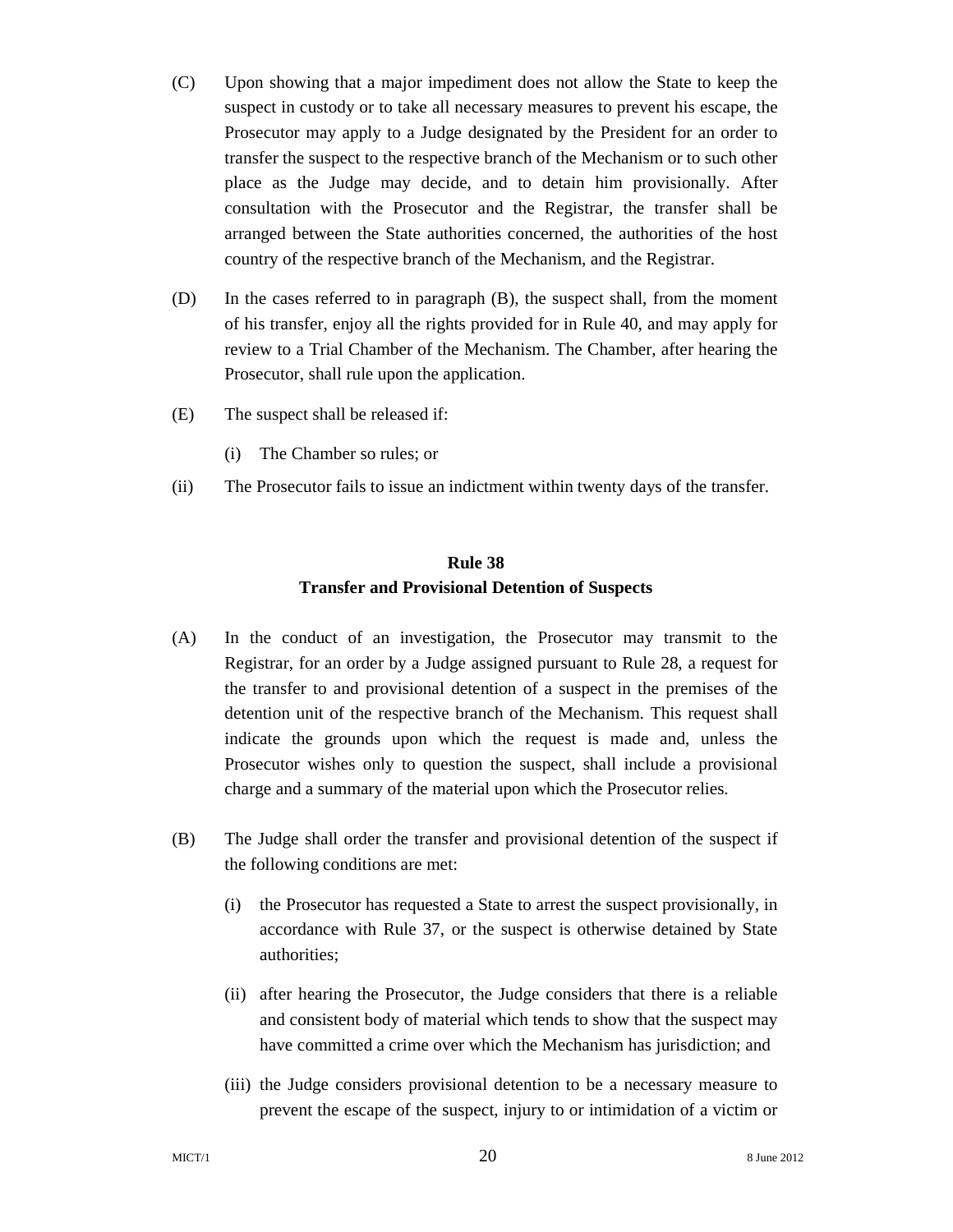witness, or the destruction of evidence, or to be otherwise necessary for the conduct of the investigation.

- (C) The order for the transfer and provisional detention of the suspect shall be signed by the Judge and bear the seal of the Mechanism. The order shall set forth the basis of the application made by the Prosecutor under paragraph (A), including the provisional charge, and shall state the Judge's grounds for making the order, having regard to paragraph (B). The order shall also specify the initial time-limit for the provisional detention of the suspect, and be accompanied by a statement of the rights of a suspect, as specified in this Rule and in Rules 40 and 41.
- (D) The provisional detention of a suspect shall be ordered for a period not exceeding the end of that period, at the Prosecutor's request, the Judge who made the order, or another Judge assigned by the President, may decide, subsequent to an *inter partes* hearing of the Prosecutor and the suspect assisted by Counsel, to extend the detention for a period not exceeding thirty days, if warranted by the needs of the investigation. At the end of that extension, at the Prosecutor's request, the Judge who made the order, or another Judge assigned by the President, may decide, subsequent to an *inter partes* hearing of the Prosecutor and the suspect assisted by Counsel, to extend the detention for a further period not exceeding thirty days, if warranted by special circumstances. The total period of detention shall in no case exceed ninety days, at the end of which, in the event the indictment has not been confirmed and an arrest warrant signed, the suspect shall be released or, if appropriate, be delivered to the authorities of the requested State.
- (E) The provisions in Rule 57 shall apply *mutatis mutandis* to the execution of the transfer order and the provisional detention order relative to a suspect.
- (F) After being transferred to the seat of the respective branch of the Mechanism, the suspect, assisted by Counsel, shall be brought, without delay, before the Judge who made the order, or another Judge assigned by the President, who shall ensure that the rights of the suspect are respected.
- (G) During detention, the Prosecutor and the suspect or the suspect's Counsel may submit to the Judge who made the order, or another Judge assigned by the President, all applications relative to the propriety of provisional detention or to the suspect's release.
- (H) Without prejudice to paragraph (D), the Rules relating to the detention on remand of accused persons shall apply *mutatis mutandis* to the provisional detention of persons under this Rule.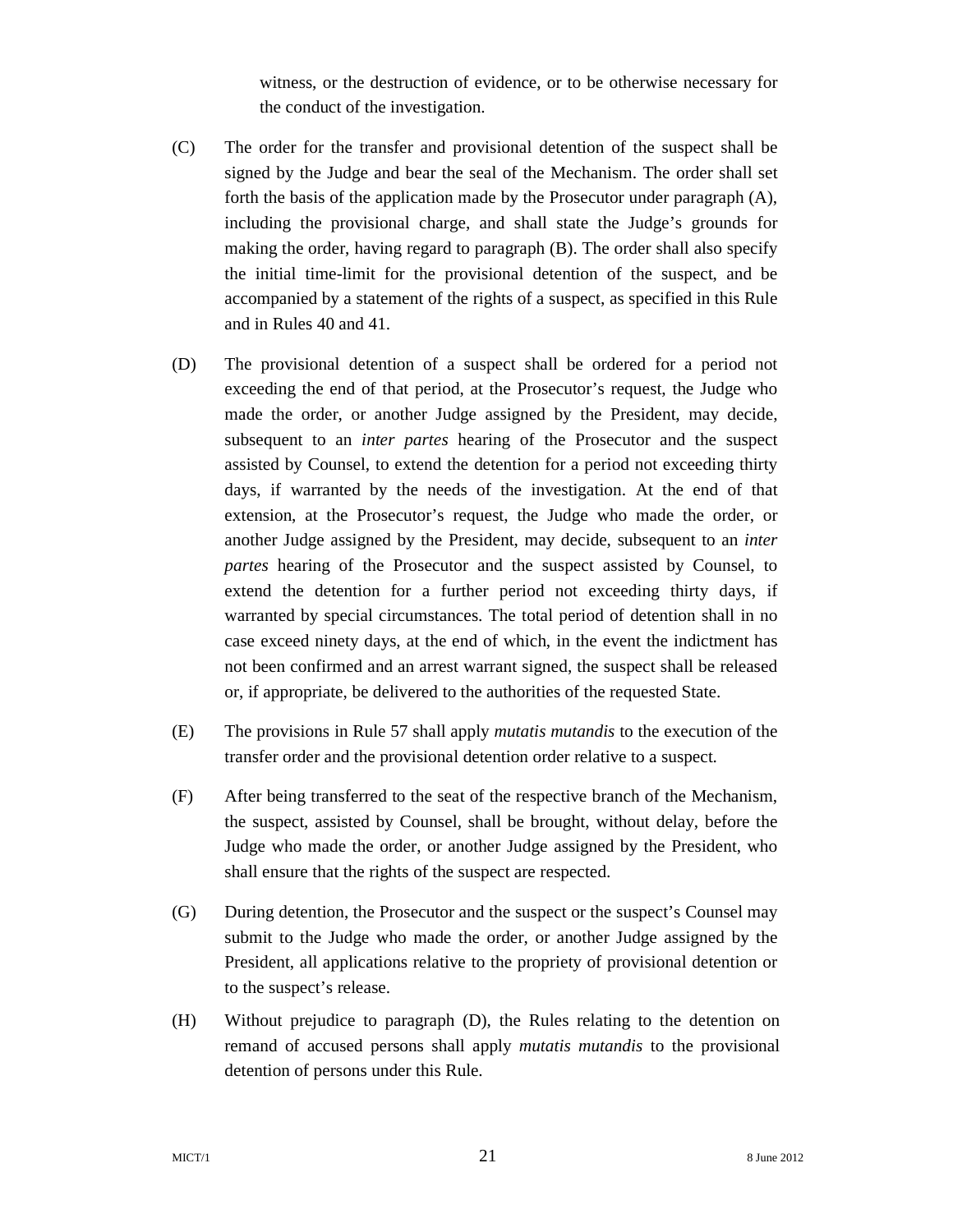# **Rule 39 Preservation of Information**

- (A) Subject to Rule 95, the Prosecutor shall be responsible for the retention, storage, and security of information and physical material obtained in the course of the Prosecutor's investigations until formally tendered into evidence.
- (B) The Prosecutor shall draw up an inventory of all materials seized from the suspect or accused, including documents, books, papers, and any other objects, and shall serve a copy thereof on the accused or suspect. Materials that are of no evidentiary value shall be returned without delay to the suspect or accused.

# **Rule 40 Rights of Suspects During Investigation**

- (A) A suspect who is to be questioned shall have the following rights, of which he shall be informed prior to questioning, in a language he understands:
	- (i) the right to be assisted by Counsel of the suspect's choice, subject to Rule 42, or to be assigned legal assistance without payment if the suspect does not have sufficient means to pay for it;
	- (ii) the right to have the free assistance of an interpreter if the suspect cannot understand or speak the language to be used for questioning; and
	- (iii) the right to remain silent, and to be cautioned that any statement the suspect makes shall be recorded and may be used in evidence.
- (B) Questioning of a suspect shall not proceed without the presence of Counsel unless the suspect has voluntarily waived the right to counsel. In case of waiver, if the suspect subsequently expresses a desire to have Counsel, questioning shall thereupon cease, and shall only resume when the suspect has obtained or has been assigned Counsel.

# **Rule 41 Recording Questioning of Suspects**

Whenever a suspect is being questioned, the questioning shall be audiorecorded or video-recorded, in accordance with the following procedure: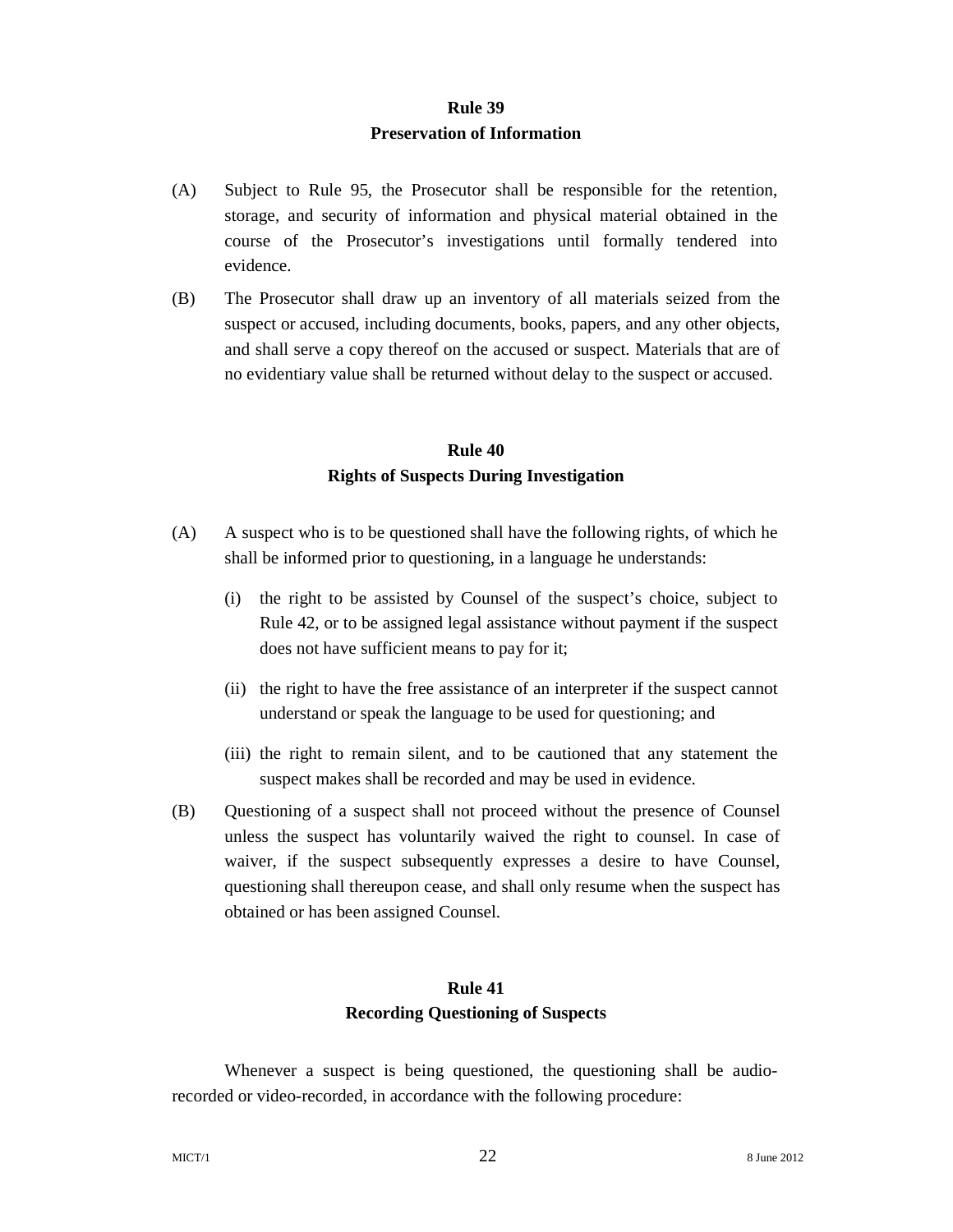- (A) the suspect shall be informed in a language the suspect understands that the questioning is being audio-recorded or video-recorded;
- (B) in the event of a break in the course of the questioning, the fact and the time of the break shall be recorded before audio-recording or video-recording ends and the time of resumption of the questioning shall also be recorded;
- (C) at the conclusion of the questioning the suspect shall be offered the opportunity to clarify anything the suspect has said, and to add anything the suspect may wish, and the time of conclusion shall be recorded;
- (D) a copy of the recorded tape will be supplied to the suspect or, if multiple recording devices were used, one of the original recorded tapes;
- (E) after a copy has been made, if necessary, of the recorded tape, the original recorded tape or one of the original tapes shall be sealed in the presence of the suspect under the signature of the person in charge of the questioning and the suspect; and
- (F) the tape shall be transcribed if the suspect becomes an accused.

# **Rule 42 Appointment, Qualifications, and Duties of Counsel**

- (A) Defence Counsel engaged by a suspect or an accused shall file a power of attorney with the Registrar at the earliest opportunity. Subject to any determination by a Chamber disqualifying an individual as Defence Counsel pursuant to Rules 45, 47, or 90, a Counsel shall be considered qualified to represent a suspect or accused if the Counsel satisfies the Registrar that he:
	- (i) is admitted to the practice of law in a State, or is a university professor of law;
	- (ii) has written and oral proficiency in one of the two working languages of the Mechanism, unless the Registrar deems it in the interests of justice to waive this requirement, as provided for in paragraph (B);
	- (iii) is a member in good standing of an association of counsel practicing at the Mechanism recognised by the Registrar;
	- (iv) has not been found guilty or otherwise disciplined in relevant disciplinary proceedings against him in a national or international forum, including proceedings pursuant to the Code of Professional Conduct unless the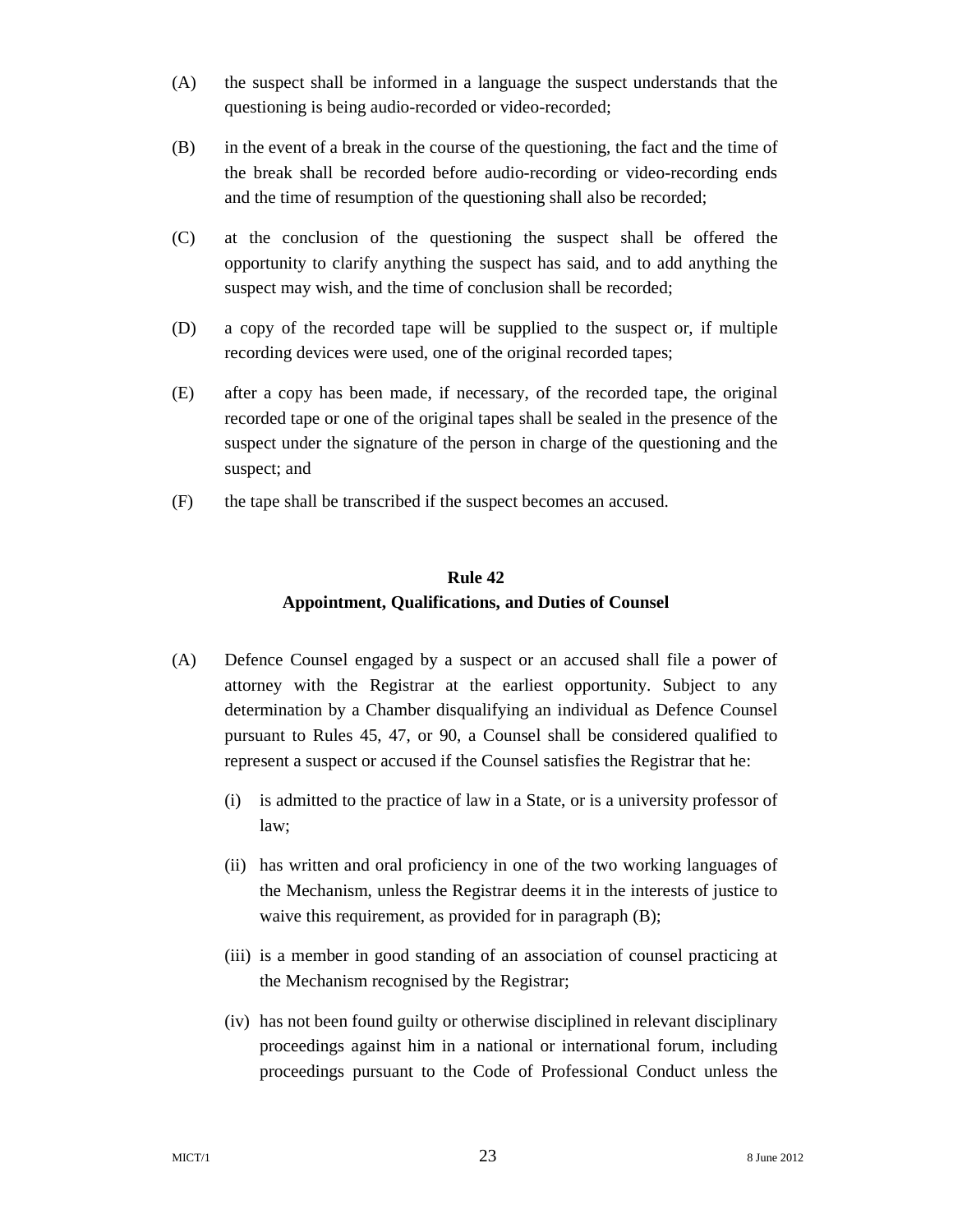Registrar deems that, in the circumstances, it would be disproportionate to exclude such Counsel;

- (v) has not been found guilty in relevant criminal proceedings;
- (vi) has not engaged in conduct whether in pursuit of his profession or otherwise that is dishonest or otherwise discreditable to a Counsel, prejudicial to the administration of justice, or likely to diminish public confidence in the Mechanism or the administration of justice, or otherwise bring the Mechanism into disrepute; and
- (vii) has not provided false or misleading information in relation to his qualifications and fitness to practice or failed to provide relevant information.
- (B) At the request of the suspect or accused and where the interests of justice so demand, the Registrar may admit a Defence Counsel who does not speak either of the two working languages of the Mechanism but who speaks the native language of the suspect or accused. The Registrar may impose such conditions as deemed appropriate, including the requirement that the Counsel or accused undertake to meet all translations and interpretation costs not usually met by the Mechanism, and Counsel undertakes not to request any extensions of time as a result of the fact that he does not speak one of the working languages. A suspect or accused may seek the President's review of the Registrar's decision. The President's decision on review is not subject to appeal.
- (C) In the performance of their duties, Defence Counsel shall be subject to the relevant provisions of the Statute, the Rules, the Rules of Detention, any other rules or regulations adopted by the Mechanism, the Host Country Agreement, the Code of Professional Conduct for Counsel Appearing Before the Mechanism, the codes of practice and ethics governing their profession, and, if applicable, the Directive on the Assignment of Defence Counsel adopted by the Registrar and approved by all Judges who are assigned to cases being heard by the Mechanism at the time of the adoption of the Directive.
- (D) An Advisory Panel shall be established to assist the President and the Registrar in matters relating to Defence Counsel. The Panel members shall be selected from representatives of professional associations and from Defence Counsel who have appeared before the ICTR or ICTY. They shall have recognised professional legal experience. The composition of the Advisory Panel shall be representative of the different legal systems. A Directive of the Registrar shall set out the structure and areas of responsibility of the Advisory Panel.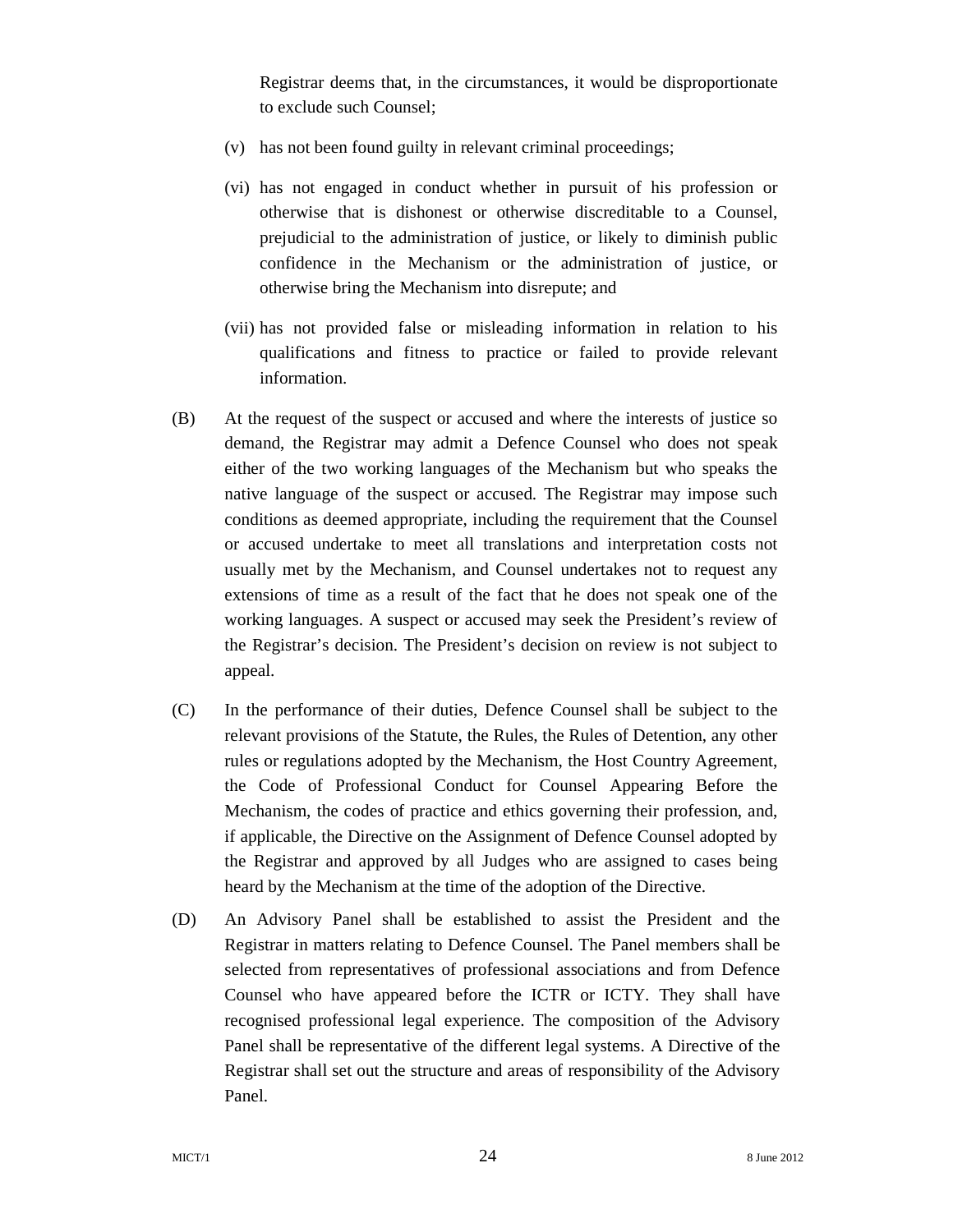# **Rule 43 Assignment of Defence Counsel**

- (A) Whenever the interests of justice so demand, Defence Counsel shall be assigned to suspects or accused who lack the means to remunerate such Counsel. Such assignments shall be treated in accordance with the procedure established in a Directive set out by the Registrar and approved by the President.
- (B) For this purpose, the Registrar shall maintain a list of Counsel who:
	- (i) fulfil all the requirements of Rule 42, although the language requirement of Rule  $42(A)(ii)$  may be waived by the Registrar as provided for in the Directive;
	- (ii) possess established competence in criminal law and/or international criminal law and/or international humanitarian law and/or international human rights law;
	- (iii) possess at least seven years of relevant experience, whether as a judge, prosecutor, attorney, or in some other capacity in criminal proceedings; and
	- (iv) have indicated their availability and willingness to be assigned by the Mechanism to any person detained under the authority of the Mechanism lacking the means to remunerate Counsel, under the terms set out in the Directive.
- (C) The Registrar shall maintain a separate list of Counsel who, in addition to fulfilling the qualification requirements set out in paragraph (B), are readily available as "Duty Counsel" for assignment to an accused for the purposes of the initial appearance, in accordance with Rule 64.
	- (i) Duty Counsel shall be situated within reasonable proximity to the detention facility of the relevant branch of the Mechanism.
	- (ii) The Registrar shall at all times ensure that Duty Counsel will be available to attend the detention facility of the relevant branch of the Mechanism in the event of being summoned.
	- (iii) If an accused or suspect is unrepresented at any time after being transferred to the Mechanism, the Registrar shall as soon as practicable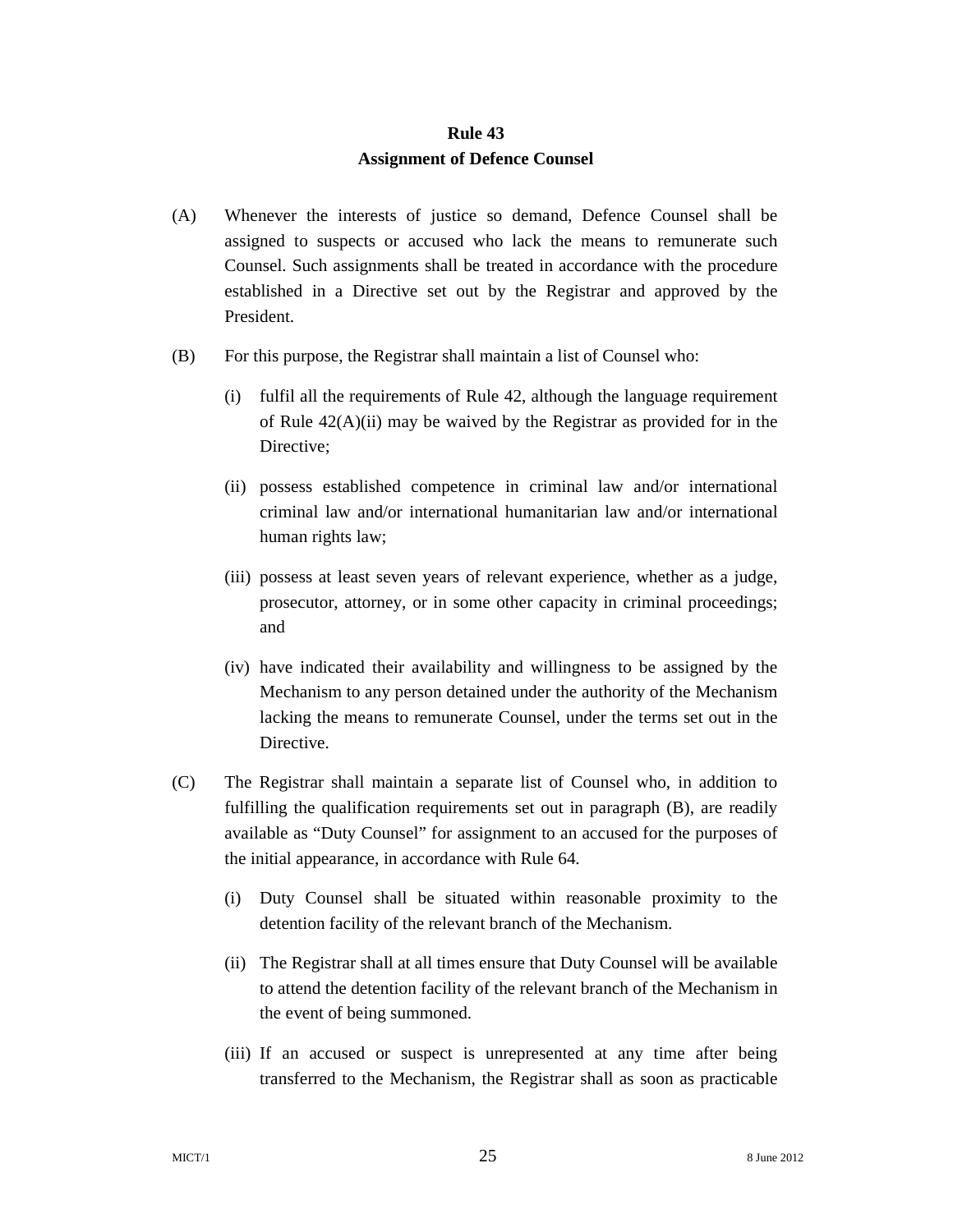summon Duty Counsel to represent the accused or suspect until Counsel is engaged by the accused or suspect, or assigned under this Rule.

- (iv) In providing initial legal advice and assistance to an accused or suspect, Duty Counsel shall advise him of his rights including the rights under the Statute and the Rules.
- (D) The Registrar shall, in consultation with the President, establish the criteria for the payment of fees to assigned Counsel.
- (E) Where a person is assigned Counsel and is subsequently found not to be lacking the means to remunerate Counsel, the Chamber may, on application by the Registrar, make an order of contribution to recover the cost of providing Counsel.
- (F) A suspect or an accused electing to conduct his own defence shall so notify the Registrar in writing at the first opportunity.
- (G) Under exceptional circumstances, at the request of the suspect or accused or his Counsel, the Chamber may instruct the Registrar to replace an assigned Counsel, upon good cause being shown and after having been satisfied that the request is not designed to delay the proceedings.

#### **Rule 44**

#### **Detained Persons**

Rules 42 and 43 shall apply to any person detained under the authority of the Mechanism.

# **Rule 45 Availability of Counsel**

- (A) Counsel and Co-Counsel, whether assigned by the Registrar or appointed by the client for the purposes of proceedings before the Mechanism, shall furnish the Registrar, upon the date of such assignment or appointment, a written undertaking that he will appear before the Mechanism within a reasonable time as specified by the Registrar.
- (B) Failure by Counsel or Co-Counsel to appear before the Mechanism, as undertaken, shall be a ground for withdrawal by the Registrar of the assignment of such Counsel or Co-Counsel or the refusal of audience by the Mechanism by the Chamber concerned.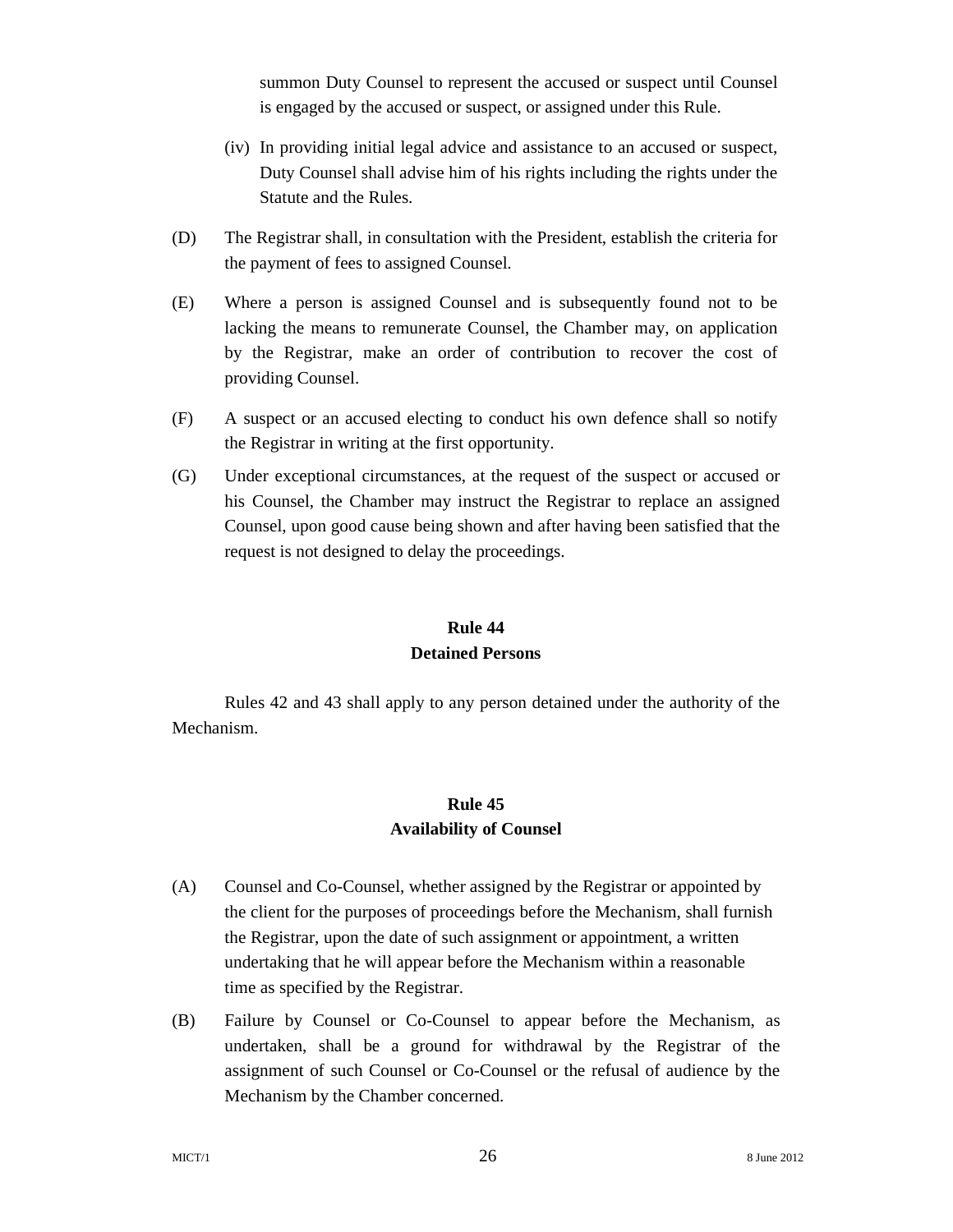# **Rule 46 Assignment of Counsel in the Interest of Justice**

The Trial Chamber may, if it decides that it is in the interests of justice, instruct the Registrar to assign a Counsel to represent the interests of the accused.

# **Rule 47 Misconduct of Counsel**

- (A) If a Chamber finds that the conduct of a Counsel is offensive, abusive, or otherwise obstructs the proper conduct of the proceedings, or that a Counsel is negligent or otherwise fails to meet the standard of professional competence and ethics in the performance of his duties, the Chamber may, after giving Counsel due warning and giving Counsel an opportunity to be heard:
	- (i) refuse audience to that Counsel;
	- (ii) determine that Counsel is no longer eligible to represent a suspect or an accused before the Mechanism pursuant to Rules 42 and 43.
- (B) Sanctions imposed pursuant to paragraph (A) shall be subject to appeal as of right.
- (C) If a Counsel assigned pursuant to Rule 43 is sanctioned in accordance with paragraph  $(A)(i)$  by being refused audience, the Chamber may instruct the Registrar to replace the Counsel. Where an appeal against the decision imposing sanctions has been filed, the Registrar shall not replace Counsel before the Appeals Chamber determines the appeal.
- (D) A Chamber may also, with the approval of the President, communicate any misconduct of Counsel to the professional body regulating the conduct of Counsel in the Counsel's State of admission or, if the Counsel is a university professor of law and not otherwise admitted to the profession, to a governing body of that Counsel's university.
- (E) The Registrar shall publish and oversee the implementation of a Code of Professional Conduct for Defence Counsel who appear before the Mechanism, subject to approval by the President. Amendments to the Code shall be made in consultation with representatives of the Prosecutor and Advisory Panel, and be subject to approval by the President. If the Registrar has strong grounds for believing that Counsel appearing before the Mechanism has committed a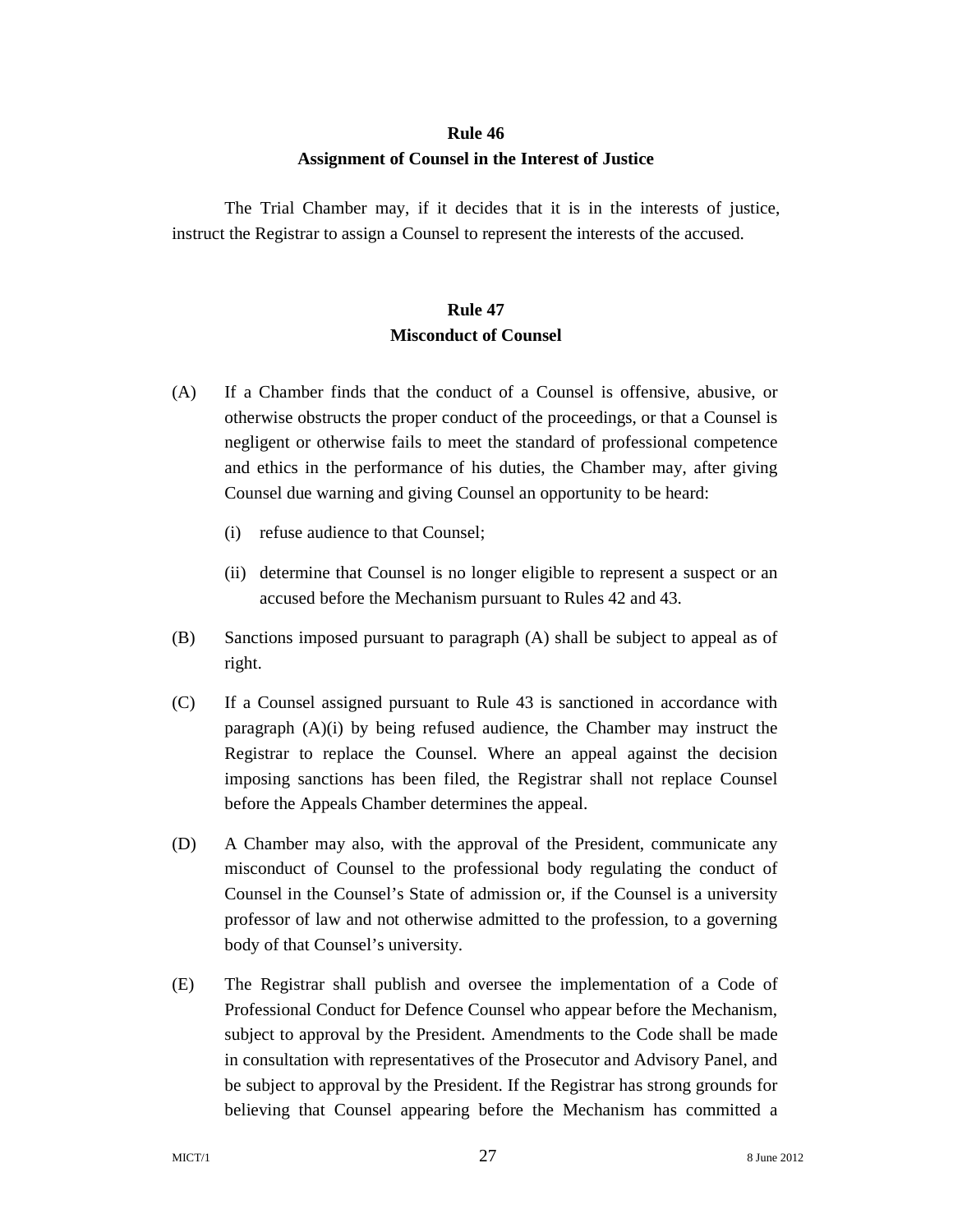serious violation of the Code of Professional Conduct, he may take appropriate action in accordance with the Code.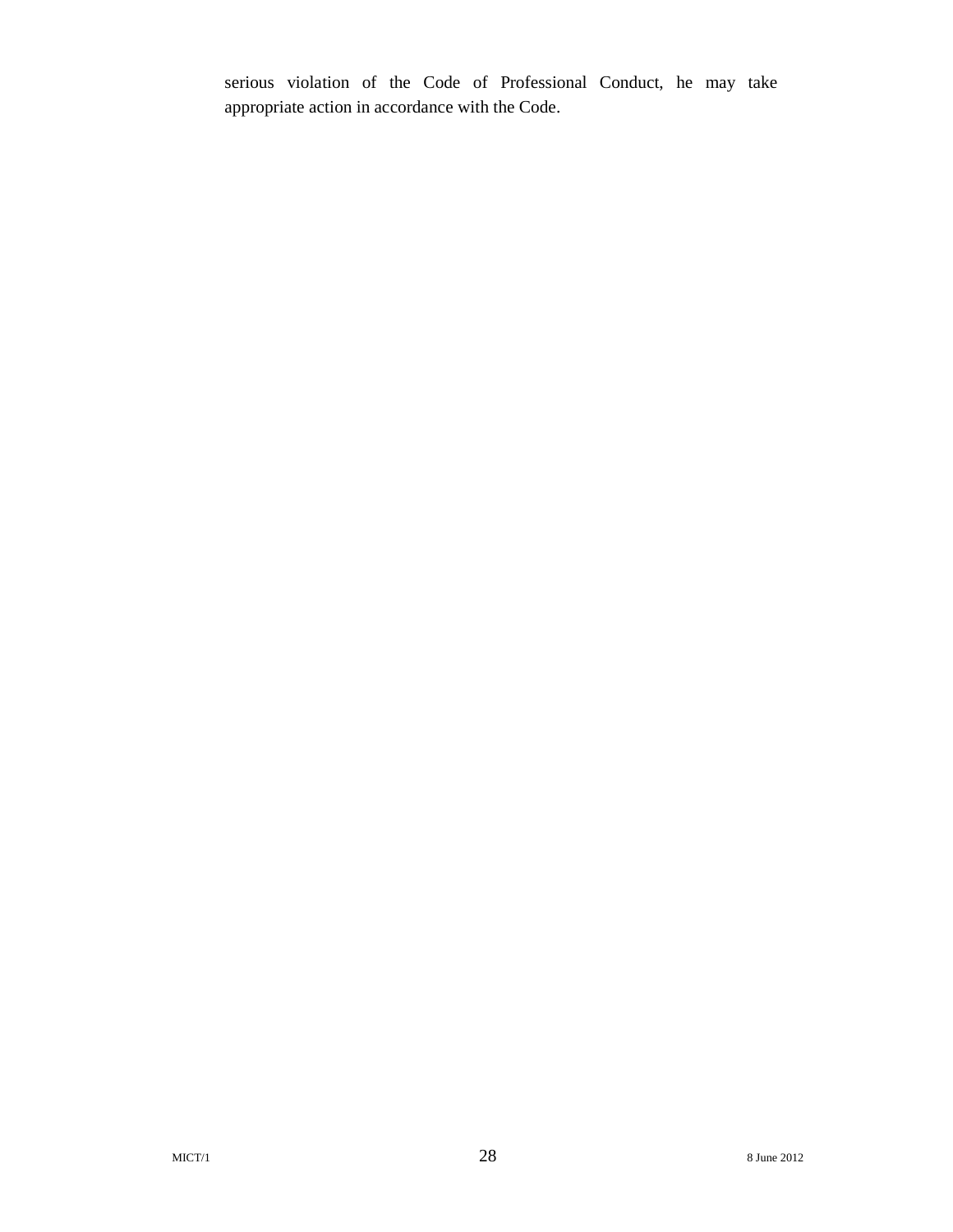# **Rule 48 Submission of Indictments by the Prosecutor**

- (A) An indictment, submitted in accordance with Article 1, paragraph 4, of the Statute and the following procedure, shall be reviewed by a duty Judge or Single Judge designated by the President.
- (B) The Prosecutor, if satisfied in the course of an investigation that there is sufficient evidence to provide reasonable grounds for believing that a crime within Article 1, paragraph 4, of the Statute has been committed, shall prepare and forward to the Registrar an indictment together with supporting material, for confirmation by the Judge.
- (C) The indictment shall set forth the name and particulars of the suspect, and a concise statement of the facts of the case and of the crime with which the suspect is charged.
- (D) The Registrar shall forward the indictment and accompanying material to the Judge, who will inform the Prosecutor of the date fixed for review of the indictment.
- (E) The Judge shall examine each of the counts in the indictment, and any supporting material the Prosecutor may provide, to determine whether a *prima facie* case has been established against the suspect, as set forth in Article 17, paragraph 1, of the Statute.
- (F) The Judge may:
	- (i) request the Prosecutor to present additional material in support of any or all counts;
	- (ii) confirm each count;
	- (iii) dismiss each count; or
	- (iv) adjourn the review so as to give the Prosecutor the opportunity to modify the indictment.
- (G) The indictment as confirmed by the Judge shall be retained by the Registrar, who shall prepare certified copies bearing the seal of the Mechanism. If the accused does not understand either of the official languages of the Mechanism and if the language understood is known to the Registrar, a translation of the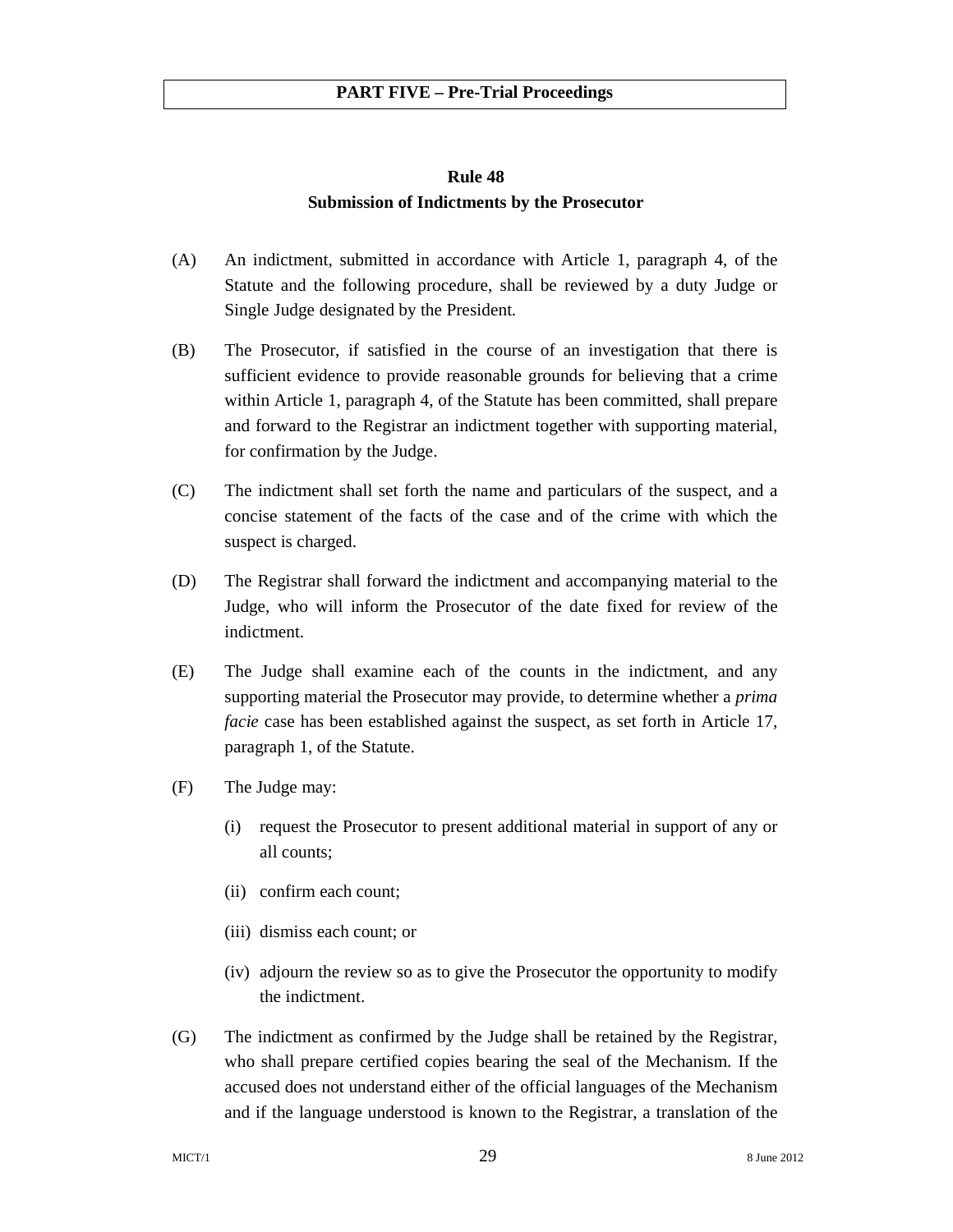indictment in that language shall also be prepared, and shall be included as part of each certified copy of the indictment.

- (H) Upon confirmation of any or all counts in the indictment:
	- (i) the Judge may issue an arrest warrant, in accordance with Rule 57(A), and any orders as provided in Article 17, paragraph 2, of the Statute; and
	- (ii) the suspect shall have the status of an accused.
- (I) The dismissal of a count in an indictment shall not preclude the Prosecutor from subsequently bringing an amended indictment based on the acts underlying that count if supported by additional evidence.

## **Rule 49 Joinder of Crimes and Trials**

- (A) Two or more crimes may be joined in one indictment if the series of acts committed together form the same transaction, and the said crimes were committed by the same accused.
- (B) Persons accused of the same or different crimes committed in the course of the same transaction may be jointly charged and tried.
- (C) A transaction for the purpose of this Rule is to be understood as a number of acts or omissions whether occurring as one event or a number of events, at the same or different locations and being part of a common scheme, strategy, or plan.

## **Rule 50 Amendment of Indictment**

- (A) (i) The Prosecutor may amend an indictment prepared by the ICTY, the ICTR, or the Mechanism:
	- (a) at any time before its confirmation, without leave;
	- (b) between its confirmation and the assignment of the case to a Trial Chamber or to a Single Judge, with the leave of the duty Judge or Single Judge who confirmed the indictment, or a Single Judge assigned by the President; and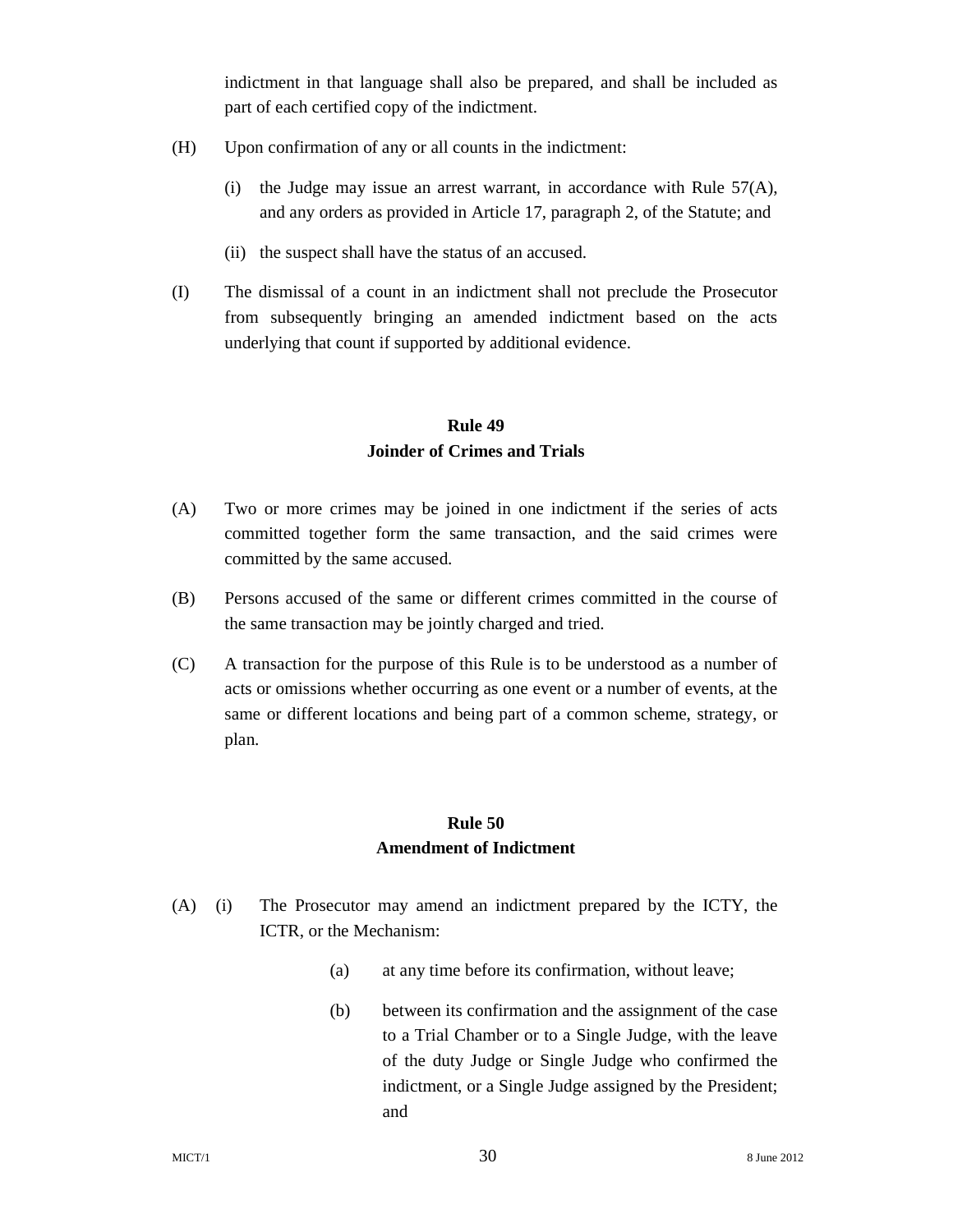- (c) after the assignment of the case to a Trial Chamber or a Single Judge, with the leave of that Trial Chamber or the Single Judge, after having heard the Parties.
- (ii) Leave to amend an indictment shall not be granted unless the Trial Chamber or the Single Judge is satisfied that the Prosecutor has established a *prima facie* case as set forth in Article 17, paragraph 1, of the Statute to support the proposed amendment;
- (iii) Further confirmation is not required where an indictment is amended with leave;
- (iv) Rules 48(G) and 54 apply *mutatis mutandis* to the amended indictment.
- (B) If the amended indictment includes new charges and the accused has already appeared before a Trial Chamber or a Single Judge in accordance with Rule 64, a further appearance shall be held as soon as practicable to enable the accused to enter a plea on the new charges.
- (C) The accused shall have a further period of thirty days in which to file preliminary motions pursuant to Rule 79 in respect of the new charges and, where necessary, the date for trial may be postponed to ensure adequate time for the preparation of the defence.

#### **Rule 51 Withdrawal of Indictment**

- (A) The Prosecutor may withdraw an indictment:
	- (i) at any time before its confirmation, without leave;
	- (ii) between its confirmation and the assignment of the case to a Trial Chamber or a Single Judge, with the leave of the duty Judge or Single Judge who confirmed the indictment, or a Single Judge assigned by the President; and
	- (iii) after the assignment of the case to a Trial Chamber or a Single Judge, by motion before that Trial Chamber or that Single Judge pursuant to Rule 80.
- (B) The withdrawal of the indictment shall be promptly notified to the suspect or the accused and to the Counsel of the suspect or accused.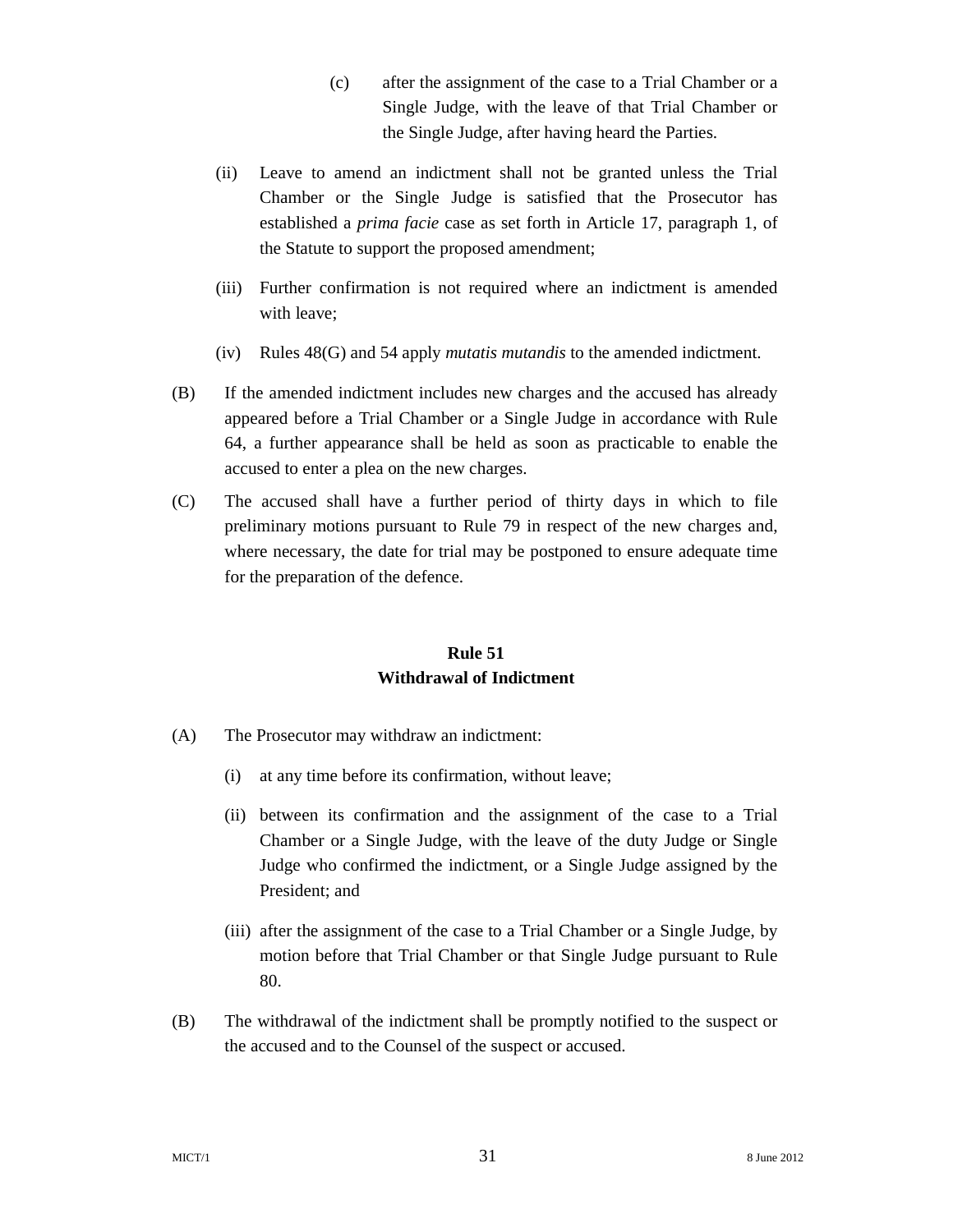#### **Rule 52 Public Character of Indictment**

Subject to Rule 53, upon confirmation by a duty Judge or Single Judge, the indictment shall be made public.

### **Rule 53 Non-disclosure**

- (A) In exceptional circumstances, a duty Judge or Single Judge may, in the interests of justice, order the non-disclosure to the public of any documents or information until further order.
- (B) When confirming an indictment, the duty Judge or Single Judge may, in consultation with the Prosecutor, order that there be no public disclosure of the indictment until it is served on the accused or, in the case of joint accused, on all the accused.
- (C) A duty Judge or Single Judge may, in consultation with the Prosecutor, also order that there be no disclosure of an indictment, or part thereof, or of all or any part of any particular document or information, if satisfied that the making of such an order is required to give effect to a provision of the Rules, to protect confidential information obtained by the Prosecutor, or is otherwise in the interests of justice.
- (D) Notwithstanding paragraphs (A), (B), and (C), the Prosecutor may disclose an indictment or part thereof to the authorities of a State or an appropriate authority or international body where the Prosecutor deems it necessary to secure the possible arrest of an accused.

## **Rule 54 Service of Indictment**

- (A) Service of the indictment shall be effected personally on the accused at the time the accused is taken into custody or as soon as reasonably practicable thereafter.
- (B) Personal service of an indictment on the accused is effected by giving the accused a copy of the indictment certified in accordance with Rule 48(G).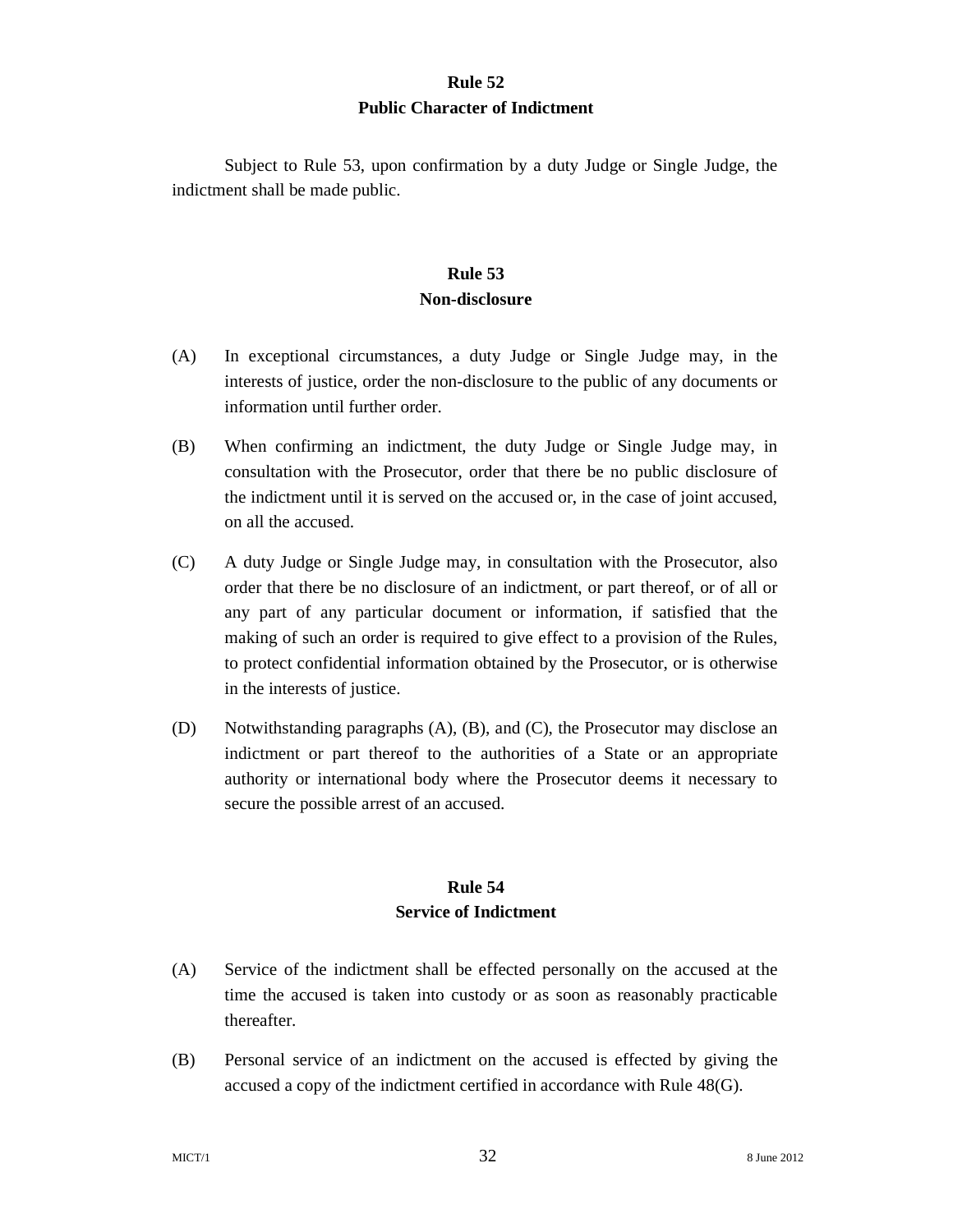# **Rule 55 General Rule**

At the request of either Party or *proprio motu*, a Judge or a Trial Chamber may issue such orders, summonses, subpoenas, warrants, and transfer orders as may be necessary for the purposes of an investigation or for the preparation or conduct of the trial.

#### **Rule 56**

#### **Order Directed to States for the Production of Documents**

- (A) A Party requesting an order under Rule 55 that a State produce documents or information shall apply in writing to the relevant Judge or Trial Chamber and shall:
	- (i) identify as far as possible the documents or information to which the application relates;
	- (ii) indicate how they are relevant to any matter in issue before the Judge or Trial Chamber and necessary for a fair determination of that matter; and
	- (iii) explain the steps that have been taken by the applicant to secure the State's assistance.
- (B) The Judge or Trial Chamber may reject an application under paragraph (A) *in limine* if satisfied that:
	- (i) the documents or information are not relevant to any matter in issue in the proceedings before them or are not necessary for a fair determination of any such matter; or
	- (ii) no reasonable steps have been taken by the applicant to obtain the documents or information from the State.
- (C) (i) A decision by a Judge or a Trial Chamber under this Rule shall be subject to:
	- (a) an application by a State for review under Rule 134; or
	- (b) an appeal by the Party making the application, with certification under Rule 80(B).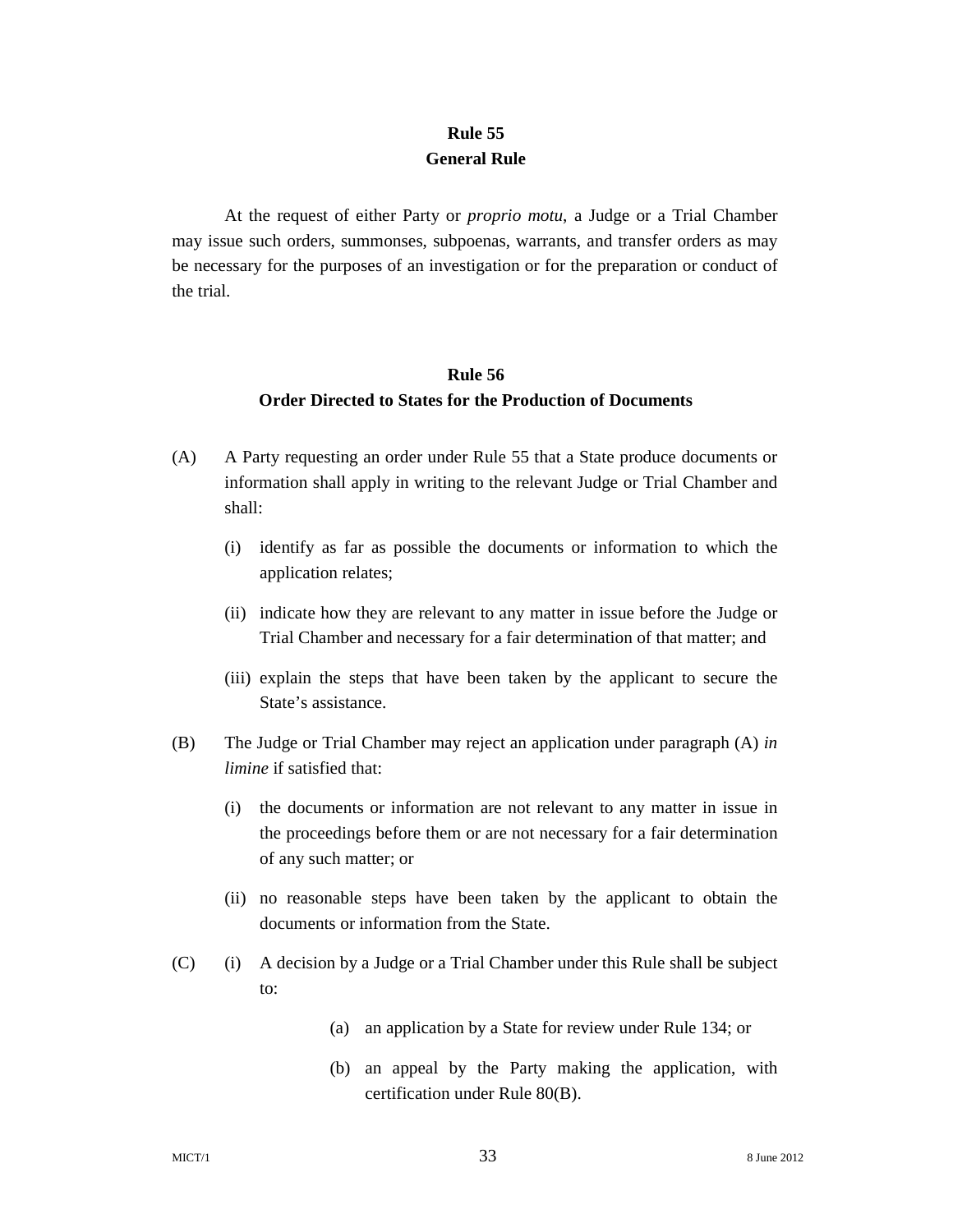- (ii) An appeal under paragraph (i) shall be filed within seven days of filing of the impugned decision. The opposing Party shall file a response within ten days of the filing of the appeal. The appellant may file a reply within four days of the filing of the response. Where such decision is rendered orally, this time-limit shall run from the date of the oral decision, unless:
	- (a) the Party challenging the decision was not present or represented when the decision was pronounced, in which case the time-limit shall run from the date on which the challenging Party is notified of the oral decision; or
	- (b) the Judge or Trial Chamber has indicated that a written decision will follow, in which case the time-limit shall run from filing of the written decision.
- (D) (i) Except in cases where a decision has been taken pursuant to paragraph (B) or paragraph (E), the State concerned shall be given notice of the application, and not less than fifteen days' notice of the hearing of the application, at which the State shall have an opportunity to be heard.
	- (ii) Except in cases where the Judge or Trial Chamber determines otherwise, only the Party making the application and the State concerned shall have the right to be heard.
- (E) If, having regard to all circumstances, the Judge or Trial Chamber has good reasons for so doing, the Judge or Trial Chamber may make an order to which this Rule applies without giving the State concerned notice or the opportunity to be heard under paragraph (D), and the following provisions shall apply to such an order:
	- (i) the order shall be served on the State concerned;
	- (ii) subject to paragraph (iv), the order shall not have effect until fifteen days after such service;
	- (iii) a State may, within fifteen days of service of the order, apply by notice to the Judge or Trial Chamber to have the order set aside, on the grounds that disclosure would prejudice national security interests. Paragraph (F) shall apply to such a notice as it does to a notice of objection;
	- (iv) where notice is given under paragraph (iii), the order shall thereupon be stayed until the decision on the application;
	- (v) paragraphs (F) and (G) shall apply to the determination of an application made pursuant to paragraph (iii) as they do to the determination of an application of which notice is given pursuant to paragraph (D);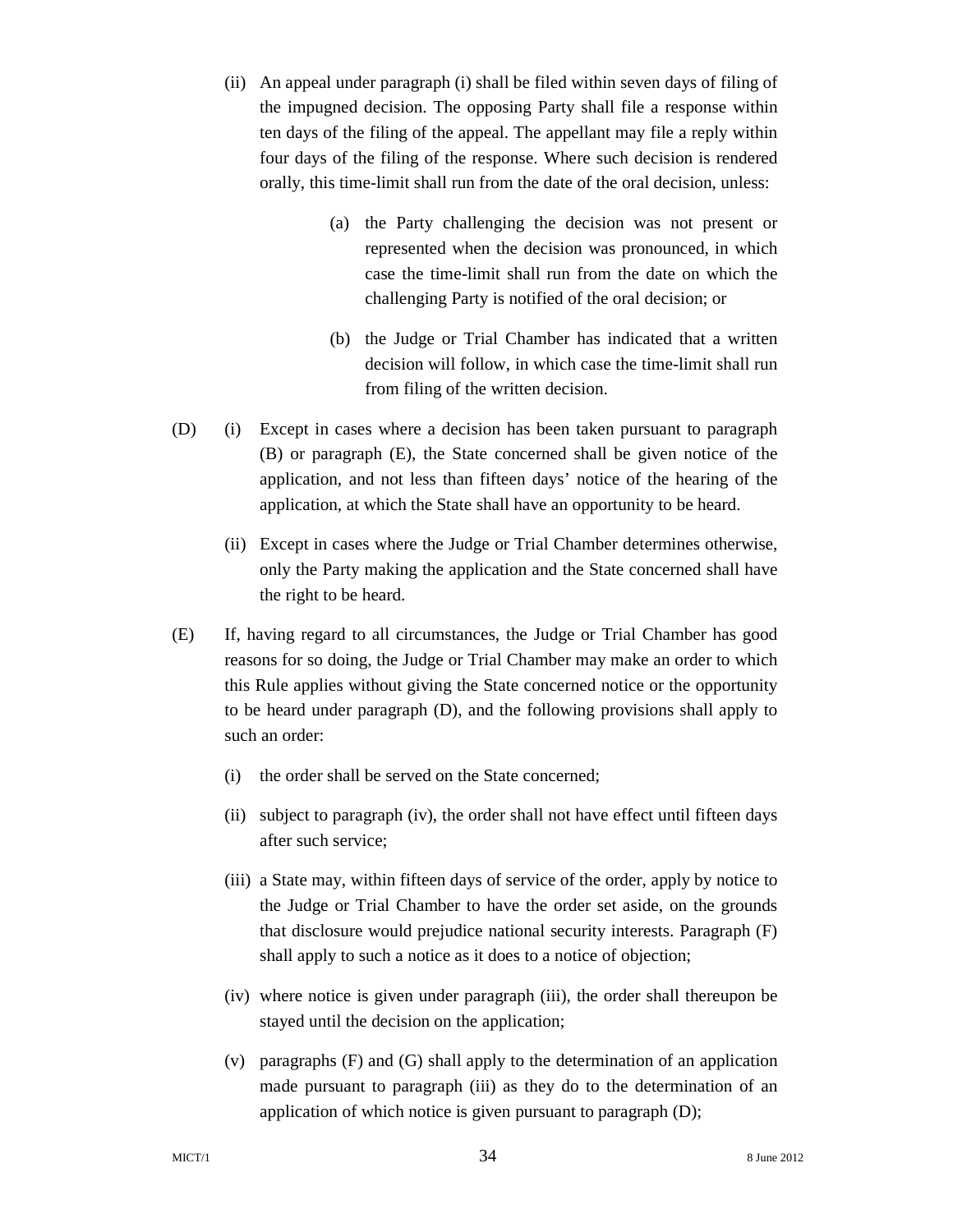- (vi) the State and the Party who applied for the order shall, subject to any special measures made pursuant to a request under paragraphs (F) or (G), have an opportunity to be heard at the hearing of an application made pursuant to paragraph (E)(iii) of this Rule.
- (F) The State, if it raises an objection pursuant to paragraph (D) on the grounds that disclosure would prejudice its national security interests, shall file a notice of objection not less than five days before the date fixed for the hearing, specifying the grounds of objection. In its notice of objection the State:
	- (i) shall identify, as far as possible, the basis upon which it claims that its national security interests will be prejudiced; and
	- (ii) may request the Judge or Trial Chamber to direct that appropriate protective measures be made for the hearing of the objection, including in particular:
		- (a) hearing the objection *in camera* and *ex parte*;
		- (b) allowing documents to be submitted in redacted form, accompanied by an affidavit signed by a senior State official explaining the reasons for the redaction;
		- (c) ordering that no transcripts be made of the hearing and that documents not further required by the Mechanism be returned directly to the State without being filed with the Registry or otherwise retained.
- (G) With regard to the procedure under paragraph (F) above, the Judge or Trial Chamber may order the following protective measures for the hearing of the objection:
	- (i) the designation of a single Judge from a Chamber to examine the documents or hear submissions; and/or
	- (ii) that the State be allowed to provide its own interpreters for the hearing and its own translations of sensitive documents.
- (H) Rejection of an application made under this Rule shall not preclude a subsequent application by the requesting Party in respect of the same documents or information if new circumstances arise.
- (I) An order under this Rule may provide for the documents or information in question to be produced by the State under appropriate arrangements to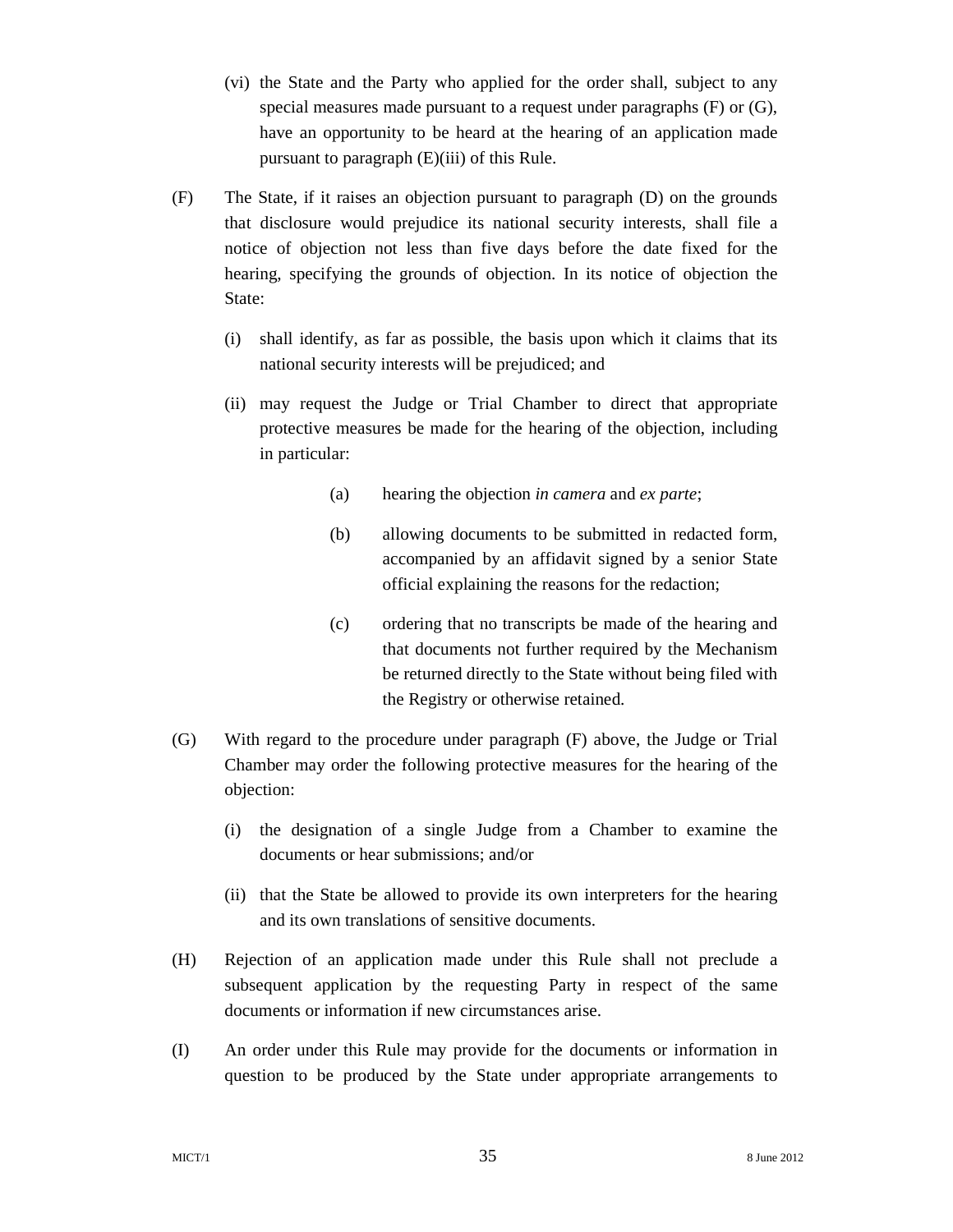protect its interests, which may include those arrangements specified in paragraphs  $(F)(ii)$  or  $(G)$ .

#### **Rule 57**

#### **Transmission and Execution of Arrest Warrants**

- (A) A warrant of arrest shall be signed by a Single Judge and shall bear the seal of the Mechanism.
- (B) The original warrant shall be retained by the Registrar, who shall prepare certified copies bearing the seal of the Mechanism.
- (C) Each certified copy shall be accompanied by a copy of the indictment certified in accordance with Rule 48(G) and a statement of the rights of the accused set forth in Article 19 of the Statute, and in Rules 40 and 41 *mutatis mutandis*. If the accused does not understand either of the official languages of the Mechanism and if the language understood by the accused is known to the Registrar, each certified copy of the warrant of arrest shall also be accompanied by a translation of the statement of the rights of the accused in that language.
- (D) Subject to any order of the Single Judge, the Registrar may transmit a certified copy of the warrant for the arrest of an accused to the person or authorities to which it is addressed, to another appropriate authority, international body, or the Prosecutor, on such terms as the Single Judge may determine.
- (E) The certified copy of the warrant of arrest shall be accompanied by an order for the prompt transfer of the accused to the seat of the relevant branch of the Mechanism in the event that the accused is taken into custody by these authorities or this international body or the Prosecutor.
- (F) The Registrar shall instruct the person or authorities to which a warrant is transmitted that, at the time of arrest, the indictment and the statement of the rights of the accused be read to the accused in a language that the accused understands and that the accused be cautioned in that language that the accused has the right to remain silent, and that any statement the accused makes shall be recorded and may be used in evidence.
- (G) At the time of being taken into custody an accused shall also be informed immediately, in a language the accused understands, of the fact that the accused is being transferred to the seat of the relevant branch of the Mechanism.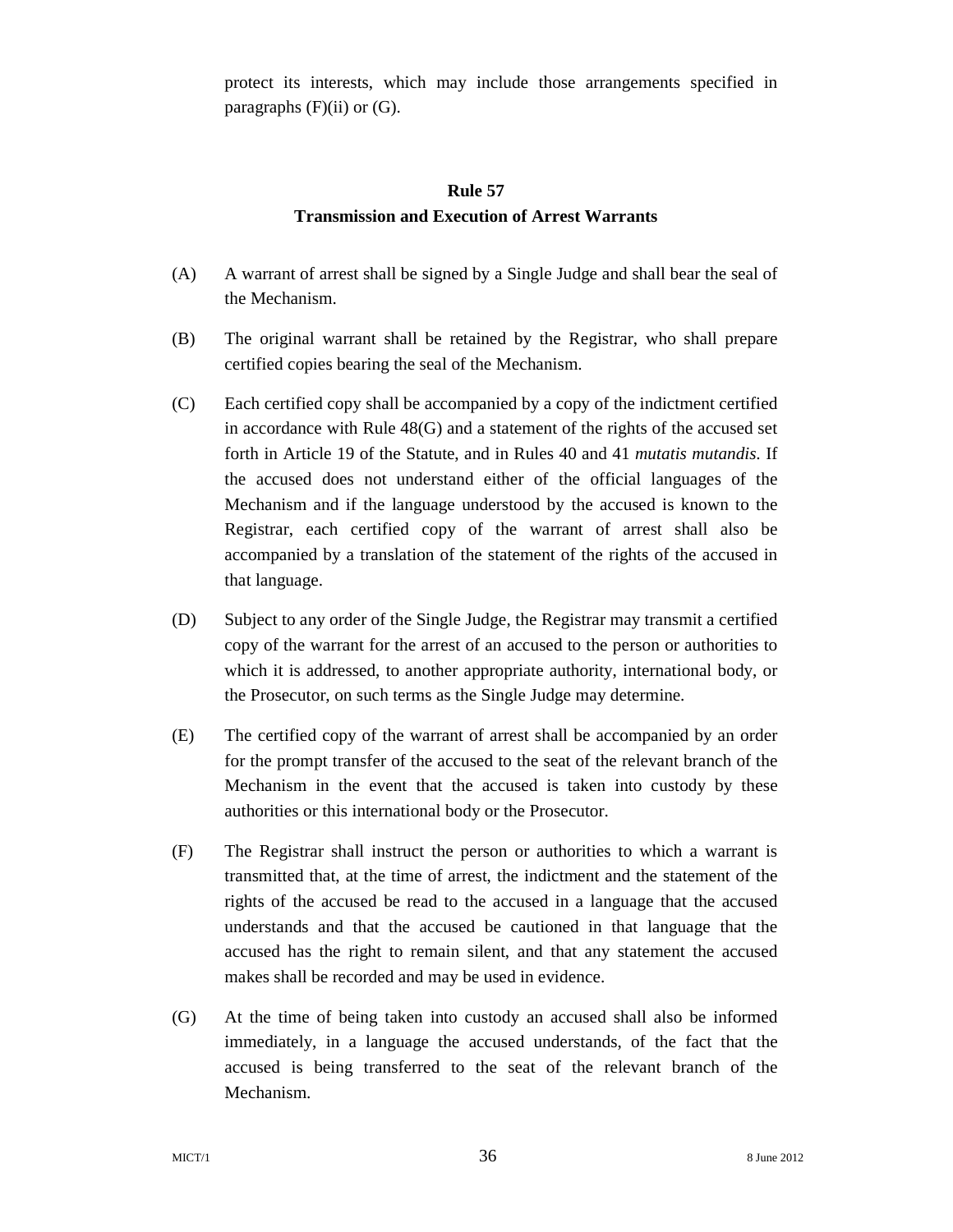- (H) Notwithstanding paragraph (E), if at the time of arrest the accused is served with, or with a translation of, the indictment and the statement of rights of the accused in a language that the accused understands and is able to read, these need not be read to the accused at the time of arrest.
- (I) When an arrest warrant issued by the ICTY, the ICTR, or the Mechanism is executed by the authorities of a State, or an appropriate authority or international body, a member of the Office of the Prosecutor may be present as from the time of the arrest.

## **Rule 58 Cooperation of States**

The State to which a warrant of arrest or a transfer order for a detained witness is transmitted shall act promptly and with all due diligence to ensure proper and effective execution thereof, in accordance with Article 28 of the Statute, including, in the case of a detained witness, by facilitating the testimony of such witness by video-conference link where necessary or appropriate.

#### **Rule 59 Procedure after Arrest**

- (A) Upon arrest, the accused shall be detained by the State or international body concerned which shall promptly notify the Registrar. The transfer of the accused to the seat of the relevant branch of the Mechanism shall be arranged between the State authorities concerned, the authorities of the host country, and the Registrar.
- (B) Where an arrest is executed in respect of a warrant issued under Rule 14(B), the Registrar shall arrange for the transfer of an accused to the State named in the warrant of arrest.

## **Rule 60 National Extradition Provisions**

The obligations laid down in Article 28 of the Statute shall prevail over any legal impediment to the surrender or transfer of the accused or of a detained witness to the Mechanism in accordance with Rule 58 that may exist under the national law or treaties of the State concerned.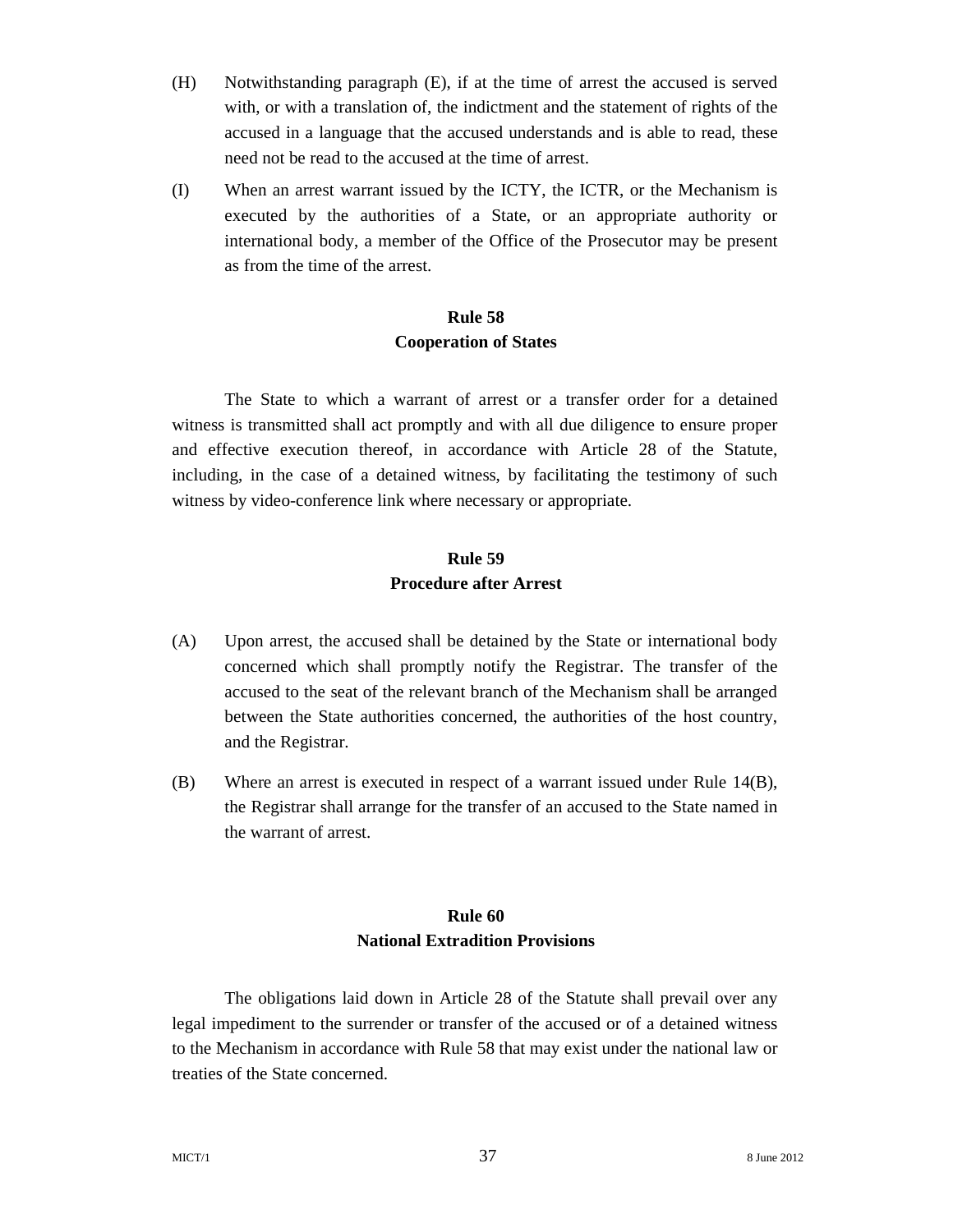#### **Rule 61**

#### **Failure to Execute a Warrant of Arrest or Transfer Order**

- (A) Where the State to which a warrant of arrest or transfer order has been transmitted has been unable to execute the warrant or transfer order, it shall report forthwith its inability to the Registrar, and the reasons therefor.
- (B) If, within a reasonable time after the warrant of arrest or transfer order has been transmitted to the State, no report is made on action taken, this shall be deemed a failure to execute the warrant of arrest or transfer order and the Mechanism, through the President, may notify the Security Council accordingly.

#### **Rule 62 Advertisement of Indictment**

At the request of the Prosecutor, a form of advertisement shall be transmitted by the Registrar to the national authorities of any State or States or an international body, for publication in newspapers or on the internet or for broadcast via radio and television, notifying publicly the existence of an indictment, calling upon the accused to surrender to the Mechanism, and inviting any person with information as to the whereabouts of the accused to communicate that information to the Mechanism.

## **Rule 63 Procedure in Case of Failure to Execute a Warrant**

- (A) If, within a reasonable time, a warrant of arrest issued by the ICTY, the ICTR, or the Mechanism has not been executed, and personal service of the indictment has consequently not been effected, the President may designate a Single Judge to invite the Prosecutor to report on the measures taken. When the Single Judge is satisfied that:
	- (i) the Registrar and the Prosecutor have taken all reasonable steps to secure the arrest of the accused, including recourse to the appropriate authorities of the State in whose territory or under whose jurisdiction and control the person to be served resides or was last known to them to be; and
	- (ii) if the whereabouts of the accused are unknown, the Prosecutor and the Registrar have taken all reasonable steps to ascertain those whereabouts,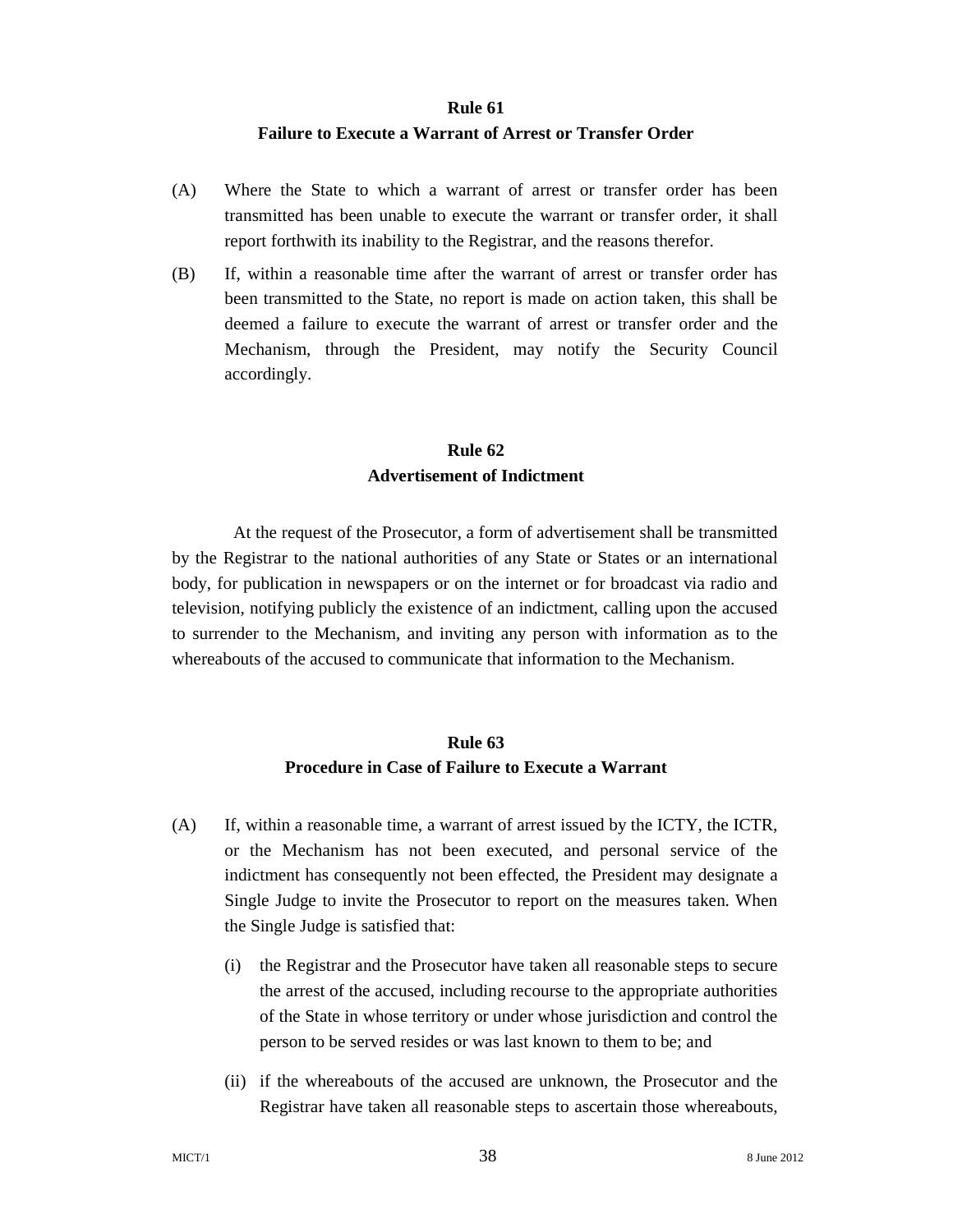including by seeking publication of advertisements pursuant to Rule 62, the Single Judge shall order that the indictment be submitted by the Prosecutor to him.

- (B) Upon obtaining such an order, the Prosecutor shall submit the indictment to the Single Judge in open court, together with all the evidence that was before the Judge who initially confirmed the indictment. The Prosecutor may also call before the Single Judge and examine any witness whose statement has been submitted to the confirming Judge. In addition, the Single Judge may request the Prosecutor to call any other witness whose statement has been submitted to the confirming Judge.
- (C) If the Single Judge is satisfied on that evidence, together with such additional evidence as the Prosecutor may tender, that there are reasonable grounds for believing that the accused has committed all or any of the crimes charged in the indictment, he shall so determine. The Single Judge shall have the relevant parts of the indictment read out by the Prosecutor together with an account of the efforts to effect service referred to in paragraph (A) above.
- (D) The Single Judge shall also issue an international arrest warrant in respect of the accused which shall be transmitted to all States. Upon request by the Prosecutor or *proprio motu*, after having heard the Prosecutor, the Single Judge may order a State or States to adopt provisional measures to freeze the assets of the accused, considering the gravity of the crimes charged and the level of responsibility of the accused, without prejudice to the rights of third parties.
- (E) If the Prosecutor satisfies the Single Judge that the failure to effect personal service was due in whole or in part to a failure or refusal of a State to cooperate with the Mechanism in accordance with Article 28 of the Statute, the Single Judge shall so certify. The President shall notify the Security Council thereof in such manner as the President thinks fit.

### **Rule 64 Initial Appearance and Plea**

(A) Upon transfer of an accused to the seat of the relevant branch of the Mechanism, the President shall forthwith assign the case to a Trial Chamber or, for a case pursuant to Article 1, paragraph 4, of the Statute, a Single Judge. The accused shall be brought before a Judge of the Trial Chamber or the Single Judge as appropriate without delay, and shall be formally charged. The Judge shall: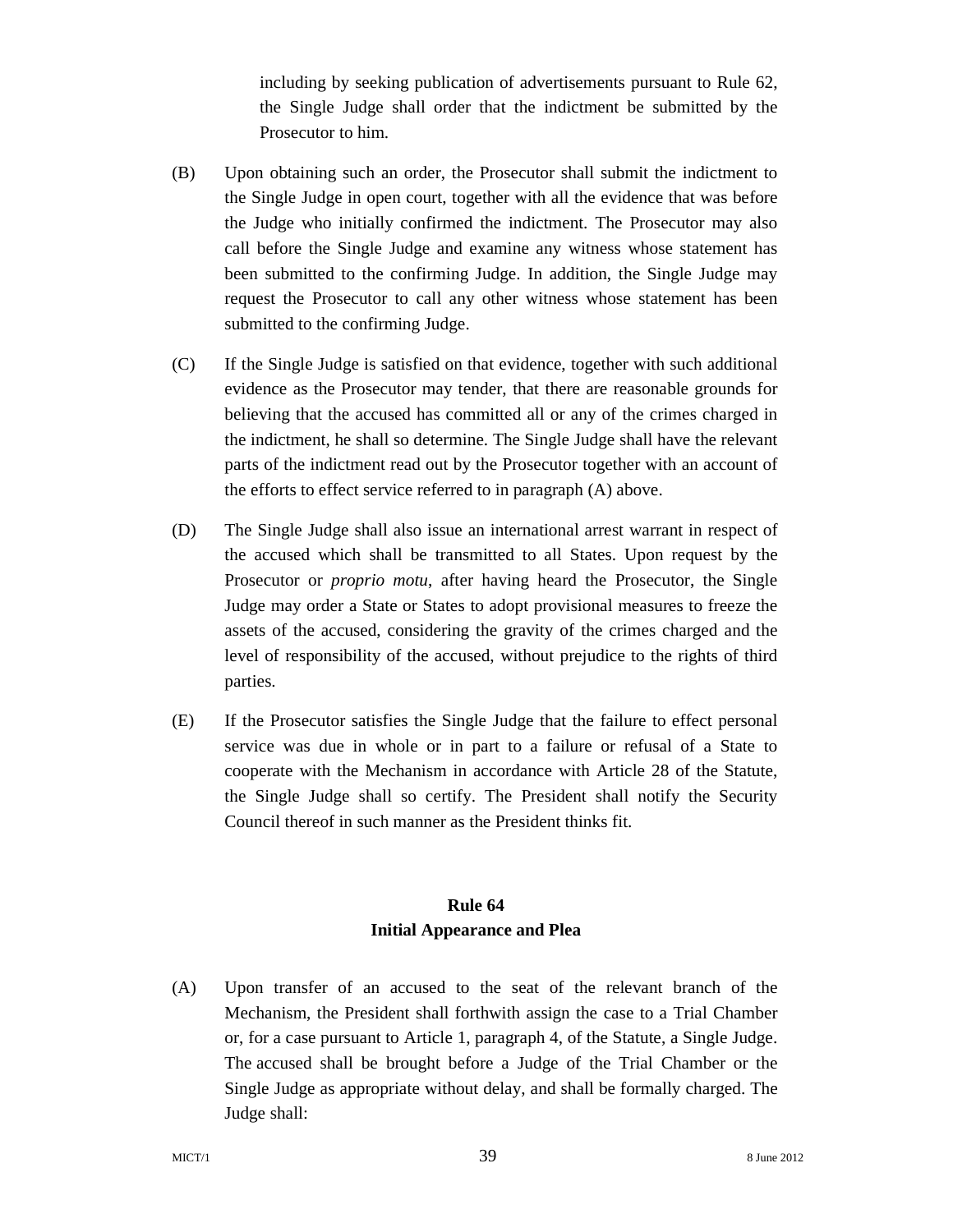- (i) satisfy himself that the rights of the accused are respected, including the right to counsel;
- (ii) read or have the indictment read to the accused in a language the accused understands, satisfy himself that the accused understands the indictment, and confirm that the accused understands the indictment;
- (iii) inform the accused that, within thirty days of the initial appearance, the accused will be called upon to enter a plea of guilty or not guilty on each count but that, should the accused so request, the accused may immediately enter a plea of guilty or not guilty on one or more counts; and
- (iv) if the accused fails to enter a plea at the initial or any further appearance, enter a plea of not guilty on the accused's behalf.
- (B) (i) In case of a plea of not guilty, the Judge shall set the date for trial.
	- (ii) In case of a plea of guilty:
		- (a) the Single Judge shall act in accordance with paragraph  $(C)$ ; or
		- (b) the Judge of the Trial Chamber shall refer the plea to the Trial Chamber so that it may act in accordance with paragraph (C).
- (C) If an accused pleads guilty in accordance with paragraph (B), or requests to change his plea to guilty, the Trial Chamber or the Single Judge shall satisfy itself or himself that the guilty plea:
	- (i) is made freely and voluntarily;
	- (ii) is an informed plea;
	- (iii) is unequivocal; and
	- (iv) is based on a sufficient factual basis for the crime and the accused's participation in it, either on the basis of objective indicia or on the lack of any material disagreement between the Parties about the facts of the case.

Thereafter, the Trial Chamber or the Single Judge may enter a finding of guilt and instruct the Registrar to set a date for the sentencing hearing.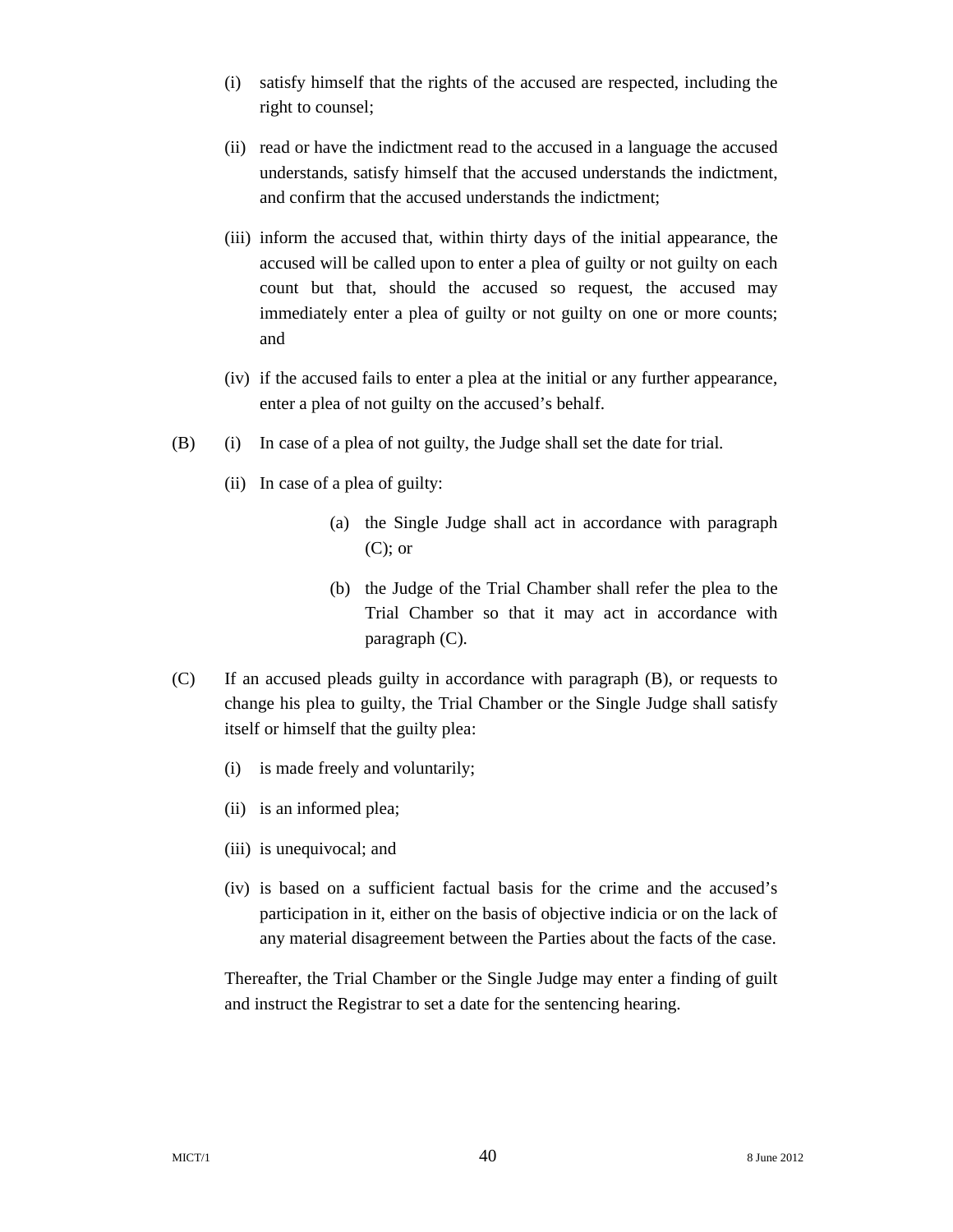- (D) Where the interests of justice so require, the Registrar may assign Counsel or Duty Counsel as within Rule  $43(C)$  to represent the accused at the initial appearance. Such assignments shall be treated in accordance with the relevant provisions of the Directive referred to in Rule 43(A).
- (E) Within thirty days of the initial appearance, if the accused has not retained permanent Counsel or has not yet elected in writing to conduct his own defence in accordance with Rule 43(F), permanent Counsel shall be assigned by the Registrar. Should the Registrar be unable to appoint permanent Counsel within the time-limit, the Registrar will seek an extension from the Trial Chamber or the Single Judge.

#### **Rule 65 Plea Agreement Procedure**

- (A) The Prosecutor and the Defence may agree that, upon the accused entering a plea of guilty to the indictment or to one or more counts of the indictment, the Prosecutor shall do one or more of the following before the Trial Chamber or Single Judge:
	- (i) apply to amend the indictment accordingly;
	- (ii) submit that a specific sentence or sentencing range is appropriate; and/or
	- (iii) not oppose a request by the accused for a particular sentence or sentencing range.
- (B) The Trial Chamber shall not be bound by any agreement specified in paragraph (A).
- (C) If a plea agreement has been reached by the Parties, the Trial Chamber shall require the disclosure of the agreement in open session or, on a showing of good cause, in closed session, at the time the accused pleads guilty in accordance with Rule 64(C), or requests to change his plea to guilty.

## **Rule 66 Questioning of the Accused**

(A) Questioning of an accused, including after the initial appearance, shall not proceed without the presence of Counsel unless the accused has voluntarily and expressly agreed to proceed without Counsel present. If the accused subsequently expresses a desire to have Counsel, questioning shall thereupon cease, and shall only resume when the accused's Counsel is present.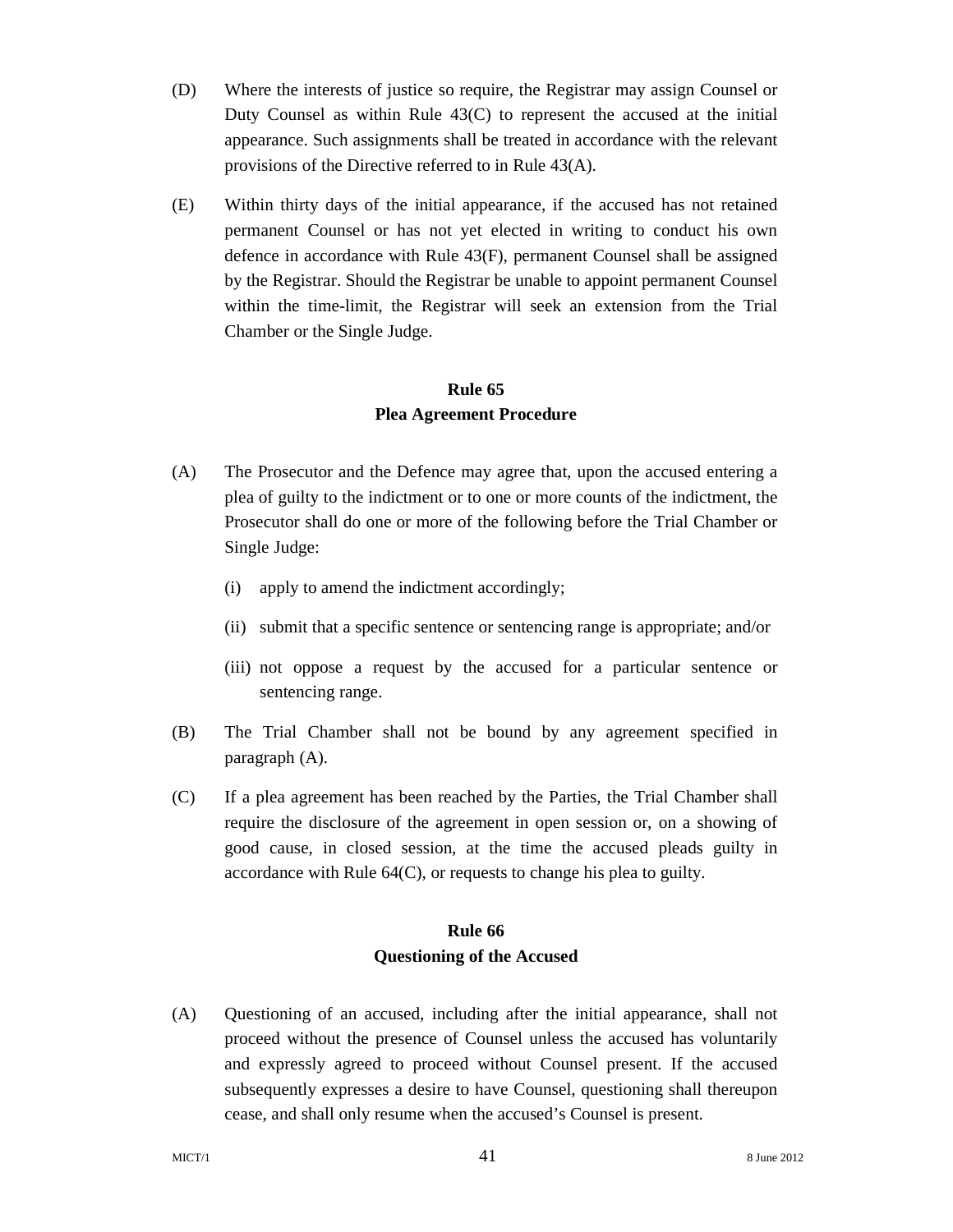(B) The questioning, including any waiver of the right to counsel, shall be audiorecorded or video-recorded in accordance with the procedure provided for in Rule 41. At the beginning of the questioning, the accused shall be cautioned in accordance with Rule 40(A)(iii).

#### **Rule 67 Detention on Remand**

Upon being transferred to the relevant branch of the Mechanism, the accused shall be detained in facilities provided by the host country, or by another country. In exceptional circumstances, the accused may be held in facilities outside of the host country. The President may, on the application of a Party, request modification of the conditions of detention of an accused.

# **Rule 68 Provisional Release**

- (A) Once detained, an accused may not be released except upon an order of a Chamber.
- (B) Release may be ordered at any stage of the trial proceedings prior to the rendering of the final judgement by the Trial Chamber only after giving the host country and the State to which the accused seeks to be released the opportunity to be heard and only if it is satisfied that the accused will appear for trial and, if released, will not pose a danger to any victim, witness, or other person. The existence of sufficiently compelling humanitarian grounds may be considered in granting such release.
- (C) The Trial Chamber may impose such conditions upon the release of the accused as it may determine appropriate, including the execution of a bail bond and the observance of such conditions as are necessary to ensure the presence of the accused for trial and the protection of others.
- (D) Any decision rendered under this Rule by the Trial Chamber shall be subject to appeal as of right.
- (E) The Prosecutor may apply for a stay of a decision by the Trial Chamber to release an accused on the basis that the Prosecutor intends to appeal the decision, and shall make such an application at the time of filing his response to the initial application for provisional release by the accused.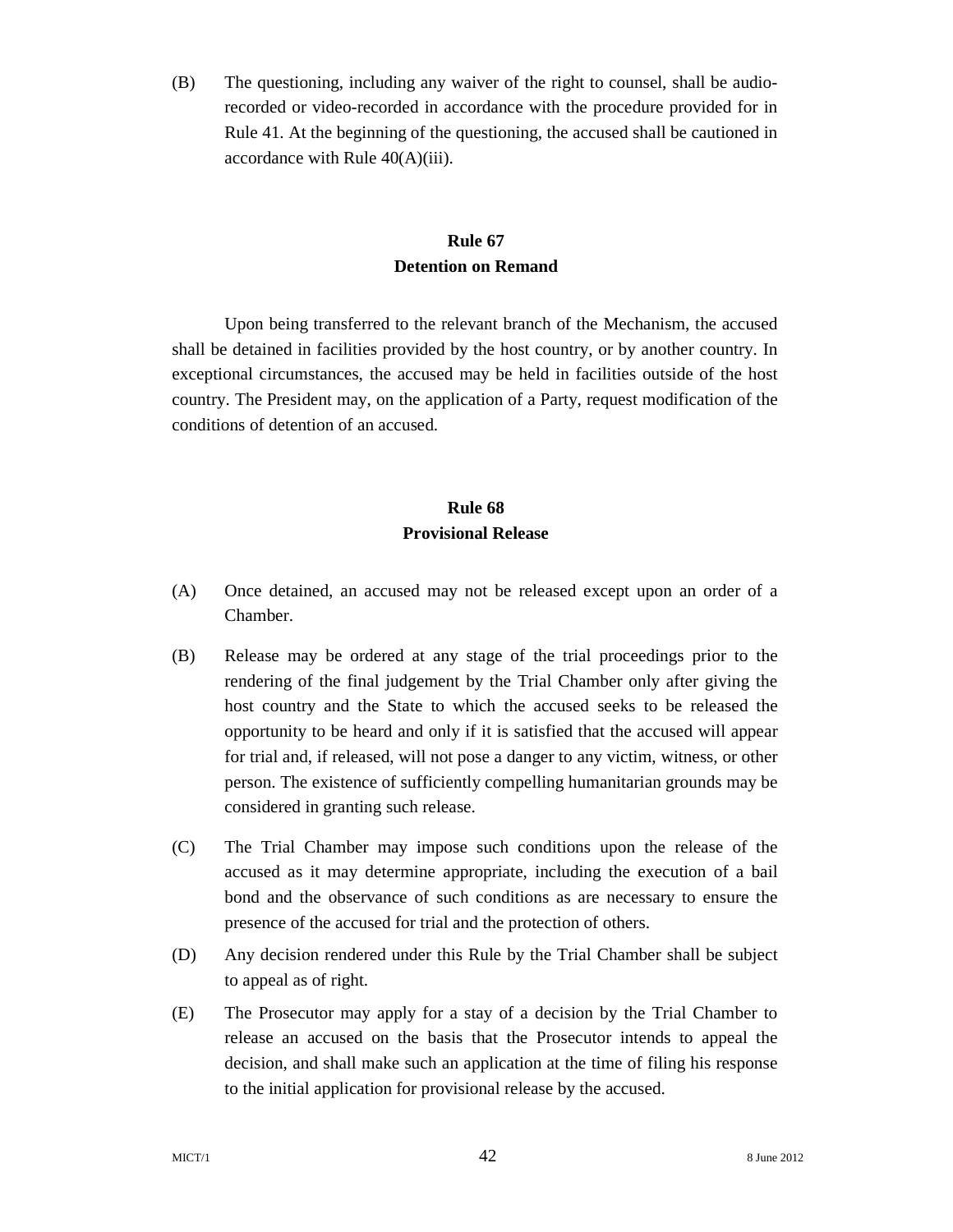- (F) Where the Trial Chamber grants a stay of its decision to release an accused, the Prosecutor shall file his appeal not later than one day from the rendering of that decision.
- (G) Where the Trial Chamber orders a stay of its decision to release the accused pending an appeal by the Prosecutor, the accused shall not be released until either:
	- (i) the time-limit for the filing of an appeal by the Prosecutor has expired, and no such appeal is filed;
	- (ii) the Appeals Chamber dismisses the appeal; or
	- (iii) the Appeals Chamber otherwise orders.
- (H) If necessary, the Trial Chamber may issue a warrant of arrest to secure the presence of an accused who has been released or is for any other reason at liberty. The provisions of Rules 55 to 63 shall apply *mutatis mutandis*.
- (I) Without prejudice to the provisions of Rule 131, the Appeals Chamber may grant provisional release to convicted persons pending an appeal or for a fixed period if it is satisfied that:
	- (i) the appellant, if released, will either appear at the hearing of the appeal or will surrender into detention at the conclusion of the fixed period, as the case may be;
	- (ii) the appellant, if released, will not pose a danger to any victim, witness, or other person; and
	- (iii) special circumstances exist warranting such release. The provisions of paragraphs (C) and (H) shall apply *mutatis mutandis*.

#### **Rule 69 Status Conferences**

- (A) A Trial Chamber or a Single Judge shall convene a status conference within one hundred and twenty days of the initial appearance of the accused and thereafter within one hundred and twenty days after the last status conference:
	- (i) to organise exchanges between the Parties so as to ensure expeditious preparation for trial;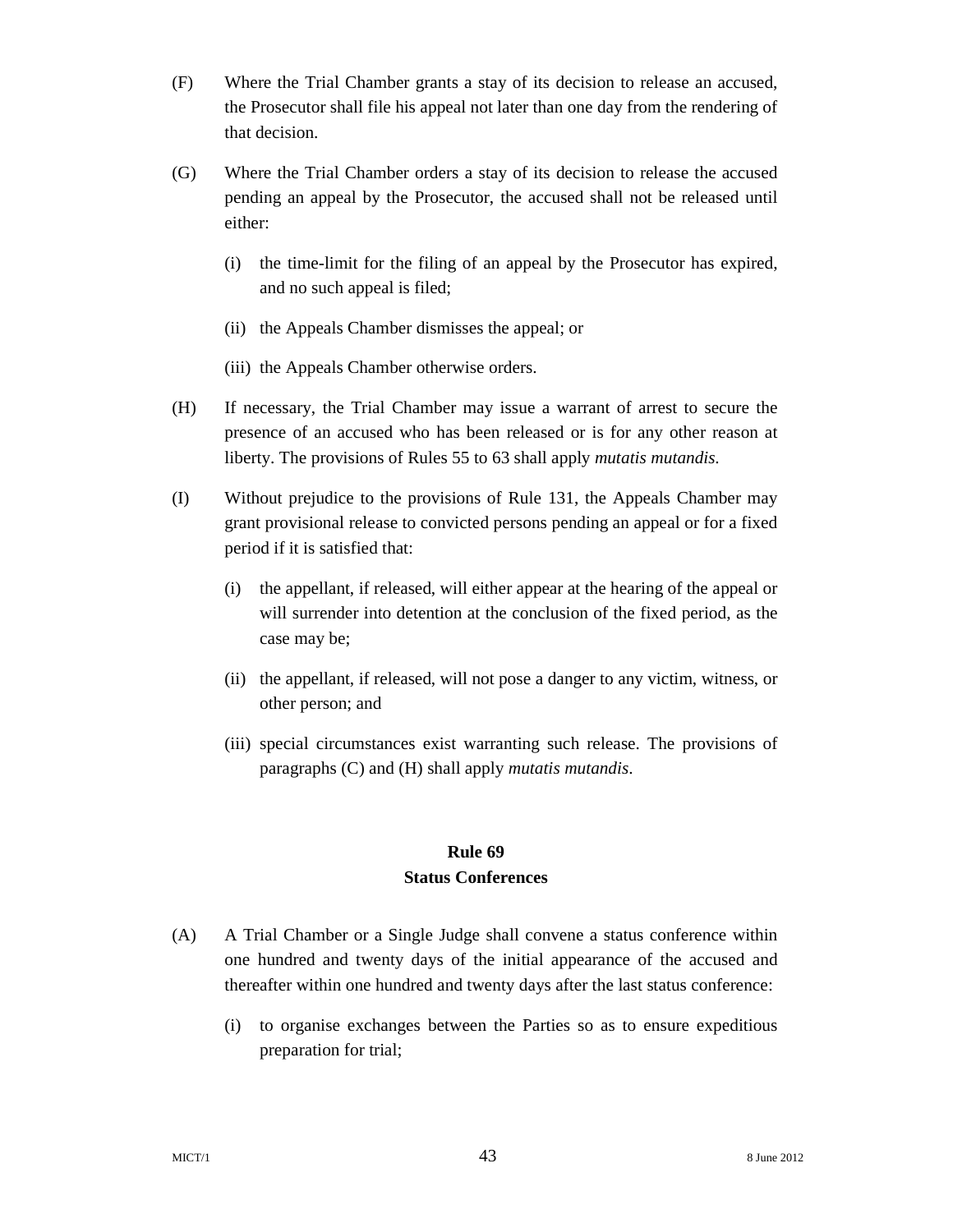- (ii) to review the status of his case and to allow the accused the opportunity to raise issues in relation thereto, including the mental and physical condition of the accused.
- (B) The Appeals Chamber or an Appeals Chamber Judge shall convene a status conference, within one hundred and twenty days of the filing of a notice of appeal and thereafter within one hundred and twenty days after the last status conference, to allow any person in custody pending appeal the opportunity to raise issues in relation thereto, including the mental and physical condition of that person.
- (C) With the written consent of the accused, given after receiving advice from his Counsel, a status conference under this Rule may be conducted:
	- (i) in the presence of the accused, but with his Counsel participating either via teleconference or video-conference; or
	- (ii) in the absence of the accused, but with his participation via teleconference if he so wishes and/or participation of his Counsel via teleconference or video-conference.

# **Rule 70 Trial Preparation**

- (A) The Presiding Judge of the Trial Chamber shall, no later than seven days after the initial appearance of the accused, designate from among its members a Judge responsible for the pre-trial proceedings ("Pre-Trial Judge").
- (B) The Pre-Trial Judge shall, under the authority and supervision of the Trial Chamber seised of the case, coordinate communication between the Parties during the pre-trial phase. The Pre-Trial Judge shall ensure that the proceedings are not unduly delayed and shall take any measure necessary to prepare the case for a fair and expeditious trial.
- (C) The Pre-Trial Judge shall be entrusted with all of the pre-trial functions set forth in Rules 71, 72, and 81, and with all or part of the functions set forth in Rule 80.
- (D) The Pre-Trial Judge, with the assistance of a Senior Legal Officer, where appropriate, shall establish a work plan indicating the obligations that the Parties are required to meet pursuant to this Rule and the dates by which these obligations must be fulfilled.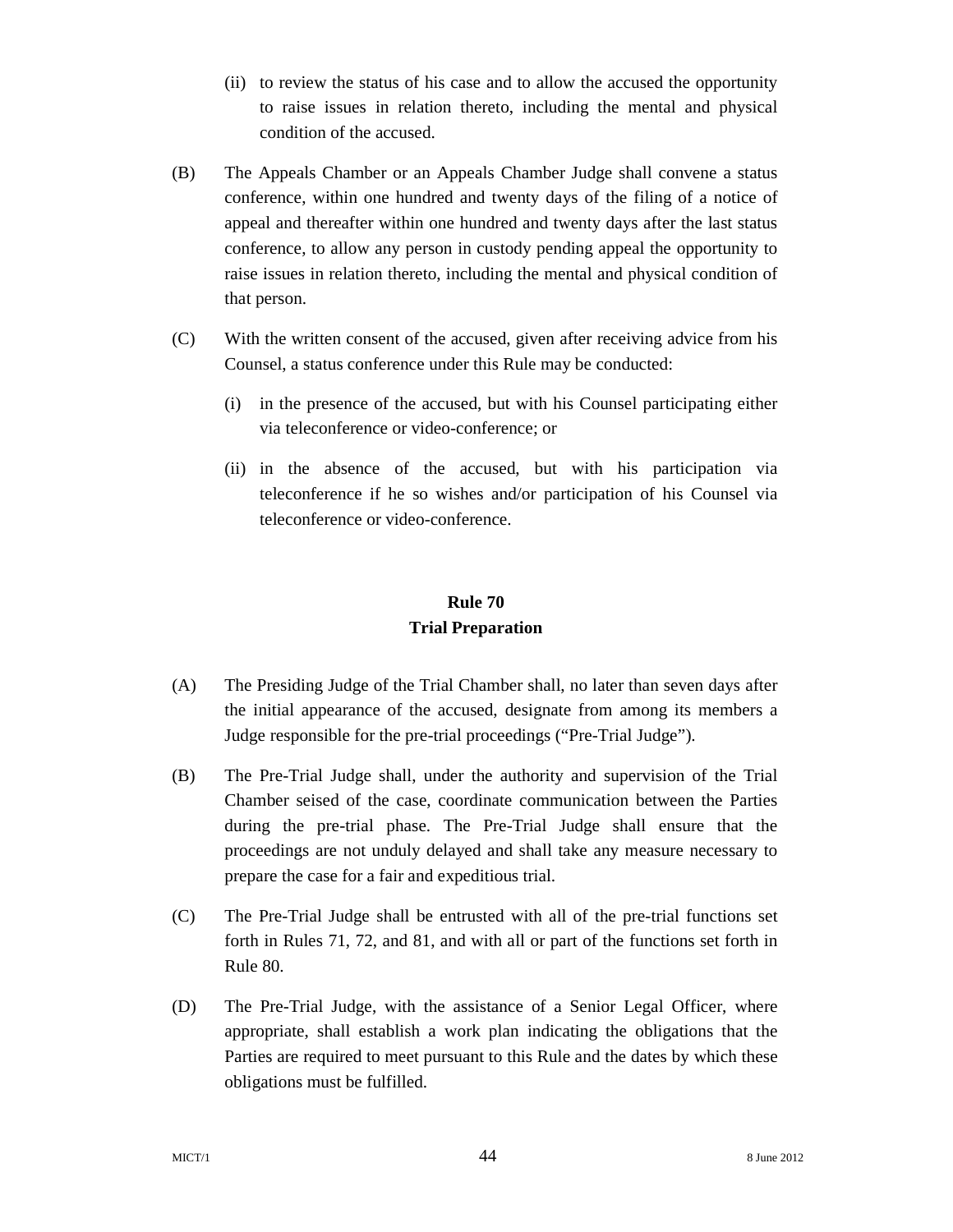- (E) Once any existing preliminary motions filed within the time-limit provided under Rule 79 are disposed of, the Pre-Trial Judge shall order the Prosecutor, within a time-limit set by the Pre-Trial Judge and not less than six weeks before the Pre-Trial Conference required by Rule 81, to file the following:
	- (i) the final version of the Prosecutor's pre-trial brief including, for each count, a summary of the evidence which the Prosecutor intends to bring regarding the commission of the alleged crime and the form of responsibility incurred by the accused; this brief shall include any admissions by the Parties and a statement of matters which are not in dispute; as well as a statement of contested matters of fact and law;
	- (ii) the list of witnesses the Prosecutor intends to call with:
		- (a) the name or pseudonym of each witness;
		- (b) a summary of the facts on which each witness will testify;
		- (c) the points in the indictment as to which each witness will testify, including specific references to counts and relevant paragraphs in the indictment;
		- (d) the total number of witnesses and the number of witnesses who will testify against each accused and on each count;
		- (e) an indication of whether the witness will testify in person or pursuant to Rules 110, 111*,* 112, or 113 by way of written statement or use of a transcript of testimony from other proceedings before the ICTY, the ICTR, or the Mechanism; and
		- (f) the estimated length of time required for each witness and the total time estimated for presentation of the Prosecutor's case.
	- (iii) the list of exhibits the Prosecutor intends to offer stating where possible whether the Defence has any objection as to authenticity. The Prosecutor shall serve on the Defence copies of the exhibits so listed.
- (F) After the submission by the Prosecutor of the items mentioned in paragraph (E), the Pre-Trial Judge shall order the Defence, within a time-limit set by the Pre-Trial Judge, and not later than three weeks before the Pre-Trial Conference, to file a pre-trial brief addressing the factual and legal issues, and including a written statement setting out:
	- (i) in general terms, the nature of the accused's defence;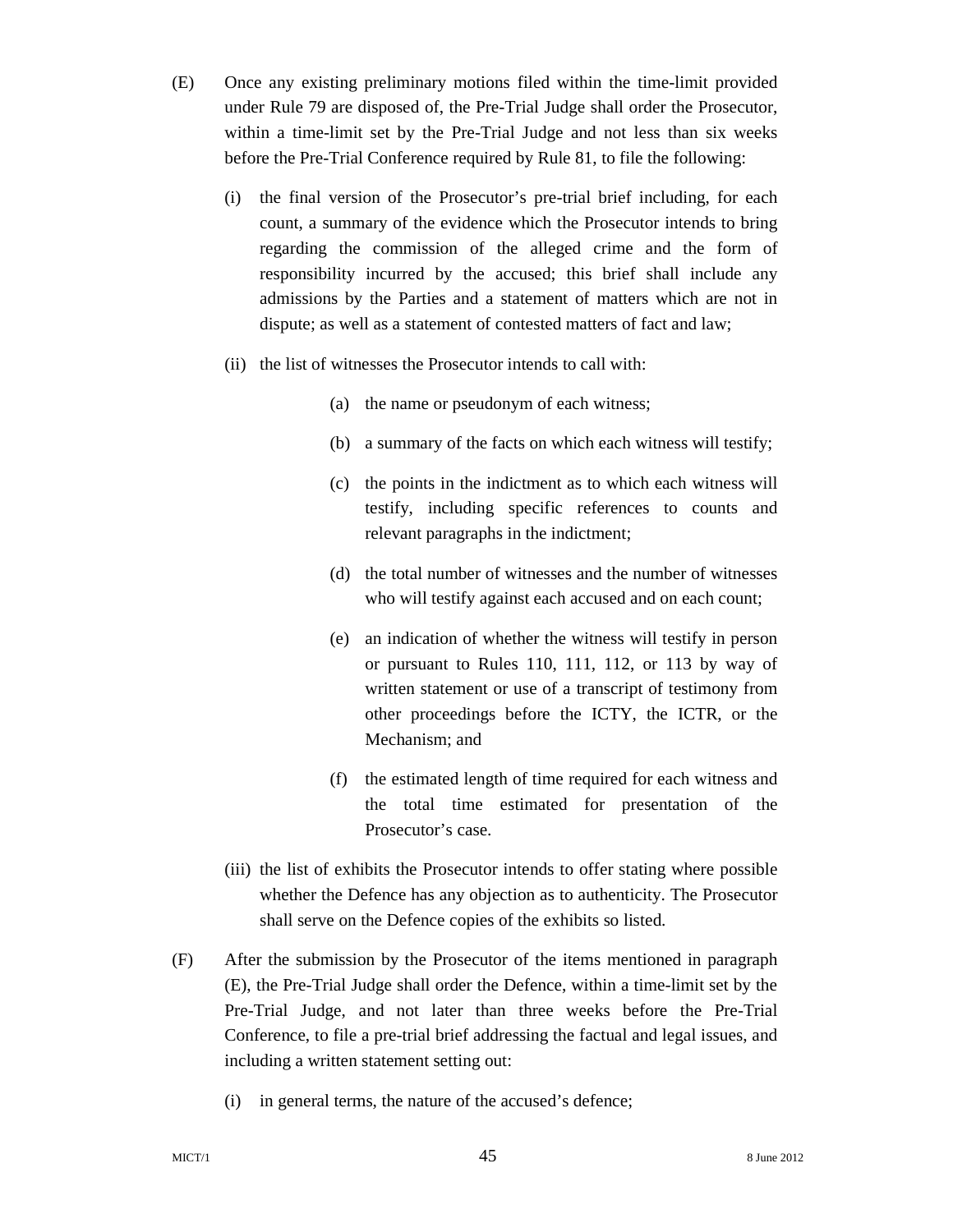- (ii) the matters with which the accused takes issue in the Prosecutor's pretrial brief; and
- (iii) in the case of each such matter, the reason why the accused takes issue with it.
- (G) In order to perform his functions, the Pre-Trial Judge may *proprio motu*, where appropriate, hear the Parties without the accused being present. The Pre-Trial Judge may hear the Parties in his private room, in which case minutes of the meeting shall be taken by a representative of the Registry.
- (H) The Pre-Trial Judge shall keep the Trial Chamber regularly informed, particularly where issues are in dispute, and may refer such disputes to the Trial Chamber.
- (I) The Pre-Trial Judge may set a time for the making of pre-trial motions and, if required, any hearing thereon. A motion made before trial shall be determined before trial unless the Pre-Trial Judge, for good cause, orders that it be deferred for determination at trial. Failure by a Party to raise objections or to make requests which can be made prior to trial at the time set by the pre-trial shall constitute waiver thereof, but the Pre-Trial Judge for cause may grant relief from the waiver.
- (J) After the filings by the Prosecutor pursuant to paragraph (E), the Pre-Trial Judge shall submit to the Trial Chamber a complete file consisting of all the filings of the Parties, transcripts of status conferences, and minutes of meetings held in the performance of the Pre-Trial Judge's functions pursuant to this Rule.
- (K) The Trial Chamber may *proprio motu* exercise any of the functions of the Pre-Trial Judge.
- (L) Upon a report of the Pre-Trial Judge, the Trial Chamber shall decide, should the case arise, on sanctions to be imposed on a Party which fails to perform its obligations pursuant to the present Rule. Such sanctions may include the exclusion of testimonial or documentary evidence.
- (M) After the close of the Prosecutor's case and before the commencement of the Defence case, the Trial Chamber shall order the Defence to file the following:
	- (i) a list of witnesses the Defence intends to call with:
		- (a) the name or pseudonym of each witness;
		- (b) a summary of the facts on which each witness will testify;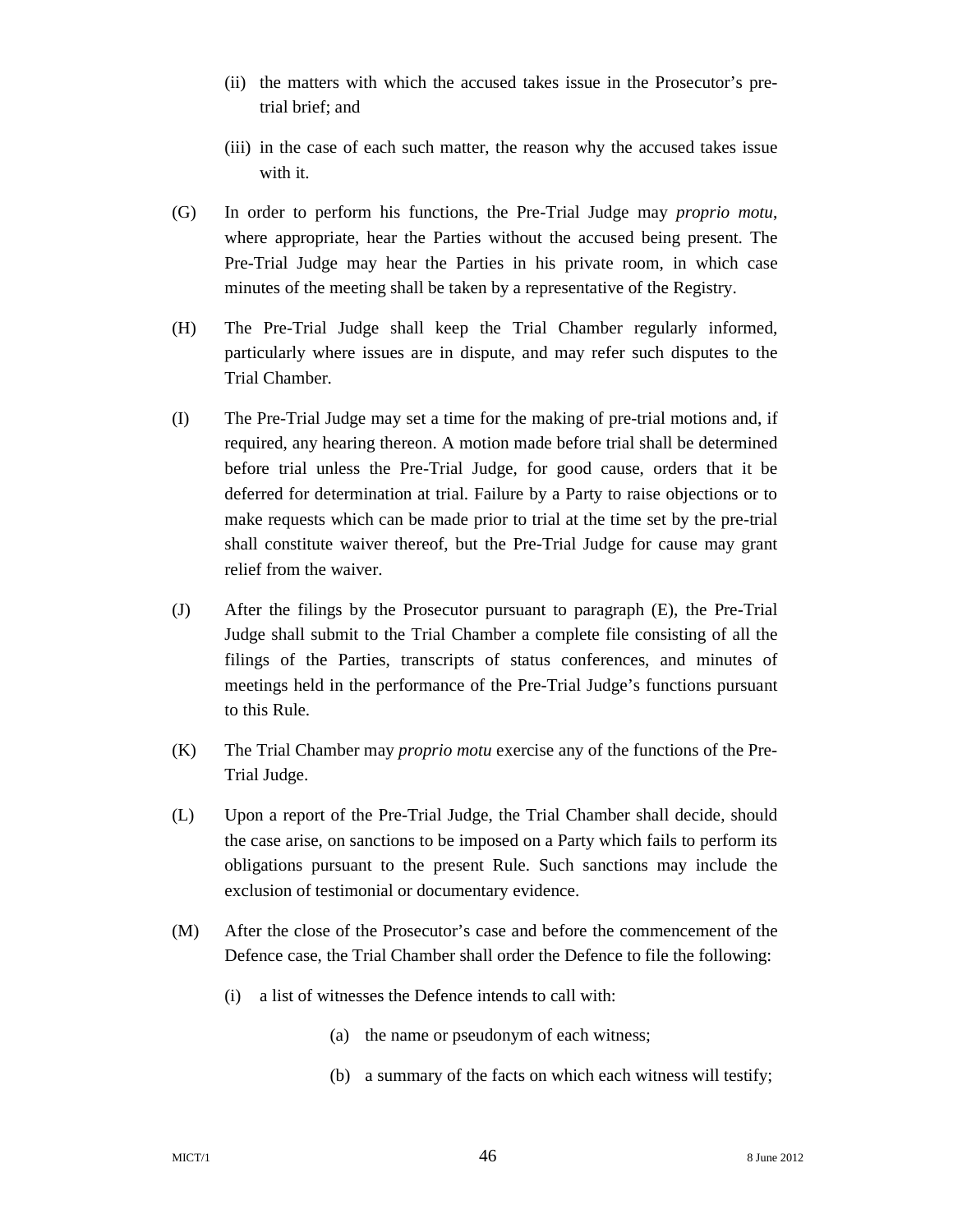- (c) the points in the indictment as to which each witness will testify;
- (d) the total number of witnesses and the number of witnesses who will testify for each accused and on each count;
- (e) an indication of whether the witness will testify in person or pursuant to Rules 110, 111, 112, or 113 by way of written statement or use of a transcript of testimony from other proceedings before the ICTY, the ICTR, or the Mechanism; and
- (f) the estimated length of time required for each witness and the total time estimated for presentation of the Defence case; and
- (ii) a list of exhibits the Defence intends to offer in its case, stating where possible whether the Prosecutor has any objection as to authenticity. The Defence shall serve on the Prosecutor copies of the exhibits so listed.
- (N) The Trial Chamber shall record the points of agreement and disagreement on matters of law and fact. In this connection, the Trial Chamber may order the Parties to file written submissions with the Trial Chamber.

# **Rule 71 Disclosure by the Prosecution**

- (A) Subject to the provisions of Rules 53, 75, and 78, the Prosecutor shall make available to the Defence in a language which the accused understands:
	- (i) within thirty days of the initial appearance of the accused, copies of the supporting material which accompanied the indictment when confirmation was sought as well as all prior statements obtained by the Prosecutor from the accused; and
	- (ii) within the time-limit prescribed by the Trial Chamber or the Pre-Trial Judge, and not later than thirty days before the date set for trial, copies of the statements of all witnesses whom the Prosecutor intends to call to testify at trial, and copies of all transcripts and written statements taken in accordance with Rules 110, 111, 112, and 113; copies of the statements of additional prosecution witnesses shall be made available to the Defence when a decision is made to call those witnesses.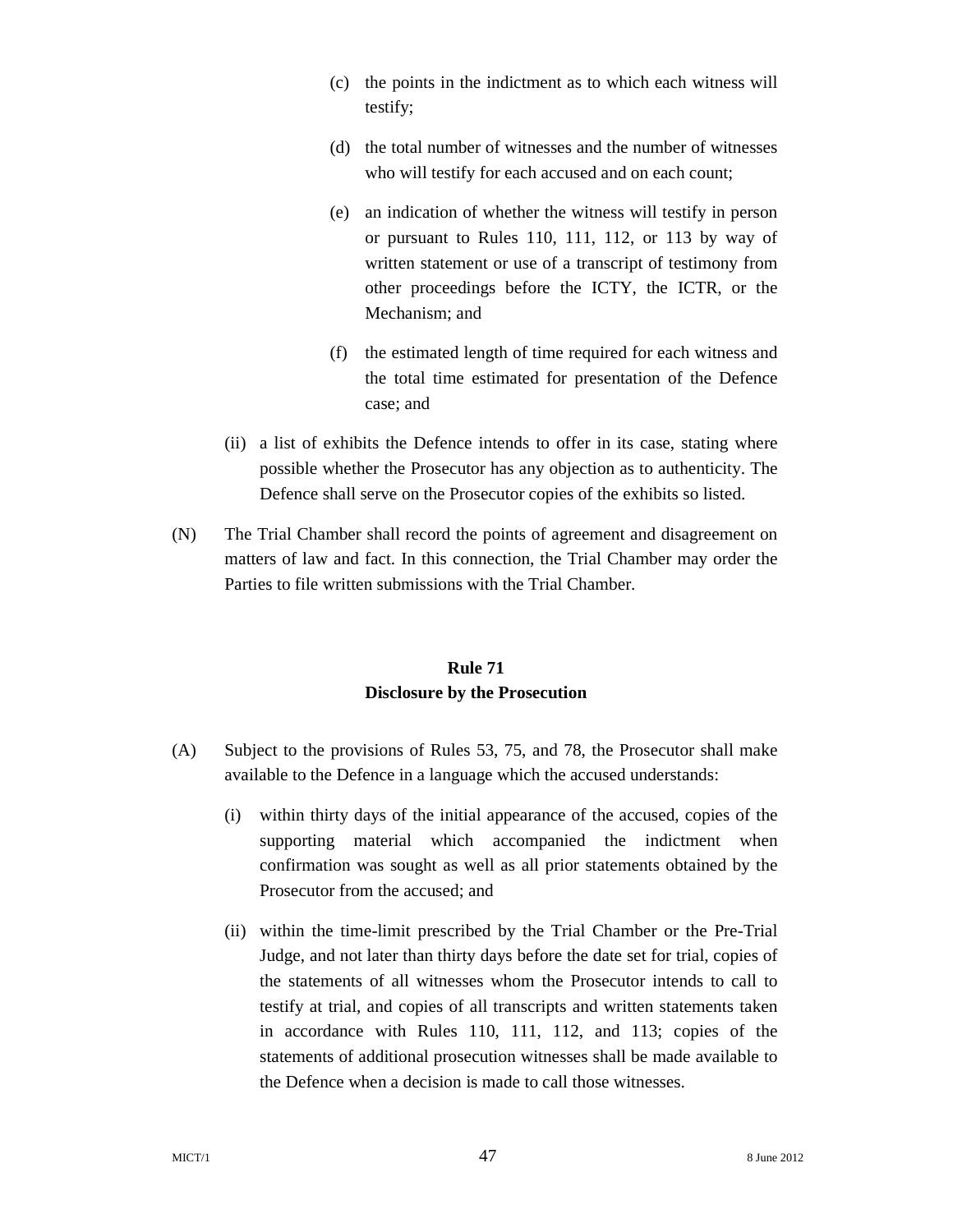- (B) The Prosecutor shall, on request, permit the Defence to inspect any books, documents, photographs, and tangible objects in the Prosecutor's custody or control, which are material to the preparation of the defence, or are intended for use by the Prosecutor as evidence at trial or were obtained from or belonged to the accused.
- (C) Where information is in the possession of the Prosecutor, the disclosure of which may prejudice further or ongoing investigations, or for any other reasons may be contrary to the public interest or affect the security interests of any State, the Prosecutor may apply to the Trial Chamber sitting *in camera* to be relieved from an obligation under the Rules to disclose that information. When making such application the Prosecutor shall provide the Trial Chamber (but only the Trial Chamber) with the information that is sought to be kept confidential.

#### **Rule 72 Additional Disclosure**

Subject to the provisions of Rules 53 and 75:

- (A) Within the time-limit prescribed by the Trial Chamber, at a time not prior to a ruling under Rule 121, but not less than one week prior to the commencement of the Defence case, the Defence shall:
	- (i) on request, permit the Prosecutor to inspect and copy any books, documents, photographs, and tangible objects in the Defence's custody or control, which are intended for use by the Defence as evidence at trial;
	- (ii) provide to the Prosecutor copies of statements, if any, of all witnesses whom the Defence intends to call to testify at trial, and copies of all written statements taken in accordance with Rules 110, 111, 112, or 113, which the Defence intends to present at trial. Copies of the statements, if any, of additional witnesses shall be made available to the Prosecutor prior to a decision being made to call those witnesses;
- (B) Within the time-limit prescribed by the Trial Chamber:
	- (i) the Defence shall notify the Prosecutor of its intent to offer:
		- (a) the defence of alibi; in which case the notification shall specify the place or places at which the accused claims to have been present at the time of the alleged crime and the names and addresses of witnesses and any other evidence upon which the accused intends to rely to establish the alibi;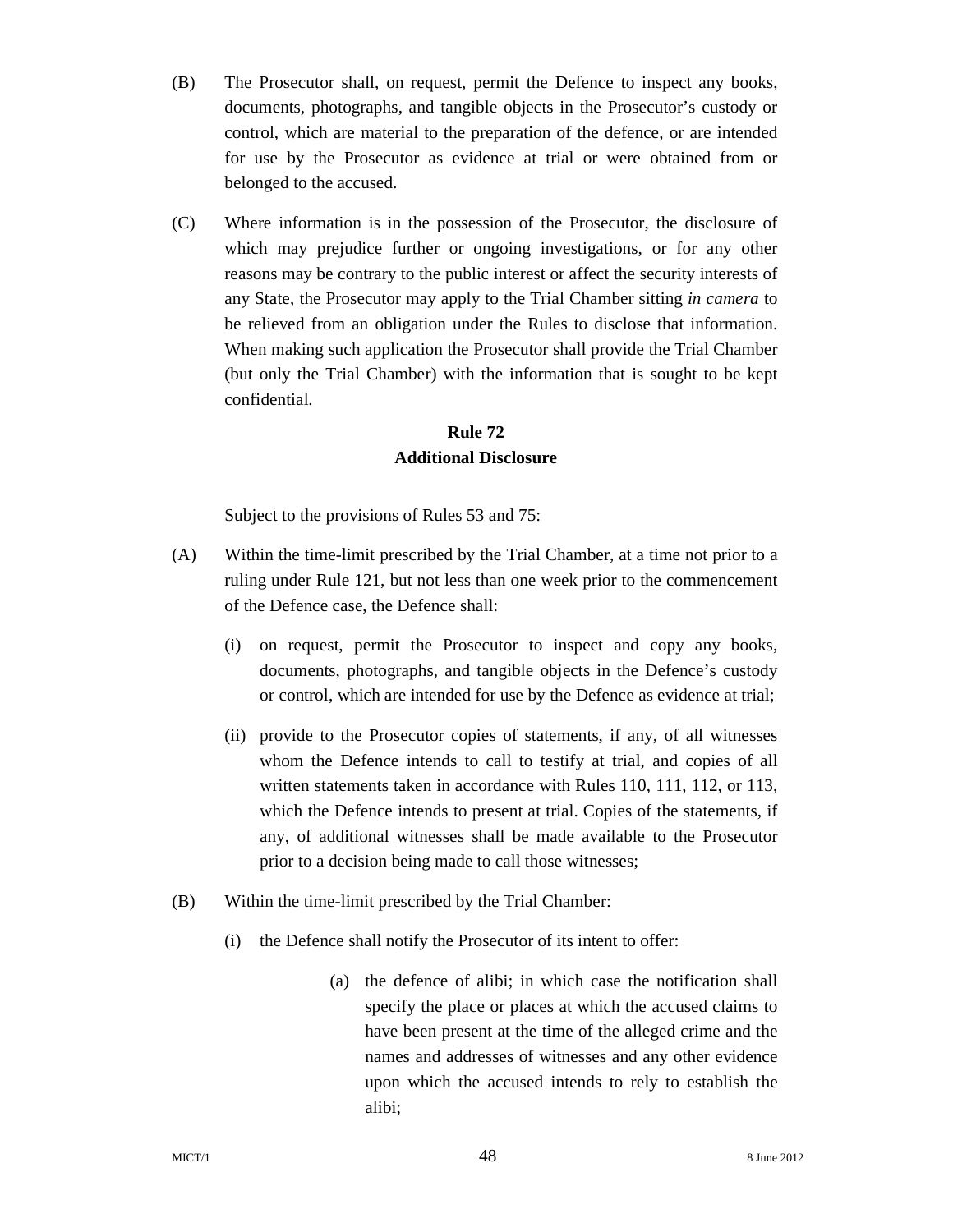- (b) any special defence, including that of diminished or lack of mental responsibility; in which case the notification shall specify the names and addresses of witnesses and any other evidence upon which the accused intends to rely to establish the special defence; and
- (ii) the Prosecutor shall notify the Defence of the names of the witnesses that the Prosecutor intends to call in rebuttal of any defence plea of which the Prosecutor has received notice in accordance with paragraph (B)(i) above.
- (C) Failure of the Defence to provide notice under this Rule shall not limit the right of the accused to testify on the above defences.
- (D) If either Party discovers additional evidence or material which should have been disclosed earlier pursuant to the Rules, that Party shall immediately disclose that evidence or material to the other Party and the Trial Chamber.

# **Rule 73 Disclosure of Exculpatory Evidence and Other Relevant Material**

Subject to the provisions of Rule 76,

- (A) The Prosecutor shall, as soon as practicable, disclose to the Defence any material that in the actual knowledge of the Prosecutor may suggest the innocence or mitigate the guilt of the accused or affect the credibility of Prosecution evidence;
- (B) Without prejudice to paragraph (A), the Prosecutor shall make available to the Defence, in electronic form, collections of relevant material held by the Prosecutor, together with appropriate computer software with which the Defence can search such collections electronically;
- (C) The Prosecutor shall take reasonable steps, if confidential information is provided to the Prosecutor by a person or entity under Rule 76(B) and contains material referred to in paragraph (A) above, to obtain the consent of the provider to disclosure of that material, or the fact of its existence, to the accused;
- (D) The Prosecutor shall apply to the Trial Chamber sitting *in camera* to be relieved from an obligation under paragraph (A) to disclose information in the possession of the Prosecutor if its disclosure may prejudice further or ongoing investigations, or for any other reason may be contrary to the public interest or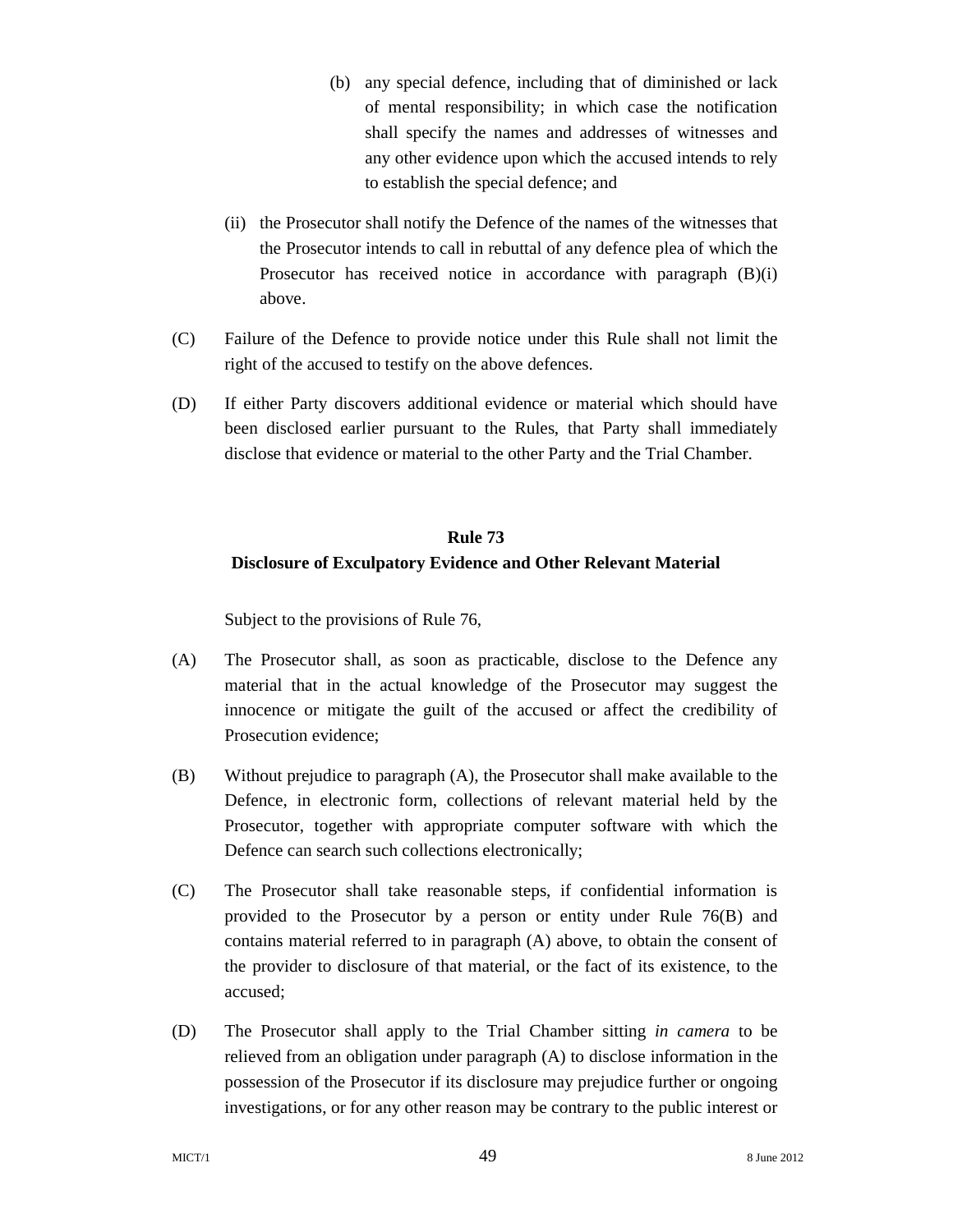affect the security interests of any State, and when making such application, the Prosecutor shall provide the Trial Chamber (but only the Trial Chamber) with the information that is sought to be kept confidential;

(E) Notwithstanding the completion of the trial and any subsequent appeal, the Prosecutor shall disclose to the other Party any material referred to in paragraph (A) above.

## **Rule 74 Failure to Comply with Disclosure Obligations**

The Pre-Trial Judge or the Trial Chamber may decide *proprio motu*, or at the request of either Party, on sanctions to be imposed on a Party that fails to perform its disclosure obligations pursuant to the Rules and/or appropriate remedies for the prejudiced Party.

### **Rule 75 Protection of Victims and Witnesses**

- (A) In exceptional circumstances, either of the Parties may apply to the Trial Chamber to order the non-disclosure of the identity of a victim or witness who may be in danger or at risk, until the Trial Chamber decides otherwise.
- (B) In the determination of protective measures for victims and witnesses, the Trial Chamber may consult the Victims and Witnesses Section.
- (C) Subject to Rule 86, the identity of the victim or witness shall be disclosed within such time as determined by the Trial Chamber, to allow adequate time for preparation of the Prosecution and the Defence.

# **Rule 76 Matters Not Subject to Disclosure**

(A) Notwithstanding the provisions of Rules 71 and 72, reports, memoranda, or other internal documents prepared by a Party, its assistants, or representatives in connection with the investigation, preparation, or presentation of the case are not subject to disclosure or notification under those Rules.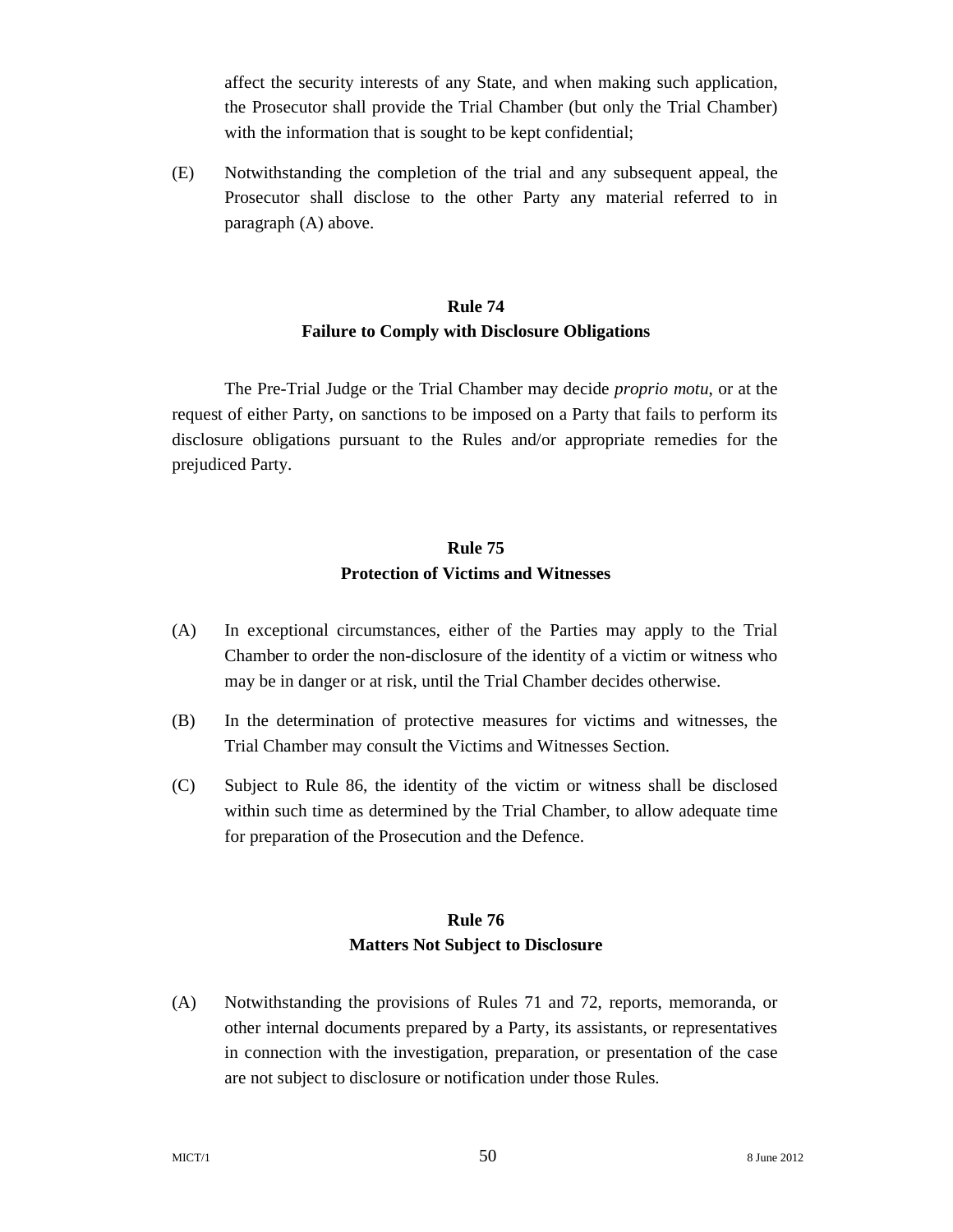- (B) If the Prosecutor is in possession of information which has been provided to the Prosecutor on a confidential basis and which has been used solely for the purpose of generating new evidence, that initial information and its origin shall not be disclosed by the Prosecutor without the consent of the person or entity providing the initial information and shall in any event not be given in evidence without prior disclosure to the accused.
- (C) If, after obtaining the consent of the person or entity providing information under this Rule, the Prosecutor elects to present as evidence any testimony, document, or other material so provided, the Trial Chamber, notwithstanding Rule 120, may not order either Party to produce additional evidence received from the person or entity providing the initial information, nor may the Trial Chamber for the purpose of obtaining such additional evidence itself summon that person or a representative of that entity as a witness or order their attendance. A Trial Chamber may not use its power to order the attendance of witnesses or to require production of documents in order to compel the production of such additional evidence.
- (D) If the Prosecutor calls a witness to introduce in evidence any information provided under this Rule, the Trial Chamber may not compel that witness to answer any question relating to the information or its origin, if the witness declines to answer on grounds of confidentiality.
- (E) The right of the accused to challenge the evidence presented by the Prosecution shall remain unaffected subject only to the limitations contained in paragraphs (C) and (D).
- (F) The Trial Chamber may order, upon an application by the accused, that, in the interests of justice, the provisions of this Rule shall apply *mutatis mutandis* to specific information in the possession of the accused.
- (G) Nothing in paragraphs (C) or (D) above shall affect a Trial Chamber's power under Rule 105(D) to exclude evidence if its probative value is substantially outweighed by the need to ensure a fair trial.

# **Rule 77**

#### **Depositions**

(A) Where it is in the interests of justice to do so, a Trial Chamber may order, *proprio motu* or at the request of a Party, that a deposition be taken for use at trial, whether or not the person whose deposition is sought is able physically to appear before the Mechanism to give evidence. The Trial Chamber shall appoint a Presiding Officer for that purpose.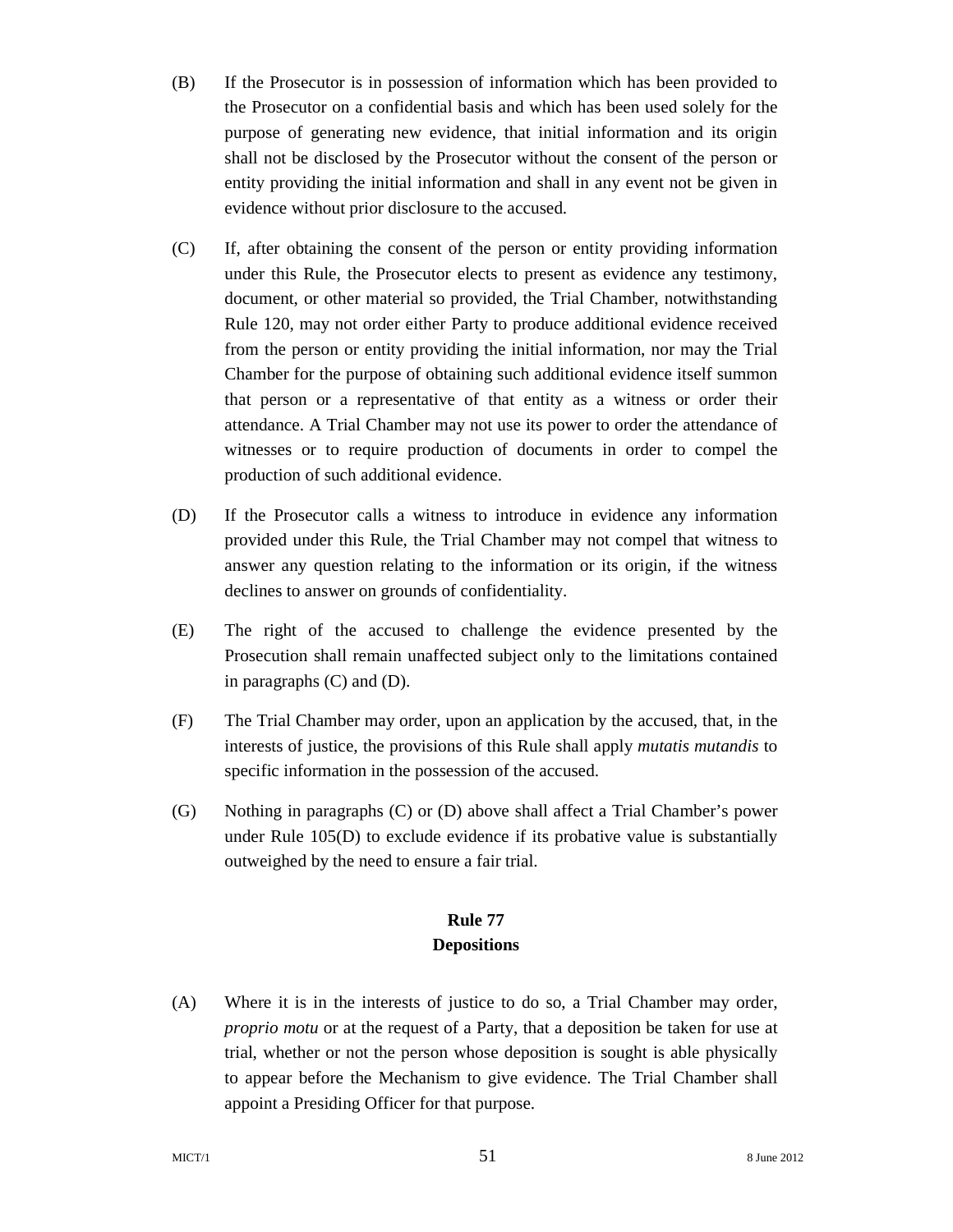- (B) The motion for the taking of a deposition, or the *proprio motu* order, shall be in writing and shall indicate the name and whereabouts of the person whose deposition is sought, the date and place at which the deposition is to be taken, a statement of the matters on which the person is to be examined, and of the circumstances justifying the taking of the deposition.
- (C) If the motion is granted, the Party at whose request the deposition is to be taken shall give reasonable notice to the other Party, who shall have the right to attend the taking of the deposition and cross-examine the person whose deposition is being taken.
- (D) If the taking of a deposition is ordered *proprio motu*, the Parties shall have the right to attend the taking of the deposition and cross-examine the person whose deposition is being taken.
- (E) Deposition evidence may be taken either at or away from the seat of the relevant branch of the Mechanism, and may also be given by means of a video-conference.
- (F) The Presiding Officer shall ensure that the deposition is taken in accordance with the Rules and that a record is made of the deposition, including crossexamination and objections raised by either Party for decision by the Trial Chamber. The Presiding Officer shall transmit the record to the Trial Chamber.

# **Rule 78 Preservation of Evidence by Special Deposition for Future Trials**

- (A) If within a reasonable time, a warrant of arrest has not been executed, the Prosecutor may submit a request to the President that evidence relating to the indictment be preserved for a future trial by special deposition recorded in a proceeding conducted by a Single Judge.
- (B) If a warrant of arrest has been executed, but the accused has not yet been transferred to the relevant branch of the Mechanism, the Prosecutor or the accused's Counsel, if any, may submit a request to the President that the evidence of particular witnesses be preserved for a future trial by special deposition recorded in a proceeding conducted by a Single Judge.
- (C) Upon receiving a request pursuant to paragraphs (A) or (B), the President shall refer the matter to a Single Judge and, if the accused is not represented by Counsel, shall instruct the Registrar to appoint Counsel who meets the requirements under Rule 43(C) to represent the interests of the accused as Duty Counsel.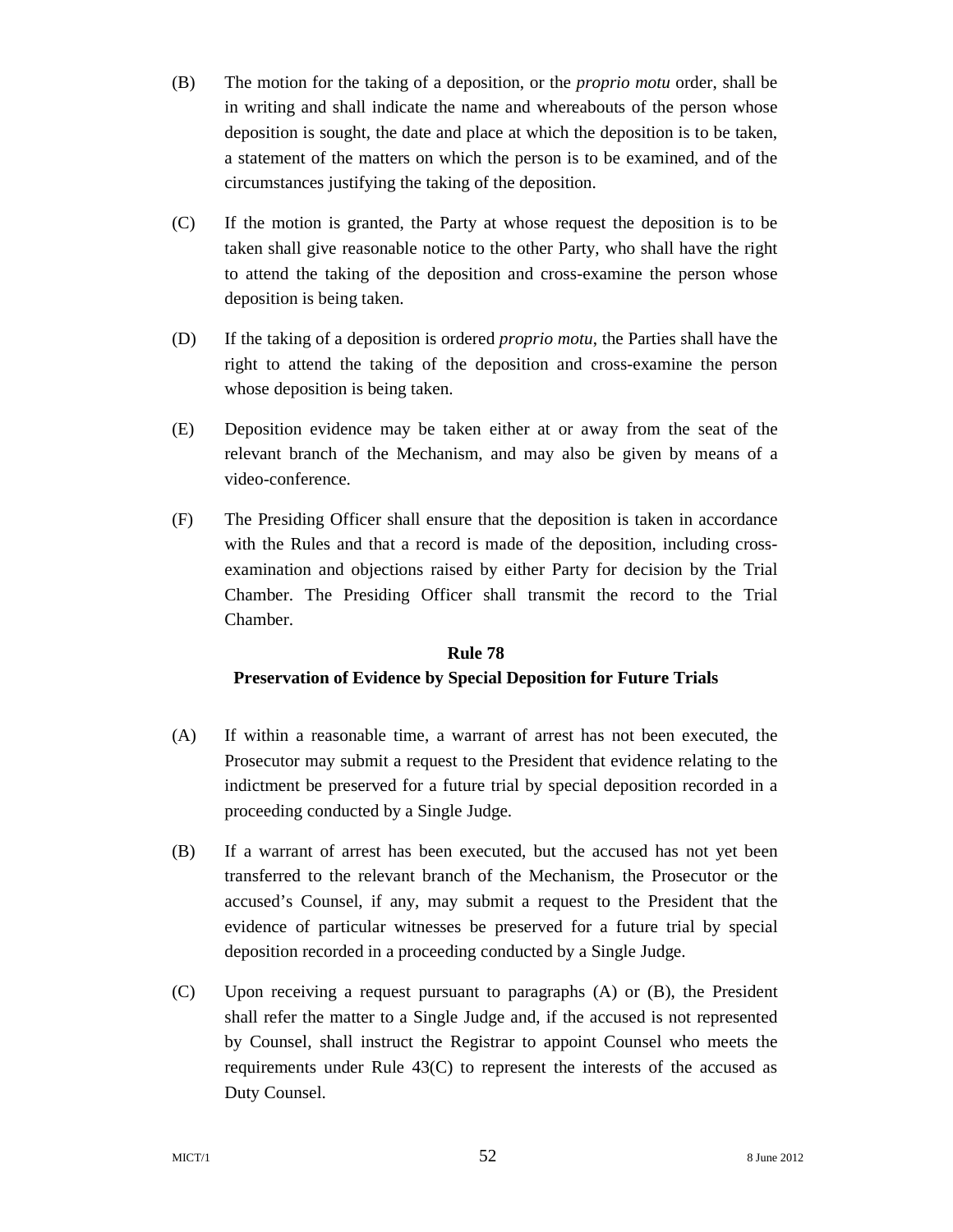- (D) The Single Judge shall hear the Prosecutor and Counsel representing the interests of the accused in a closed session and may, where appropriate, receive *ex parte* information from the Prosecutor on the whereabouts of the accused.
- (E) The Single Judge may grant a request pursuant to paragraph (A), if satisfied that:
	- (i) reasonable efforts have been made to execute the warrant of arrest;
	- (ii) the execution of the warrant of arrest is not likely to take place within a reasonable time; and
	- (iii) it is in the interests of justice to do so.
- (F) The Single Judge may grant a request pursuant to paragraph (B), if satisfied that exceptional circumstances exist and that it is in the interests of justice to do so.
- (G) When granting a request pursuant to paragraphs  $(A)$  and  $(E)$  or  $(B)$  and  $(F)$ , the Single Judge shall:
	- (i) with respect to a decision pursuant to paragraphs (A) and (E), request the Registrar to issue a public notice of the decision and the arrest warrant against the accused;
	- (ii) request the Registrar to assign Counsel representing the interests of the accused such staff as the Registrar deems necessary.
- (H) The Registrar shall transmit the notice pursuant to paragraph (G)(i) to the national authority of the concerned State or States, where the accused and/or his family may be known or believed to be or to have, at any time, resided, for publication in newspapers or for broadcast via radio, transmission via internet or television, or by any other appropriate means notifying the public including, if possible, the family of the accused, that, pursuant to a decision of the Mechanism, the taking of special depositions for the preservation of evidence will commence after the expiry of 30 days from the date of this notification.
- (I) Upon a decision from a Single Judge granting a request pursuant to paragraph (A) and (E), Counsel representing the interests of the accused may submit a request to the President that evidence relevant to the case of the accused be preserved by way of special deposition. Paragraphs (C), (D), (E), and (G)(ii) shall apply *mutatis mutandis*.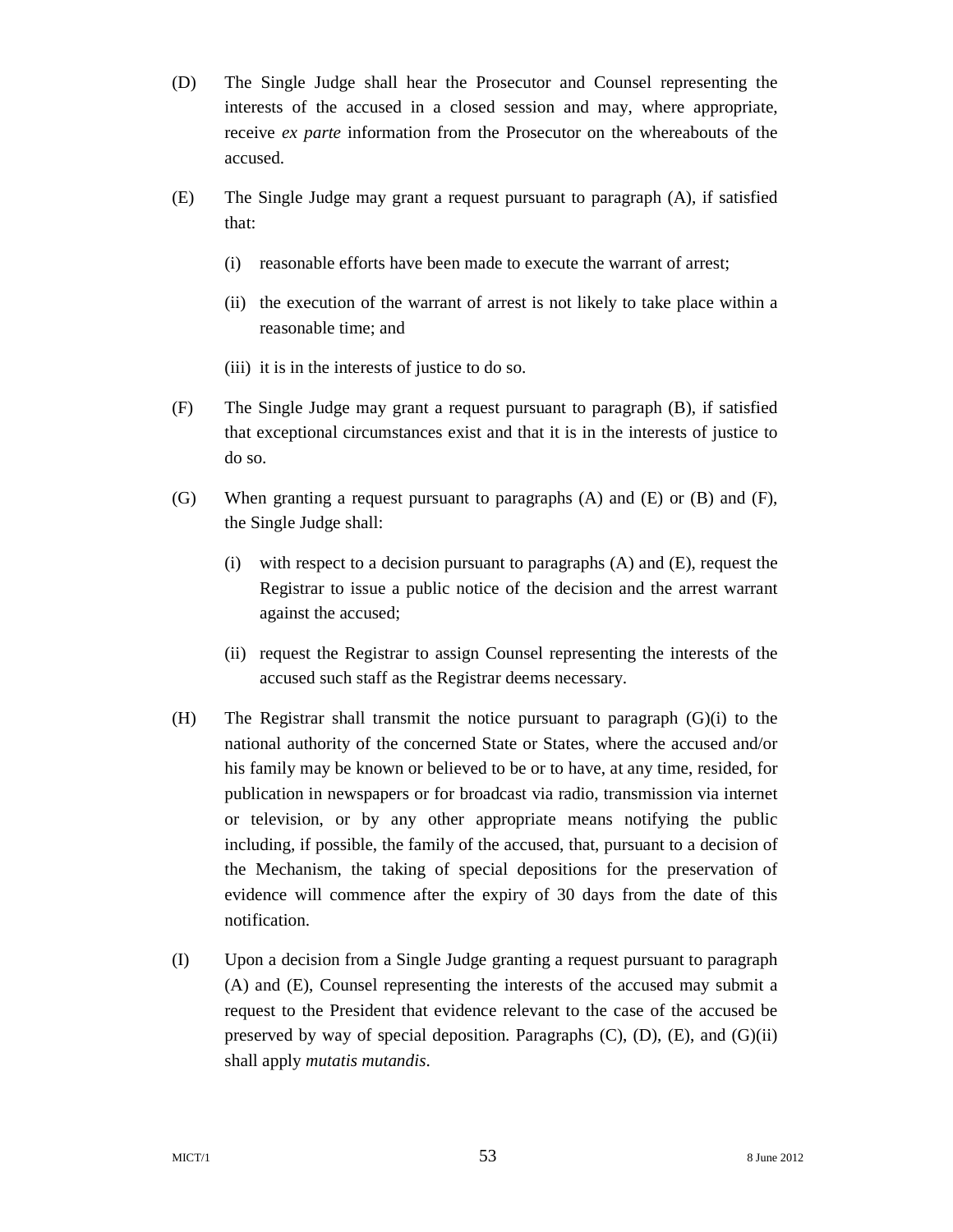- (J) Rules 47, 55, 58, 71-76, 77(E), 80-82, 86-90, 94-95, 106-108, 114, 117-119, and, subject to paragraph (L), 111 shall apply, *mutatis mutandis*, to the special deposition proceedings with the following modifications:
	- (i) the Single Judge shall have the same powers as a Trial Chamber or the Single Judge in cases pursuant to Article 1, paragraph 4, of the Statute;
	- (ii) the Duty Counsel shall have the same rights and duties as a Defence Counsel;
	- (iii) disclosure pursuant to Rule  $71(A)(i)$ -(ii) shall be made within the time limit prescribed by the Single Judge;
	- (iv) the special deposition proceedings shall take place in closed sessions;
	- (v) the taking of depositions shall be video-recorded, in addition to other forms of recording, unless, under extraordinary circumstances, a special deposition is taken in a place where video-recording facilities are not available or for other reasons, cannot be organized. All recordings of special depositions shall be maintained by the Registrar in accordance with the procedures established in Rule 95.
- (K) If a Party has obtained a written statement that it wishes to tender into evidence pursuant to Rule 110, the Single Judge shall make a preliminary finding, if required, whether the witness shall appear for cross-examination or whether to request the Registrar to proceed pursuant to Rule  $110(B)(i)(a)$ .
- (L) Exhibits used in connection with the examination of witnesses and written statements that have given rise to cross-examination pursuant to paragraph (K) or Rule 111 shall be marked for identification and kept on the file in accordance with the procedures established in Rule 95.
- (M) At the subsequent trial of an accused before a designated Trial Chamber or Single Judge, the Registrar shall as soon as practicable transmit copies of the special depositions and exhibits kept on the file to the Parties. On the application of either Party, the Trial Chamber or the Single Judge may admit special depositions and exhibits from the file that are relevant and of a probative value not outweighed by their prejudicial effect.
- (N) Notwithstanding paragraph (M), a special deposition may only be admitted into evidence in lieu of live testimony if:
	- (i) the opposite Party does not oppose the admission; or
	- (ii) Rule  $110(A)$  is applicable; or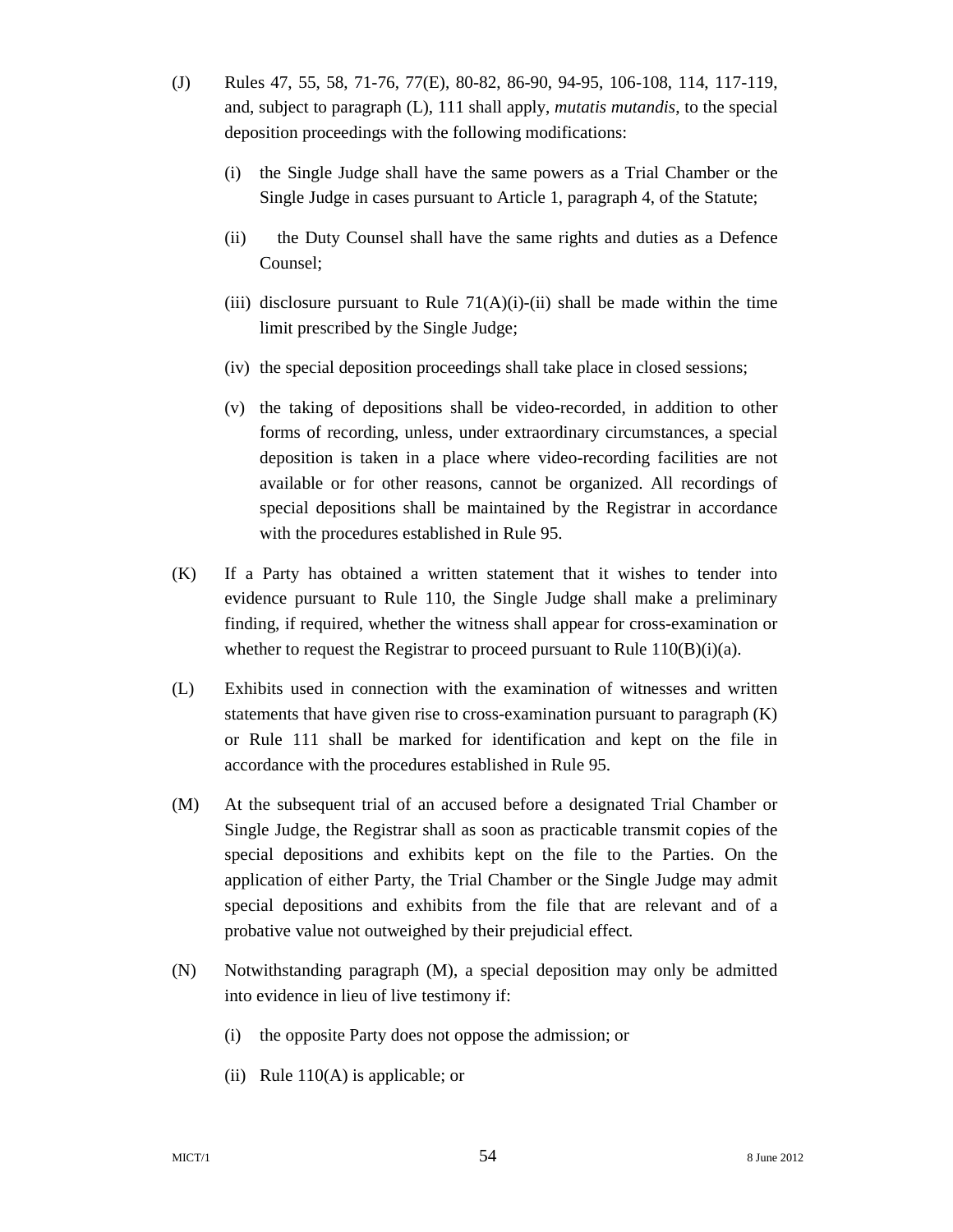- (iii) the Trial Chamber or the Single Judge is satisfied that the deponent is deceased, can no longer with reasonable diligence be traced, is by reason of bodily or mental condition unable to testify orally, or in exceptional circumstances is unwilling to testify following threats or intimidation; and
- (iv) it is in the interests of justice to do so.

# **Rule 79 Preliminary Motions**

- (A) Preliminary motions, being motions which:
	- (i) challenge jurisdiction;
	- (ii) allege defects in the form of the indictment;
	- (iii) seek the severance of counts joined in one indictment under Rule  $49(A)$ or seek separate trials under Rule 97(B); or
	- (iv) raise objections based on the refusal of a request for assignment of Counsel made under Rule 43(C) shall be in writing and be brought not later than thirty days after disclosure by the Prosecutor to the Defence of all material and statements referred to in Rule  $71(A)(i)$  and shall be disposed of not later than sixty days after they were filed and before the commencement of the opening statements provided for in Rule 100. Subject to any order made by the Trial Chamber, where permanent Counsel has not yet been assigned to or retained by the accused, or where the accused has not yet elected in writing to conduct his defence in accordance with Rule 43(F), the thirty-day time-limit under this Rule shall not run, notwithstanding the disclosure to the Defence of the material and statements referred to in Rule 71(A)(i), until permanent Counsel has been assigned to the accused.
- (B) Decisions on preliminary motions are without interlocutory appeal save:
	- (i) in the case of motions challenging jurisdiction;
	- (ii) in other cases where certification has been granted by the Trial Chamber, which may grant such certification if the decision involves an issue that would significantly affect the fair and expeditious conduct of the proceedings or the outcome of the trial, and for which, in the opinion of the Trial Chamber, an immediate resolution by the Appeals Chamber may materially advance the proceedings.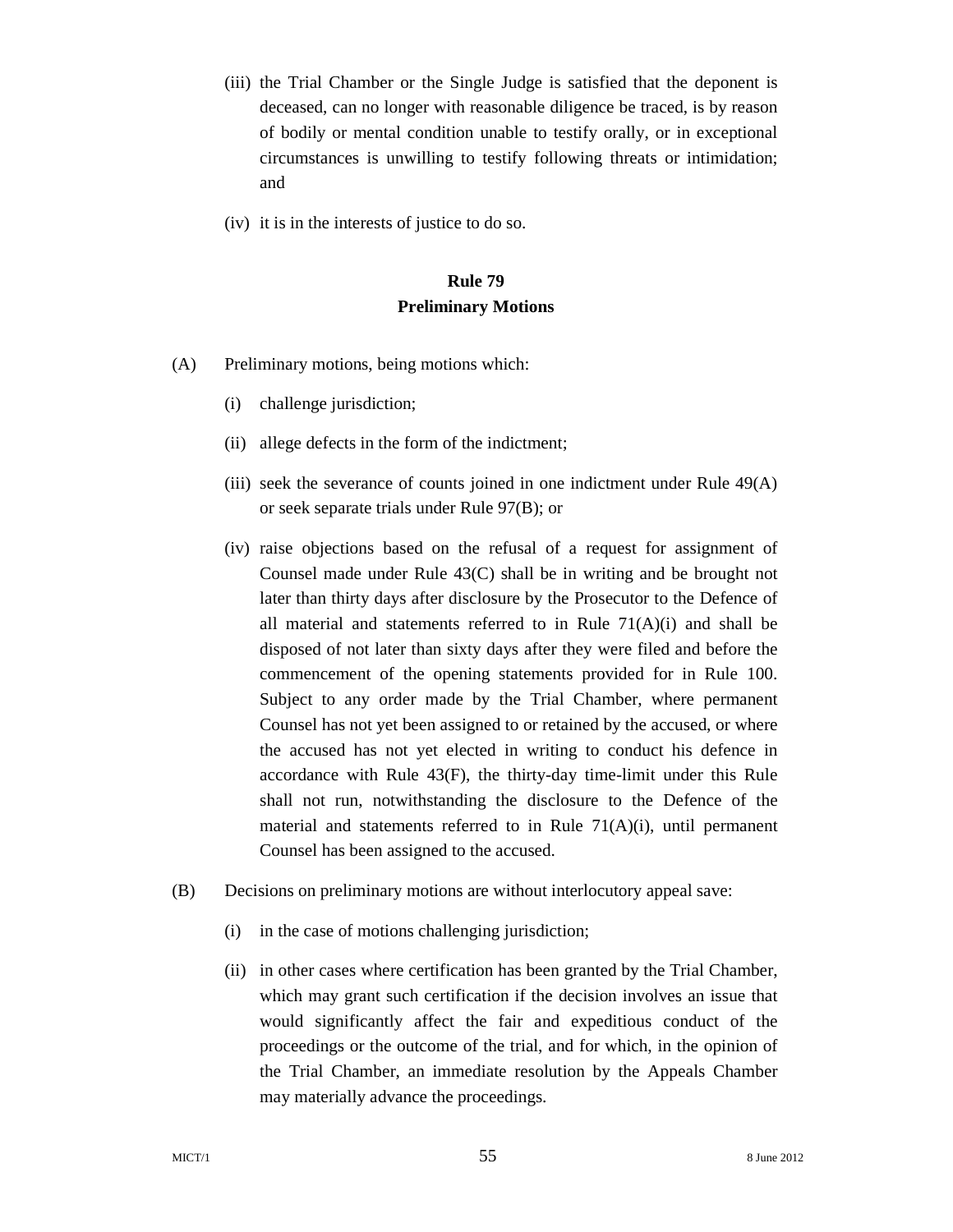- (C) Requests for certification under paragraph (B)(ii) shall be filed within seven days of filing of the impugned decision. Where such decision is rendered orally, this time-limit shall run from the date of the oral decision, unless:
	- (i) the Party challenging the decision was not present or represented when the decision was pronounced, in which case the time-limit shall run from the date on which the challenging Party is notified of the oral decision; or
	- (ii) the Trial Chamber has indicated that a written decision will follow, in which case, the time-limit shall run from filing of the written decision.
- (D) For the purpose of paragraphs (A)(i) and (B)(i), a motion challenging jurisdiction refers exclusively to a motion which challenges an indictment on the ground that it does not relate to the material, territorial, temporal, or personal jurisdiction of the Mechanism provided for in Article 1 of the Statute.

# **Rule 80 Other Motions**

- (A) Subject to Rule 79, either Party may move before a Trial Chamber for appropriate ruling or relief after the initial appearance of the accused. The Trial Chamber, or a Judge designated by the Chamber from among its members, may rule on such motions based solely on the briefs of the Parties, unless it is decided to hear the motion in open court.
- (B) Decisions rendered on such motions are without interlocutory appeal save with certification by the Trial Chamber, which may grant such certification if the decision involves an issue that would significantly affect the fair and expeditious conduct of the proceedings or the outcome of the trial, and for which, in the opinion of the Trial Chamber, an immediate resolution by the Appeals Chamber may materially advance the proceedings.
- (C) Requests for certification shall be filed within seven days of the filing of the impugned decision. Where such decision is rendered orally, this time-limit shall run from the date of the oral decision, unless:
	- (i) the Party challenging the decision was not present or represented when the decision was pronounced, in which case the time-limit shall run from the date on which the challenging Party is notified of the oral decision; or
	- (ii) the Trial Chamber has indicated that a written decision will follow, in which case the time-limit shall run from filing of the written decision.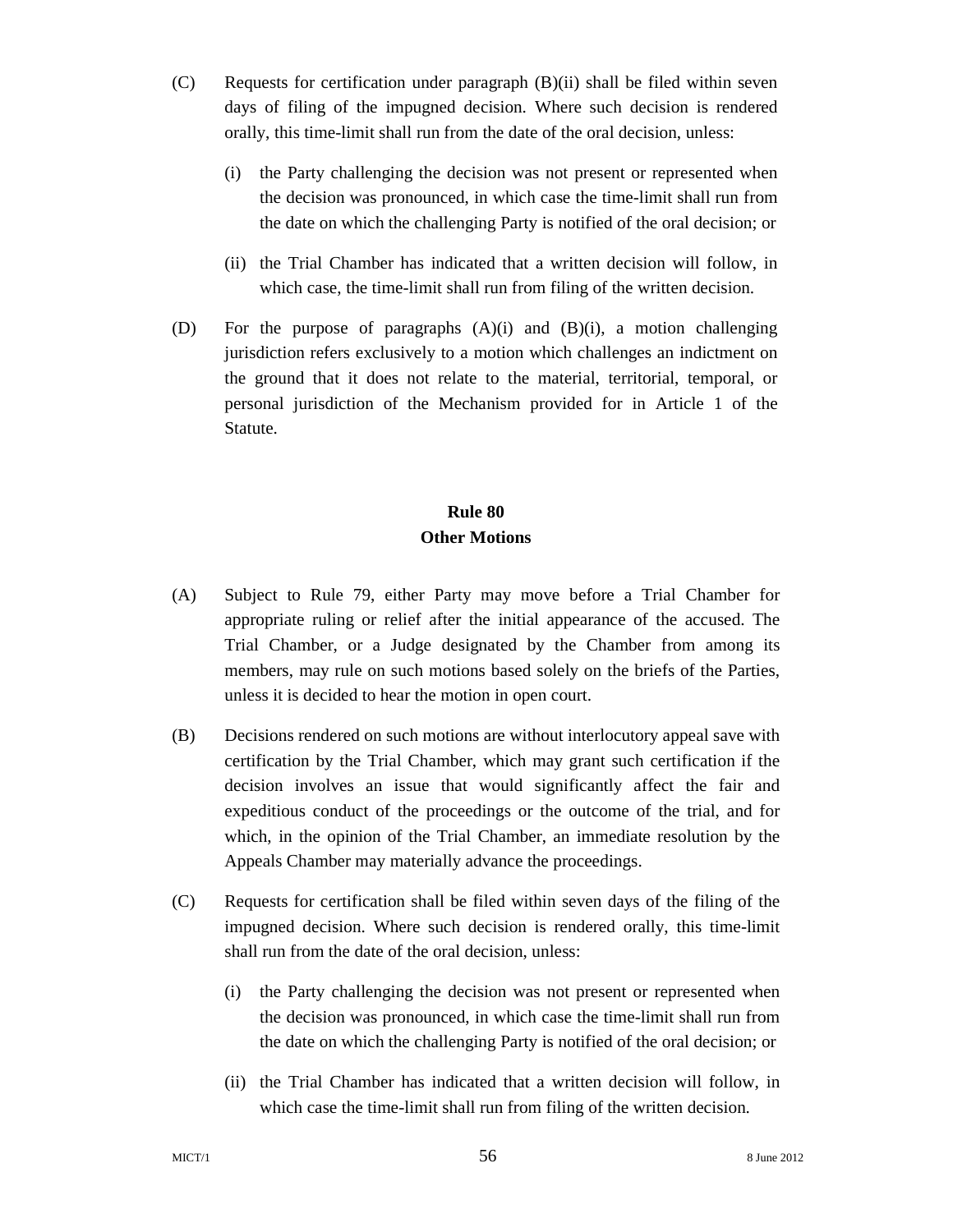(D) In addition to the sanctions envisaged by Rule 47, a Trial Chamber may impose sanctions against Counsel if Counsel brings a motion, including a preliminary motion, that, in the opinion of the Trial Chamber, is frivolous or is an abuse of process. Such sanctions may include non-payment, in whole or in part, of fees associated with the motion and/or costs thereof.

## **Rule 81 Pre-Trial Conference**

- (A) Prior to the commencement of the trial, the Trial Chamber shall hold a Pre-Trial Conference.
- (B) In light of the file submitted to the Trial Chamber by the Pre-Trial Judge pursuant to Rule 70(J), the Trial Chamber may call upon the Prosecutor to shorten the estimated length of the examination-in-chief for some witnesses.
- (C) In light of the file submitted to the Trial Chamber by the Pre-Trial Judge pursuant to Rule 70(J), the Trial Chamber, after having heard the Prosecutor, shall determine
	- (i) the number of witnesses the Prosecutor may call; and
	- (ii) the time available to the Prosecutor for presenting evidence.
- (D) After having heard the Prosecutor, the Trial Chamber, in the interest of a fair and expeditious trial, may invite the Prosecutor to reduce the number of counts charged in the indictment and may fix a number of crime sites or incidents comprised in one or more of the charges in respect of which evidence may be presented by the Prosecutor which, having regard to all the relevant circumstances, including the crimes charged in the indictment, their classification and nature, the places where they are alleged to have been committed, their scale, and the victims of the crimes, are reasonably representative of the crimes charged.
- (E) Upon or after the submission by the Pre-Trial Judge of the complete file of the Prosecution case pursuant to Rule 70(J), the Trial Chamber, having heard the Parties and in the interest of a fair and expeditious trial, may direct the Prosecutor to select the counts in the indictment on which to proceed. Any decision taken under this paragraph may be appealed as of right by a Party.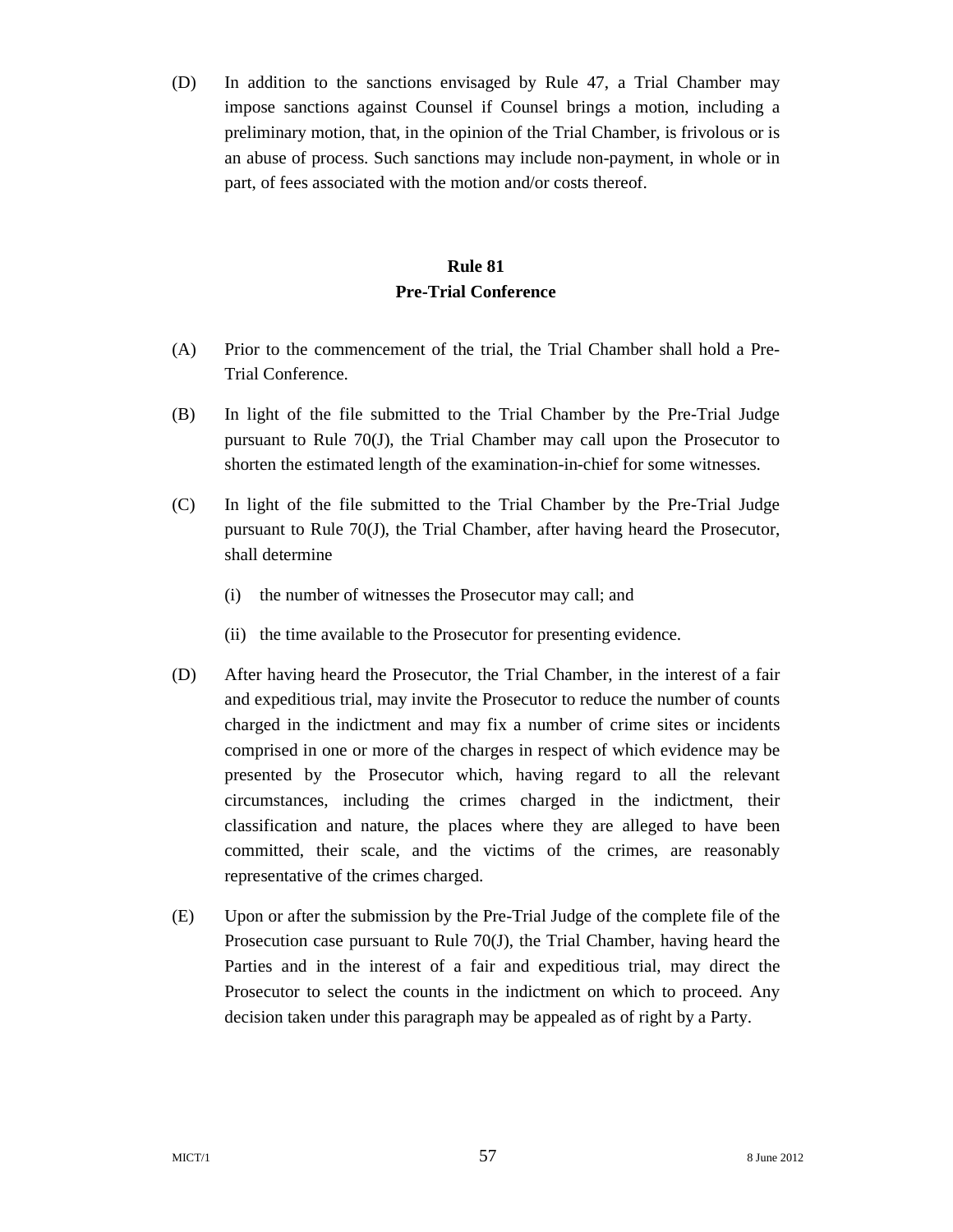(F) After commencement of the trial, the Prosecutor may file a motion to vary the decision as to the number of crime sites or incidents in respect of which evidence may be presented or the number of witnesses that are to be called or for additional time to present evidence, and the Trial Chamber may grant the Prosecutor's request if satisfied that this is in the interests of justice.

#### **Rule 82 Pre-Defence Conference**

- (A) Prior to the commencement by the Defence of its case the Trial Chamber may hold a Pre-Defence Conference.
- (B) In light of the information submitted to the Trial Chamber in accordance with Rule 70(M), the Trial Chamber may call upon the Defence to shorten the estimated length of the examination-in-chief for some witnesses.
- (C) In light of the information submitted to the Trial Chamber in accordance with Rule 70(M), the Trial Chamber, after having heard the Defence, shall set the number of witnesses the Defence may call.
- (D) After commencement of the Defence case, the Defence may, if it considers it to be in the interests of justice, file a motion to reinstate the list of witnesses or to vary the decision as to which witnesses are to be called.
- (E) After having heard the Defence, the Trial Chamber shall determine the time available to the Defence for presenting evidence.
- (F) During a trial, the Trial Chamber may grant a Defence request for additional time to present evidence if this is in the interests of justice.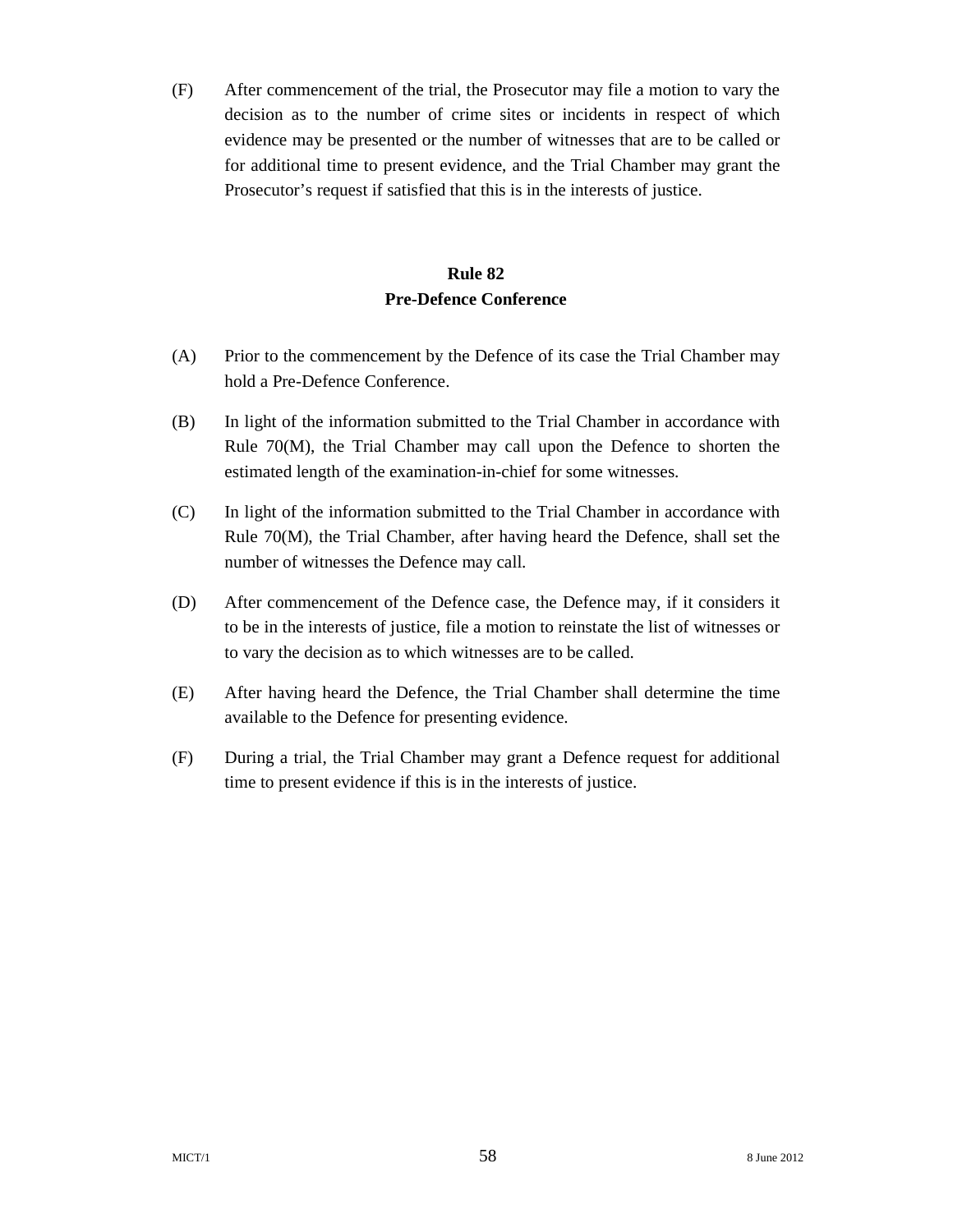#### **Rule 83**  *Amicus Curiae*

A Chamber may, if it considers it desirable for the proper determination of the case, invite or grant leave to a State, organisation, or person to appear before it and make submissions on any issue specified by the Chamber.

#### **Rule 84 Medical Examination of Accused**

- (A) A Trial Chamber may, *proprio motu* or at the request of a Party, order a medical, psychiatric, or psychological examination of the accused. In such a case, unless the Trial Chamber otherwise orders, the Registrar shall entrust this task to one or several experts whose names appear on a list previously drawn up by the Registry.
- (B) In case of a medical necessity the accused or other person detained under the authority of the Mechanism may request an alternative/additional medical examination at a recognised medical institution that he believes to be capable of providing an impartial and qualified report on his medical condition in case he has reasonable grounds for such request. The Mechanism shall duly consider such request and the following report.

# **Rule 85 Death of Accused or Person Detained**

Upon the death of an accused or other person detained under the authority of the Mechanism, when an investigation has been carried out, a copy of the entire dossier of the Mechanism's investigations and findings shall, subject to any confidentiality limitations that may be applicable and necessary, be transmitted to the President of the Security Council within fourteen days from its compilation.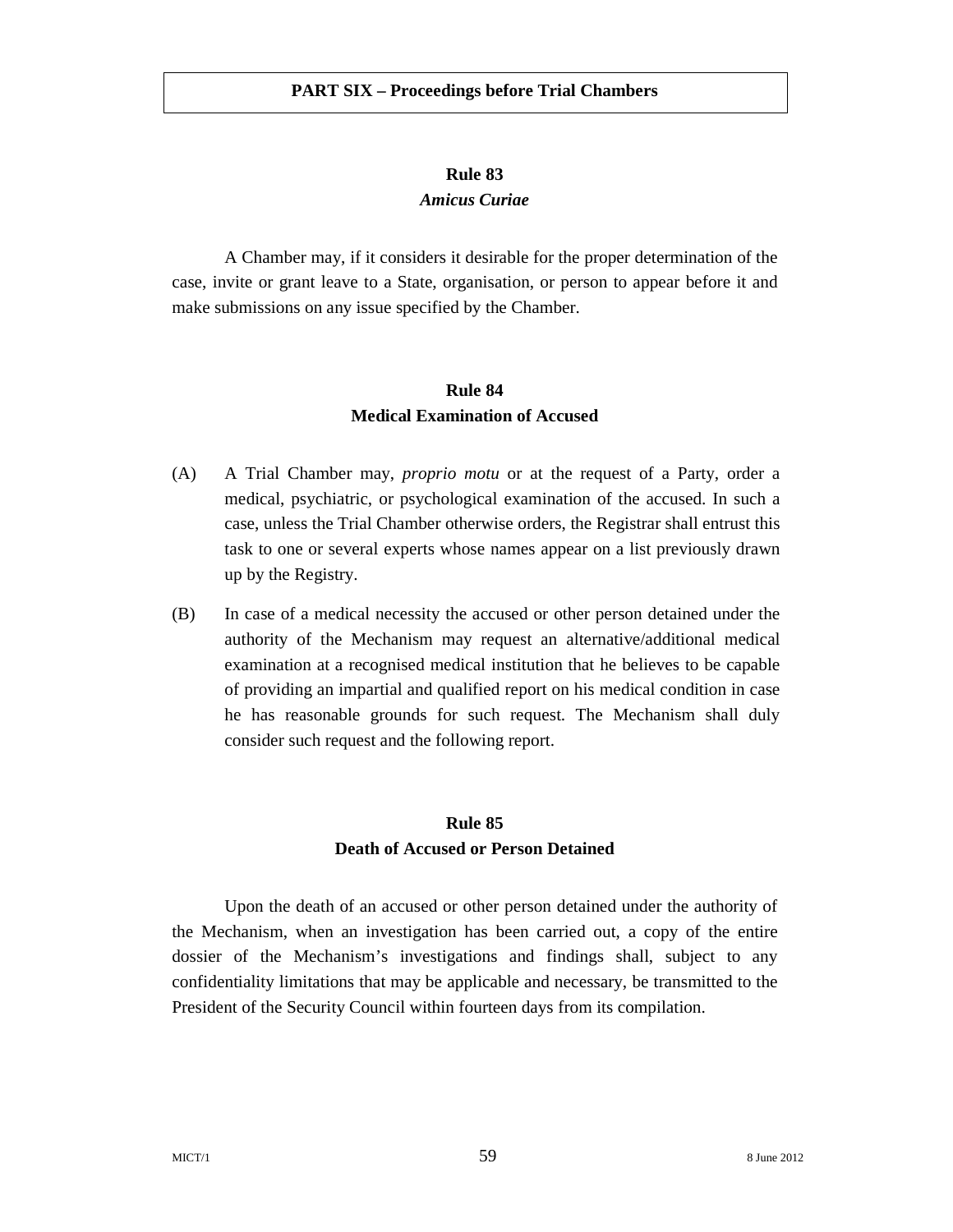#### **Rule 86 Measures for Protection of Victims and Witnesses**

- (A) A Chamber may, *proprio motu* or at the request of either Party, or of the victim or witness concerned, or of the Victims and Witnesses Section, order appropriate measures for the privacy and protection of victims and witnesses, provided that the measures are consistent with the rights of the accused.
- (B) A Chamber may hold an *in camera* proceeding to determine whether to order:
	- (i) measures to prevent disclosure to the public or the media of the identity or whereabouts of a victim or a witness, or of persons related to or associated with a victim or witness by such means as:
		- (a) expunging names and identifying information from the Mechanism's public records;
		- (b) non-disclosure to the public of any records identifying the victim or witness;
		- (c) giving of testimony through image- or voice- altering devices or closed circuit television; and
		- (d) assignment of a pseudonym;
	- (ii) closed sessions, in accordance with Rule 93;
	- (iii) appropriate measures to facilitate the testimony of vulnerable victims and witnesses, such as one-way closed circuit television.
- (C) The Victims and Witnesses Section shall ensure that the witness has been informed before giving evidence that his testimony and his identity may be disclosed at a later date in another case, pursuant to paragraph (F).
- (D) A Chamber shall, whenever necessary, control the manner of questioning to avoid any harassment or intimidation.
- (E) When making an order under paragraph (A) above, a Chamber shall wherever appropriate state in the order whether the transcript of those proceedings relating to the evidence of the witness to whom the measures relate shall be made available for use in other proceedings before the Mechanism or another jurisdiction.
- (F) Once protective measures have been ordered in respect of a victim or witness in any proceedings before the ICTY, the ICTR, or the Mechanism (the "first proceedings"), such protective measures: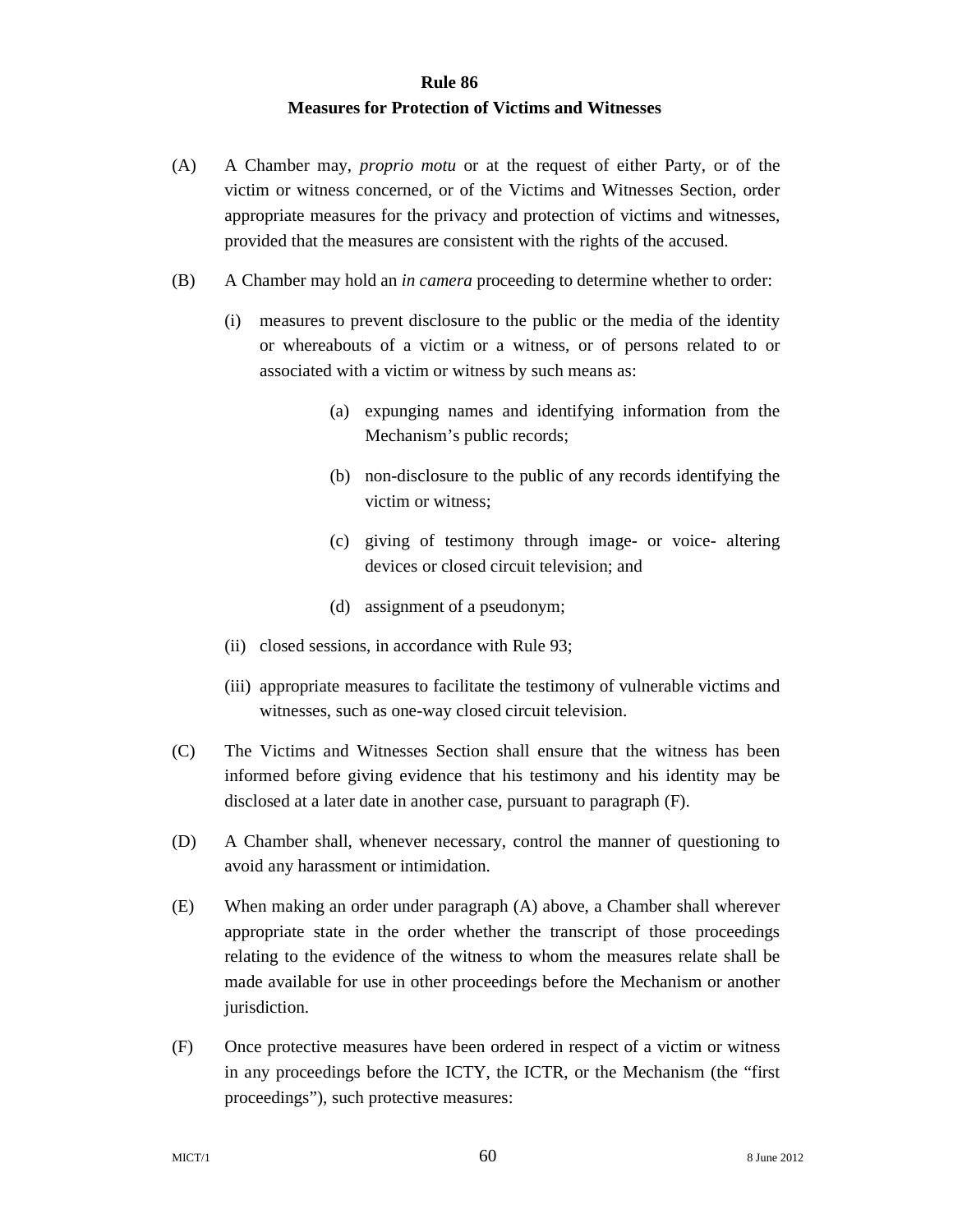- (i) shall continue to have effect *mutatis mutandis* in any other proceedings before the Mechanism ("second proceedings") or another jurisdiction unless and until they are rescinded, varied, or augmented in accordance with the procedure set out in this Rule; but
- (ii) shall not prevent the Prosecutor from discharging any disclosure obligation under the Rules in the second proceedings, provided that the Prosecutor notifies the Defence to whom the disclosure is being made of the nature of the protective measures ordered in the first proceedings.
- (G) A Party to the second proceedings seeking to rescind, vary, or augment protective measures ordered in the first proceedings must apply:
	- (i) to any Chamber, however constituted, remaining seised of the first proceedings; or
	- (ii) if no Chamber remains seised of the first proceedings, to the Chamber seised of the second proceedings.
- (H) A judge or bench in another jurisdiction, parties in another jurisdiction authorised by an appropriate judicial authority, or a victim or witness for whom protective measures have been ordered by the ICTY, the ICTR, or the Mechanism may seek to rescind, vary, or augment protective measures ordered in proceedings before the ICTY, the ICTR, or the Mechanism by applying to the President of the Mechanism, who shall refer the application to a Single Judge or to the Chamber remaining seised of the proceedings.
- (I) The Chamber determining an application under paragraphs (G) and (H) above shall ensure through the Victims and Witnesses Section that the protected victim or witness has given consent to the rescission, variation, or augmentation of protective measures; however, on the basis of a compelling showing of exigent circumstances or where a miscarriage of justice would otherwise result, the Chamber may order *proprio motu* the rescission, variation, or augmentation of protective measures in the absence of such consent.
- (J) A victim or witness may waive in whole or in part protective measures granted pursuant to this Rule after being advised by a Trial Chamber or the Victims and Witnesses Section of the consequences thereof. The waiver must be made before a Trial Chamber or in a written statement signed by the victim or witness and an officer of the Victims and Witnesses Section.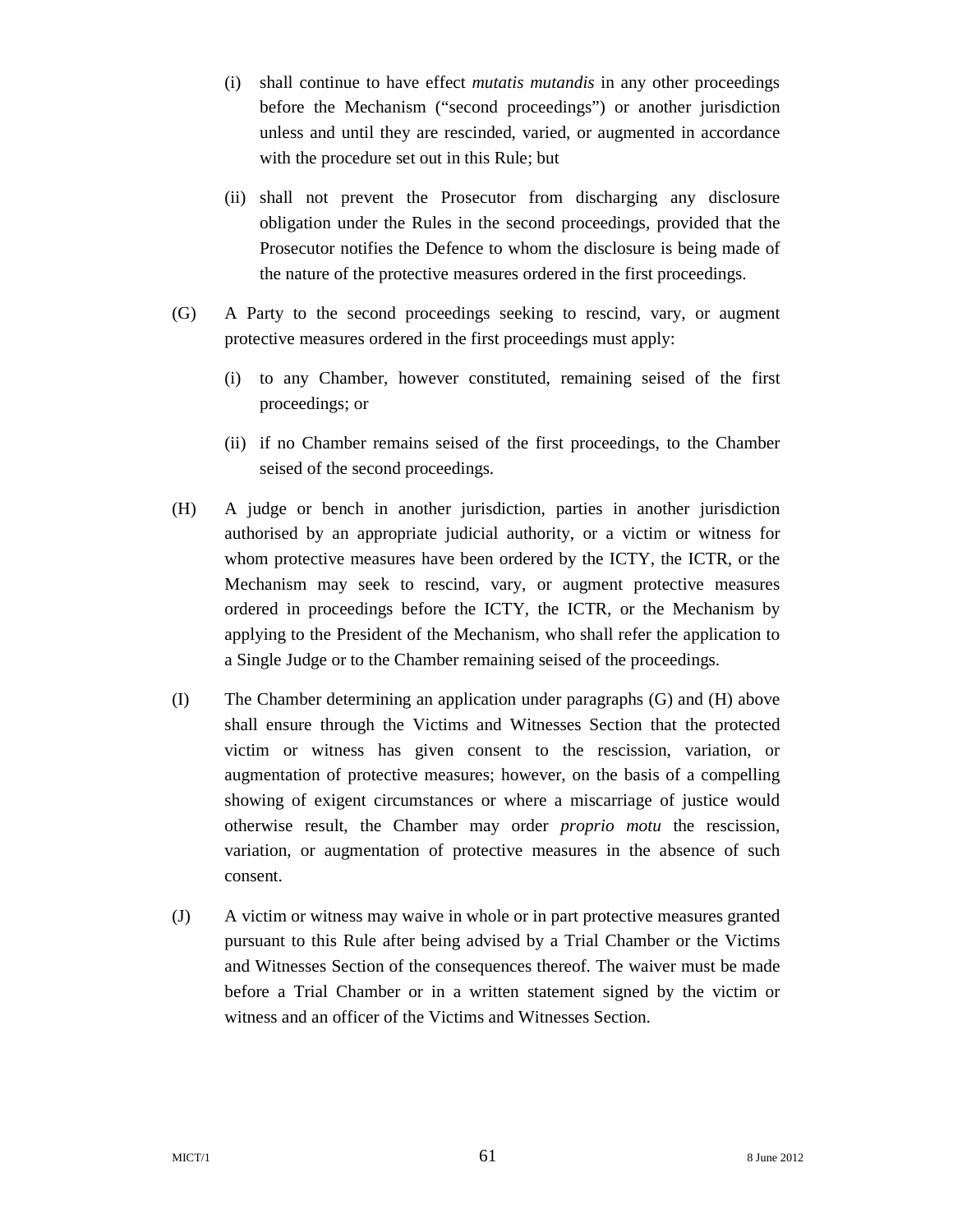(K) An application to a Chamber to rescind, vary, or augment protective measures in respect of a victim or witness may be dealt with either by the Chamber or by a Judge of that Chamber, and any reference in this Rule to "a Chamber" shall include a reference to "a Judge of that Chamber".

# **Rule 87 Requests for Assistance of the Mechanism in Obtaining Testimony**

- (A) A Judge or bench in another jurisdiction or parties in another jurisdiction authorised by an appropriate judicial authority ("Requesting Authority") may request the assistance of the Mechanism in obtaining the testimony of a person under the authority of the Mechanism for use in an ongoing investigation or prosecution taking place in the jurisdiction of the Requesting Authority for serious violations of international humanitarian law committed in the territory of the former Yugoslavia since 1991 or the territory of Rwanda in 1994, or committed by Rwandan citizens in the territory of Rwanda's neighbouring States in 1994.
- (B) Requests pursuant to paragraph (A) shall be submitted to the President of the Mechanism, who shall refer the application to a Single Judge.
- (C) Requests under paragraph (A) shall not be granted if granting the request may prejudice ongoing investigations or proceedings before the Mechanism.
- (D) The Single Judge, having heard the Parties to the proceedings before the Mechanism, may grant a request pursuant to paragraph (A) after having verified that:
	- (i) granting the request will not prejudice the rights of the person under the authority of the Mechanism;
	- (ii) provisions and assurances are in place for observing any protective measures granted by the ICTY, the ICTR, or the Mechanism to the person under its authority;
	- (iii) granting the request will not pose a danger or risk to any victim, witness, or other person; and
	- (iv) no overriding grounds oppose granting the request.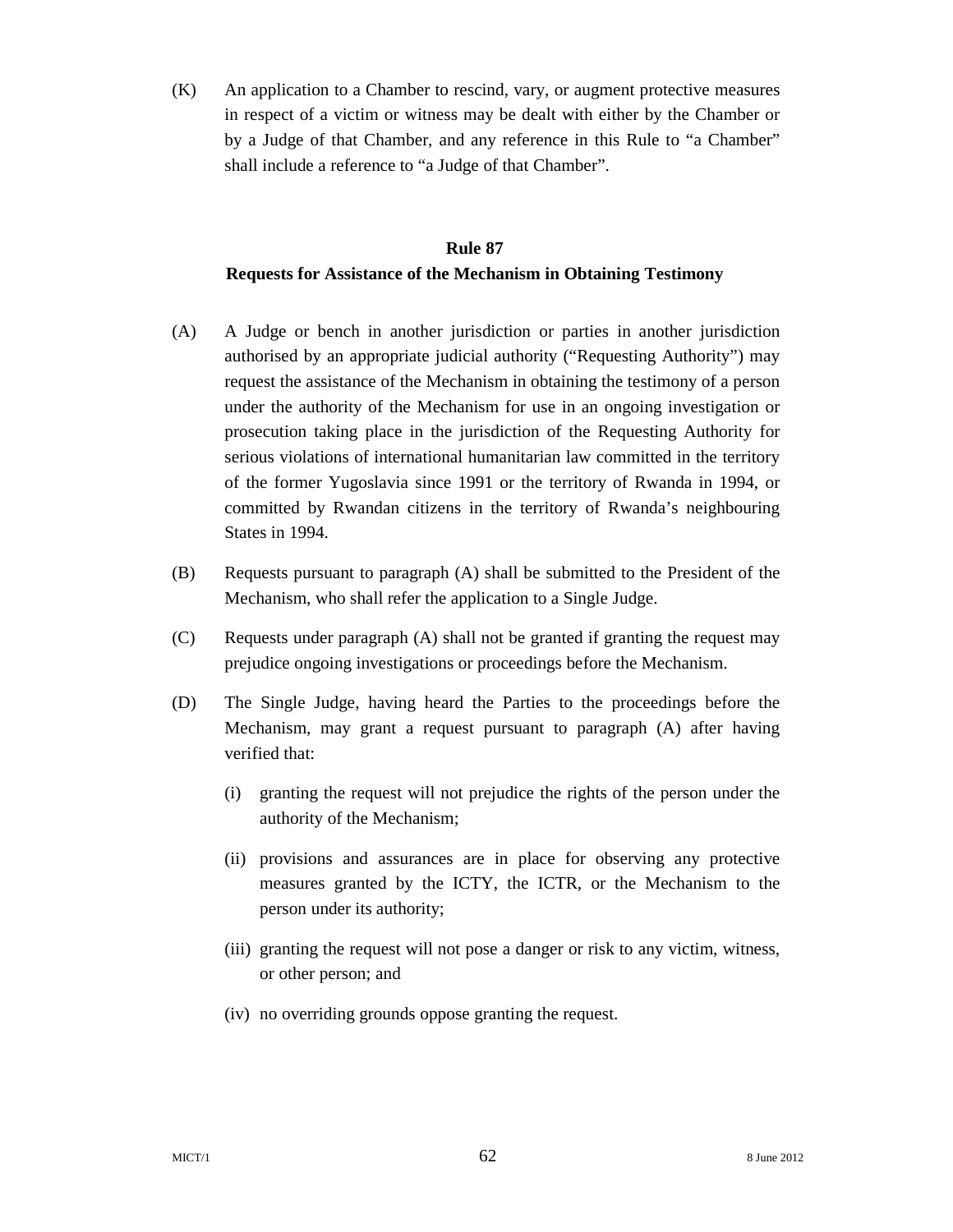- (E) The assistance will be rendered by way of video-conference link. If legal provisions in the jurisdiction of the Requesting Authority do not allow for the testimony to be received by way of video-conference link, the Single Judge may consider to render the assistance by way of granting the Requesting Authority access to the person to be heard on the premises of the Mechanism or the transfer of the person under Rule 88.
- (F) Upon order of the Single Judge, the Registrar shall coordinate the arrangements for the video-conference link and be present during the hearing.
- (G) The Single Judge shall be present during the hearing and shall ensure that paragraphs (D)(i)-(iii) are respected.
- (H) The questioning of the person to be heard shall be conducted directly by, or under the direction of, the Requesting Authority in accordance with its own laws.
- (I) For purposes of this Rule, "person under the authority of the Mechanism" means an accused or convicted person detained on the premises of the detention unit or facility of the relevant branch of the Mechanism.
- (J) Decisions taken under this Rule or Rule 88 are not subject to appeal.
- (K) The President or the Single Judge may in all cases request any document or additional information from the Requesting Authority.

#### **Rule 88**

# **Transfer of Persons for Purpose of Testimony in Proceedings Not Pending Before the Mechanism**

- (A) The Single Judge, considering the transfer of a person under Rule 87(E), shall not grant such transfer unless:
	- (i) the person under the authority of the Mechanism has been duly summoned to testify;
	- (ii) the person under the authority of the Mechanism has provided his consent to the transfer;
	- (iii) the host country and the State to which the person under the authority of the Mechanism is to be transferred ("Requesting State") have been given the opportunity to be heard;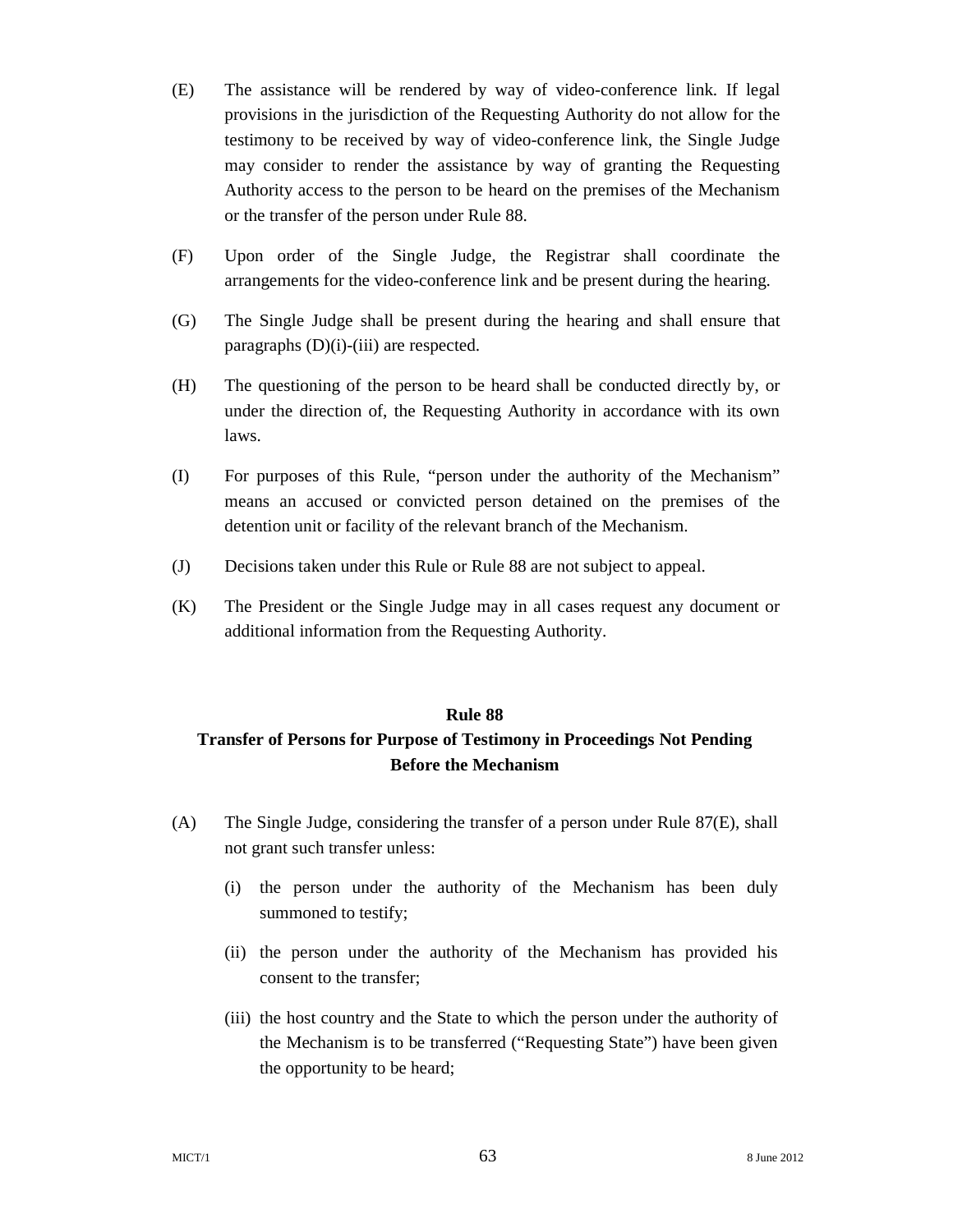- (iv) the Requesting State has provided written guarantees to the Mechanism as to the return of the transferred person within a stipulated period; the nontransfer of the person to another jurisdiction; the appropriate conditions of detention; and immunities from prosecution and service of process for acts, omissions, or convictions prior to the person's arrival in the territory of the Requesting State;
- (v) the transfer of such person will not extend the period of the person's detention as foreseen by the ICTY, the ICTR, or the Mechanism; and
- (vi) there are no overriding grounds for not transferring the person to the territory of the Requesting State.
- (B) The Single Judge may impose such conditions upon the transfer of the person under the authority of the Mechanism as he may determine appropriate, including the execution of a bail bond and the observance of such conditions as are necessary to ensure the presence of the person for trial thereafter and the protection of others.
- (C) For purposes of this Rule, "person under the authority of the Mechanism" means an accused or convicted person detained on the premises of the detention unit or facility of the relevant branch of the Mechanism.
- (D) If necessary, the Single Judge may issue a warrant of arrest to secure the presence of a person who has been transferred under this Rule. The provisions of Part Four shall apply *mutatis mutandis*.
- (E) At any time after an order has been issued pursuant to this Rule, the Single Judge may revoke the order and make a formal request for the return of the transferred person.

#### **Rule 89**

#### **Solemn Declaration by Interpreters and Translators**

Before performing any duties, an interpreter or a translator shall solemnly declare to do so faithfully, independently, impartially, and with full respect for the duty of confidentiality.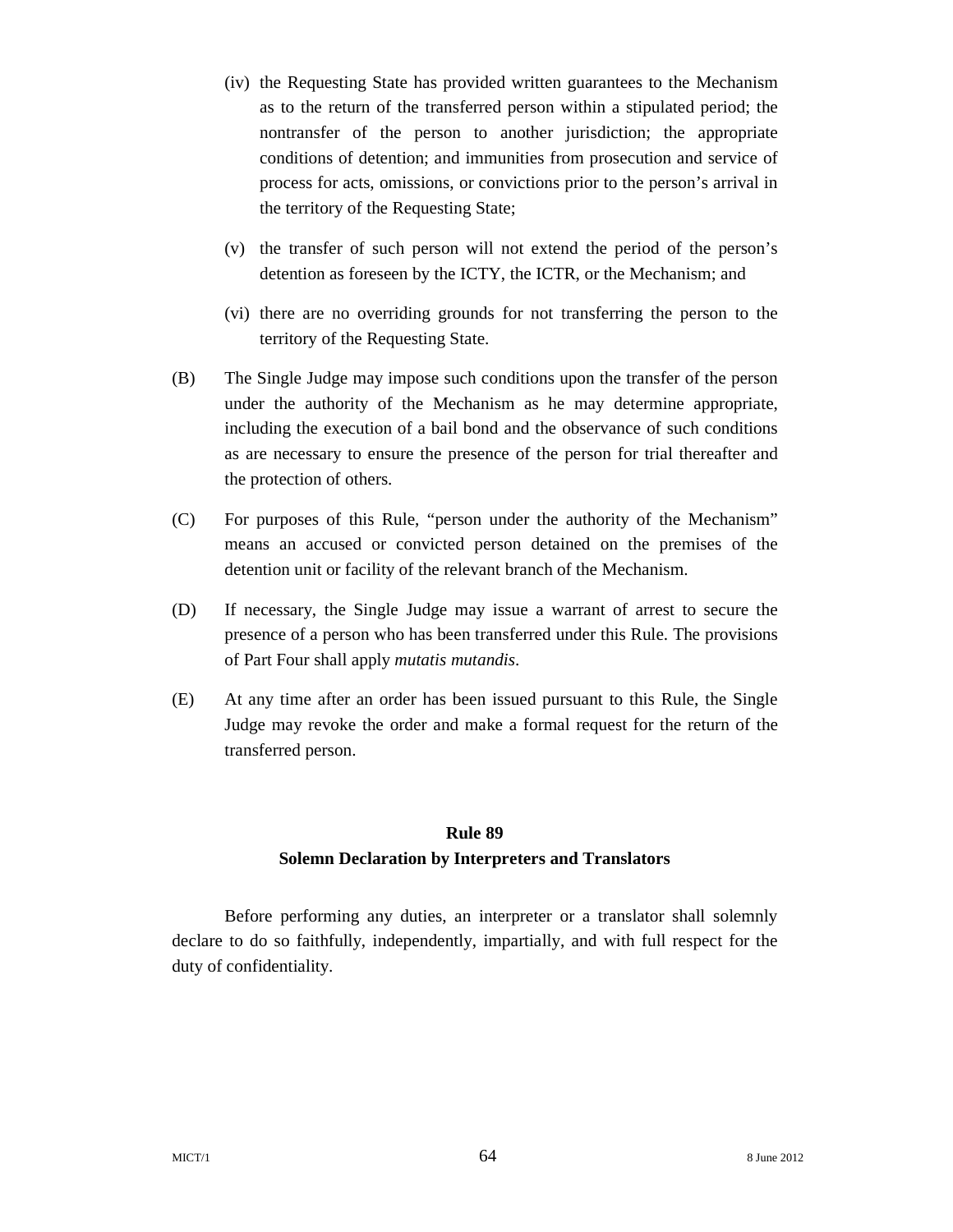## **Rule 90 Contempt**

- (A) The Mechanism in the exercise of its inherent power may, with respect to proceedings before the ICTY, the ICTR, or the Mechanism, hold in contempt those who knowingly and wilfully interfere with the administration of justice, including any person who:
	- (i) being a witness before a Chamber or a Single Judge, contumaciously refuses or fails to answer a question;
	- (ii) discloses information relating to those proceedings in knowing violation of an order of a Chamber or a Single Judge;
	- (iii) without just excuse fails to comply with an order by a Chamber or Single Judge, including an order to attend before or produce documents before a Chamber or a Single Judge;
	- (iv) threatens, intimidates, causes any injury, or offers a bribe to, or otherwise interferes with, a witness who is giving, has given, or is about to give evidence in proceedings before a Chamber or a Single Judge, or a potential witness; or
	- (v) threatens, intimidates, offers a bribe to, or otherwise seeks to coerce any other person, with the intention of preventing that other person from complying with an obligation under an order of a Chamber or a Single Judge.
- (B) Any incitement or attempt to commit any of the acts punishable under paragraph (A) is punishable as contempt of the ICTY, the ICTR, or the Mechanism with the same penalties.
- (C) When a Chamber or a Single Judge has reason to believe that a person may be in contempt of the ICTY, the ICTR, or the Mechanism, it shall refer the matter to the President who shall designate a Single Judge who may:
	- (i) direct the Prosecutor to investigate the matter with a view to the preparation and submission of an indictment for contempt;
	- (ii) where the Prosecutor, in the view of the Single Judge, has a conflict of interest with respect to the relevant conduct, direct the Registrar to appoint an *amicus curiae* to investigate the matter and report back to the Single Judge as to whether there are sufficient grounds for instigating contempt proceedings; or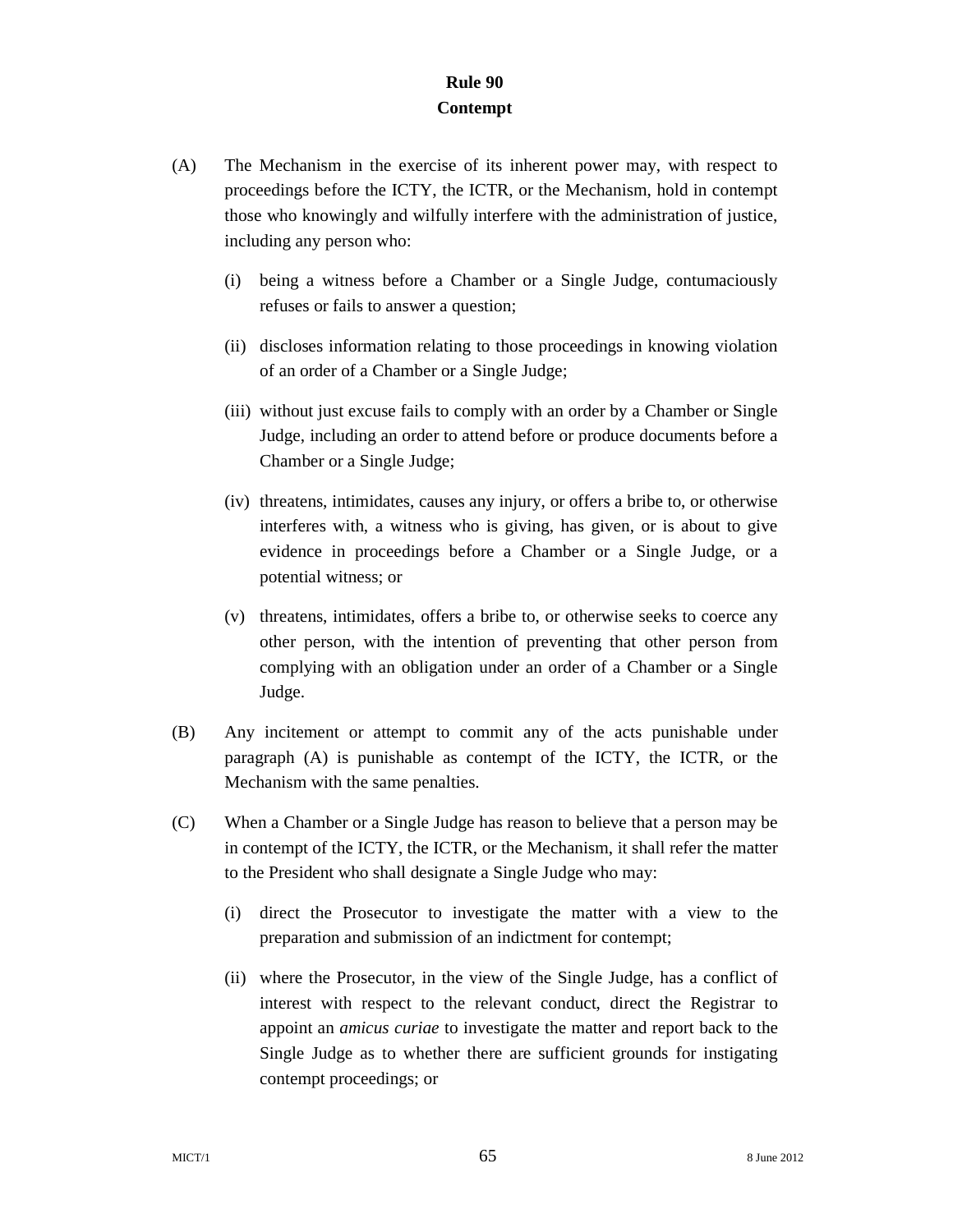- (iii) initiate proceedings himself.
- (D) Subject to Article 6 of the Statute, if the Single Judge considers that there are sufficient grounds to proceed against a person for contempt, the Single Judge may:
	- (i) in circumstances described in paragraph (C)(i), direct the Prosecutor to prosecute the matter; or
	- (ii) in circumstances described in paragraph (C)(ii) or (iii), issue an order in lieu of an indictment and either direct *amicus curiae* to prosecute the matter or prosecute the matter.
- (E) The Rules shall apply *mutatis mutandis* to proceedings under this Rule. The time limit for entering a plea pursuant to Rule 64(A), disclosure pursuant to Rule  $71(A)(i)$ , or filing of preliminary motions pursuant to Rule 79(A) shall each not exceed ten days.
- (F) Any person indicted for or charged with contempt shall, if that person satisfies the criteria for determination of indigence established by the Registrar, be assigned Counsel in accordance with Rule 43.
- (G) The maximum penalty that may be imposed on a person found to be in contempt shall be a term of imprisonment not exceeding seven years, or a fine not exceeding 50,000 Euros or the equivalent thereof, or both.
- (H) Payment of a fine shall be made to the Registrar to be held in a separate account.
- (I) If a Counsel is found guilty of contempt of the ICTY, the ICTR, or the Mechanism pursuant to this Rule, the Single Judge making such finding may also determine that Counsel is no longer eligible to represent a suspect or accused before the ICTY, the ICTR, or the Mechanism or that such conduct amounts to misconduct of counsel pursuant to Rule 47, or both.
- (J) Any decision disposing of a contempt case rendered by a Single Judge under this Rule shall be subject to appeal as of right. Notice of appeal shall be filed within fifteen days of filing of the impugned decision. Where such decision is rendered orally, the notice shall be filed within fifteen days of the oral decision, unless:
	- (i) the Party challenging the decision was not present or represented when the decision was pronounced, in which case the time-limit shall run from the date on which the challenging Party is notified of the oral decision; or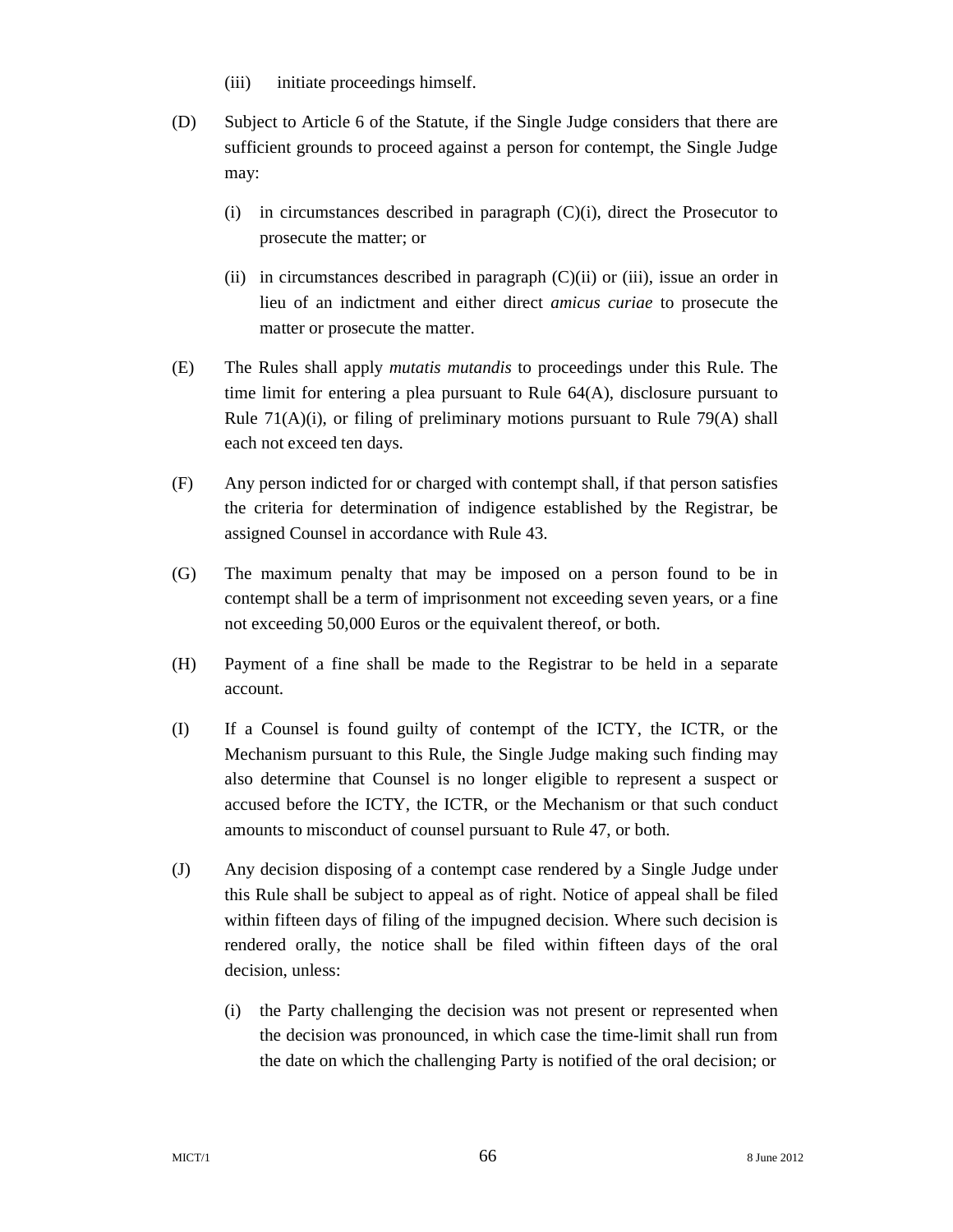(ii) the Single Judge has indicated that a written decision will follow, in which case the time-limit shall run from filing of the written decision.

The appellant shall file an appeal brief within fifteen days after filing the notice of appeal. The respondent shall file a response within ten days of the filing of the appeal brief, and the appellant may file a reply within four days of the filing of the response.

## **Rule 91 Payment of Fines**

- (A) In imposing a fine under Rules 90 or 108, the Single Judge shall specify the time for its payment.
- (B) Where a fine imposed under Rules 90 or 108 is not paid within the time specified, the Single Judge imposing the fine may issue an order requiring the person on whom the fine is imposed to appear before, or to respond in writing to, the Mechanism to explain why the fine has not been paid.
- (C) After affording the person on whom the fine is imposed an opportunity to be heard, the Single Judge may make a decision that appropriate measures be taken, including:
	- (i) extending the time for payment of the fine;
	- (ii) requiring the payment of the fine to be made in instalments;
	- (iii) in consultation with the Registrar, requiring that the moneys owed be deducted from any outstanding fees owing to the person by the Mechanism where the person is a Counsel retained by the Mechanism pursuant to the Directive on the Assignment of Defence Counsel;
	- (iv) converting the whole or part of the fine to a term of imprisonment not exceeding seven months.
- (D) In addition to a decision under paragraph (C), the Single Judge may find the person in contempt of the Mechanism and impose a new penalty applying Rule  $90(G)$ , if that person was able to pay the fine within the specified time and has wilfully failed to do so. This penalty for contempt of the Mechanism shall be additional to the original fine imposed.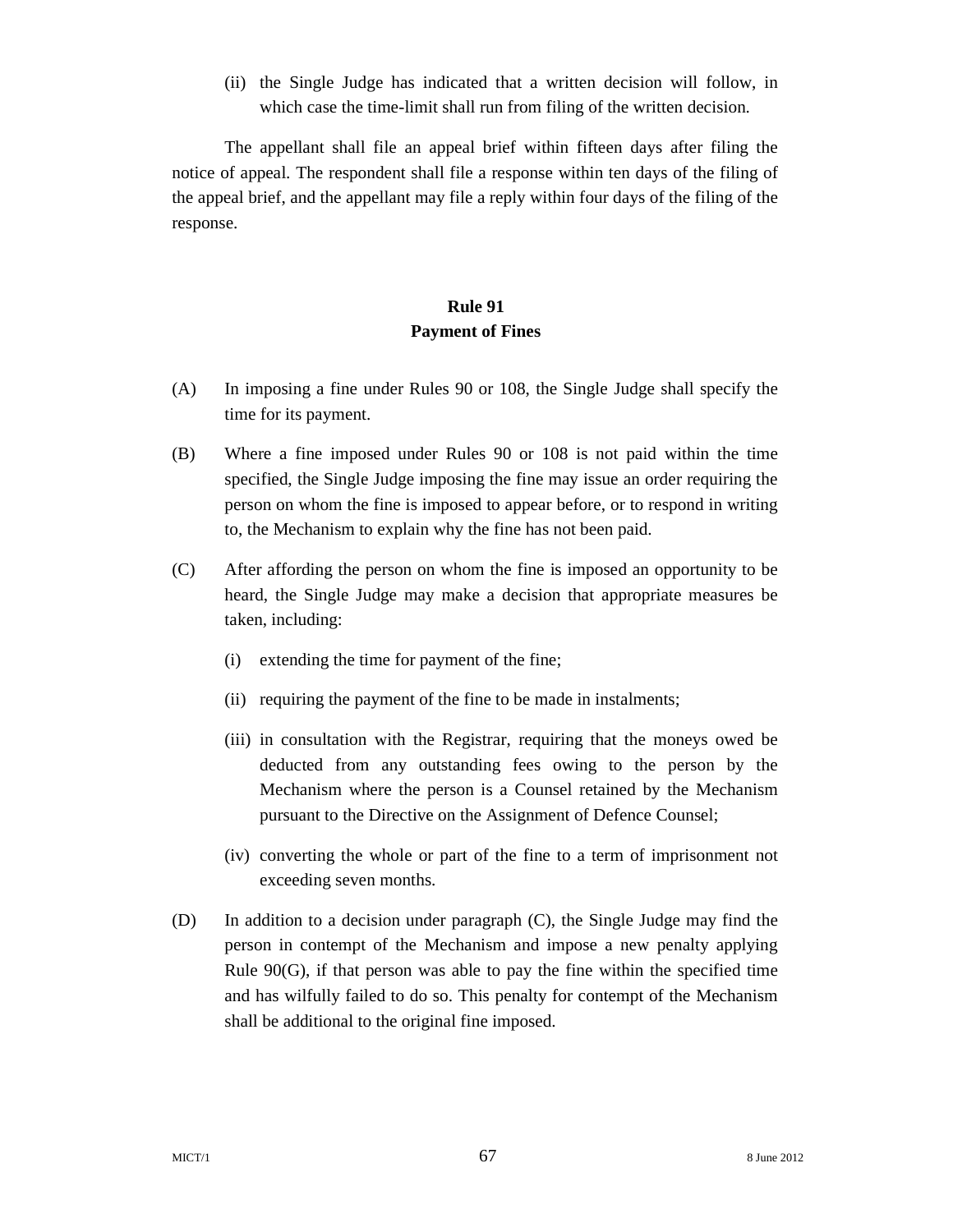- (E) The Single Judge may, if necessary, issue an arrest warrant to secure the person's presence where he fails to appear before or respond in writing pursuant to an order under paragraph (B). A State or authority to whom such a warrant is addressed, in accordance with Article 28 of the Statute, shall act promptly and with all due diligence to ensure proper and effective execution thereof. Where an arrest warrant is issued under this paragraph, the provisions of Rules 43, 57 ,59, 60, 61, and 62 shall apply *mutatis mutandis*. Following the transfer of the person concerned to the Mechanism, the provisions of Rules 67, 68, and 123 shall apply *mutatis mutandis*.
- (F) Where under this Rule a penalty of imprisonment is imposed, or a fine is converted to a term of imprisonment, the provisions of Rules 126, 127, and 128 and Part Nine shall apply *mutatis mutandis*.
- (G) Any finding of contempt or penalty imposed under this Rule shall be subject to appeal as allowed for in Rule 90(J).

## **Rule 92 Open Sessions**

All proceedings before a Trial Chamber, other than deliberations of the Chamber, shall be held in public, unless otherwise provided.

## **Rule 93 Closed Sessions**

- (A) A Judge or Trial Chamber may order that the press and the public be excluded from all or part of the proceedings for reasons of:
	- (i) public order or morality;
	- (ii) safety, security, or non-disclosure of the identity of a victim or witness as provided in Rule 86; or
	- (iii) the protection of the interests of justice.
- (B) A Judge or Trial Chamber shall make public the reasons for the order.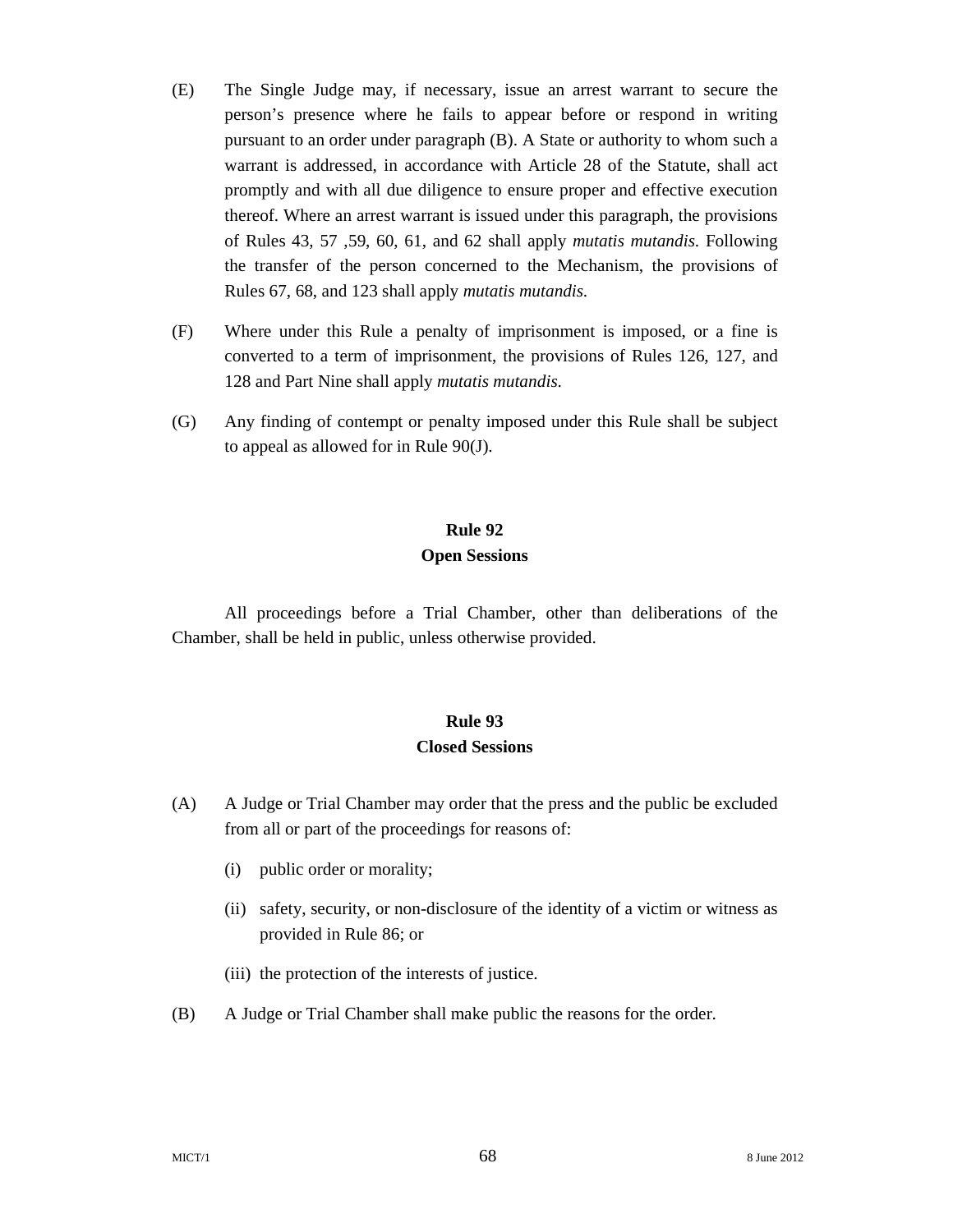#### **Rule 94 Control of Proceedings**

- (A) A Judge or Trial Chamber may exclude a person from the courtroom in order to protect the right of the accused to a fair and public trial, or to maintain the dignity and decorum of the proceedings.
- (B) A Judge or Trial Chamber may order the removal of an accused from the courtroom and continue the proceedings in the absence of the accused if the accused has persisted in disruptive conduct following a warning that such conduct may warrant the removal of the accused from the courtroom.

#### **Rule 95 Records of Proceedings and Evidence**

- (A) The Registrar shall cause to be made and preserve a full and accurate record of all proceedings, including audio recordings, transcripts, and video recordings.
- (B) The Trial Chamber, after giving due consideration to any matters relating to witness protection, may order the disclosure of all or part of the record of closed proceedings when the reasons for ordering its non-disclosure no longer exist. The Trial Chamber shall apply Rule 86(I) *mutatis mutandis*.
- (C) The Registrar shall retain and preserve all physical evidence offered during the proceedings unless otherwise ordered by a Judge or Chamber.
- (D) Photography, video-recording, or audio-recording of the trial, otherwise than by the Registrar, may be authorised at the discretion of the Trial Chamber.

# **Rule 96 Proceedings by Video-Conference Link**

At the request of a Party or *proprio motu,* a Judge or a Chamber may order, if consistent with the interests of justice, that proceedings be conducted by way of video-conference link.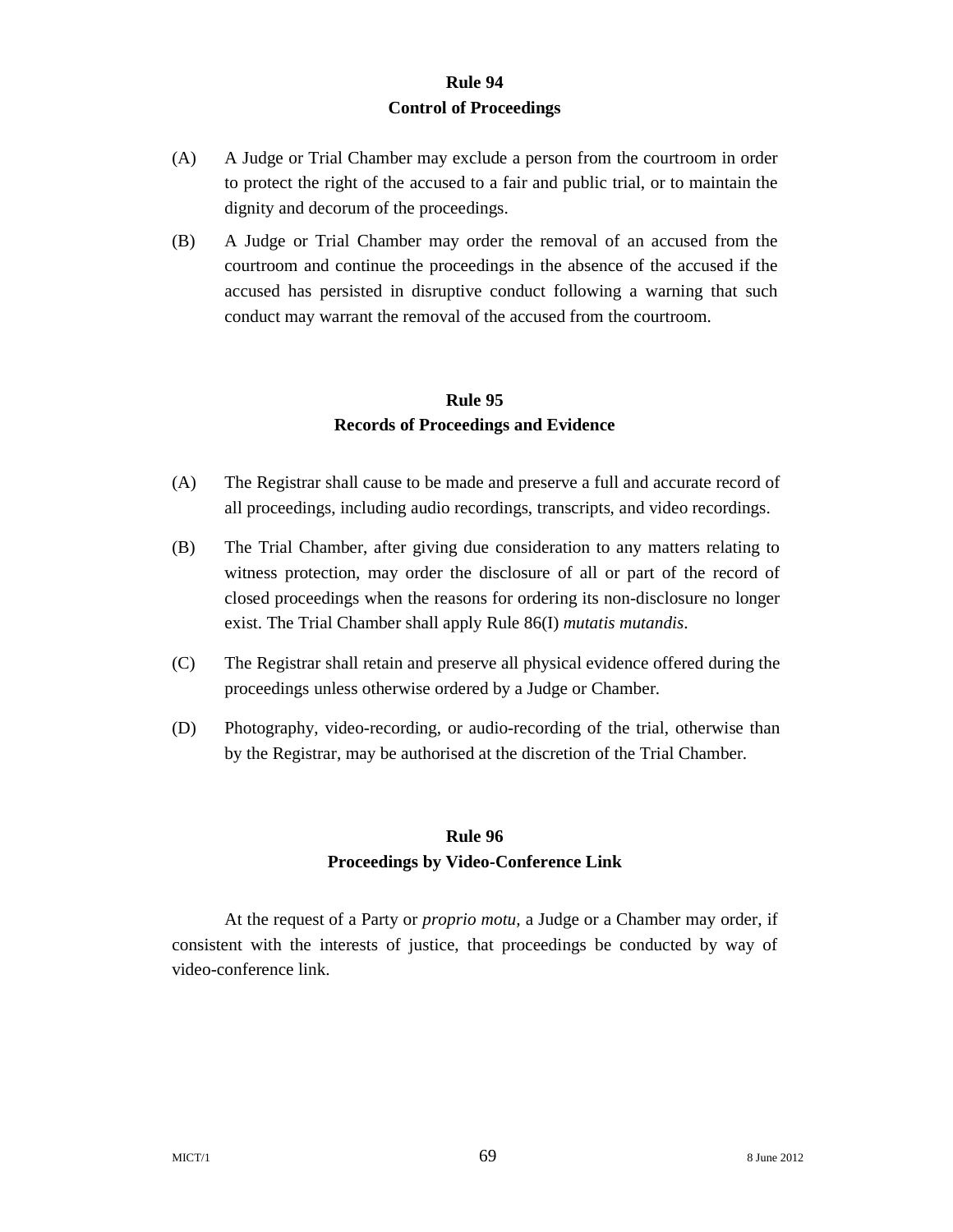#### **Rule 97 Joint and Separate Trials**

- (A) In joint trials, each accused shall be accorded the same rights as if such accused were being tried separately.
- (B) The Trial Chamber may order that persons accused jointly under Rule 49 be tried separately if it considers it necessary in order to avoid a conflict of interests that might cause serious prejudice to an accused, or to protect the interests of justice.

#### **Rule 98 Trial in Absence of Accused**

If an accused refuses to appear before the Trial Chamber for trial, the Chamber may order that the trial proceed in the absence of the accused, provided that the Trial Chamber is satisfied that:

- (i) the accused has made an initial appearance under Rule 64;
- (ii) the Registrar has duly notified the accused that the accused is required to be present for trial;
- (iii) the accused is physically and mentally fit to be present for trial;
- (iv) the accused has voluntarily and unequivocally waived, or has forfeited, his right to be tried in his presence;
- (v) the interests of the accused are represented by Counsel.

#### **Rule 99 Instruments of Restraint**

Instruments of restraint, such as handcuffs, shall be used only on the order of the Registrar as a precaution against escape during transfer or in order to prevent an accused from self-injury, injury to others, or to prevent serious damage to property. Instruments of restraint shall be removed when the accused appears before a Chamber or a Judge.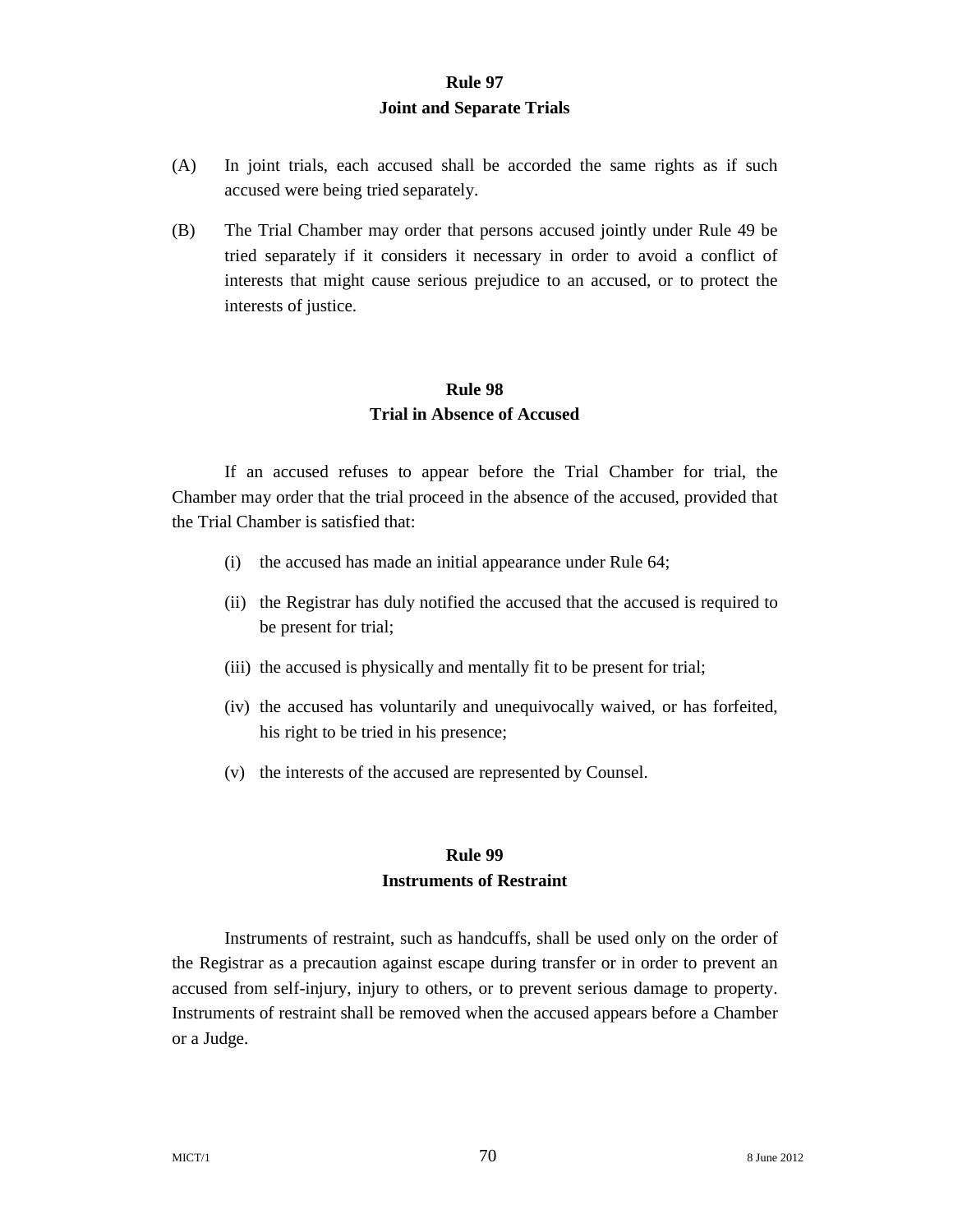#### **Rule 100 Opening Statements**

Before presentation of evidence by the Prosecutor, each Party may make an opening statement. The Defence may, however, elect to make its statement after the conclusion of the Prosecutor's presentation of evidence and before the presentation of evidence for the Defence.

#### **Rule 101 Statement of Accused**

- (A) After the opening statements of the Parties or, if the Defence elects to defer its opening statement pursuant to Rule 100, after the opening statement of the Prosecutor, if any, the accused may, if he so wishes, and the Trial Chamber so decides, make a statement under the control of the Trial Chamber. The accused shall not be compelled to make a solemn declaration and shall not be examined about the content of the statement.
- (B) The Trial Chamber shall decide on the probative value, if any, of the statement.

#### **Rule 102 Presentation of Evidence**

- (A) Each Party is entitled to call witnesses and present evidence. Unless otherwise directed by a Trial Chamber in the interests of justice, evidence at the trial shall be presented in the following sequence:
	- (i) evidence for the prosecution;
	- (ii) evidence for the Defence;
	- (iii) prosecution evidence in rebuttal;
	- (iv) Defence evidence in rejoinder;
	- (v) evidence ordered by a Trial Chamber pursuant to Rule 120; and
	- (vi) any relevant information that may assist the Trial Chamber in determining an appropriate sentence if the accused is found guilty on one or more of the charges in the indictment.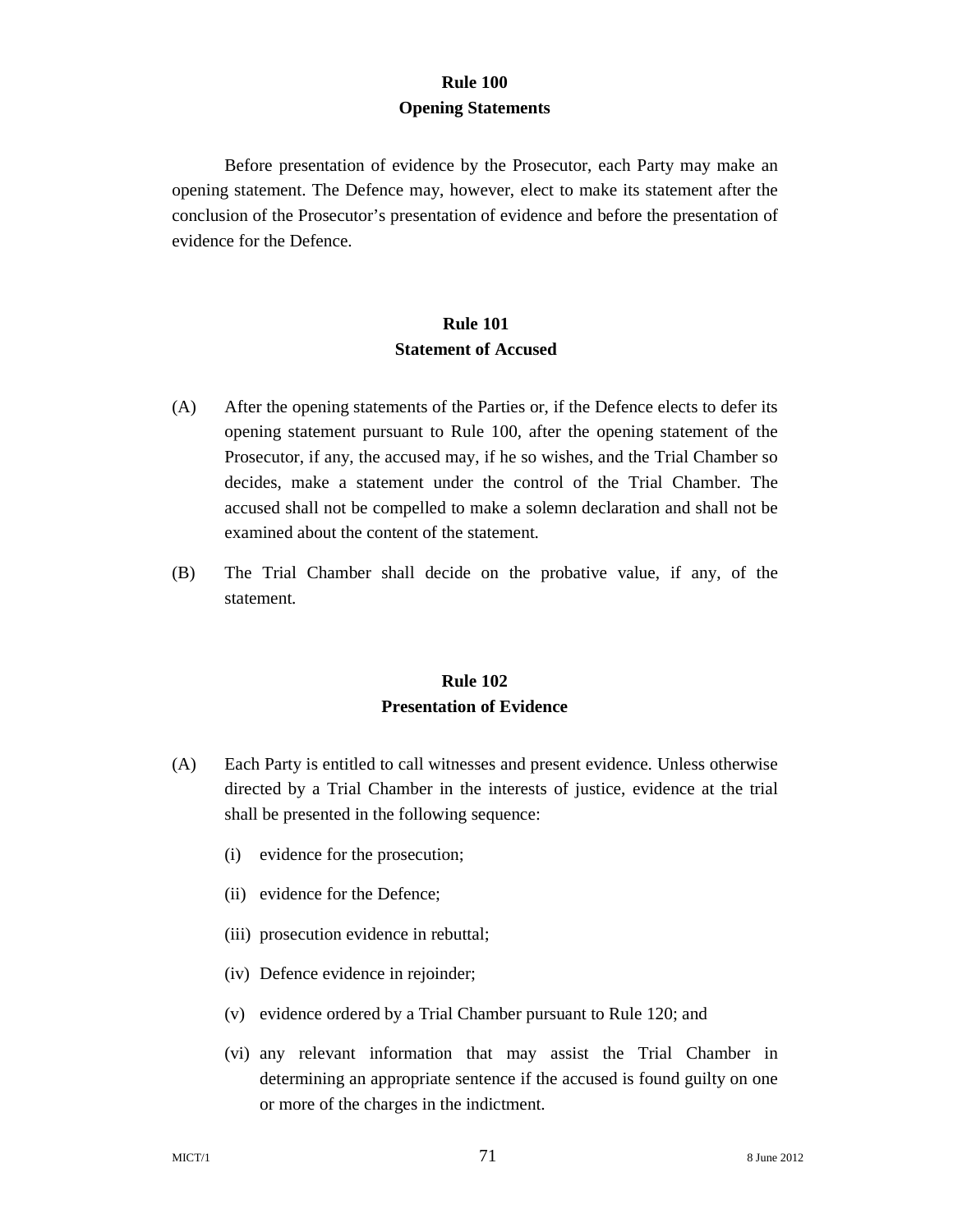- (B) Examination-in-chief, cross-examination, and re-examination shall be allowed in each case. It shall be for the Party calling a witness to examine such witness in chief, but a Judge may at any stage put any question to the witness.
- (C) If the accused so desires, the accused may appear as a witness in his own defence.

# **Rule 103 Closing Arguments**

- (A) After the presentation of all the evidence, the Prosecutor may present a closing argument; whether or not the Prosecutor does so, the Defence may make closing arguments. The Prosecutor may present a rebuttal argument to which the Defence may present a rejoinder.
- (B) Not later than five days prior to presenting closing arguments, a Party shall file a final trial brief.
- (C) The Parties shall also address matters of sentencing in closing arguments.

# **Rule 104 Deliberations**

- (A) When both Parties have completed their presentation of the case, the Presiding Judge shall declare the hearing closed, and the Trial Chamber shall deliberate in private. A finding of guilt may be reached only when a majority of the Trial Chamber is satisfied that guilt has been proved beyond reasonable doubt.
- (B) The Trial Chamber shall vote separately on each charge contained in the indictment. If two or more accused are tried together under Rule 49, separate findings shall be made as to each accused.
- (C) If the Trial Chamber finds the accused guilty on one or more of the charges contained in the indictment, it shall impose a sentence in respect of each finding of guilt and indicate whether such sentences shall be served consecutively or concurrently, unless it decides to exercise its power to impose a single sentence reflecting the totality of the criminal conduct of the accused.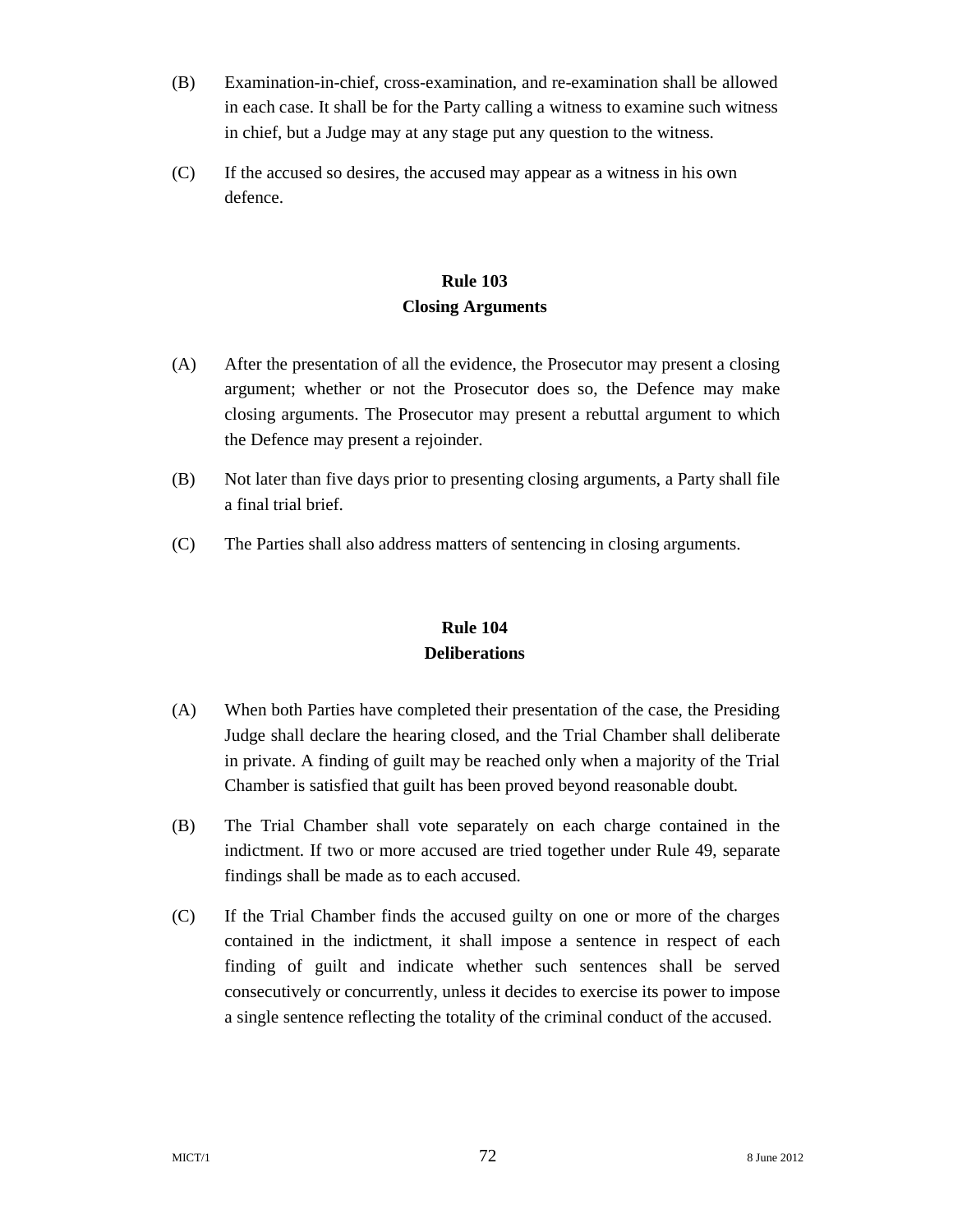#### **Rule 105 General Provisions**

- (A) A Chamber shall apply the rules of evidence set forth in Rules 105 to 120, and shall not be bound by national rules of evidence.
- (B) In cases not otherwise provided for in this Section, a Chamber shall apply rules of evidence which will best favour a fair determination of the matter before it and are consonant with the spirit of the Statute and the general principles of law.
- (C) A Chamber may admit any relevant evidence which it deems to have probative value.
- (D) A Chamber may exclude evidence if its probative value is substantially outweighed by the need to ensure a fair trial.
- (E) A Chamber may request verification of the authenticity of evidence obtained out of court.
- (F) A Chamber may receive the evidence of a witness orally or in written form as provided for in Rules 110, 111, 112, 113, and 116.

#### **Rule 106 Testimony of Witnesses**

- (A) Every witness shall, before giving evidence, make the following solemn declaration: "I solemnly declare that I will speak the truth, the whole truth, and nothing but the truth."
- (B) A child who, in the opinion of the Chamber, does not understand the nature of a solemn declaration, may be permitted to testify without that formality, if the Chamber is of the opinion that the child is sufficiently mature to be able to report the facts of which the child had knowledge and understands the duty to tell the truth. A judgement, however, cannot be based on such testimony alone.
- (C) A witness, other than an expert, who has not yet testified shall not be present when the testimony of another witness is given. However, a witness who has heard the testimony of another witness shall not for that reason alone be disqualified from testifying.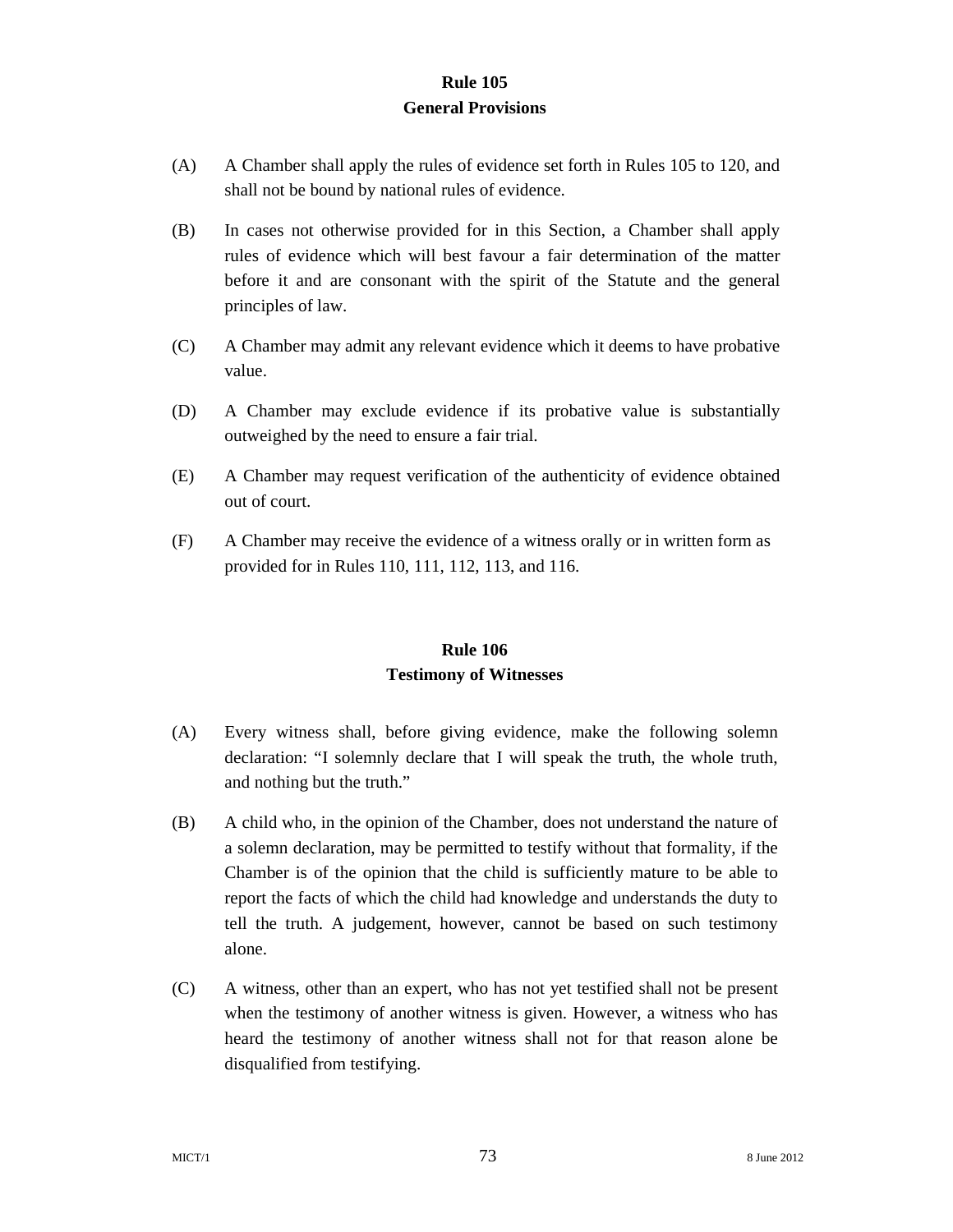- (D) Notwithstanding paragraph (C), upon order of the Chamber an investigator in charge of a Party's investigation shall not be precluded from being called as a witness on the ground that he has been present in the courtroom during the proceedings.
- (E) A witness may object to making any statement which might tend to incriminate the witness. The Chamber may, however, compel the witness to answer the question. Testimony compelled in this way shall not be used as evidence in a subsequent prosecution against the witness for any offence other than false testimony.
- (F) The Chamber shall exercise control over the mode and order of interrogating witnesses and presenting evidence so as to:
	- (i) make the interrogation and presentation effective for the ascertainment of the truth; and
	- (ii) avoid needless consumption of time.
- (G) The Chamber may refuse to hear a witness whose name does not appear on the list of witnesses compiled pursuant to Rules 70(E) and (M).
- (H) (i) Cross-examination shall be limited to the subject-matter of the evidence-in-chief and matters affecting the credibility of the witness and, where the witness is able to give evidence relevant to the case for the cross-examining Party, to the subject-matter of that case.
	- (ii) In the cross-examination of a witness who is able to give evidence relevant to the case for the cross-examining Party, Counsel shall put to that witness the nature of the case of the Party for whom that Counsel appears which is in contradiction of the evidence given by the witness.
	- (iii) The Chamber may, in the exercise of its discretion, permit enquiry into additional matters.

#### **Rule 107 Transfer of Detained Witness**

(A) Any detained person whose personal appearance as a witness has been requested by the Mechanism shall be transferred temporarily to the detention facility of the relevant branch of the Mechanism, conditional on the person's return within the period decided by the Mechanism.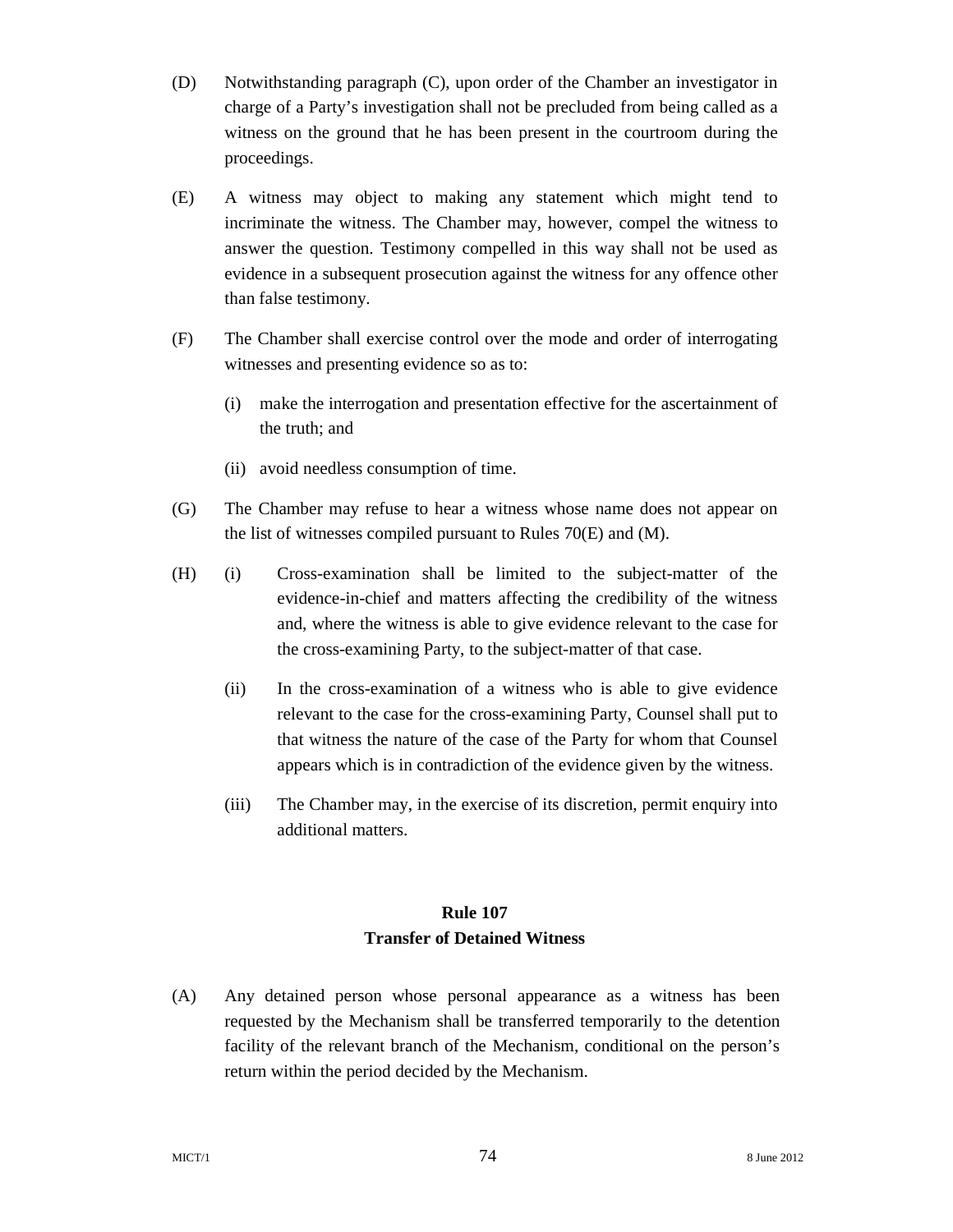- (B) The transfer order shall be issued by a Judge or Trial Chamber only after prior verification that the following conditions have been met:
	- (i) the presence of the detained witness is not required for any criminal proceedings in progress in the territory of the requested State during the period the witness is required by the Mechanism;
	- (ii) transfer of the witness does not extend the period of detention as foreseen by the requested State.
- (C) The Registrar shall transmit the order of transfer to the national authorities of the State on whose territory, or under whose jurisdiction or control, the witness is detained. Transfer shall be arranged by the national authorities concerned in liaison with the host country and the Registrar.
- (D) The Registrar shall ensure the proper conduct of the transfer, including the supervision of the witness in the detention unit of the Mechanism; the Registrar shall remain abreast of any changes which might occur regarding the conditions of detention provided for by the requested State and which may possibly affect the length of the detention of the witness in the detention unit and, as promptly as possible, shall inform the relevant Judge or Chamber.
- (E) On expiration of the period decided by the Mechanism for the temporary transfer, the detained witness shall be remanded to the authorities of the requested State, unless the State, within that period, has transmitted an order of release of the witness, which shall take effect immediately.
- (F) If, by the end of the period decided by the Mechanism, the presence of the detained witness continues to be necessary, a Judge or Chamber may extend the period on the same conditions as stated in paragraph (B).

# **Rule 108 False Testimony under Solemn Declaration**

- (A) A Chamber or a Single Judge, *proprio motu* or at the request of a Party, may warn a witness of the duty to tell the truth and the consequences that may result from a failure to do so.
- (B) If a Chamber or a Single Judge has strong grounds for believing that a witness has knowingly and wilfully given false testimony, it shall refer the matter to the President who shall designate a Single Judge who may: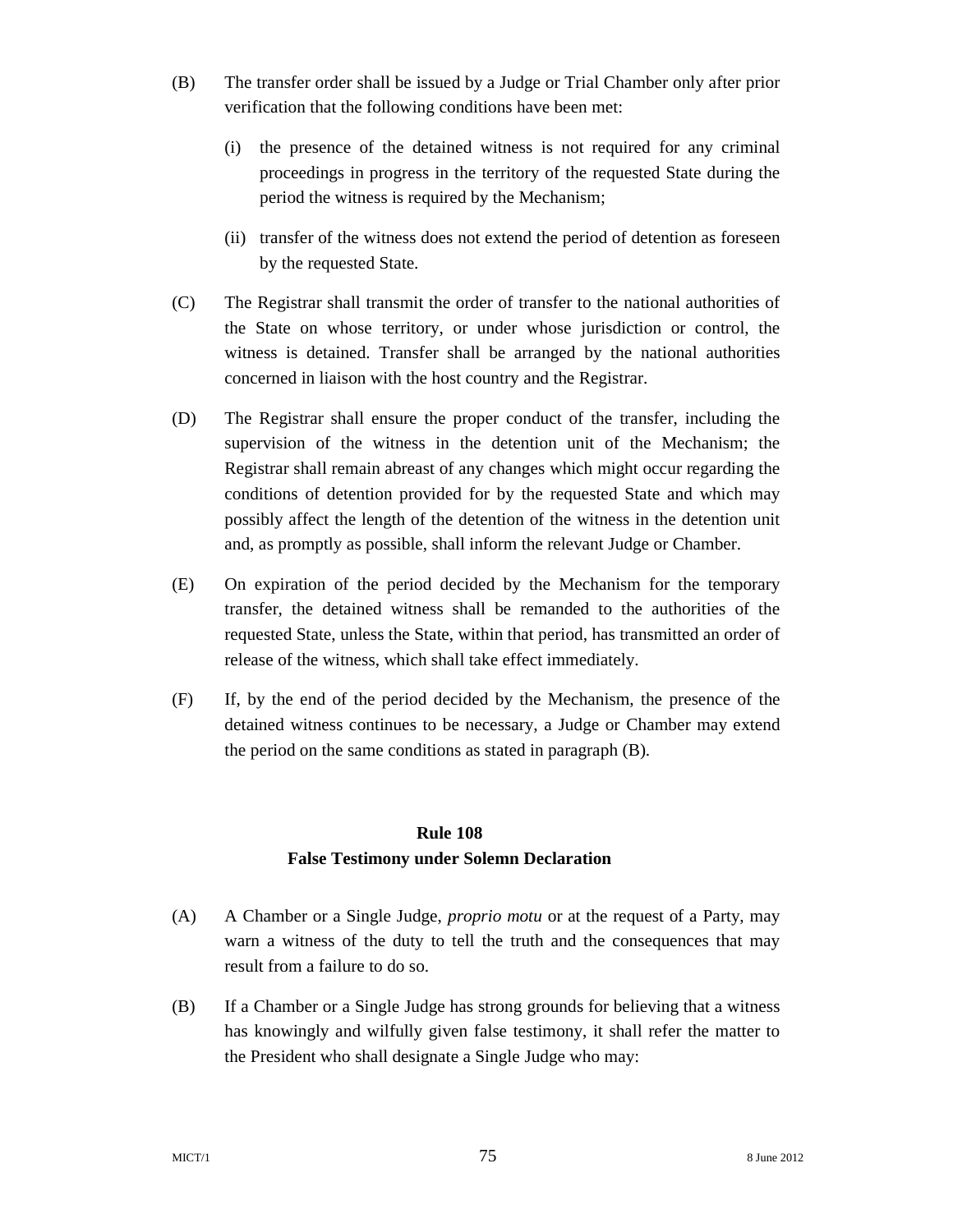- (i) direct the Prosecutor to investigate the matter with a view to the preparation and submission of an indictment for false testimony; or
- (ii) where the Prosecutor, in the view of the Single Judge, has a conflict of interest with respect to the relevant conduct, direct the Registrar to appoint an *amicus curiae* to investigate the matter and report back to the Single Judge as to whether there are sufficient grounds for instigating proceedings for false testimony.
- (C) Subject to Article 6 of the Statute, if the Single Judge considers that there are sufficient grounds to proceed against a person for giving false testimony, the Single Judge may:
	- (i) in circumstances described in paragraph (B)(i), direct the Prosecutor to prosecute the matter; or
	- (ii) in circumstances described in paragraph (B)(ii), issue an order in lieu of an indictment and direct an *amicus curiae* to prosecute the matter.
- (D) The Rules shall apply *mutatis mutandis* to proceedings under this Rule.
- (E) Any person indicted for or charged with false testimony shall, if that person satisfies the criteria for determination of indigence established by the Registrar, be assigned Counsel in accordance with Rule 43.
- (F) No Judge who sat as a member of the Trial Chamber before which the witness appeared shall sit for the trial of the witness for false testimony.
- (G) The maximum penalty for false testimony under solemn declaration shall be a fine of 50,000 Euros or the equivalent thereof or a term of imprisonment of seven years, or both. The payment of any fine imposed shall be paid to the Registrar to be held in the account referred to in Rule 90(H).
- (H) Paragraphs (B) to (G) apply *mutatis mutandis* to a person who knowingly and willingly makes a false statement in a written statement taken in accordance with Rules 110*,* 111, 112, or 113 which the person knows or has reason to know may be used as evidence in proceedings before the ICTY, the ICTR, or the Mechanism.
- (I) Decisions disposing of the false testimony case rendered by a Single Judge under this Rule shall be subject to appeal as of right. Notice of appeal shall be filed within fifteen days of filing of the impugned decision. Where such decision is rendered orally, the notice shall be filed within fifteen days of the oral decision, unless: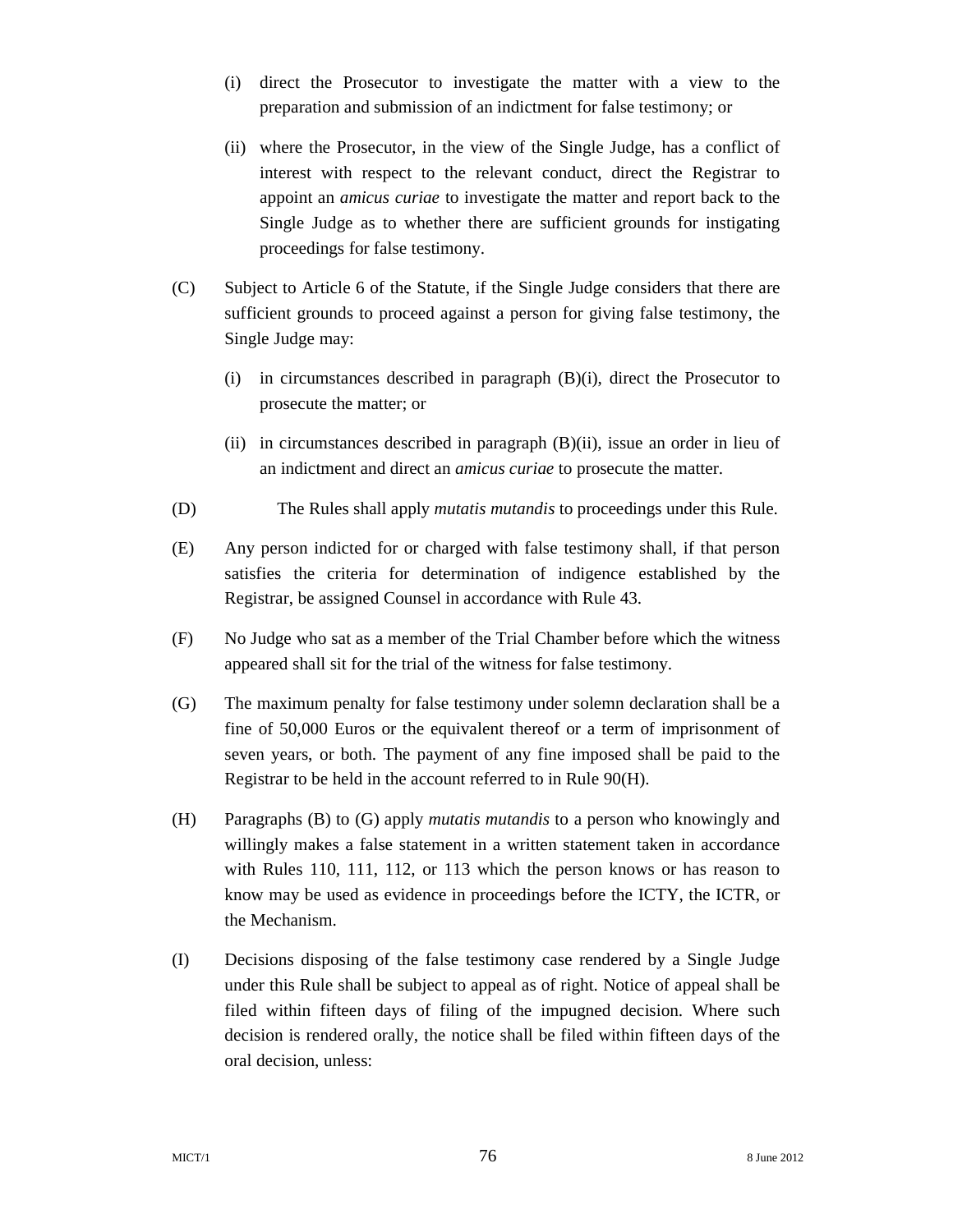- (i) the Party challenging the decision was not present or represented when the decision was pronounced, in which case the time-limit shall run from the date on which the challenging Party is notified of the oral decision; or
- (ii) the Single Judge has indicated that a written decision will follow, in which case the time-limit shall run from filing of the written decision.

The appellant shall file an appeal brief within fifteen days after filing the notice of appeal. The respondent shall file a response within ten days of the filing of the appeal brief, and the appellant may file a reply within four days of the filing of the response.

## **Rule 109 Confessions**

A confession by the accused given during questioning shall, provided the requirements of Rule 66 were strictly complied with, be presumed to have been free and voluntary unless the contrary is proved.

# **Rule 110 Admission of Written Statements and Transcripts in Lieu of Oral Testimony**

- (A) A Trial Chamber may dispense with the attendance of a witness in person, and instead admit, in whole or in part, the evidence of a witness in the form of a written statement or a transcript of evidence, which was given by a witness in proceedings before the ICTY, the ICTR, or the Mechanism, in lieu of oral testimony which goes to proof of a matter other than the acts and conduct of the accused as charged in the indictment.
	- (i) Factors in favour of admitting evidence in the form of a written statement or transcript include but are not limited to circumstances in which the evidence in question:
		- (a) is of a cumulative nature, in that other witnesses will give or have given oral testimony of similar facts;
		- (b) relates to relevant historical, political, or military background;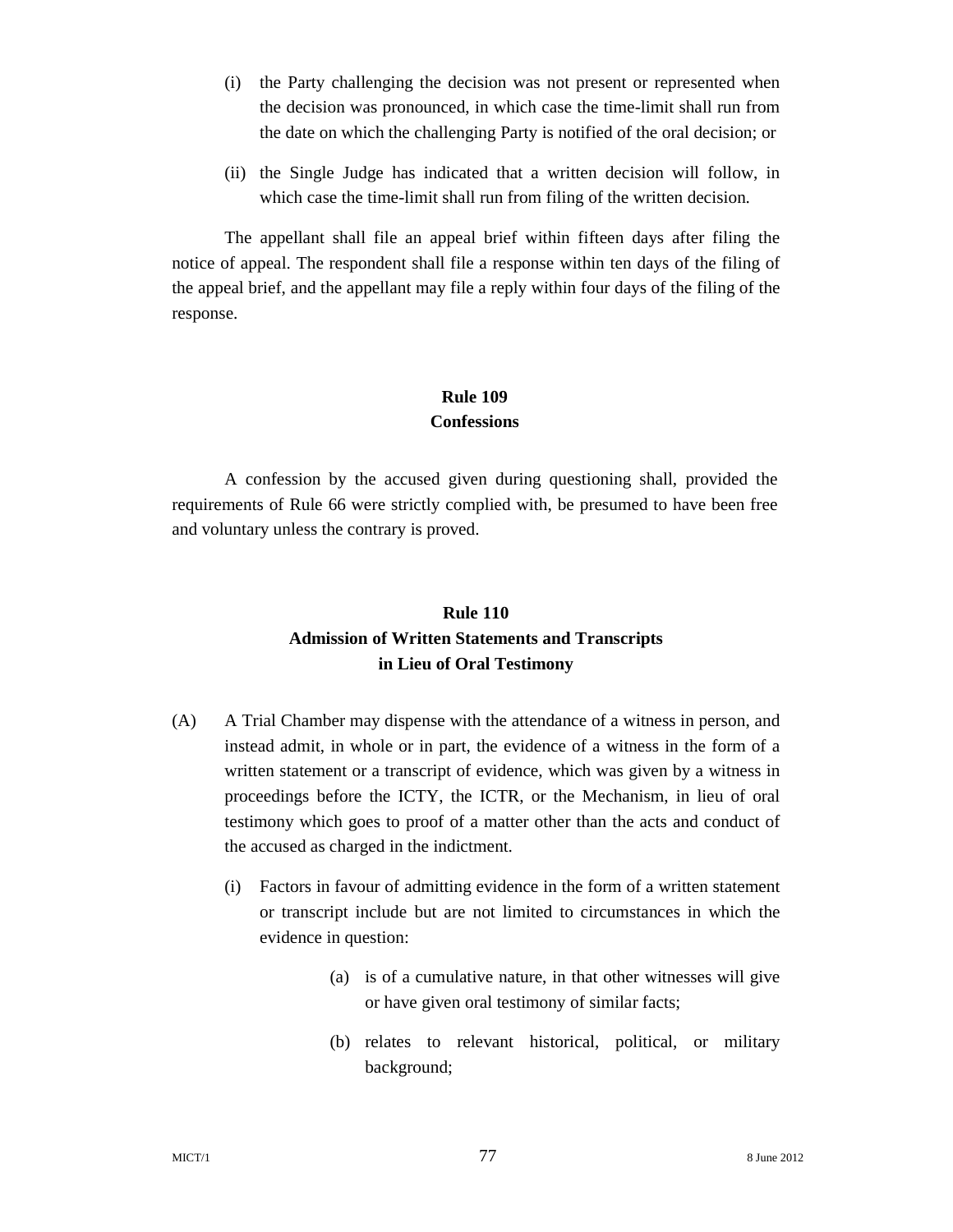- (c) consists of a general or statistical analysis of the ethnic composition of the population in the places to which the indictment relates;
- (d) concerns the impact of crimes upon victims;
- (e) relates to issues of the character of the accused; or
- (f) relates to factors to be taken into account in determining sentence.
- (ii) Factors against admitting evidence in the form of a written statement or transcript include but are not limited to whether:
	- (a) there is an overriding public interest in the evidence in question being presented orally;
	- (b) a Party objecting can demonstrate that its nature and source renders it unreliable, or that its prejudicial effect outweighs its probative value; or
	- (c) there are any other factors which make it appropriate for the witness to attend for cross-examination.
- (B) A written statement under this Rule shall be admissible if it attaches a declaration by the person making the written statement that the contents of the statement are true and correct to the best of that person's knowledge and belief and
	- (i) the declaration is witnessed by:
		- (a) a person authorised to witness such a declaration in accordance with the law and procedure of a State; or
		- (b) a Presiding Officer appointed by the Registrar of the Mechanism for that purpose; and
	- (ii) the person witnessing the declaration verifies in writing:
		- (a) that the person making the statement is the person identified in the said statement;
		- (b) that the person making the statement stated that the contents of the written statement are, to the best of that person's knowledge and belief, true and correct;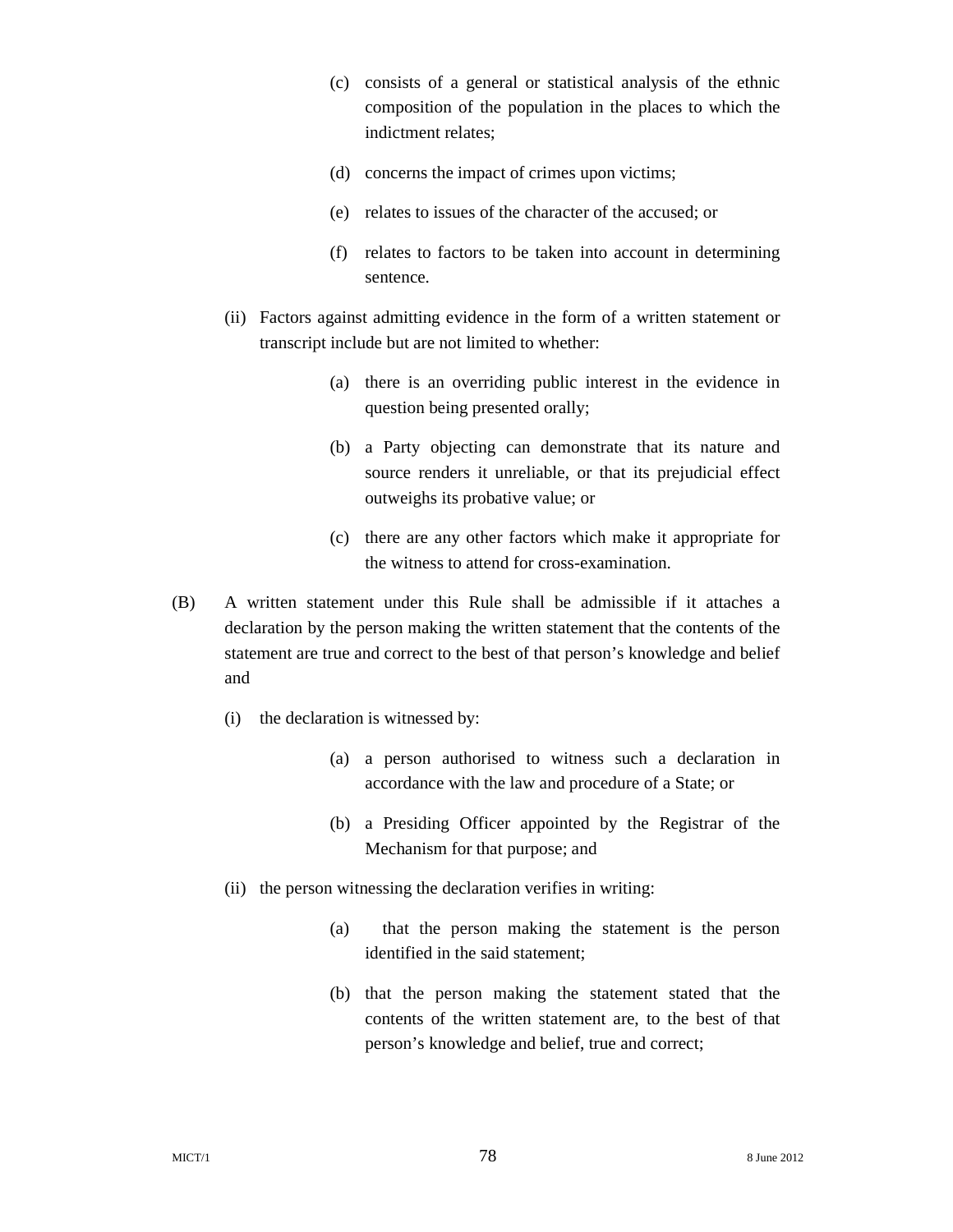- (c) that the person making the statement was informed that if the content of the written statement is not true then he may be subject to proceedings for giving false testimony; and
- (d) the date and place of the declaration.

The declaration shall be attached to the written statement presented to the Trial Chamber.

(C) The Trial Chamber shall decide, after hearing the Parties, whether to require the witness to appear for cross-examination; if it does so decide, the provisions of Rule 111 shall apply.

# **Rule 111 Other Admission of Written Statements and Transcripts**

- (A) A Trial Chamber may admit, in whole or in part, the evidence of a witness in the form of a written statement or transcript of evidence given by a witness in proceedings before the ICTY, the ICTR, or the Mechanism, under the following conditions:
	- (i) the witness is present in court;
	- (ii) the witness is available for cross-examination and any questioning by the Judges; and
	- (iii) the witness attests that the written statement or transcript accurately reflects that witness' declaration and what the witness would say if examined.
- (B) Evidence admitted under paragraph (A) may include evidence that goes to proof of the acts and conduct of the accused as charged in the indictment.

#### **Rule 112 Unavailable Persons**

(A) The evidence of a person in the form of a written statement or transcript who has subsequently died, or who can no longer with reasonable diligence be traced, or who is by reason of bodily or mental condition unable to testify orally may be admitted, whether or not the written statement is in the form prescribed by Rule 110, if the Trial Chamber: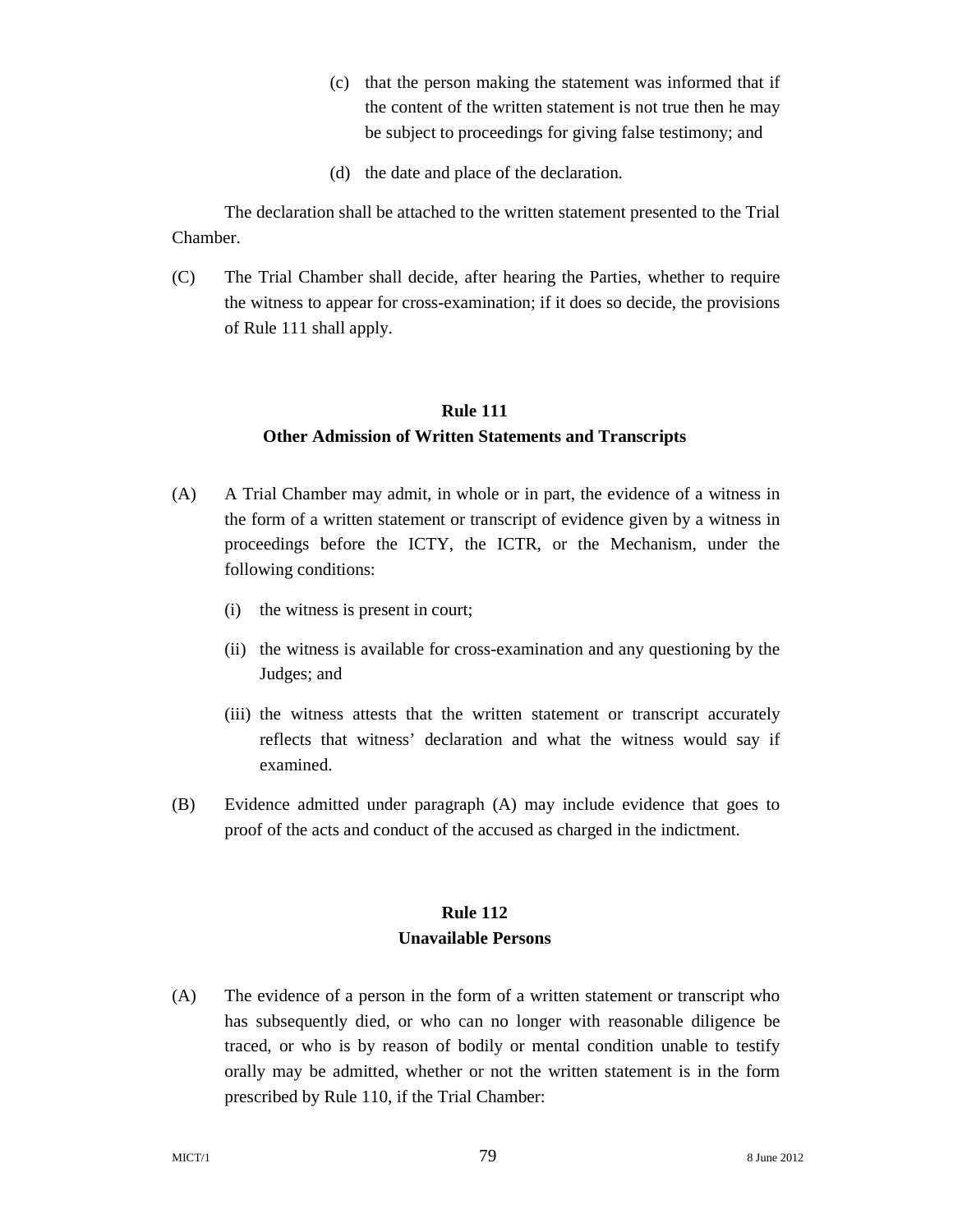- (i) is satisfied of the person's unavailability as set out above; and
- (ii) finds from the circumstances in which the statement was made and recorded that it is reliable.
- (B) If the evidence goes to proof of acts and conduct of an accused as charged in the indictment, this may be a factor against the admission of such evidence, or that part of it.

#### **Rule 113**

#### **Admission of Statements and Transcripts of Persons Subjected to Interference**

- (A) A Trial Chamber may admit the evidence of a person in the form of a written statement or a transcript of evidence given by the person in proceedings before the ICTY, the ICTR, or the Mechanism, where the Trial Chamber is satisfied that:
	- (i) the person has failed to attend as a witness or, having attended, has not given evidence at all or in a material respect;
	- (ii) the failure of the person to attend or to give evidence has been materially influenced by improper interference, including threats, intimidation, injury, bribery, or coercion;
	- (iii) where appropriate, reasonable efforts have been made pursuant to Rules 55 and 86 to secure the attendance of the person as a witness or, if in attendance, to secure from the witness all material facts known to the witness; and
	- (iv) the interests of justice are best served by doing so.
- (B) For the purposes of paragraph (A):
	- (i) an improper interference may relate *inter alia* to the physical, economic, property, or other interests of the person or of another person;
	- (ii) the interests of justice include:
		- (a) the reliability of the statement or transcript, having regard to the circumstances in which it was made and recorded;
		- (b) the apparent role of a Party or someone acting on behalf of a Party to the proceedings in the improper interference; and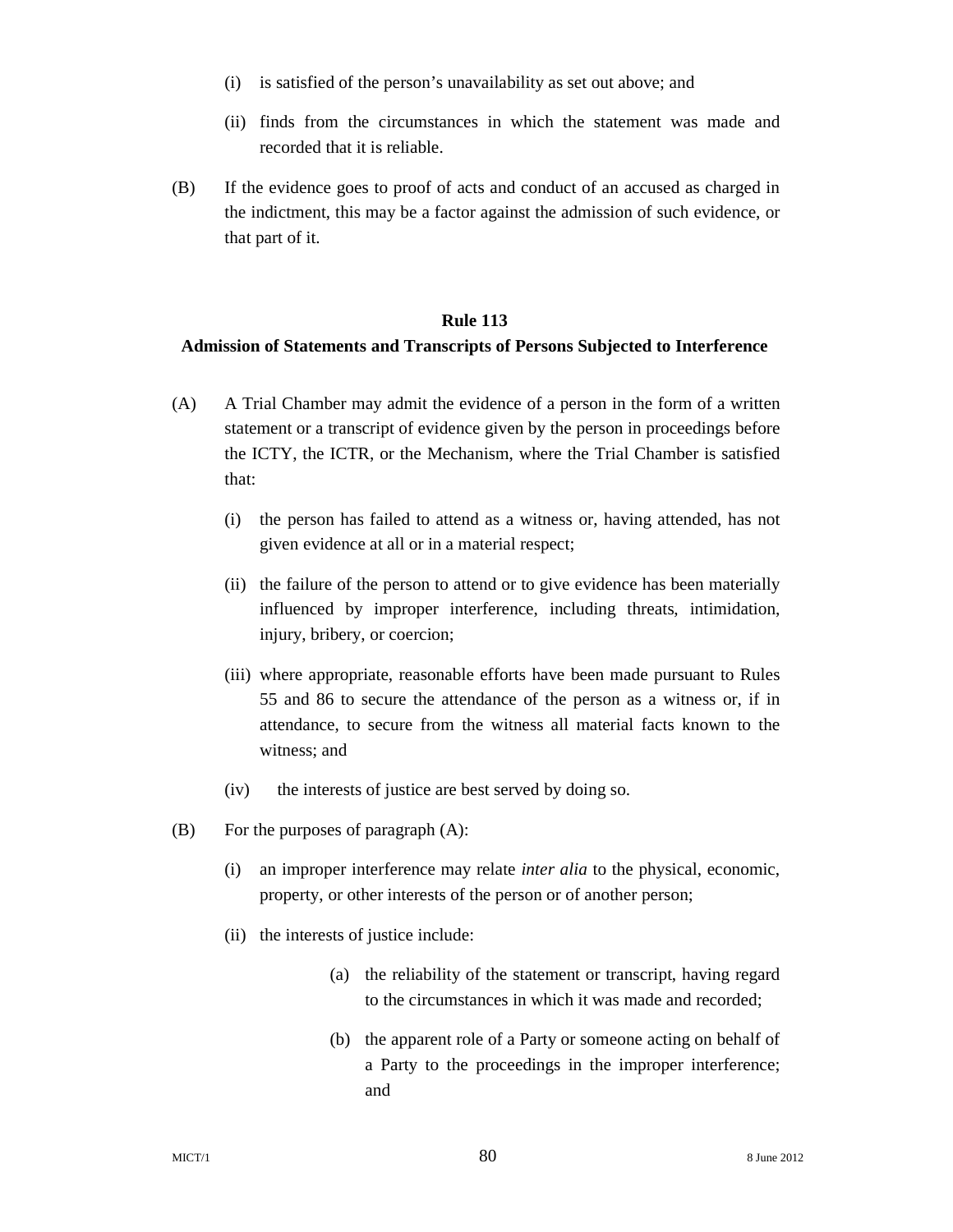- (c) whether the statement or transcript goes to proof of the acts and conduct of the accused as charged in the indictment;
- (iii) evidence admitted under paragraph (A) may include evidence that goes to proof of the acts and conduct of the accused as charged in the indictment.
- (C) The Trial Chamber may have regard to any relevant evidence, including written evidence, for the purpose of applying this Rule.

#### **Rule 114 Evidence of Consistent Pattern of Conduct**

- (A) Evidence of a consistent pattern of conduct relevant to serious violations of international humanitarian law under the Statute may be admissible in the interests of justice.
- (B) Acts tending to show such a pattern of conduct shall be disclosed by the Prosecutor to the Defence pursuant to Rule 71.

## **Rule 115 Judicial Notice**

- (A) A Trial Chamber shall not require proof of facts of common knowledge but shall take judicial notice thereof.
- (B) At the request of a Party or *proprio motu*, a Trial Chamber, after hearing the Parties, may decide to take judicial notice of adjudicated facts or of the authenticity of documentary evidence from other proceedings of the ICTY, the ICTR, or the Mechanism relating to matters at issue in the current proceedings.

#### **Rule 116 Testimony of Expert Witness**

(A) The full statement and/or report of any expert witness to be called by a Party shall be disclosed within the time-limit prescribed by the Trial Chamber or the Pre-Trial Judge.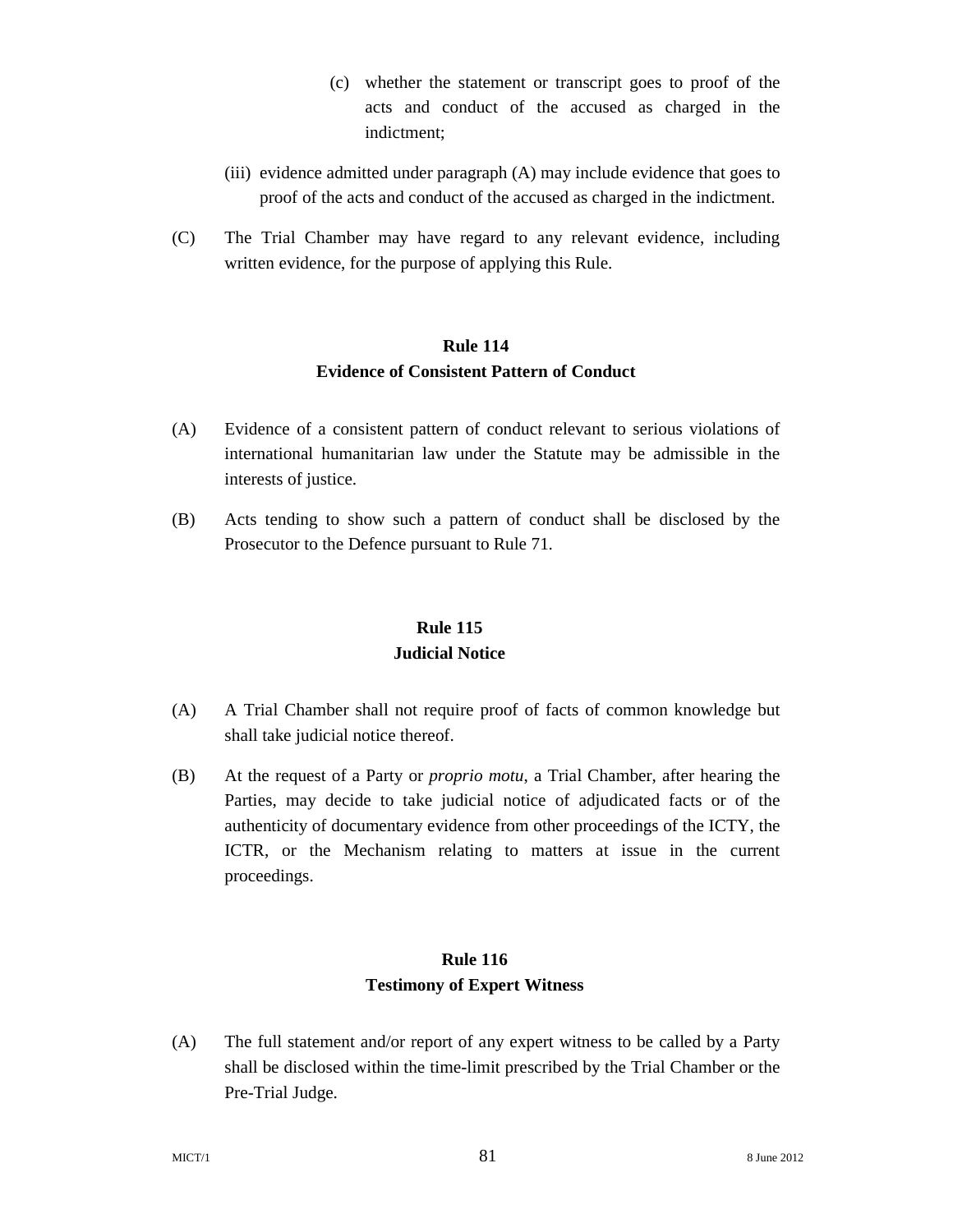- (B) Within thirty days of disclosure of the statement and/or report of the expert witness, or such other time prescribed by the Trial Chamber or Pre-Trial Judge, the opposing Party shall file a notice indicating whether:
	- (i) it accepts or does not accept the witness's qualification as an expert;
	- (ii) it accepts the expert witness statement and/or report; or
	- (iii) it wishes to cross-examine the expert witness.
- (C) If the opposing Party accepts the statement and/or report of the expert witness, the statement and/or report may be admitted into evidence by the Trial Chamber without calling the witness to testify in person.

#### **Rule 117 Exclusion of Certain Evidence**

No evidence shall be admissible if obtained by methods which cast substantial doubt on its reliability or if its admission is antithetical to, and would seriously damage, the integrity of the proceedings.

#### **Rule 118**

#### **Evidence in Cases of Sexual Assault**

In cases of sexual assault:

- (i) notwithstanding Rule 106(B), no corroboration of the victim's testimony shall be required;
- (ii) consent shall not be allowed as a defence if the victim:
	- (a) has been subjected to or threatened with or has had reason to fear violence, duress, detention, or psychological oppression, or
	- (b) reasonably believed that if the victim did not submit, another might be so subjected, threatened, or put in fear;
- (iii) before evidence of the victim's consent is admitted, the accused shall satisfy the Trial Chamber *in camera* that the evidence is relevant and credible;
- (iv) prior sexual conduct of the victim shall not be admitted in evidence.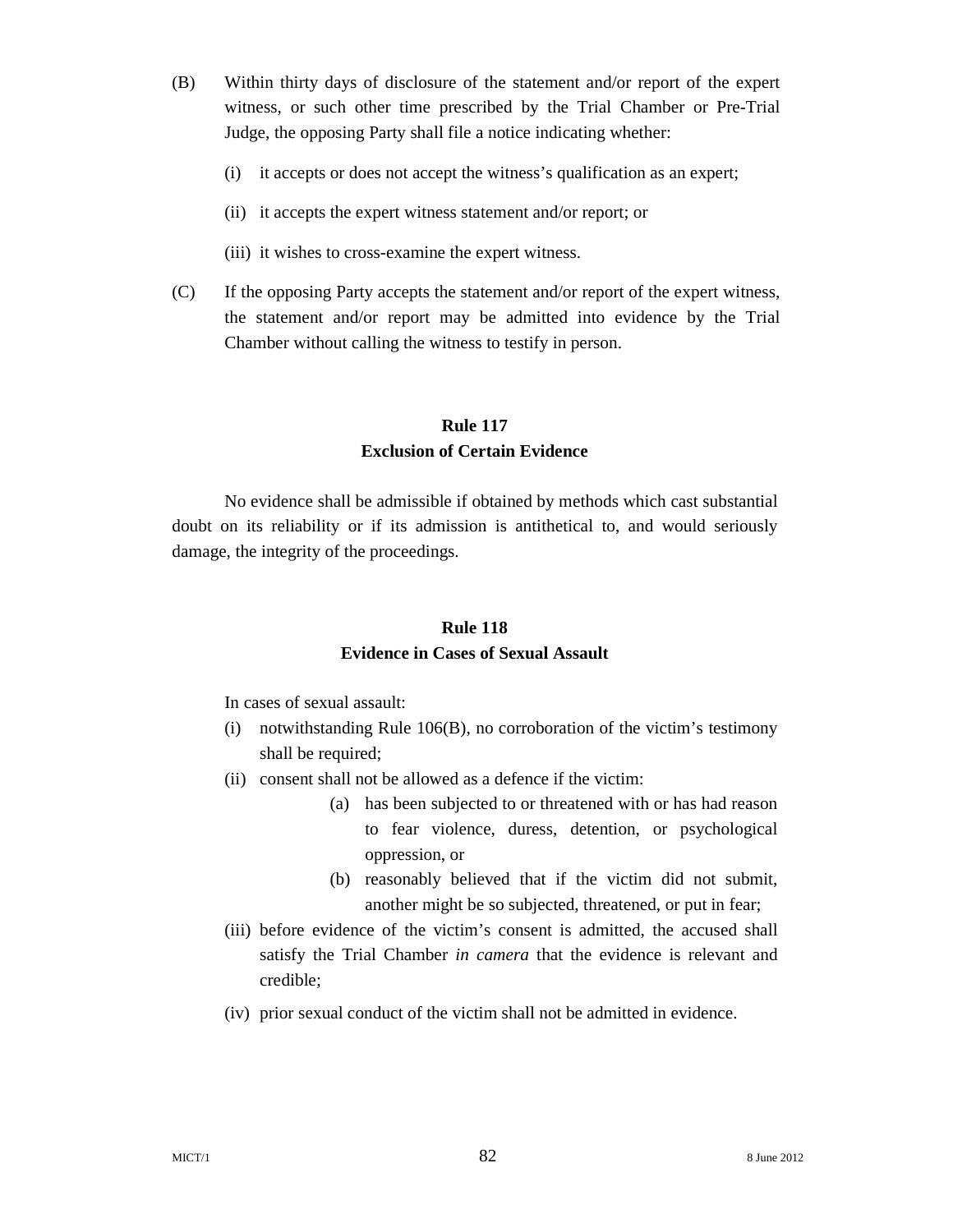#### **Rule 119 Lawyer-Client Privilege**

- (A) All communications between lawyer and client shall be regarded as privileged, and consequently not subject to disclosure at trial, unless:
	- (i) the client consents to such disclosure; or
	- (ii) the client has voluntarily disclosed the content of the communication to a third party, and that third party then gives evidence of that disclosure.
- (B) Nothing in this Rule shall be interpreted as permitting the use of confidentiality between Counsel and client to conceal the participation of Counsel in illegal practices such as fee-splitting with the client.

# **Rule 120 Powers of Chambers to Order Production of Additional Evidence**

A Trial Chamber may order either Party to produce additional evidence. It may *proprio motu* summon witnesses and order their attendance.

## **Rule 121 Judgement of Acquittal**

At the close of the Prosecutor's case, the Trial Chamber shall, unless it decides otherwise, by oral decision and after hearing the oral submissions of the Parties, enter a judgement of acquittal on any count if there is no evidence capable of supporting a conviction.

#### **Rule 122 Judgement**

(A) The judgement shall be pronounced in public by the Trial Chamber, or a Judge thereof, or the Single Judge, on a date of which notice shall have been given to the Parties and Counsel and at which they shall be entitled to be present, subject to the provisions of Rule 126(B).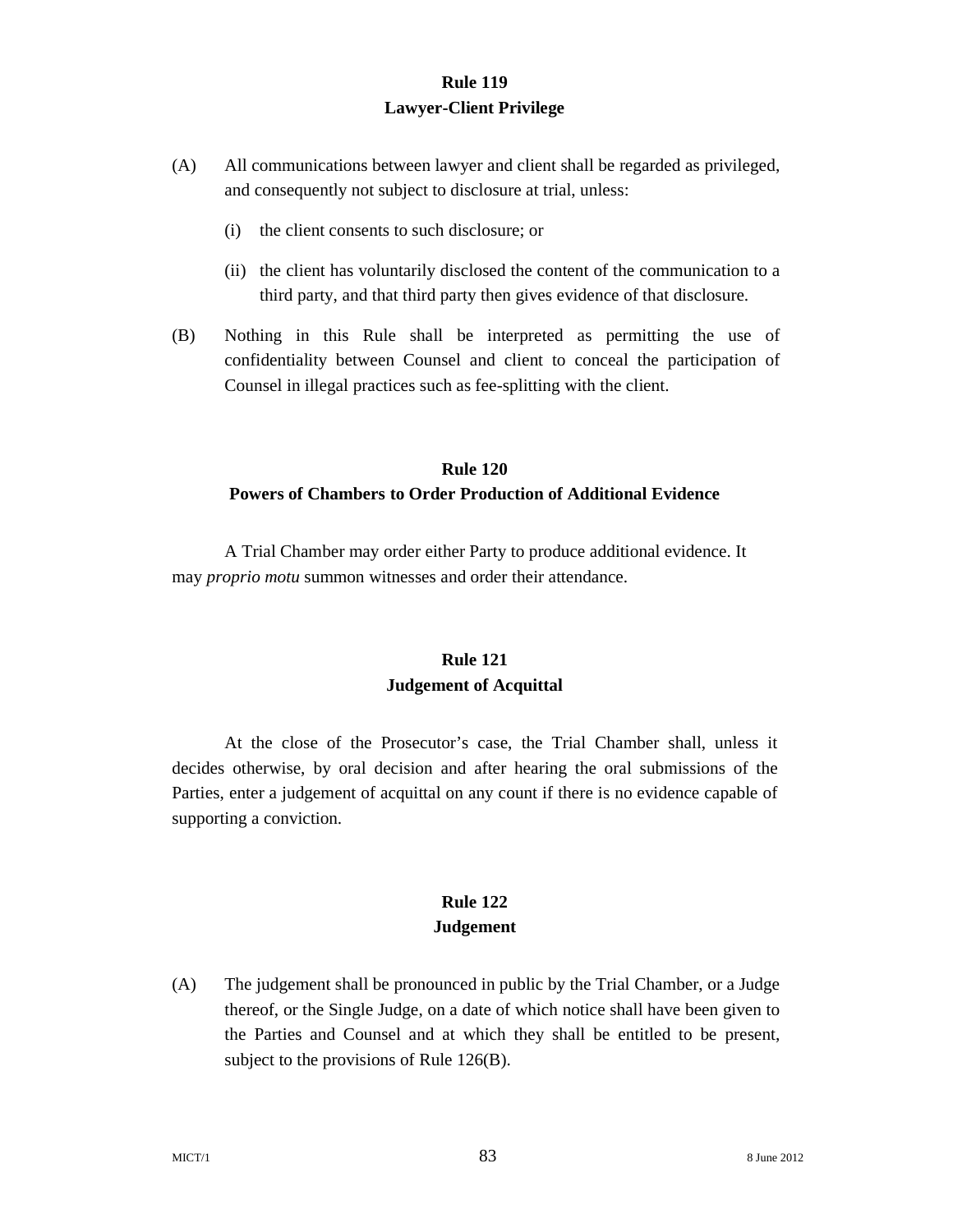- (B) If the Trial Chamber finds the accused guilty of a crime and concludes from the evidence that unlawful taking of property by the accused was associated with it, it shall make a specific finding to that effect in its judgement that shall be prepared in a reasonable time. The Trial Chamber may order restitution as provided in Rule 129.
- (C) The judgement shall be rendered by a majority of the Judges. It shall be accompanied or followed as soon as possible by a reasoned opinion in writing, to which separate or dissenting opinions may be appended.
- (D) A copy of the judgement and of the Judges' opinions in a language which the accused understands shall as soon as possible be served on the accused if in custody. Copies thereof in that language and in the language in which they were delivered shall also as soon as possible be provided to Counsel for the accused.

## **Rule 123 Status of Acquitted Person**

- (A) Subject to paragraph (B), in the case of an acquittal or the upholding of a challenge to jurisdiction, the accused shall be released immediately.
- (B) If, at the time the judgement is pronounced, the Prosecutor advises the Trial Chamber in open court of the Prosecutor's intention to file notice of appeal pursuant to Rule 133, the Trial Chamber may, on application by the Prosecutor and upon hearing the Parties, in its discretion, issue an order for the continued detention of the accused, pending the determination of the appeal.

# **Rule 124 Sentencing Procedure on Guilty Plea**

- (A) If the Trial Chamber convicts the accused on a guilty plea, the Prosecutor and the Defence may submit any relevant information that may assist the Trial Chamber in determining an appropriate sentence.
- (B) The sentence shall be pronounced in a judgement in public and in the presence of the convicted person, subject to Rule 126(B).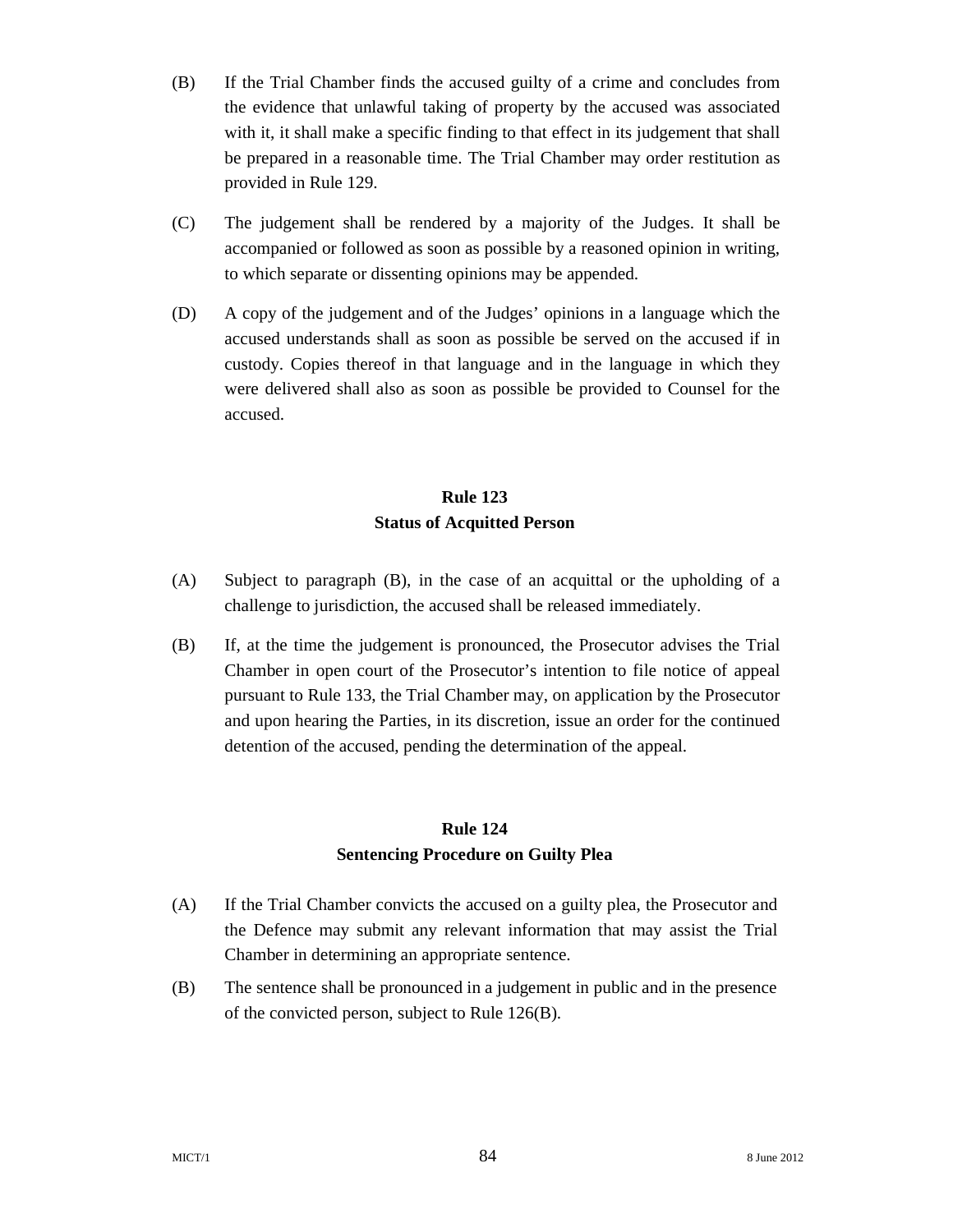#### **Rule 125 Penalties**

- (A) A person convicted of a crime or crimes under Article 1, paragraphs 1 to 3, of the Statute may be sentenced to imprisonment for a term up to and including the remainder of the convicted person's life.
- (B) In determining a sentence, the Trial Chamber shall take into account the factors mentioned in Article 22, paragraph 3, of the Statute, as well as such factors as:
	- (i) any aggravating circumstances;
	- (ii) any mitigating circumstances, including the substantial cooperation with the Prosecutor by the convicted person before or after conviction;
	- (iii) the general practice regarding prison sentences in the courts of the former Yugoslavia or in the courts of Rwanda;
	- (iv) the extent to which any penalty imposed by a court of any State on the convicted person for the same act has already been served, as referred to in Article 7, paragraph 3, of the Statute.
- (C) Credit shall be given to the convicted person for the period, if any, during which the convicted person was detained in custody pending surrender to the ICTY, the ICTR, or the Mechanism or pending trial or appeal.

## **Rule 126 Status of Convicted Person**

- (A) The sentence shall begin to run from the day it is pronounced. However, as soon as notice of appeal is given, the enforcement of the judgement shall thereupon be stayed until the decision on the appeal has been delivered, the convicted person meanwhile remaining in detention, as provided in Rule 67.
- (B) If, by a previous decision of the Trial Chamber, the convicted person has been released, or is for any other reason at liberty, and is not present when the judgement is pronounced, the Trial Chamber shall issue a warrant for the convicted person's arrest. On arrest, the convicted person shall be notified of the conviction and sentence, and the procedure provided in Rule 127 shall be followed.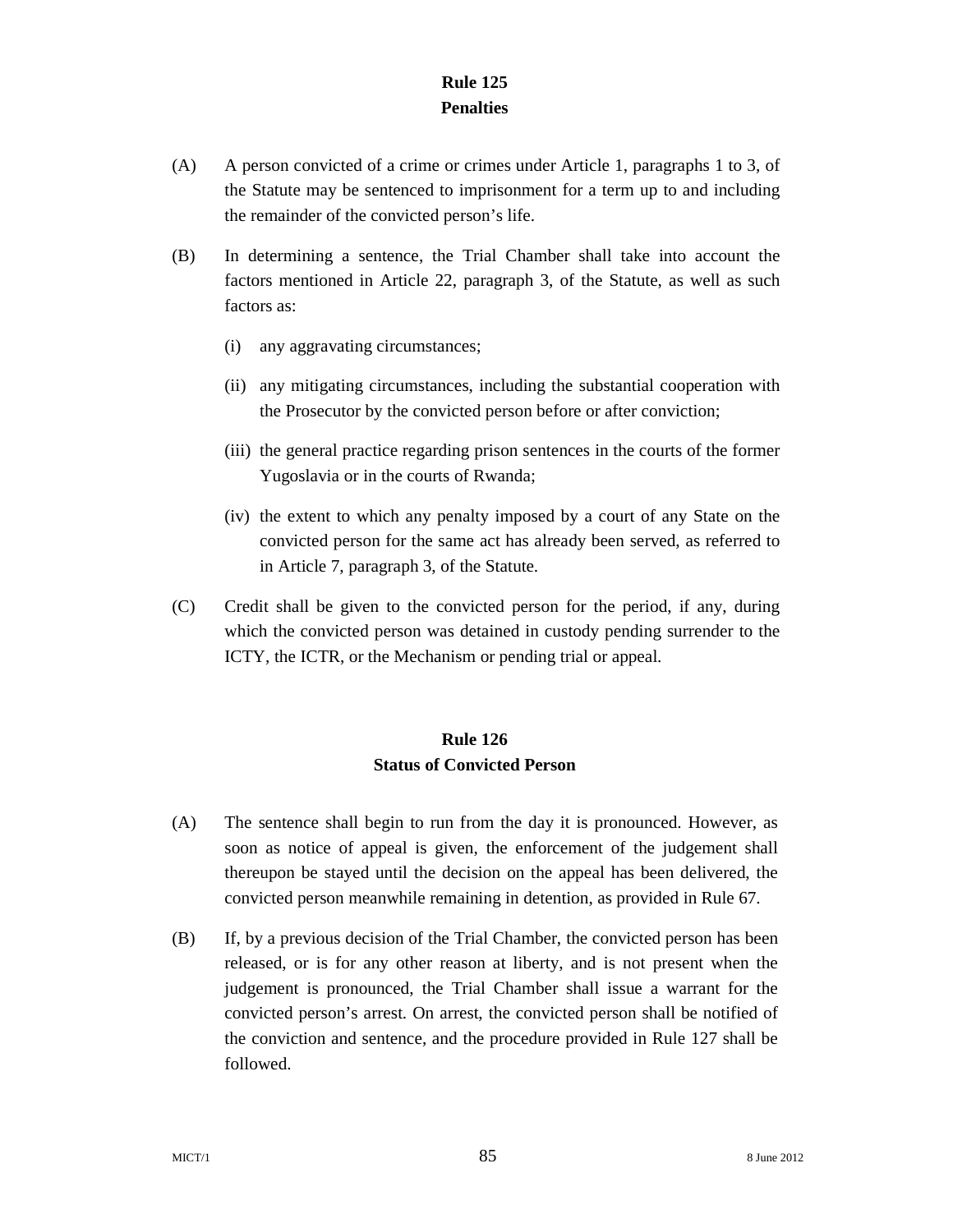## **Rule 127 Place of Imprisonment**

- (A) Imprisonment shall be served in a State designated by the President of the Mechanism from a list of States with which the United Nations has agreements for this purpose or with States which have indicated their willingness to accept convicted persons under any other arrangement.
- (B) Transfer of the convicted person to that State shall be effected as soon as possible after the time-limit for appeal has elapsed.
- (C) Pending the finalisation of arrangements for his transfer to the State where his sentence will be served, the convicted person shall remain in the custody of the Mechanism.

## **Rule 128 Supervision of Imprisonment**

All sentences of imprisonment shall be supervised by the Mechanism during the period of its functioning. The Security Council may designate a body to assist it and to proceed to supervise the sentences after the Mechanism legally ceases to exist.

#### **Rule 129 Restitution of Property**

- (A) After a judgement of conviction containing a specific finding as provided in Rule 122(B), the Trial Chamber shall, at the request of the Prosecutor, or may, *proprio motu*, hold a special hearing to determine the matter of the restitution of the property or the proceeds thereof, and may in the meantime order such provisional measures for the preservation and protection of the property or proceeds as it considers appropriate.
- (B) The determination may extend to such property or its proceeds, even in the hands of third parties not otherwise connected with the crime of which the convicted person has been found guilty.
- (C) Such third parties shall be summoned before the Trial Chamber and be given an opportunity to justify their claim to the property or its proceeds.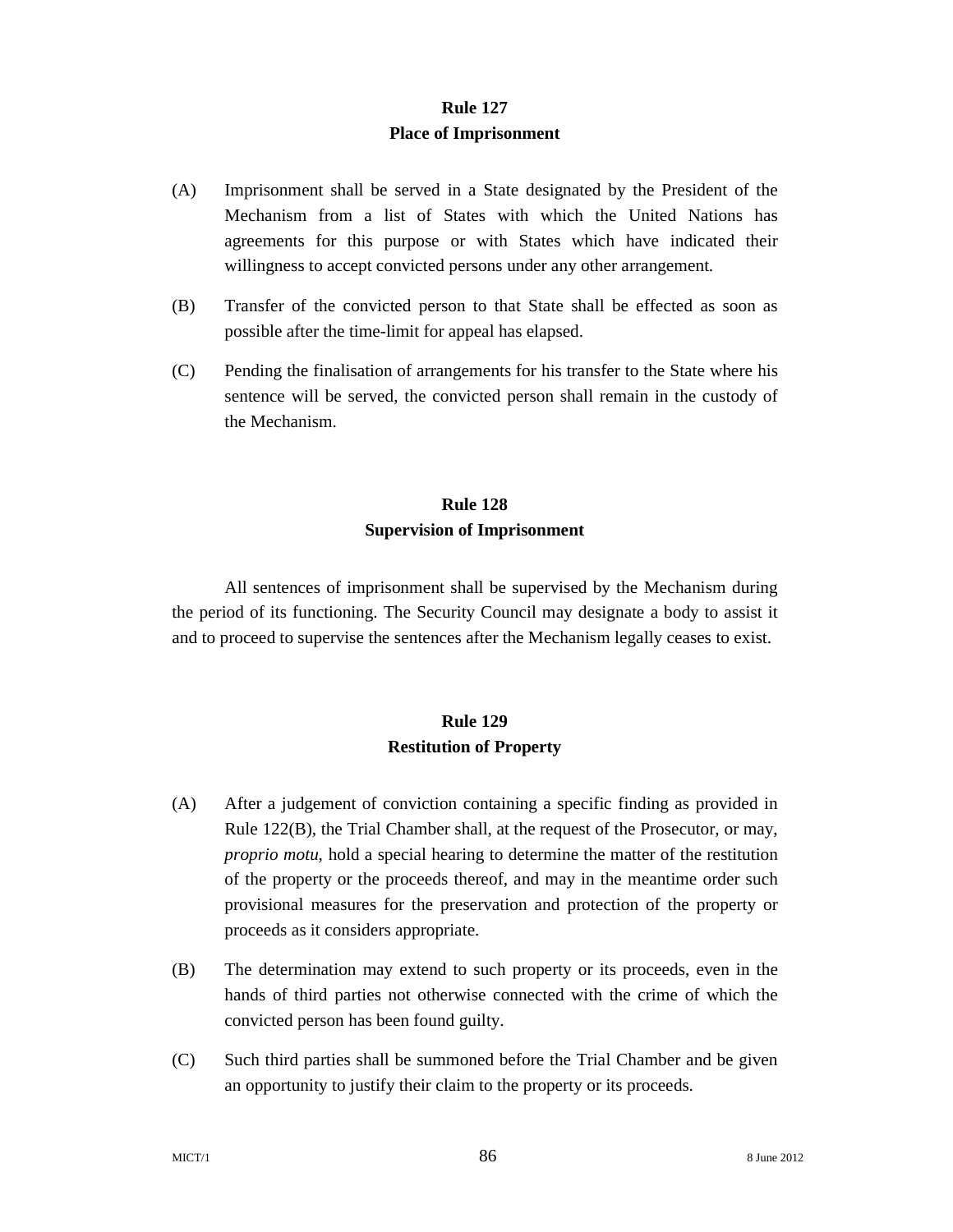- (D) Should the Trial Chamber be able to determine the rightful owner on the balance of probabilities, it shall order the restitution either of the property or the proceeds or make such other order as it may deem appropriate.
- (E) Should the Trial Chamber not be able to determine ownership, it shall notify the competent national authorities and request them so to determine.
- (F) Upon notice from the national authorities that an affirmative determination has been made, the Trial Chamber shall order the restitution either of the property or the proceeds.
- (G) The Registrar shall transmit to the competent national authorities any summonses, orders and requests issued by a Trial Chamber pursuant to paragraphs  $(C)$ ,  $(D)$ ,  $(E)$ , and  $(F)$ .

#### **Rule 130 Compensation to Victims**

- (A) The Registrar shall transmit to the competent authorities of the States concerned the judgement finding the accused guilty of a crime which has caused injury to a victim.
- (B) Pursuant to the relevant national legislation, a victim or persons claiming through the victim may bring an action in a national court or other competent body to obtain compensation.
- (C) For the purposes of a claim made under paragraph (B) the judgement of the Mechanism shall be final and binding as to the criminal responsibility of the convicted person for such injury.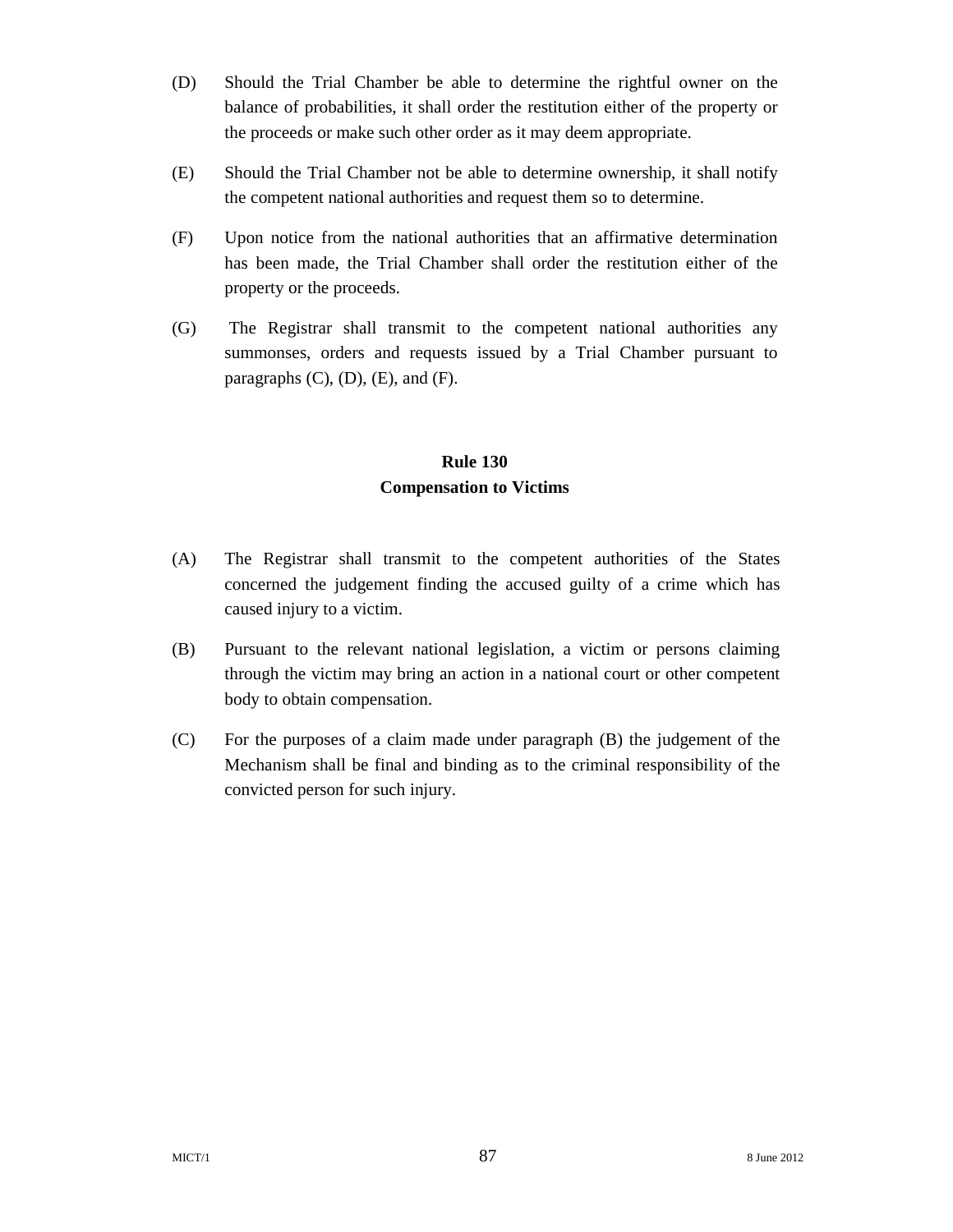## **Rule 131 General Provision**

The rules of procedure and evidence that govern proceedings in the Trial Chambers and before the Single Judge shall apply *mutatis mutandis* to proceedings in the Appeals Chamber.

## **Rule 132 Interlocutory Appeals**

- (A) Subject to paragraph (C) and Rule 68(F), a Party wishing to appeal from a decision where an appeal lies as of right shall file an appeal within seven days of the filing of the impugned decision. The opposing Party shall file a response within ten days of the filing of the appeal. The appellant may file a reply within four days of the filing of the response.
- (B) Where certification has been granted pursuant to Rules 79(C) or 80(B), the Party granted certification shall file an appeal within seven days of the filing of the decision to certify. The opposing Party shall file a response within ten days of the filing of the appeal. The appellant may file a reply within four days of the filing of the response.
- (C) In case
	- (i) the accused was not present or represented when the decision was pronounced, the time-limits prescribed under this Rule for filing an appeal or a notice of appeal shall run from the date on which the accused is notified of the decision;
	- (ii) the Trial Chamber or the Single Judge has indicated that a written decision will follow, the time-limits prescribed under this Rule for filing an appeal or a notice of appeal shall run from filing of the written decision.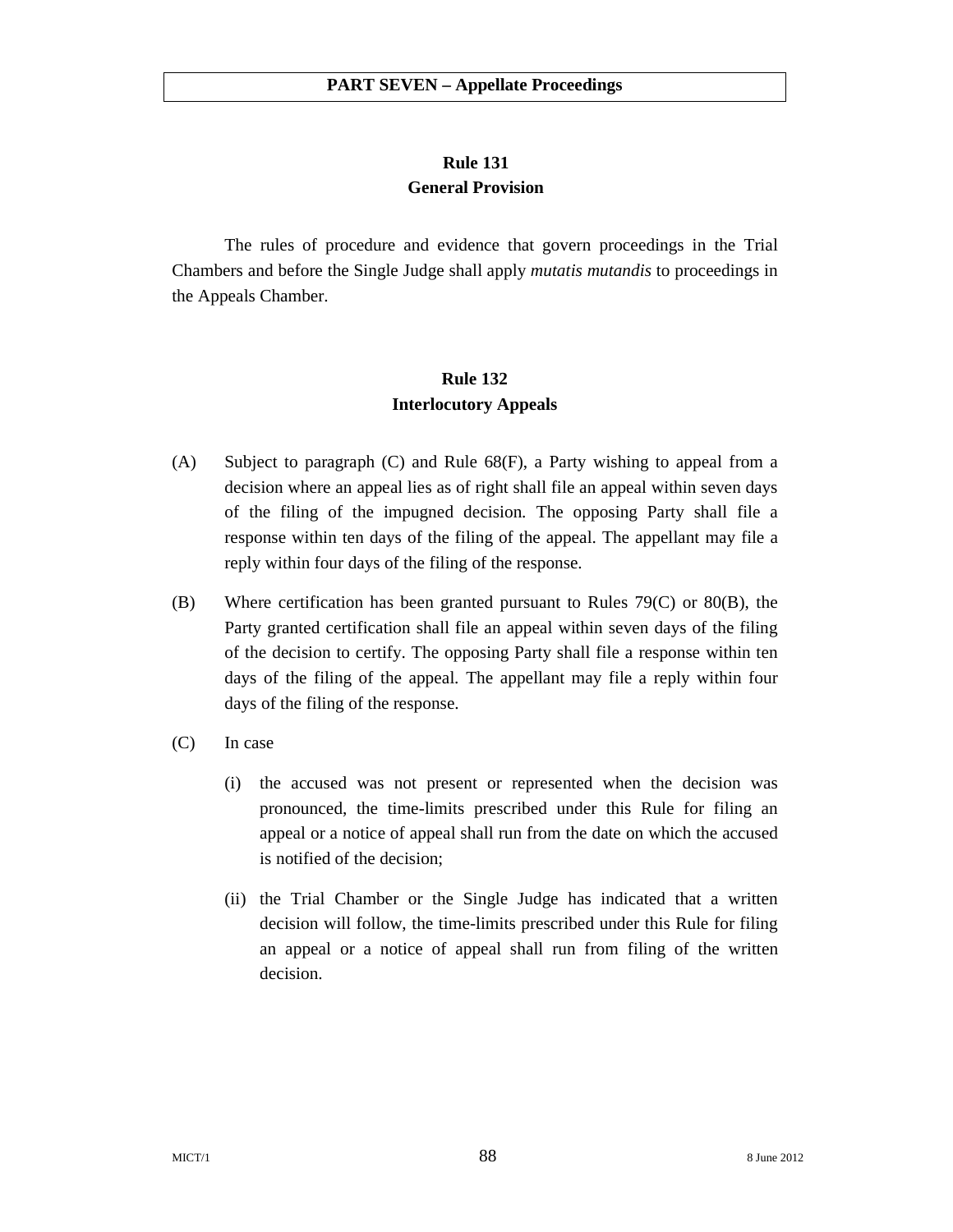#### **Rule 133 Notice of Appeal**

A Party seeking to appeal a judgement shall, not more than thirty days from the date on which the written judgement was filed, file a notice of appeal, setting forth the grounds. The appellant should also identify the order, decision, or ruling challenged with specific reference to the date of its filing, and/or the transcript page, and indicate the substance of the alleged errors and the relief sought. The Appeals Chamber may, on good cause being shown by motion, authorise a variation of the grounds of appeal.

#### **Rule 134 State Request for Review**

- (A) A State directly affected by an interlocutory decision of a Trial Chamber may, within fifteen days from the date of the decision, file a request for review of the decision by the Appeals Chamber.
- (B) The Party upon whose motion the Trial Chamber issued the impugned decision shall be heard by the Appeals Chamber. The other Party may be heard if the Appeals Chamber considers that the interests of justice so require.
- (C) The Appeals Chamber may at any stage suspend the execution of the impugned decision.

## **Rule 135 Pre-Appeal Judge**

- (A) The Presiding Judge of the Appeals Chamber may designate from among its members a Judge responsible for the pre-hearing proceedings (the "Pre-Appeal Judge").
- (B) The Pre-Appeal Judge shall ensure that the proceedings are not unduly delayed and shall take any measures related to procedural matters, including the issuing of decisions, orders, and directions with a view to preparing the case for a fair and expeditious hearing.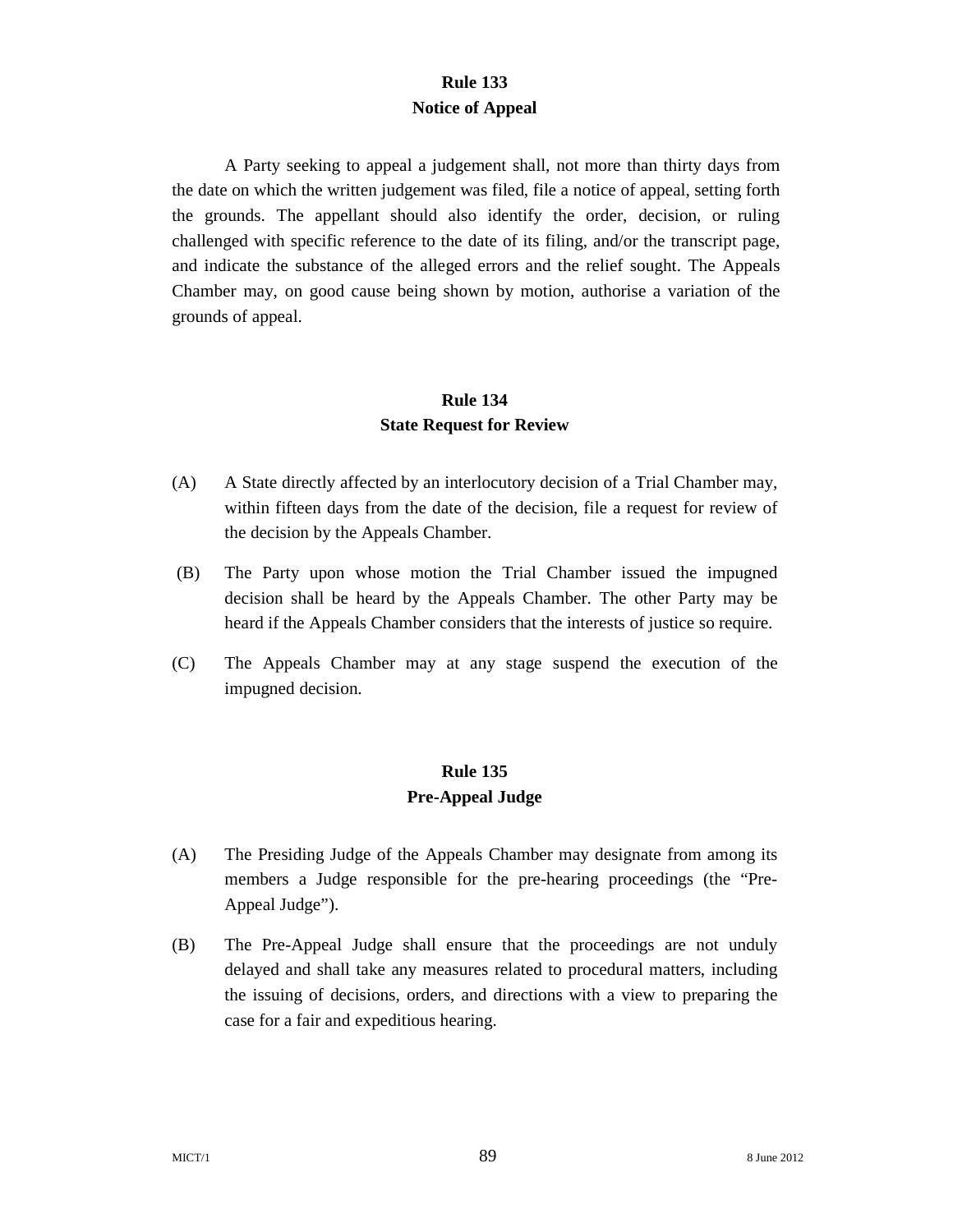#### **Rule 136 Record on Appeal**

The record on appeal shall consist of the trial record, as certified by the Registrar.

## **Rule 137 Copies of Record**

The Registrar shall make a sufficient number of electronic copies of the record on appeal for the use of the Judges of the Appeals Chamber and of the Parties.

## **Rule 138 Appellant's Brief**

- (A) An Appellant's brief setting out all the arguments and authorities shall be filed within seventy-five days of filing of the notice of appeal pursuant to Rule 133. Where limited to sentencing, an Appellant's brief shall be filed within thirty days of filing of the notice of appeal pursuant to Rule 133.
- (B) Where the Prosecutor is the Appellant, the Prosecutor shall make a declaration in the Appellant's brief that disclosure has been completed with respect to the material available to the Prosecutor at the time of filing the brief.

#### **Rule 139 Respondent's Brief**

- (A) A Respondent's brief of argument and authorities shall be filed within forty days of filing of the Appellant's brief. Where limited to sentencing, a Respondent's brief shall be filed within thirty days of filing of the Appellant's brief.
- (B) Where the Prosecutor is the Respondent, the Prosecutor shall make a declaration in the Respondent's brief that disclosure has been completed with respect to the material available to the Prosecutor at the time of filing the brief.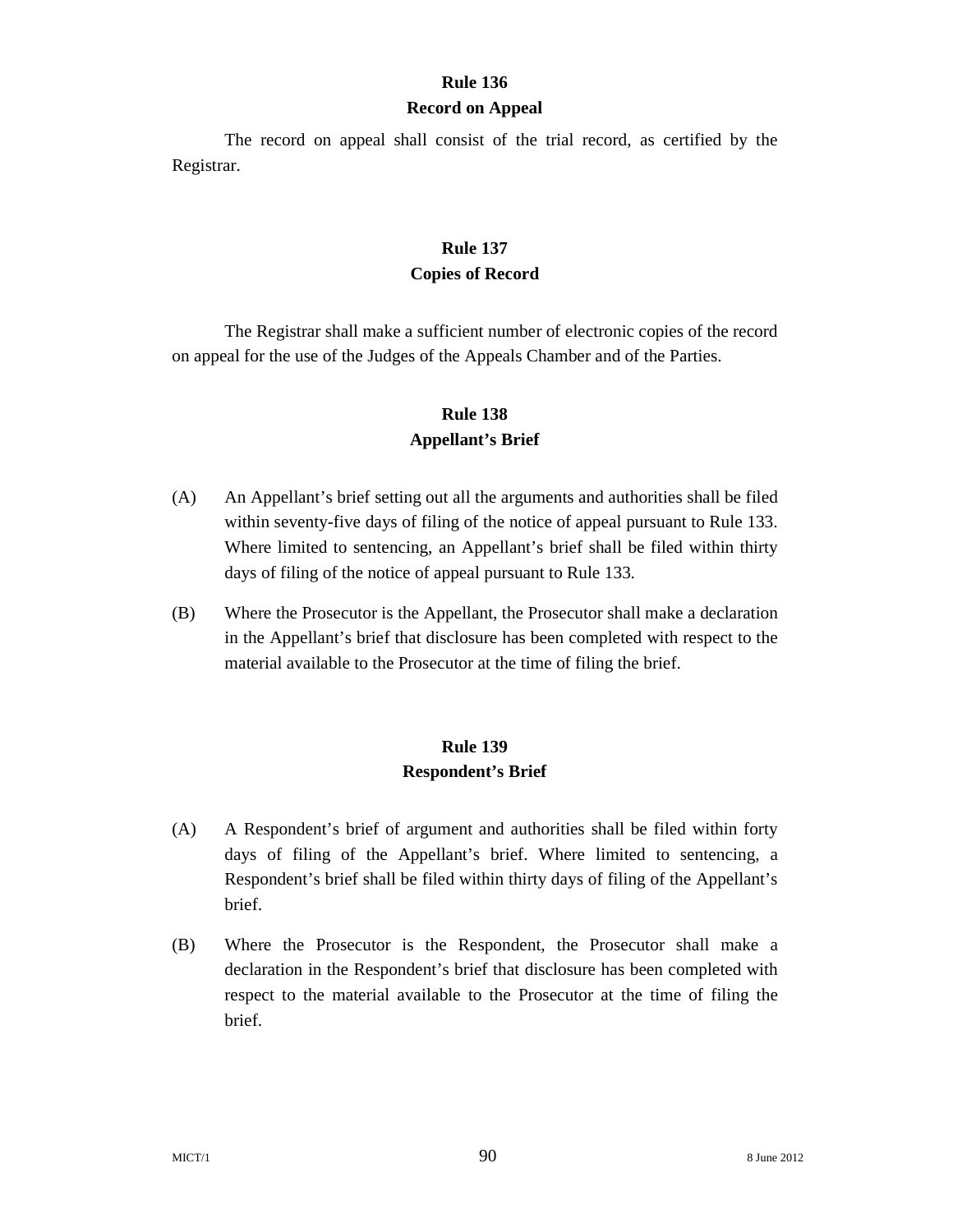#### **Rule 140 Brief in Reply**

An Appellant may file a brief in reply within fifteen days of filing of the Respondent's brief. Where limited to sentencing, a brief in reply shall be filed within ten days of filing of the Respondent's brief.

## **Rule 141 Date of Hearing**

After the expiry of the time-limits for filing the briefs provided for in Rules 138, 139, and 140, the Appeals Chamber shall set the date for the hearing and the Registrar shall notify the Parties.

#### **Rule 142 Additional Evidence**

- (A) A Party may apply by motion to present additional evidence before the Appeals Chamber. Such motion shall clearly identify with precision the specific finding of fact made by the Trial Chamber to which the additional evidence is directed, and must be served on the other Party and filed with the Registrar not later than thirty days from the date for filing of the brief in reply, unless good cause or, after the appeal hearing, cogent reasons are shown for a delay. The opposing Party shall file a response within thirty days of the filing of the motion. The moving Party may file a reply within fourteen days of the filing of the response.
- (B) Rebuttal material may be presented by any Party affected by the motion. Parties are permitted to file supplemental briefs on the impact of the additional evidence within fifteen days of the expiry of the time limit set for the filing of rebuttal material, if no such material is filed; or if rebuttal material is filed, within fifteen days of the decision on the admissibility of that material.
- (C) If the Appeals Chamber finds that the additional evidence was not available at trial and is relevant and credible, it will determine if it could have been a decisive factor in reaching the decision at trial. If it could have been such a factor, the Appeals Chamber will consider the additional evidence and any rebuttal material along with that already on the record to arrive at a final judgement in accordance with Rule 144. Where the Appeals Chamber finds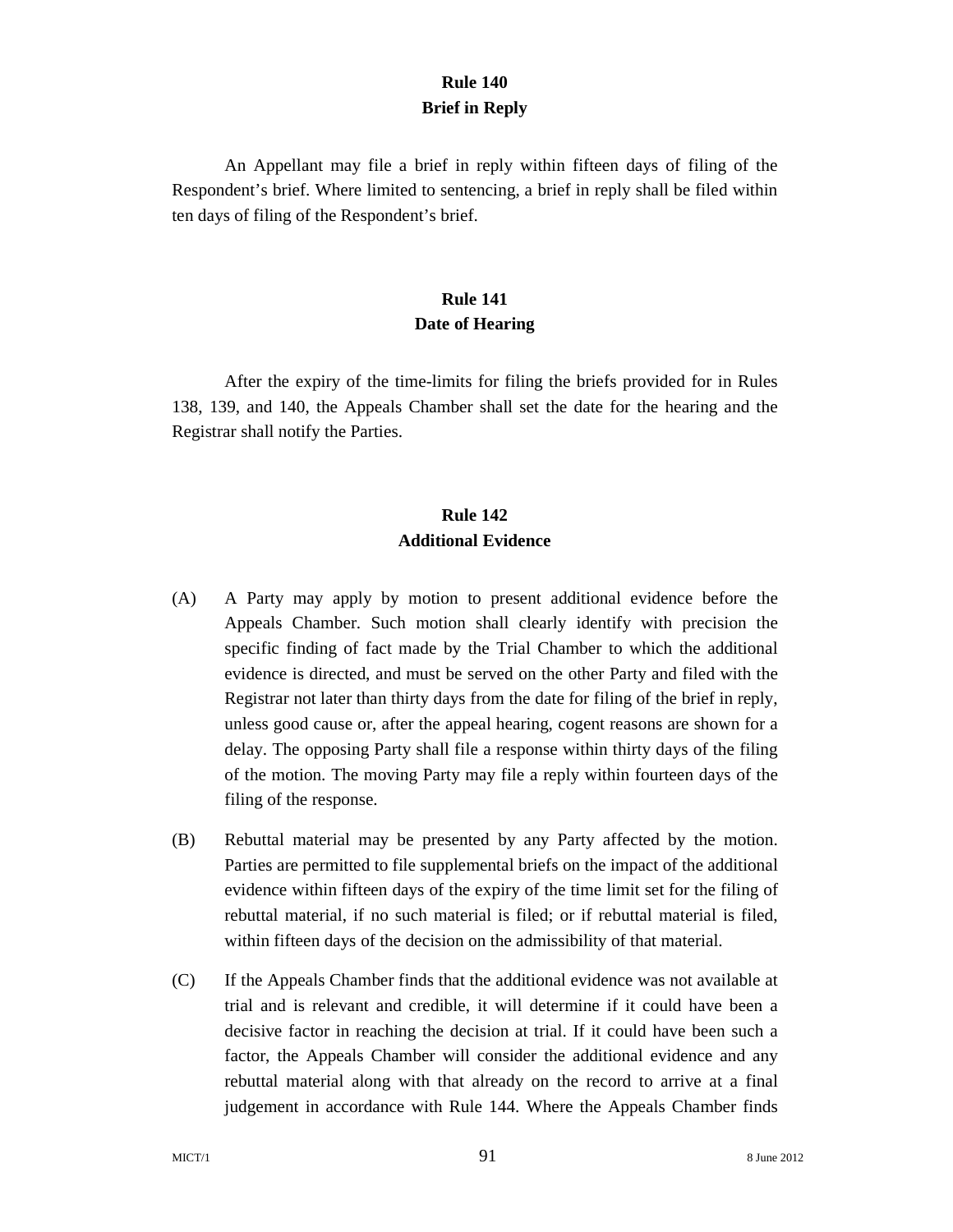that the evidence was available at trial, it may still allow it to be admitted provided that the moving Party can establish that the exclusion of it would amount to a miscarriage of justice.

- (D) The Appeals Chamber may decide the motion prior to the appeal hearing, or at the time of the hearing on appeal. It may decide the motion with or without an oral hearing.
- (E) If several defendants are parties to the appeal, the additional evidence admitted on behalf of any one of them will be considered with respect to all of them, where relevant.

# **Rule 143 Expedited Appeals Procedure**

- (A) An appeal, other than an appeal against a judgement, may be heard expeditiously on the basis of the original record of the Trial Chamber. Appeals may be determined entirely on the basis of written briefs.
- (B) Rules 136 to 141 shall not apply to such appeals.
- (C) The Presiding Judge, after consulting the members of the Appeals Chamber, may decide not to apply Rule 144(D).

## **Rule 144 Judgement on Appeal**

- (A) The Appeals Chamber shall pronounce judgement on the basis of the record on appeal together with such additional evidence as has been admitted by it.
- (B) The judgement shall be rendered by a majority of the Judges. It shall be accompanied or followed as soon as possible by a reasoned opinion in writing, to which separate or dissenting opinions may be appended.
- (C) In appropriate circumstances the Appeals Chamber may order that the accused be retried before a Trial Chamber designated by the President.
- (D) The judgement shall be pronounced in public by the Appeals Chamber or a Judge thereof, on a date of which notice shall have been given to the Parties and Counsel and at which they shall be entitled to be present.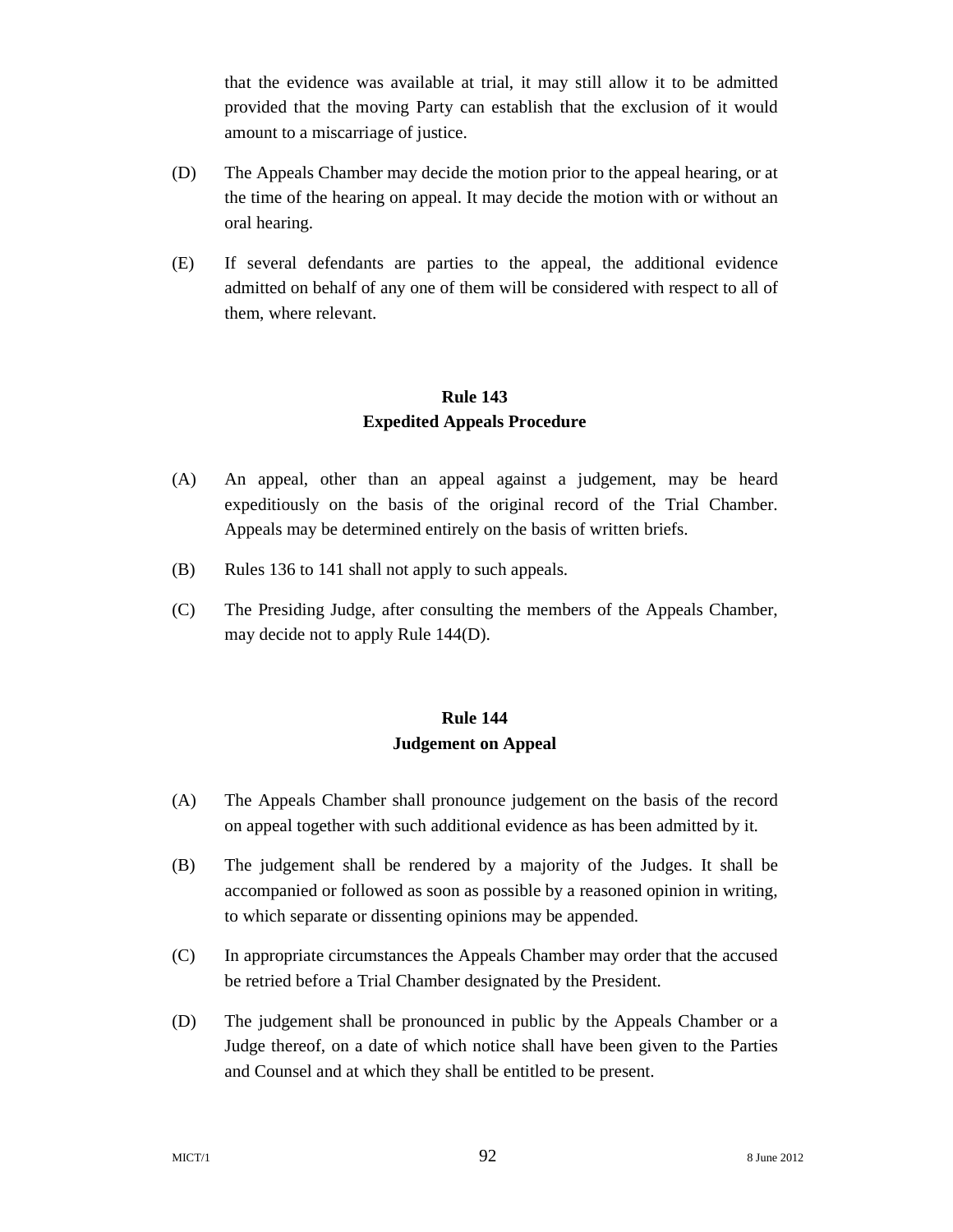## **Rule 145 Status of Defendant Following Appeal**

- (A) A sentence pronounced by the Appeals Chamber shall be enforced immediately.
- (B) Where the defendant is not present when the judgement is due to be delivered, either as having been acquitted on all charges or as a result of an order issued pursuant to Rule 68, or for any other reason, the Appeals Chamber may deliver its judgement in the absence of the defendant and may order the arrest or surrender of the defendant to the Mechanism.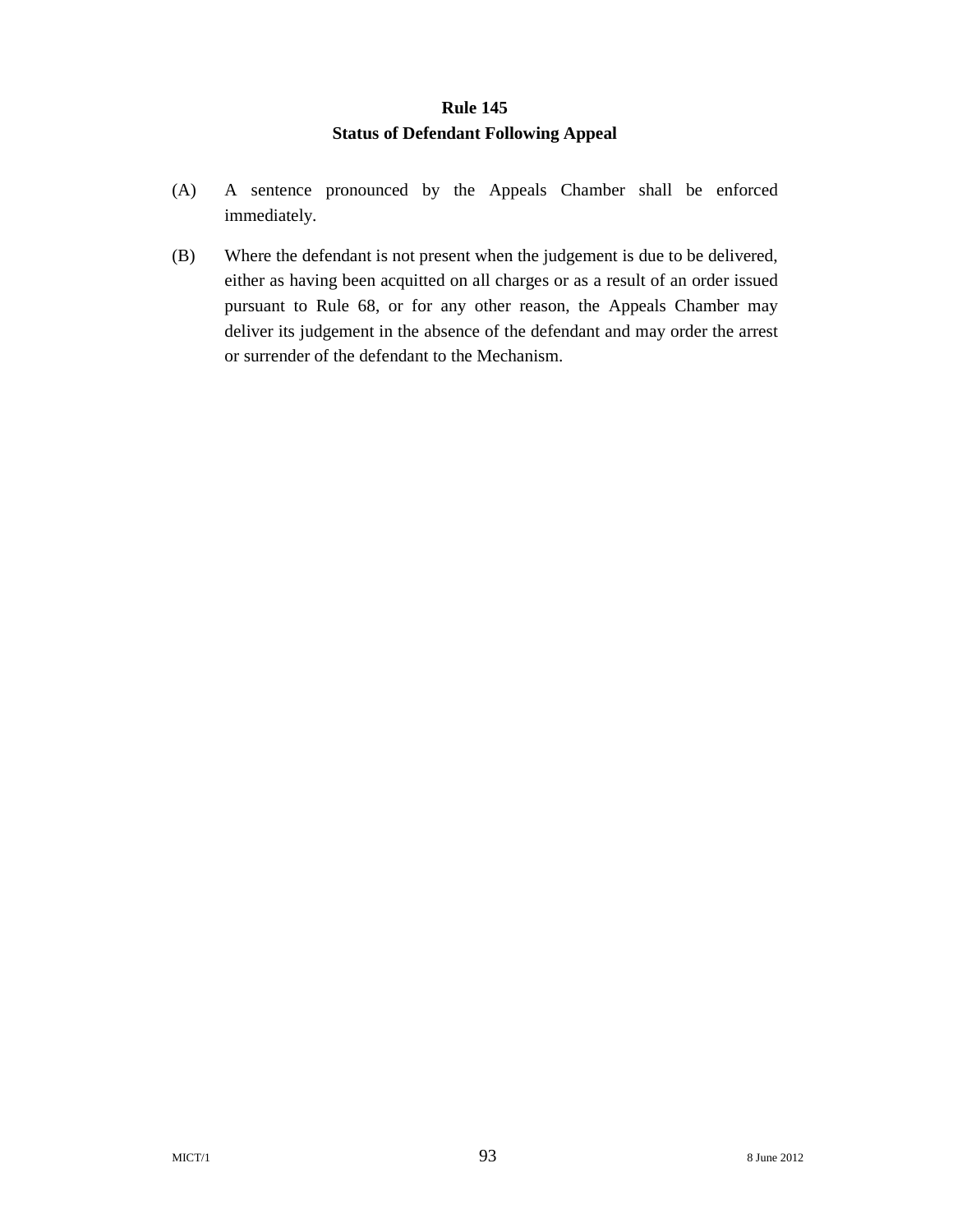# **Rule 146 Request for Review**

- (A) Where a new fact has been discovered which was not known to the moving Party at the time of the trial or appeal proceedings of the ICTY, the ICTR, or the Mechanism; which could not have been discovered through the exercise of due diligence; and which could have been a decisive factor in reaching the decision, the convicted person or, within one year after the final judgement has been pronounced, the Prosecutor, may make a motion to the President for review of the judgement.
- (B) The President shall compose a bench with the same number of Judges as the original bench to decide the motion. To the extent possible, the Judges who constituted the original Chamber shall be appointed.
- (C) Any brief in response to a request for review shall be filed within forty days of the filing of the request.
- (D) Any brief in reply shall be filed within fifteen days after the filing of the brief in response.

## **Rule 147 Preliminary Examination**

If a majority of Judges of the Chamber constituted pursuant to Rule 146 agree that the new fact, if proved, could have been a decisive factor in reaching a decision, the Chamber shall review the judgement, and pronounce a further judgement after hearing the Parties.

## **Rule 148 Appeals**

The judgement of a Trial Chamber or Single Judge on review may be appealed in accordance with the provisions of Part Seven.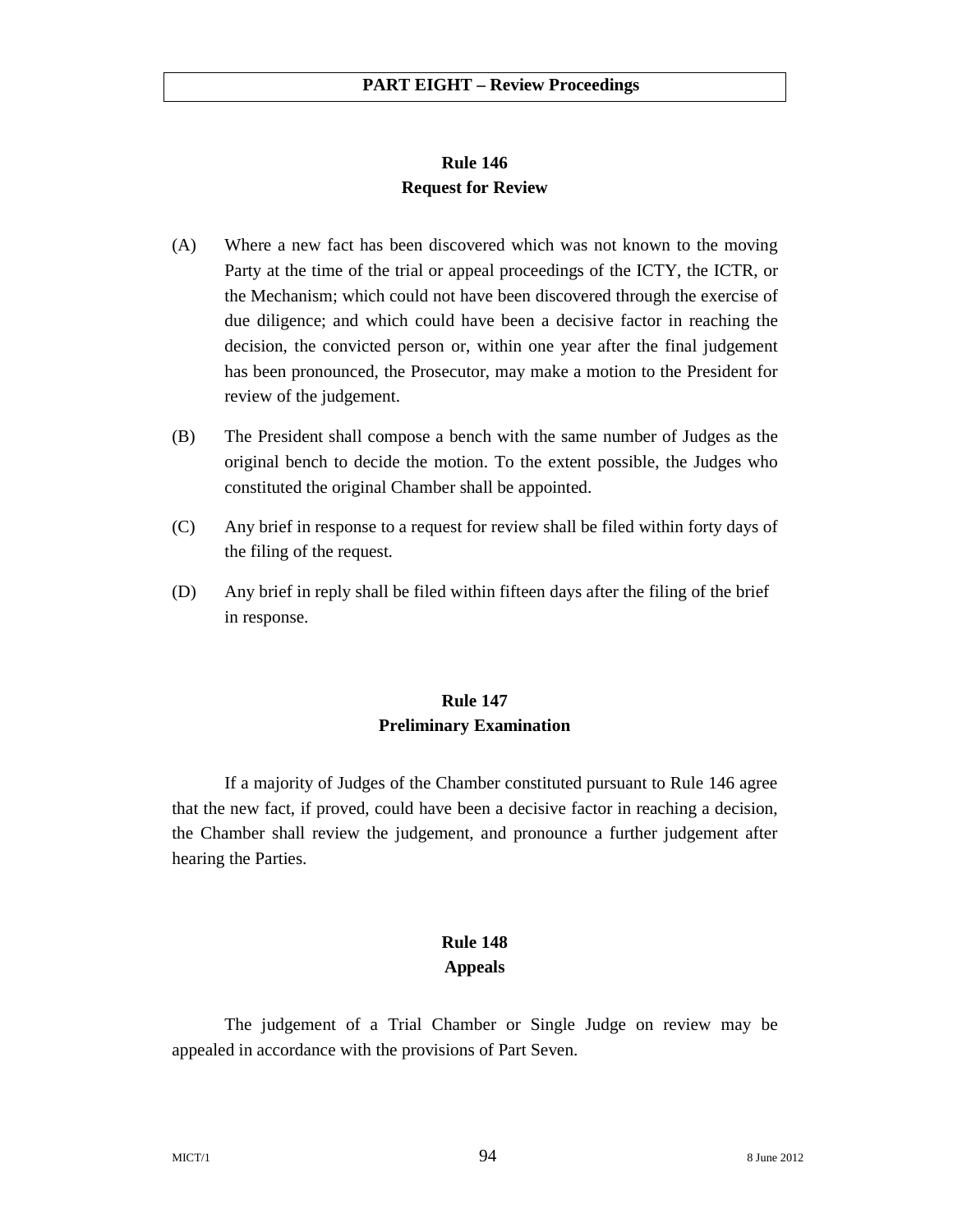#### **Rule 149 Notification by States**

If, according to the law of the State of imprisonment, a convicted person is eligible for pardon, commutation of sentence, or early release the State shall, in accordance with Article 26 of the Statute, notify the Mechanism of such eligibility.

#### **Rule 150 Determination by the President**

The President shall, upon such notice, determine, in consultation with any Judges of the sentencing Chamber who are Judges of the Mechanism, whether pardon, commutation of sentence, or early release is appropriate.

# **Rule 151 General Standards for Granting Pardon, Commutation of Sentence, or Early Release**

In determining whether pardon, commutation of sentence, or early release is appropriate, the President shall take into account, *inter alia*, the gravity of the crime or crimes for which the prisoner was convicted, the treatment of similarly-situated prisoners, the prisoner's demonstration of rehabilitation, as well as any substantial cooperation of the prisoner with the Prosecutor.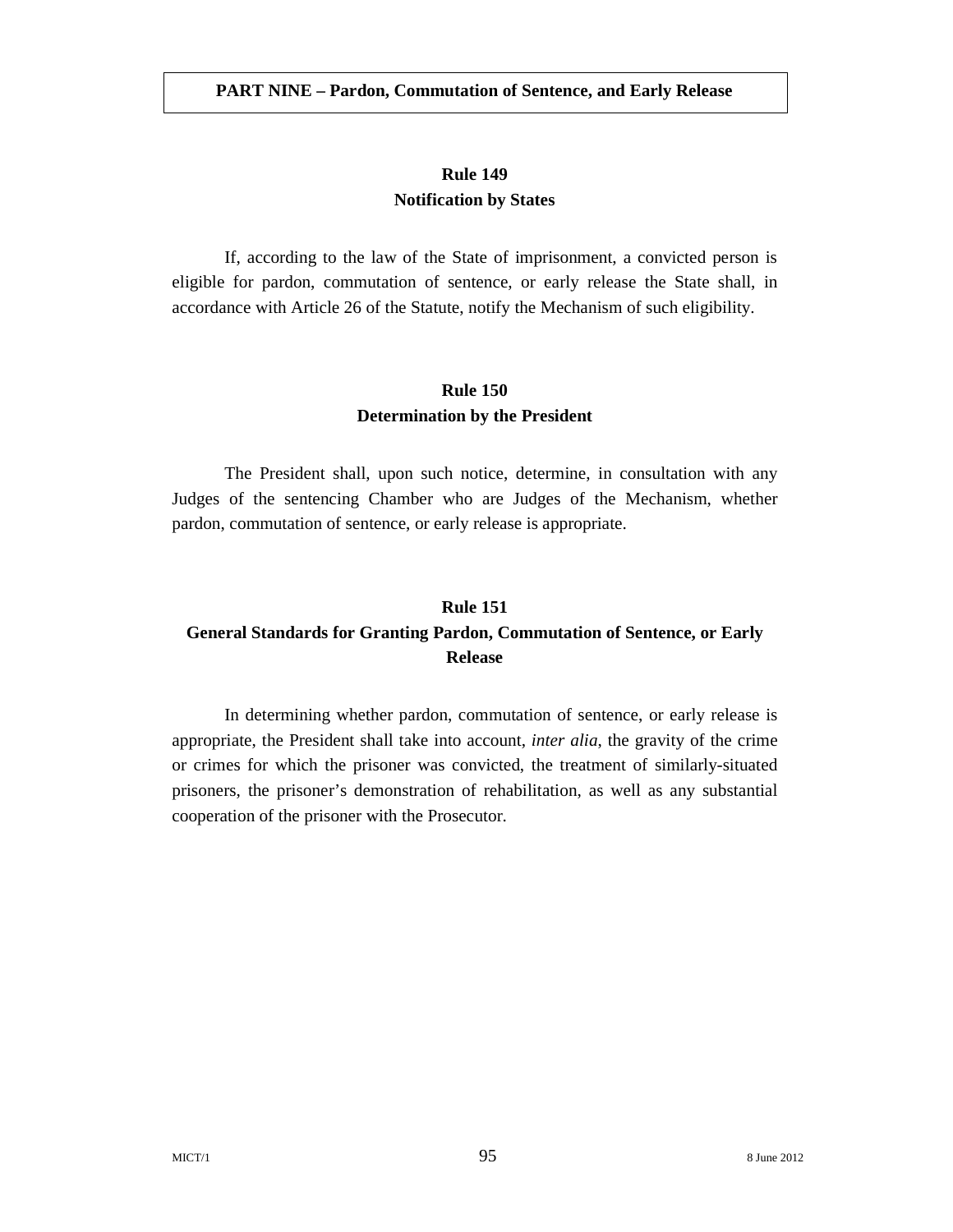# **Rule 152 General Provisions**

- (A) The time limits prescribed herein shall run from, but shall not include, the day upon which the relevant document is filed.
- (B) Should the last day of a time prescribed by a Rule or directed by a Chamber or Judge fall upon a day when the Registry of the Mechanism does not accept documents for filing, it shall be considered as falling on the first day thereafter when the Registry does accept documents for filing.

## **Rule 153 Time for Filing Responses to Motions**

- (A) In respect of trial proceedings, unless otherwise ordered by a Chamber or Single Judge either generally or in the particular case, a response, if any, to a motion filed by a Party shall be filed within fourteen days of the filing of the motion. A reply to the response, if any, shall be filed within seven days of the filing of the response, with the leave of the relevant Chamber or Single Judge.
- (B) In respect of appeal from judgement proceedings, unless otherwise ordered by the Appeals Chamber either generally or in the particular case, a response, if any, to a motion filed by a Party shall be filed within ten days of the filing of the motion. A reply to the response, if any, shall be filed within four days of the filing of the response.

#### **Rule 154 Variation of Time Limits**

- (A) Save as provided by paragraph (B), a Chamber may, on good cause being shown by motion:
	- (i) enlarge or reduce any time prescribed by or under these Rules; or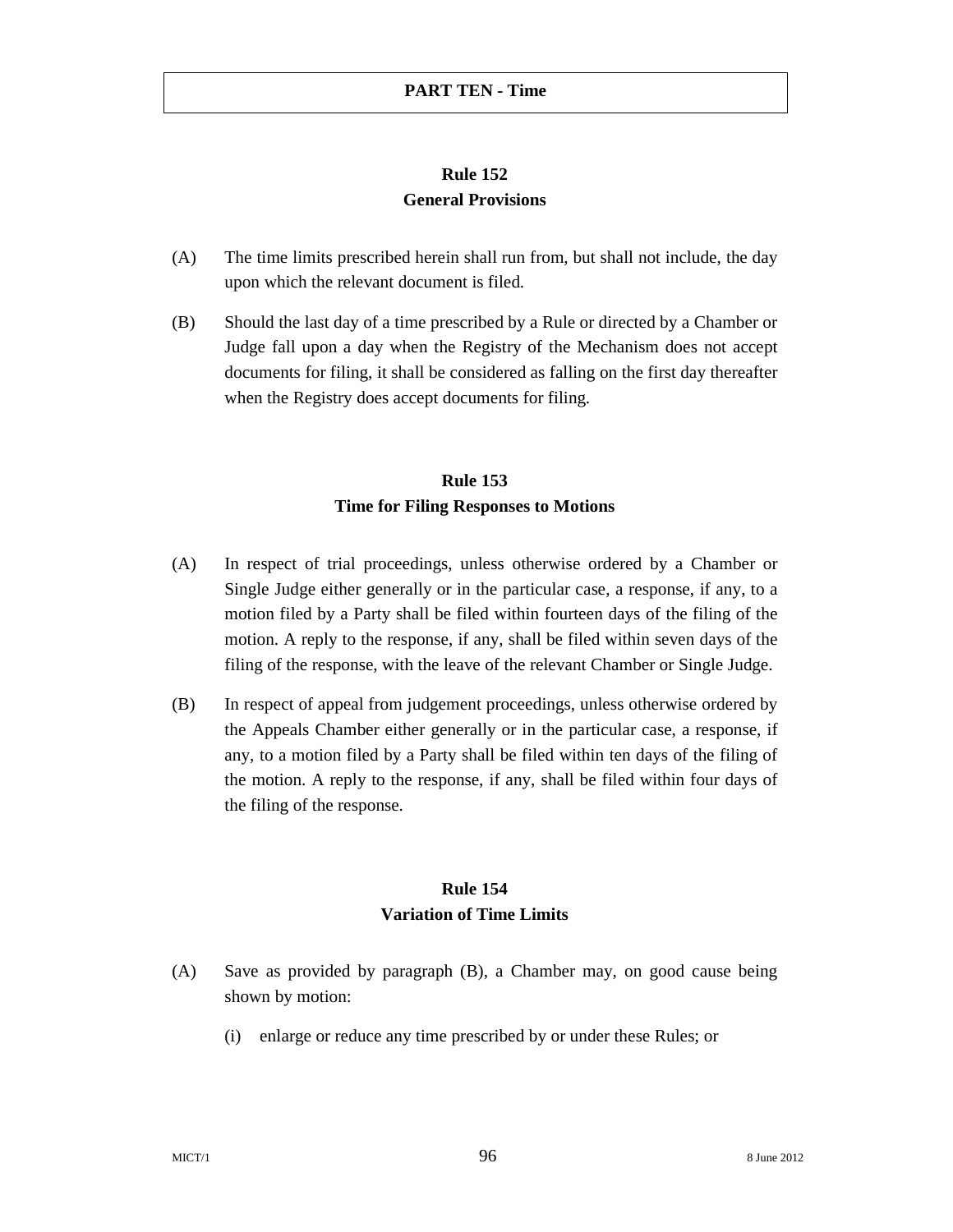(ii) recognise as validly done any act done after the expiration of a time so prescribed on such terms, if any, as is thought just and whether or not that time has already expired.

In any case of enlargement of the time prescribed, the total period shall not exceed the maximum reasonable time limit for this type of procedural action.

(B) This Rule shall not apply to the times prescribed in Rule 38.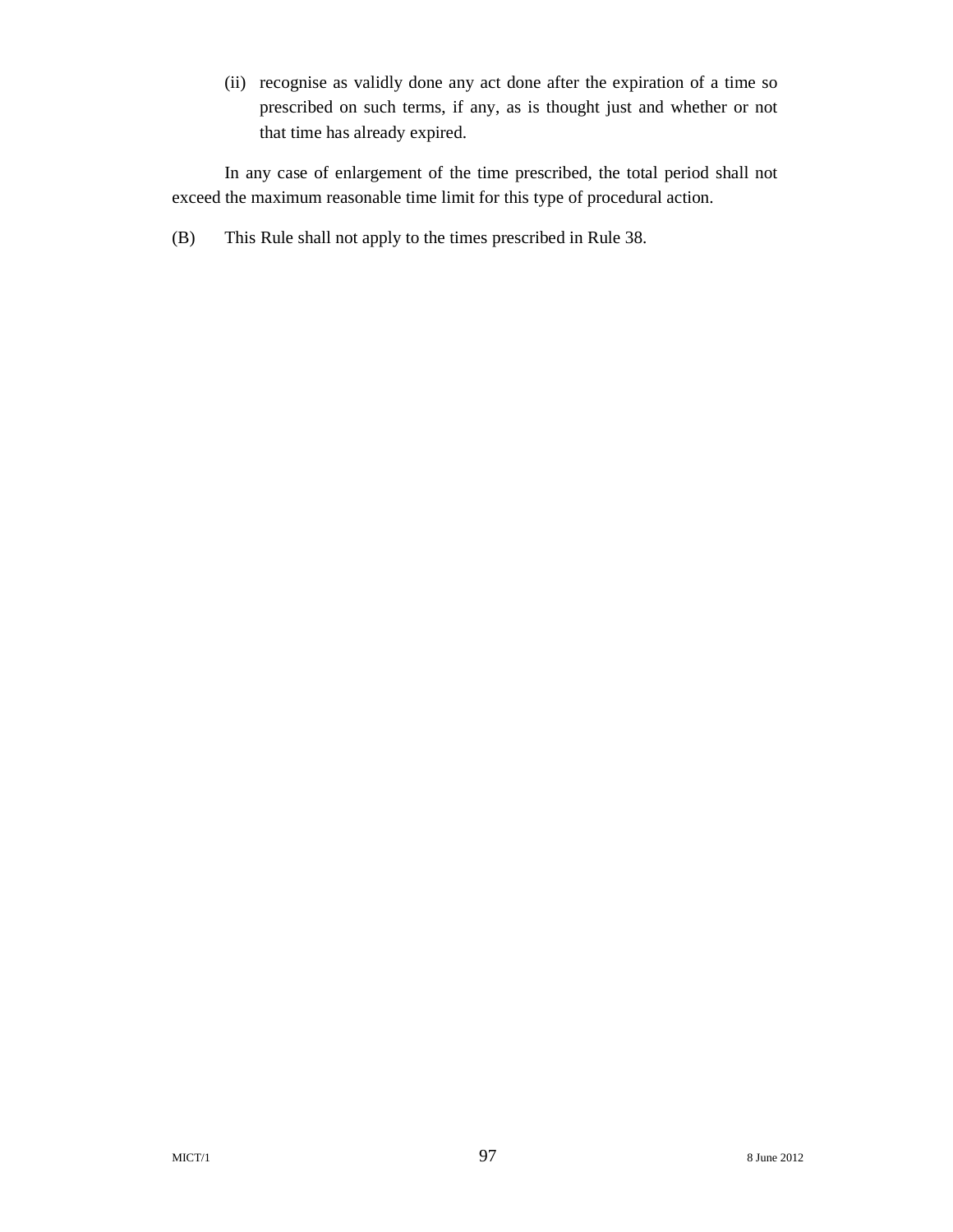#### **Rule 155**

#### **Declassification of Non-public Records of Proceedings and Evidence**

- (A) After the close of a case, the Registrar shall notify the President and the Security Council that the case is ready for declassification proceedings.
- (B) After notification pursuant to paragraph (A), the President may assign a Single Judge to review the records of proceedings and evidence for the purpose of considering whether the disclosure of all or part of the records or evidence should be ordered. In determining the order in which closed cases are to be assigned, the President shall take into account all relevant circumstances, including the specific needs of judiciaries in the former Yugoslavia and Rwanda.
- (C) The Single Judge shall order disclosure of all or part of the records of proceedings and evidence when the reasons for ordering the non-disclosure no longer exist. A decision taken under this sub-paragraph shall come into force four months from the date of its filing.
- (D) The Single Judge shall not issue an order under paragraph (C) unless it is satisfied that all reasonable efforts—through the Registrar, if necessary—have been made to contact:
	- (i) victims, witnesses, or persons related to or associated with a victim or witness; and
	- (ii) States or organisations pursuant to whose request an order under Rules 56 or 76, or their ICTY or ICTR equivalent, was made, in order to obtain information relevant to the declassification proceedings.
- (E) When applying this Rule, the Single Judge:
	- (i) shall have due regard for the protection of victims and witnesses;
	- (ii) shall not disturb any orders issued in the closed case pursuant to Rules 56 or 76, or their ICTY or ICTR equivalent, absent the express consent of the relevant provider, or otherwise order disclosure of material that was provided under the understanding that it was covered by Rule 76, or its ICTY or ICTR equivalent; and
	- (iii) may request any submissions from the Parties of the closed case or from third parties, where necessary and appropriate.